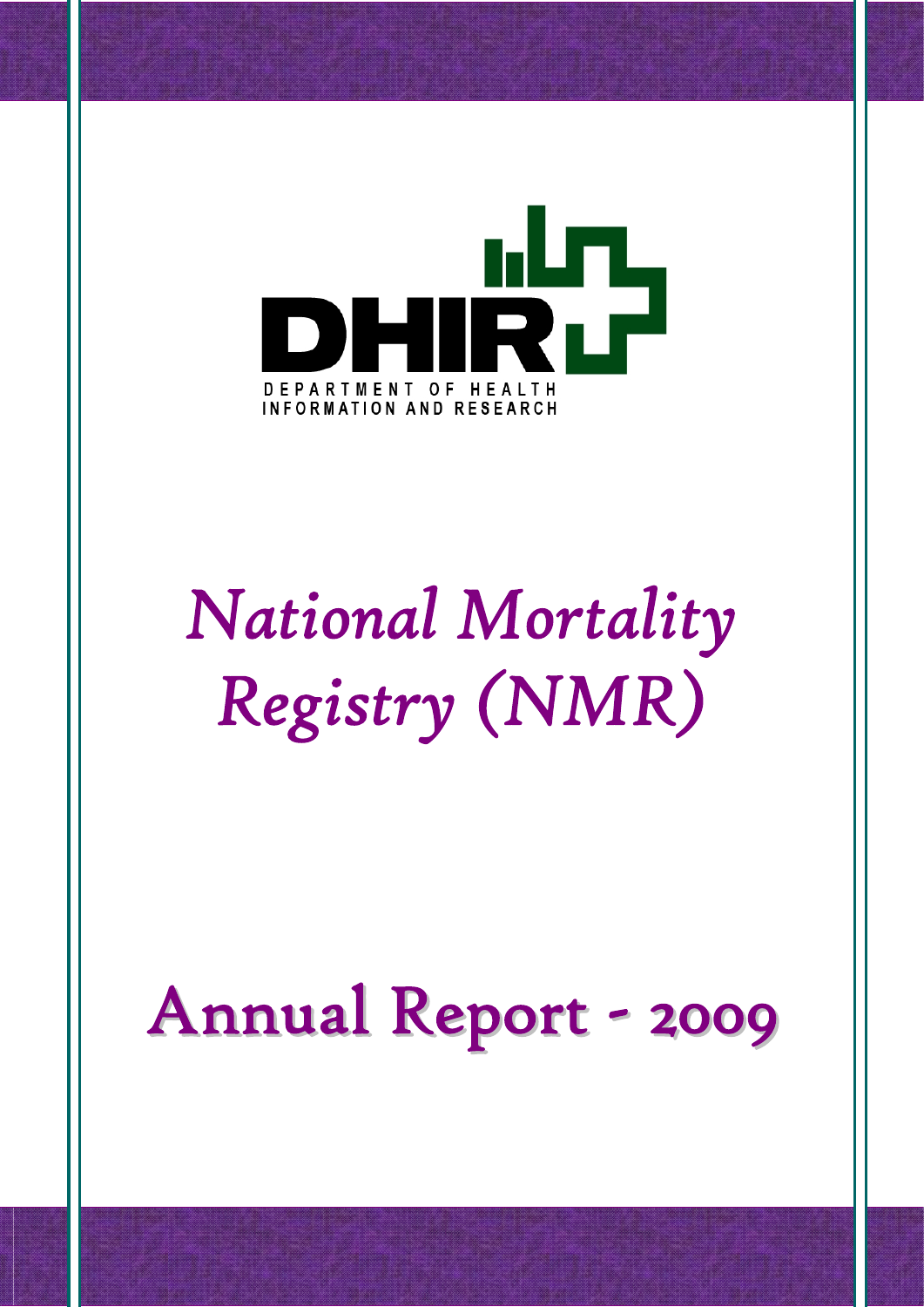## **Document Information**

| <b>Document reference</b> | DHIR/MNMR/2009                                                                                      |
|---------------------------|-----------------------------------------------------------------------------------------------------|
| <b>Current version</b>    | 1.0                                                                                                 |
| Release date              | August 2011                                                                                         |
| <b>Document owner</b>     | Department of Health Information and Research                                                       |
| Document type             | National mortality statistics                                                                       |
| <b>Personal data</b>      | No personal data                                                                                    |
| Website                   | https://ehealth.gov.mt/HealthPortal/strategy_policy/healthinfor_research<br>/registries/deaths.aspx |
| e-mail                    | healthinfo@gov.mt                                                                                   |
| <b>Telephone number</b>   | 00356 25599000                                                                                      |

## **Version Control**

| <b>Version</b> | Date                 |             | <b>Name</b>          |  |  |
|----------------|----------------------|-------------|----------------------|--|--|
|                | <b>August</b> , 2011 | Compilation | Dr. Kathleen England |  |  |

## **Comments**

Annual report 2009 focuses on deaths during 2009 as well as providing trends in mortality over the past 15 years.

The accuracy of this document may be limited by factors beyond the author's control. Some data in this document may be subject to interpretation. Data in this document is based on information obtained from the death certificate, in some cases additional information has been sought.

Users should always acknowledge the source in all works based on information supplied in this document.

#### **Acknowledgements**

The compiler of this document would like to acknowledge the support of colleagues and the Director, Dr. Neville Calleja at the Department of Health Information and Research. Special thanks go to Mrs Doris Baldacchino and Mrs Connie Scicluna who work on the National Mortality Registry. Close collaboration with certifying doctors, pathologists, public health doctors and statistics office of police were vital to the formation of mortality register whose aim is of always improving accuracy and timeliness. Special thanks also go to the Records Department of Mater Dei Hospital for their cooperation and support.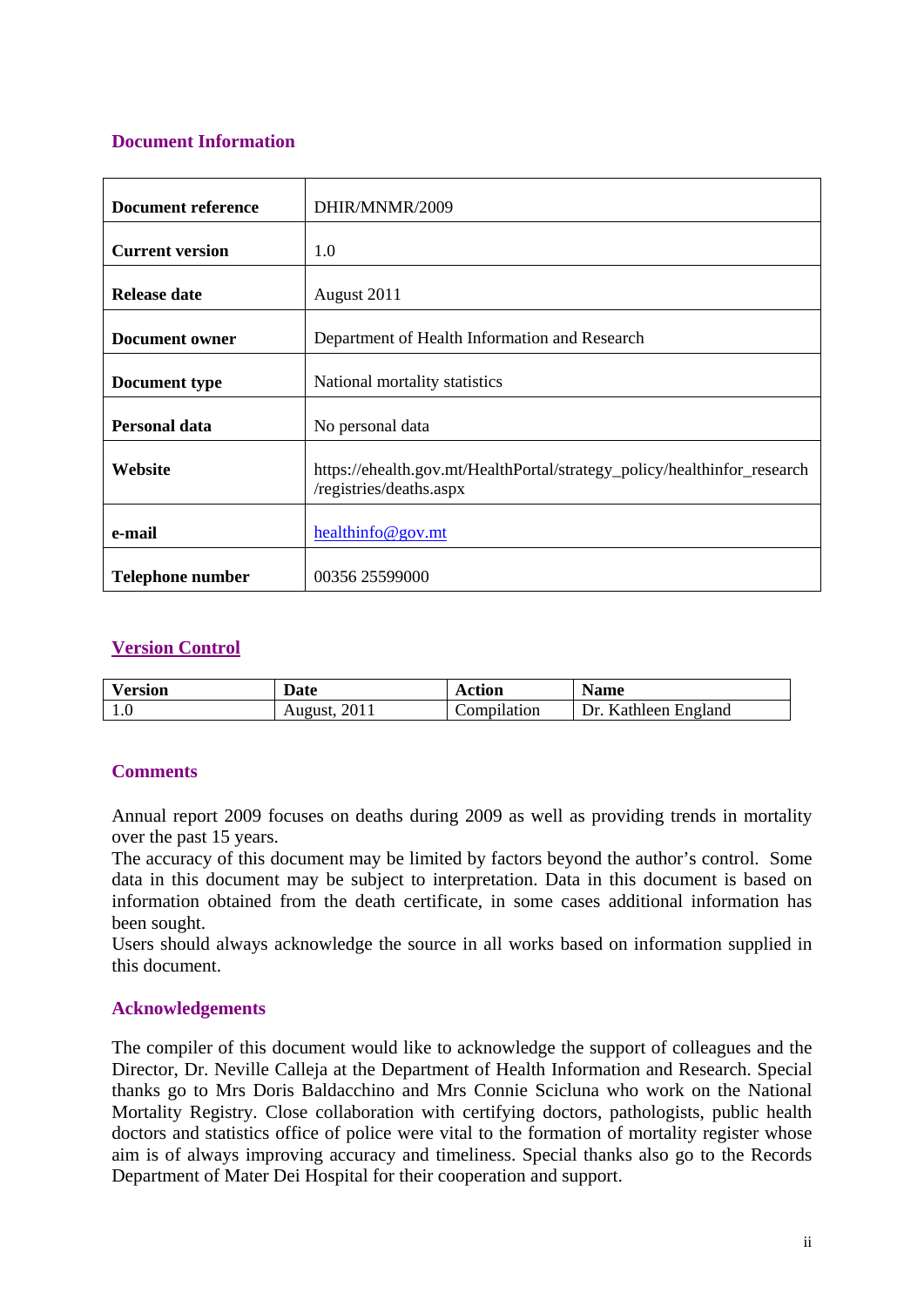## **Contents**

| <b>Summary Statistics</b>                              | VII          |
|--------------------------------------------------------|--------------|
| <b>Introduction and Definitions</b>                    | <b>VIII</b>  |
| <b>Section 1: Overview</b>                             | $\mathbf{1}$ |
| Distribution by gender and age group                   | 3            |
| Distribution by type of place of death                 | 5            |
| Distribution by month of death                         | 7            |
| Causes of death                                        | 9            |
| Leading causes of death by gender                      | 12           |
| Leading causes of death by age group                   | 14           |
| <b>Section 2: Individual Diseases</b>                  | 19           |
| Diseases of the circulatory system/diabetes mellitus   | 19           |
| Neoplasms                                              | 23           |
| Diseases of the respiratory system                     | 28           |
| Diseases of the digestive system                       | 31           |
| Infectious and parasitic diseases                      | 32           |
| External causes of mortality                           | 33           |
| <b>Section 3: Perinatal and Infant Mortality</b>       | 36           |
| <b>Section 4: Deaths in Non-Residents</b>              | 40           |
| <b>Section 5: Statistical Tables</b>                   | 42           |
| Age standardised death rate by gender and cause        | 42           |
| Deaths by specific cause, age group and gender         | 47           |
| Deaths in non residents by cause, age group and gender | 68           |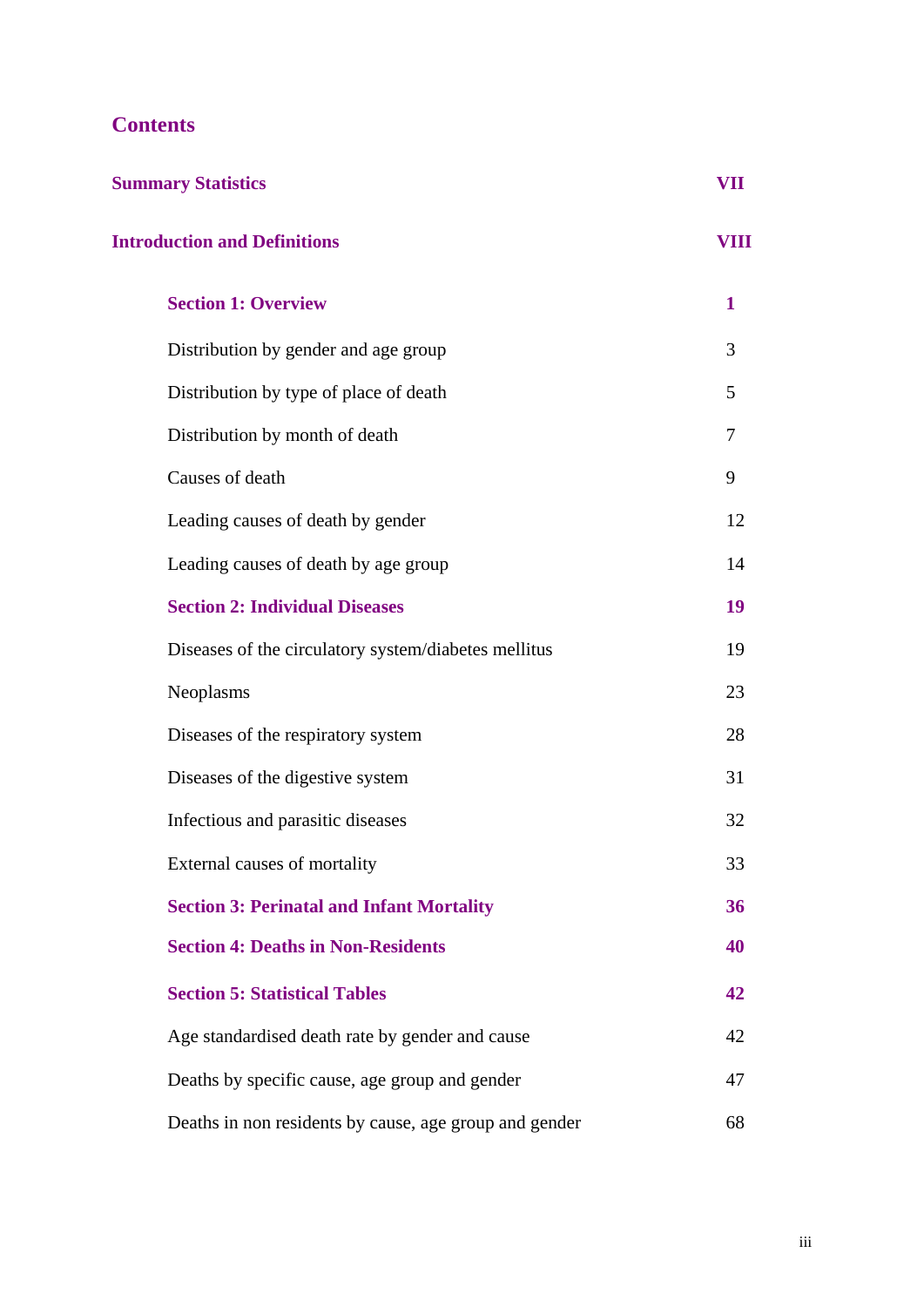## **List of tables**

| Table 1- Number of deaths and % by age group & type of place of death                                                                           | 5  |
|-------------------------------------------------------------------------------------------------------------------------------------------------|----|
| Table 2- Number of deaths and % by cause of death & place of death                                                                              | 6  |
| Table 3- Leading causes of death by number, rate and percent                                                                                    | 12 |
| Table 4- Percentages of leading causes of deaths in males                                                                                       | 13 |
| Table 5- Percentages of leading causes of death in females                                                                                      | 14 |
| Table 6- Commonest causes of death in the 15-44 age group                                                                                       | 16 |
| Table 7- Commonest causes of death in the 45-64 year age group                                                                                  | 16 |
| Table 8- Commonest causes of death in the 65-84 year age group                                                                                  | 17 |
| Table 9- Commonest causes of death in the 85+ age group                                                                                         | 18 |
| Table 10- Average age of death from diseases of the circulatory<br>system & diabetes mellitus                                                   | 22 |
| Table 11- Average age at death from neoplasms                                                                                                   | 27 |
| Table 12- Deaths due to cigarette smoking in males                                                                                              | 29 |
| Table 13- Deaths due to cigarette smoking in females                                                                                            | 30 |
| Table 14- Deaths from infectious and parasitic diseases                                                                                         | 32 |
| Table 15- EMCDDA definition of codes used in illicit drug overdose                                                                              | 35 |
| Table 16- Fetal, neonatal and infant deaths by birth weight, age-group $\&$<br>presence or absence of malformation as underlying cause of death | 36 |
| Table 17-, neonatal and infant deaths by weeks of gestation, age-group $\&$<br>presence or absence of malformation as underlying cause of death | 38 |
| Table 18- Number of deaths in non-residents by country of residence                                                                             | 41 |
| Table 19- Age-standardised death rate/100000 by gender and cause                                                                                | 42 |
| Table 20- Deaths by specific cause, age group and gender                                                                                        | 47 |
| Table 21- Deaths in non-residents by causes, age group and gender                                                                               | 68 |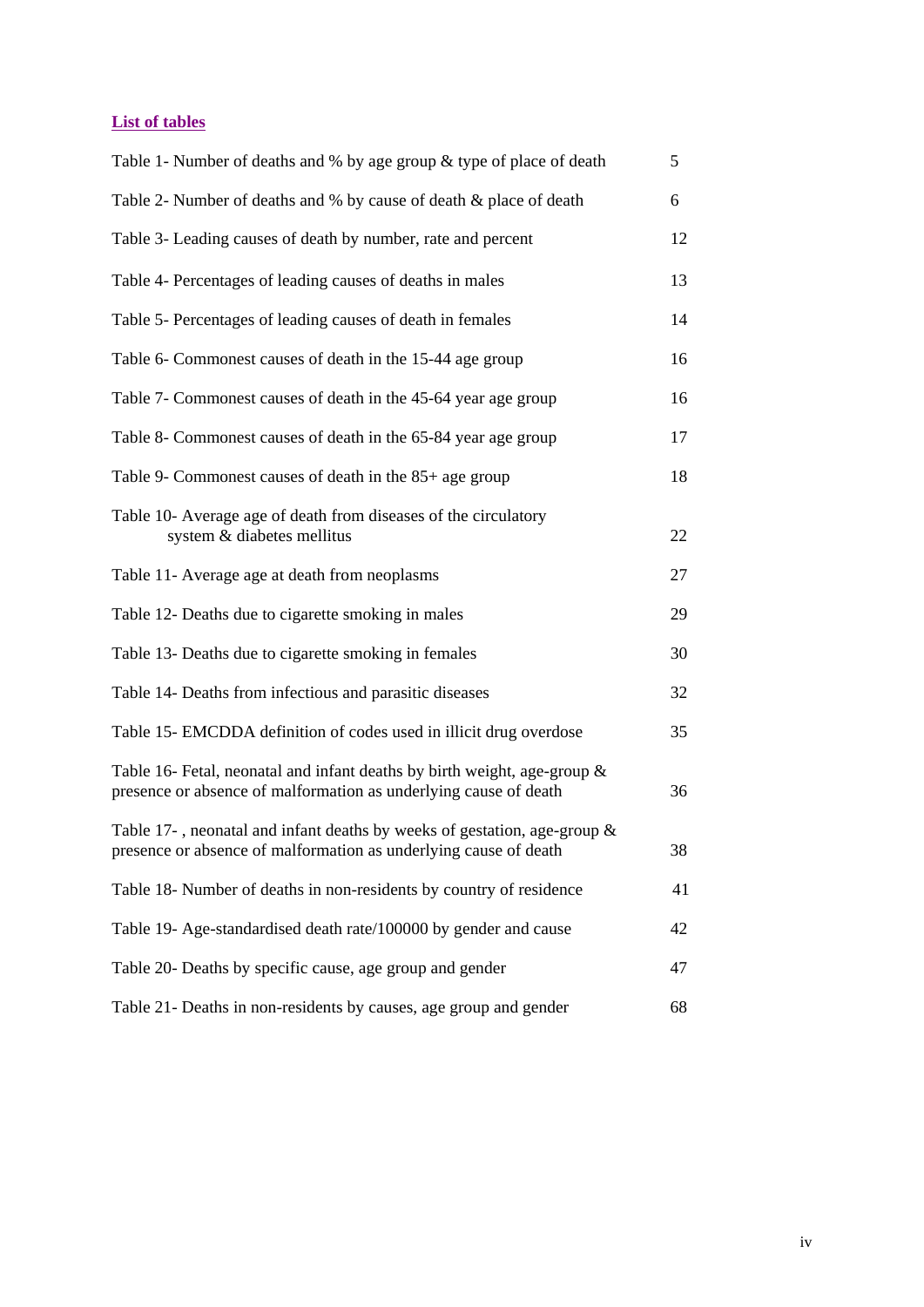## **List of Figures**

| Figure 1- Trends in number of deaths and crude mortality rate/1000 in males<br>and females: 1995-2009                                    | $\mathbf{1}$ |
|------------------------------------------------------------------------------------------------------------------------------------------|--------------|
| Figure 2- Trends in standardized mortality rates (ESP) in Malta compared to<br>EU-15 and EU-12                                           | 2            |
| Figure 3 – Trends in % of deaths in different age groups in males during 1995,<br>2000, 2005 & 2009                                      | 3            |
| Figure 4- Trends in % of deaths in different age groups in females during 1995,<br>2000, 2005 & 2009                                     | 4            |
| Figure 5- Distribution of deaths by type of place of death                                                                               | 5            |
| Figure 6- % of deaths by type of place of death during 1995, 2000, 2005, 2009                                                            | 6            |
| Figure 7- % of deaths by month of death during 1995, 2000, 2005 & 2009                                                                   | 7            |
| Figure 8- Distribution of deaths by month of death and age group in 2009                                                                 | 8            |
| Figure 9- % of main causes of death during 1995-2009                                                                                     | 9            |
| Figure 10- Trends in % of deaths due to circulatory $\&$ endocrine diseases separately<br>versus circulatory/endocrine diseases combined | 10           |
| Figure 11- Trends in the number of deaths over the past 15 years from most<br>important causes                                           | 11           |
| Figure 12- Commonest causes of death using broad categories in 2009                                                                      | 11           |
| Figure 13- SDR, diseases of circulatory system per 100000 in Malta<br>compared to EU15 & EU12, all ages from 1995-2009                   | 19           |
| Figure 14 – SDR, Ischaemic heart disease per 100000 in Malta<br>compared to EU15 & EU12, all ages from 1995-2009                         | 20           |
| Figure 15 – SDR, Diabetes per 100000 in Malta compared to EU15 $\&$<br>EU 12, all ages from 1995-2009                                    | 21           |
| Figure 16- SDR, Cerebrovascular diseases per 100,000 in Malta<br>compared to EU 15 $&$ EU12, all ages from 1995-2009                     | 22           |
| Figure 17- SDR, malignant neoplasms per 100,000 in Malta<br>compared to EU-15 & EU12, all ages from 1995-2009                            | 23           |
| Figure 18- Most common cancer deaths in both sexes                                                                                       | 24           |
| Figure 19- Most common cancer deaths in males                                                                                            | 24           |
| Figure 20- Most common cancer deaths in females                                                                                          | 25           |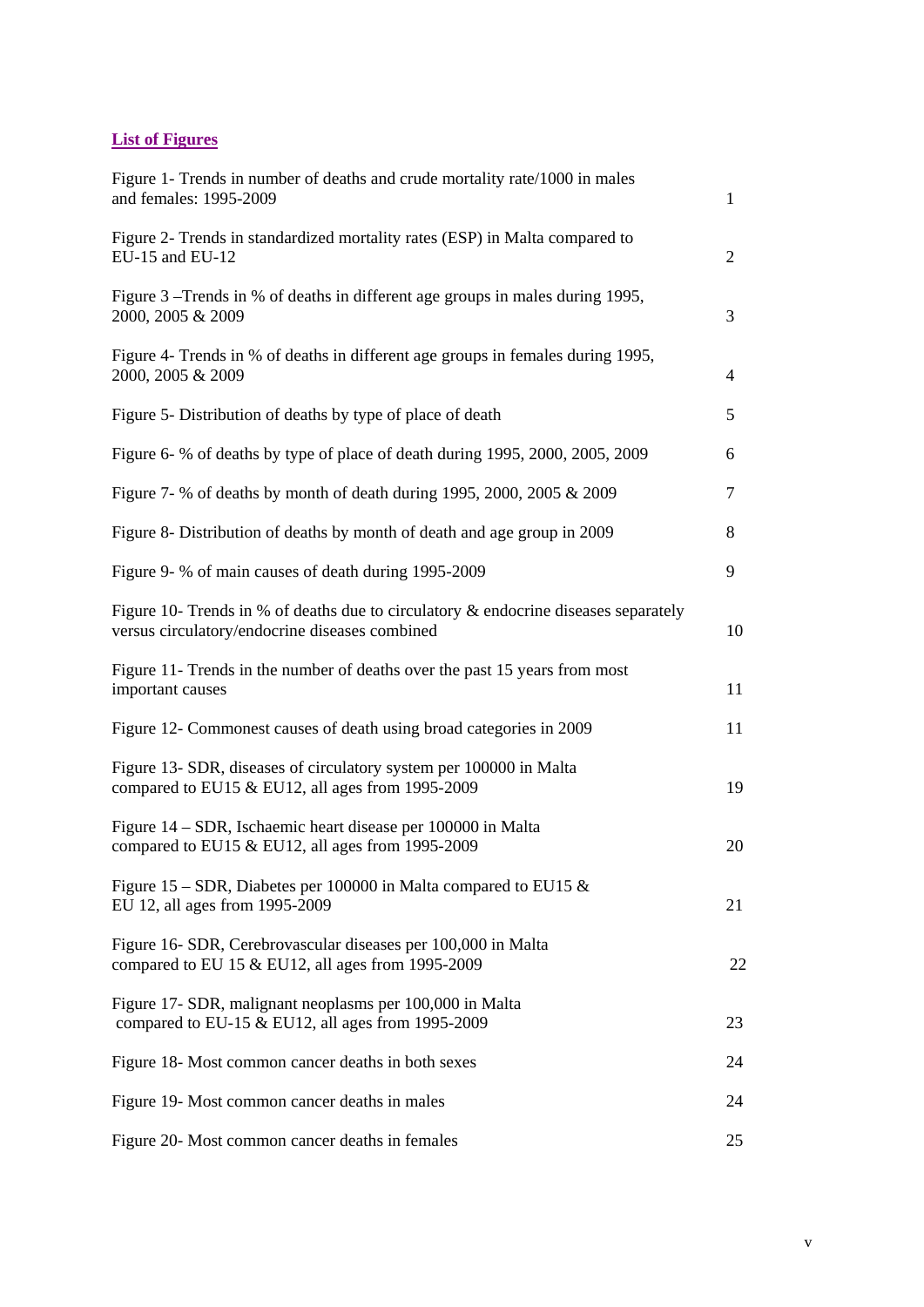| Figure 21- SDR, malignant neoplasm of trachea, bronchus & lung per 100,000<br>In Malta compared to EU-15 and EU-12, all ages from 1995-2009 | 26 |
|---------------------------------------------------------------------------------------------------------------------------------------------|----|
| Figure 22- SDR, malignant neoplasm of breast, per 100,000, in Malta<br>Compared to EU-15 and EU-12, all ages from 1995-2009                 | 26 |
| Figure 23- SDR, chronic bronchitis/emphysema/asthma, per 100,000 in Malta<br>compared to EU-15 & EU12, all ages from 1995-2009              | 28 |
| Figure 24- SDR, chronic liver disease & cirrhosis, per 100,000 in Malta<br>compared to EU-15 & EU-12, all ages from 1995-2009               | 31 |
| Figure 25- SDR, transport accidents, per 100,000 in Malta compared<br>to EU-15 & EU-12, all ages from 1995-2009                             | 33 |
| Figure 26- SDR, suicide, per 100,000 in Malta compared to compared to<br>EU-15 & EU-12, all ages from 1995-2009                             | 35 |
| Figure 27- Perinatal mortality, weight specific $(=>1000g)$ in Malta compared<br>to EU-15 and EU-12 from 2000-2009                          | 39 |
| Figure 28- Causes of death in non-residents                                                                                                 | 40 |
| Figure 29- Deaths in non-residents by age group and gender                                                                                  | 40 |
| Figure 30- Deaths in non-residents (tourists) by month of death                                                                             | 41 |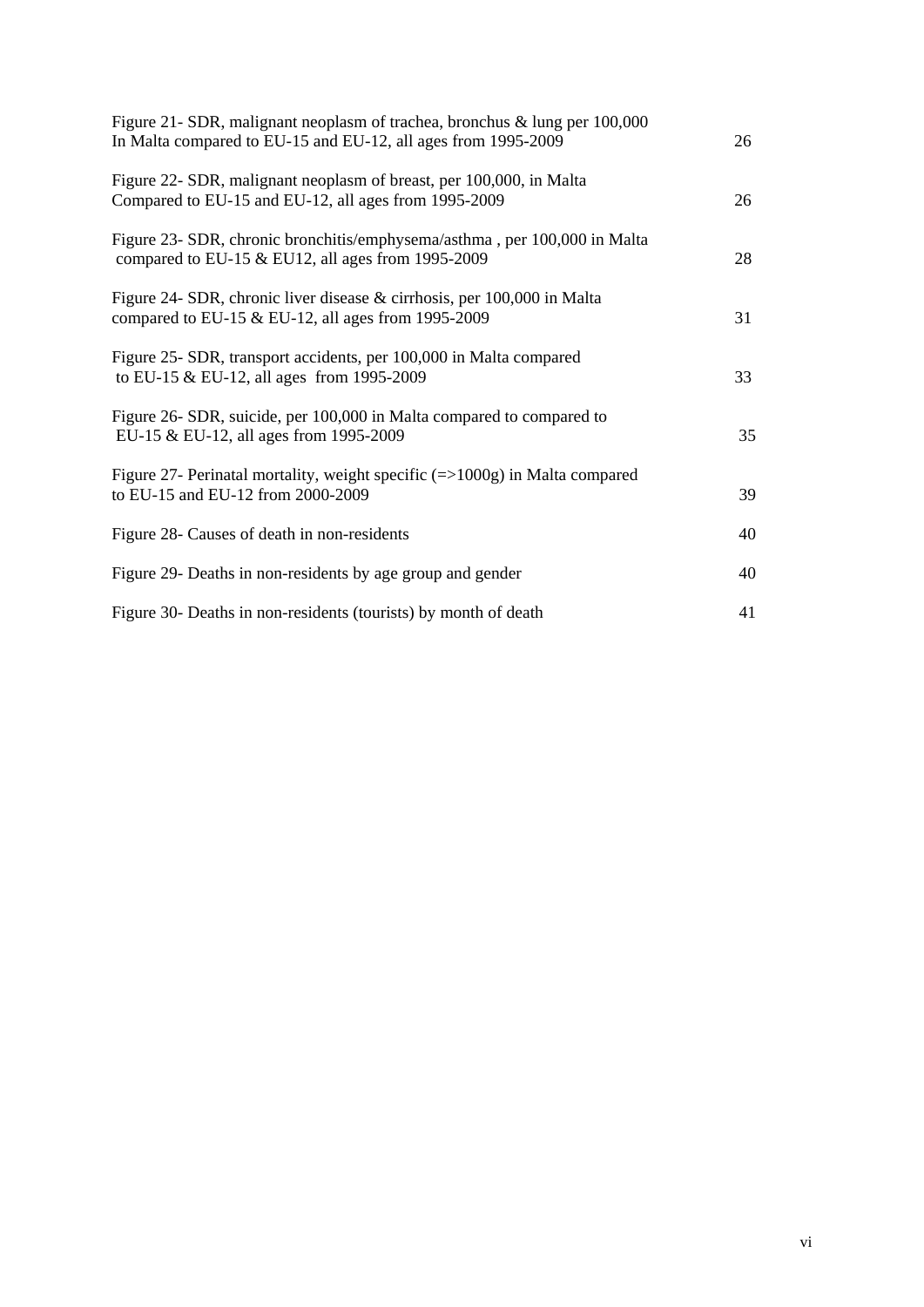## **Summary Statistics for Mortality during the year 2009**

- During the year 2009 there were 3222 deaths in residents: 1673 male deaths and 1549 female deaths. Over the past 15 years (1995-2009) as the Maltese population grew, the number of deaths increased. However there is a downward trend in standardized mortality rate in Malta over the years. The mortality rate (SMR) in Malta is comparable to EU-15 and lower than that of the new EU member states.
- The last 15 years has seen a decrease in deaths in the 0-4 year age group as well as an upward shift in the age at death in the older age groups with numbers of death in the 75+ age group increasing and those in the 65-74 age group decreasing.
- 70% of deaths in those aged under 65 years and 67% of deaths in those aged over 65 years die in a hospital\*. % of deaths in hospital has increased from 1995-2009.
- Deaths due to diseases of the circulatory system, namely ischaemic heart disease, stroke and heart failure are leading causes of death during 2009 accounting for 39% of all deaths. Neoplasms are the next commonest cause of death accounting for 26%.
- In both males and females leading cause of death is ischaemic heart disease, however as a percentage of the total deaths there has been a decrease from the period 1995- 1997 to 2007-2009. This is also true for other heart diseases. On the other hand there has been an increase in deaths due to diabetes.
- Lung cancer followed by colon cancer are the commonest cause of death due to cancer in males with little difference between the periods 1995-1997 and 2007-2009.
- Breast cancer followed by colon cancer are the commonest causes of death due to cancer in females. As a percentage of the total deaths breast cancer has shown a decrease during the period 2007-2009 compared to 1995-1997.
- Despite a downward trend in mortality rates from ischaemic heart disease over the past 15 years, rates are higher than average of EU-15. Standardised mortality rates for diabetes in Malta are higher than both EU-15 and EU-12 and have remained relatively stable over past 15 years.
- A downward trend in mortality rates from neoplasm over the past 15 years is observed in Malta as well as EU-15 and EU-12. Rates for Malta compare favourably to EU-15 and EU-12. Although there is a positive downward trend in mortality from breast cancer over the past 15 years, however rates for Malta are still higher than EU-15 and EU-12.
- Deaths due to respiratory conditions accounted for 9.4% of all deaths in 2009. Deaths due to respiratory conditions tend to affect the older age groups. Chronic lower respiratory diseases are commoner in males and often related to cigarette smoking.
- Mortality rates from traffic accidents and suicides show predominance in the younger age groups and male gender in Malta.

\*St. Vincent de Paul Residence has been excluded.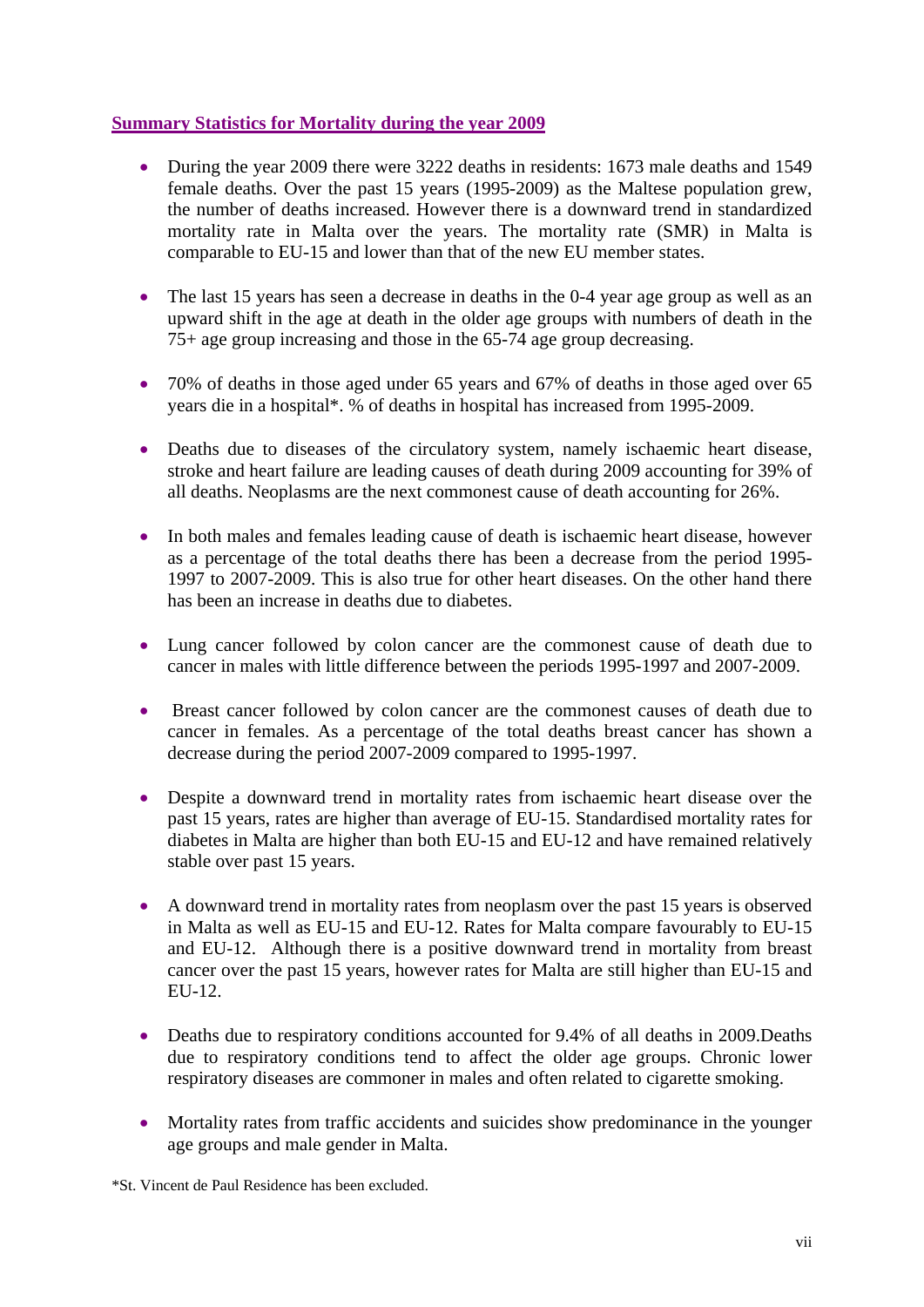## **Introduction**

The Annual Mortality Report 2009 presents mortality statistics for the year 2009 by cause of death in residents of the Maltese Islands, and includes residents dying abroad for which we have information.

## **Data Analysis**

The information used is based on details obtained from death certificates. This is supplemented by reviewing the deceased patients' records, newspaper cuttings as well as discussion with pathologists, public health doctors, police and certifying doctors as well as information obtained from the other registries at the department of health information & research. These additional sources of information are needed for verification, adding detail and providing mortality data which is as reliable and as accurate as possible.

The International Statistical Classification of Diseases and Related Health Problems- ICD 10 has been used to translate diagnoses of diseases from words into alphanumeric codes in order to permit easier storage, retrieval and analysis of the data. This also allows comparison between different countries and over different periods of time.

#### **Additional Sources of Data**

The National Statistics Office of Malta was the source from which information about midyear population 2009 by age group and gender.

Number of births and live births with has been obtained from the National Obstetrics Information system (NOIS).

The European Health for All database- HFA-DB, (WHO Regional Office for Europe, Copenhagen, Denmark) has been used as a source of data for some of the figures in this report.

**EU-15** and **EU-12** which represent the 15 old and 12 new EU member states respectively, have been used as a means of comparison with national data in a number of figures and graphs. The overall average mortality rate of EU-15 is usually better than EU-12 and serves as a standard to compare with Malta.

## **Quality of Mortality Data**

The 'Certificate of Death and Cause thereof" is filled in by the certifying doctor or in the case of autopsies by the pathologist. A variety of studies have looked at the quality of the information on death certificates and have found variations in the training habits and knowledge of the certifying doctors which will inevitably lead to the quality of data being inconsistent. Moreover the data passes through a number of processes before becoming usable for analysis. Throughout these steps a number of errors occur which may undermine the quality of the data produced. A number of validation processes and quality checks are done by National Mortality Registry in order to produce data that is as accurate as possible. These include reviewing patients' files, discussion with certifying doctors as well as checking all data that has been entered. Training of doctors is an important aspect which is has now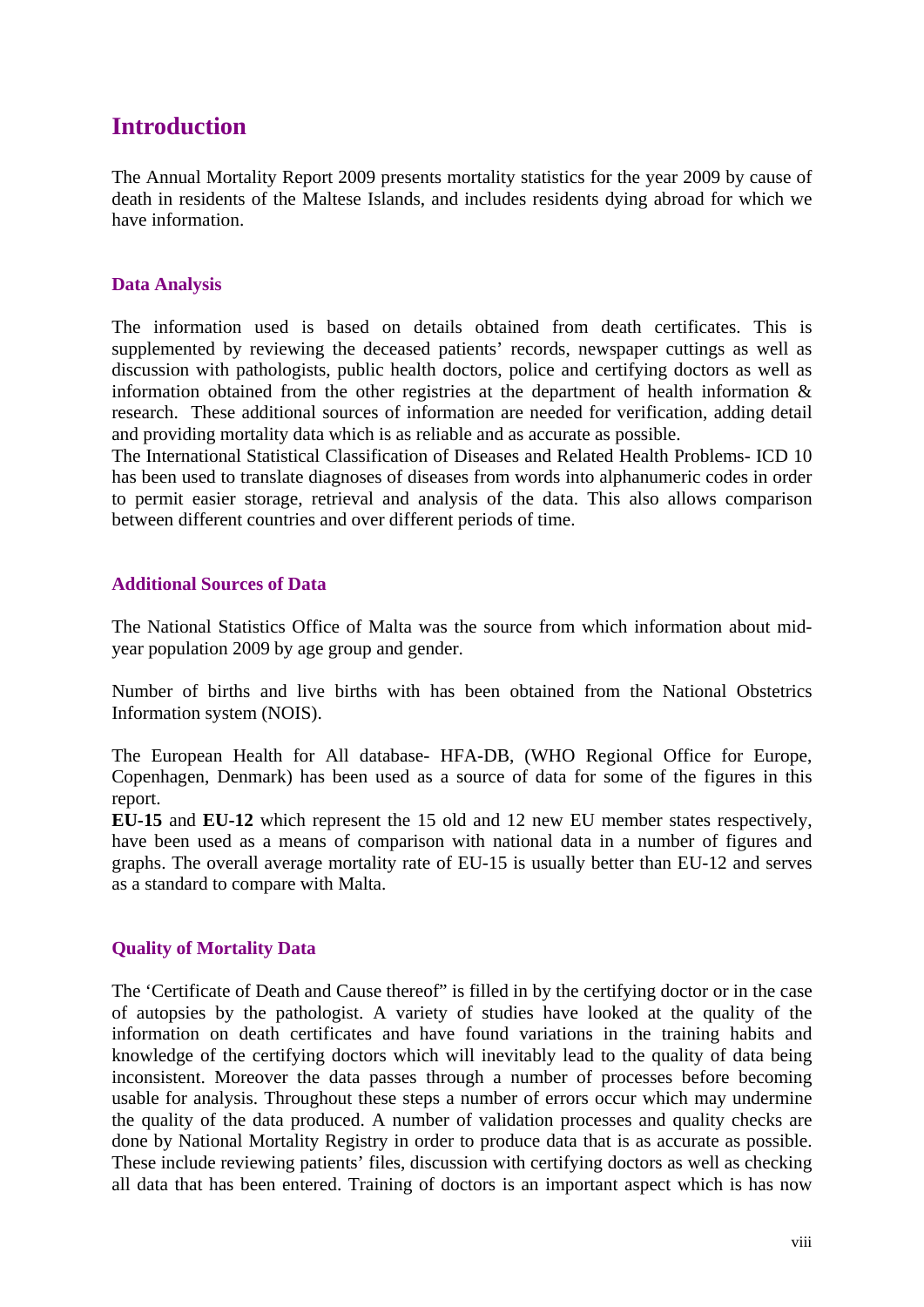started, however certain errors will still exist and validation processes at the registry are essential.

#### **Definitions**

#### **Crude Death Rate**

This is equal to the ratio of the number of deaths registered during the year and the estimated resident mid-yearly population of that year per 1000 (or 100,000). The mid-year population of 2009 has been used for this annual report.

| Age group | <b>Total</b> | <b>Males</b> | <b>Females</b> |
|-----------|--------------|--------------|----------------|
| $0 - 4$   | 20238        | 10465        | 9773           |
| $5-9$     | 20476        | 10350        | 10126          |
| $10-14$   | 24339        | 12569        | 11770          |
| $15-19$   | 27996        | 14353        | 13643          |
| 20-24     | 30070        | 15766        | 14304          |
| $25 - 29$ | 31275        | 16224        | 15051          |
| $30 - 34$ | 30494        | 15860        | 14634          |
| 35-39     | 26575        | 13619        | 12956          |
| 40-44     | 24835        | 12549        | 12286          |
| 45-49     | 29087        | 14753        | 14334          |
| 50-54     | 30112        | 15168        | 14944          |
| 55-59     | 28949        | 14389        | 14560          |
| 60-64     | 29784        | 14579        | 15205          |
| 65-69     | 17694        | 8306         | 9388           |
| 70-74     | 16360        | 7367         | 8993           |
| 75-79     | 12226        | 4887         | 7339           |
| 80-84     | 7883         | 3020         | 4863           |
| $85+$     | 5598         | 1870         | 3728           |
| Total     | 413991       | 206094       | 207897         |

This table has been obtained from the National Statistics Office and represents the midpopulation, 30<sup>th</sup> June 2009 based on 2005 Census for Malta.

#### **Births**

Total number of births weighing 500g or over at birth during 2009= 4172

Total number of live births weighing 500g or over at birth during 2009= 4151

Total number of births weighing  $1000g$  or over at birth =  $4152$ 

Total number of live births weighing  $1000g$  or over at birth = 4137

Total number of births of 22 weeks gestation or more during 2009= 4180

Total number of live births of 22 weeks gestation or more during 2009= 4152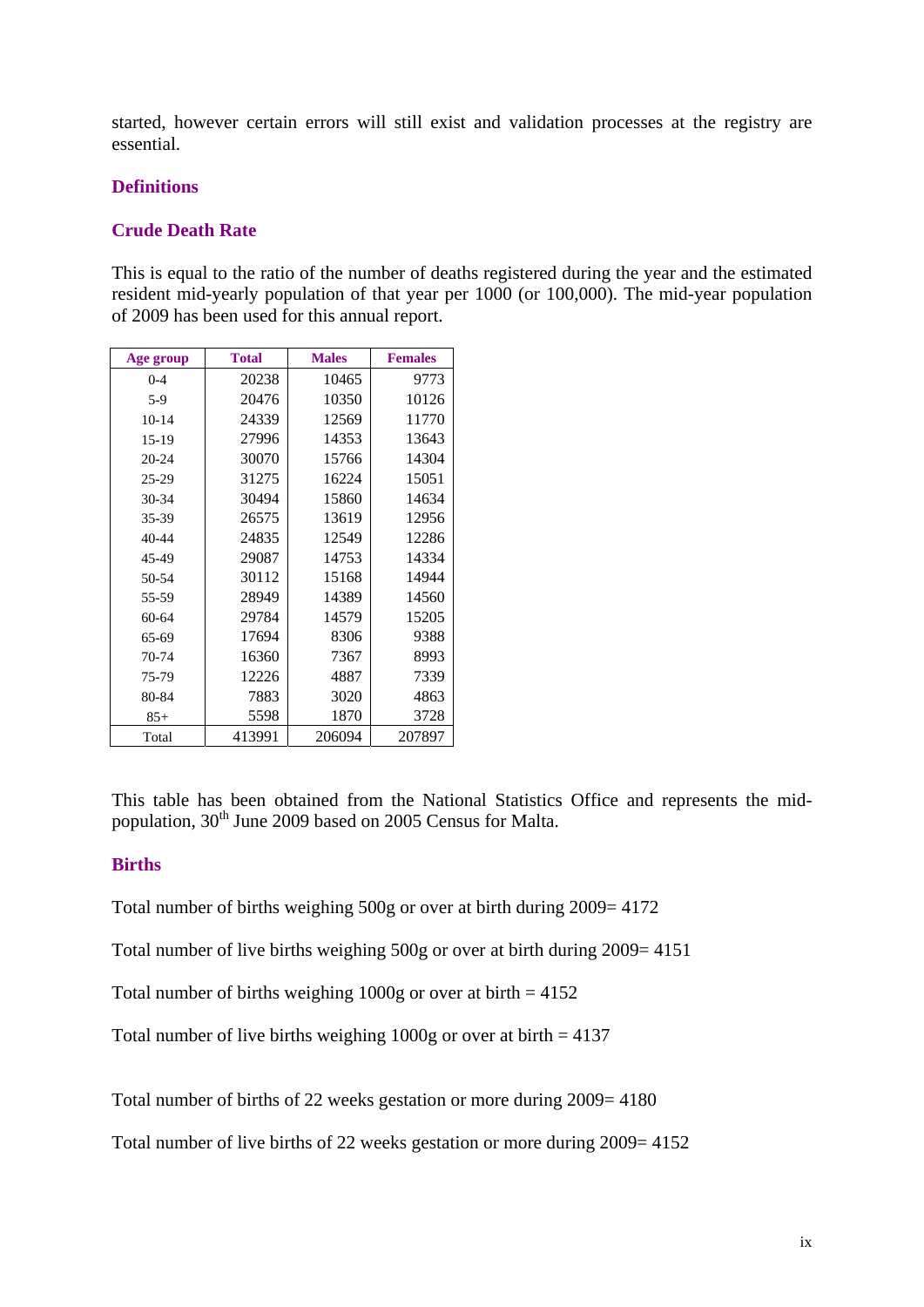Total number of births of 28 weeks gestation or over at birth  $= 4157$ 

Total number of live births of 28 weeks gestation or over at birth  $= 4140$ 

Source: National Obstetric Information System (NOIS)

#### **Age-Standardised Death Rate**

The age-standardised death rate for a particular condition is that which would have occurred if the observed age-specific death rates for the condition had applied in a given standard population. The European Standard Population has been used in this report.

| Age groups (years) | <b>European standard population (ESP)</b> |  |  |  |
|--------------------|-------------------------------------------|--|--|--|
|                    |                                           |  |  |  |
| $\overline{0}$     | 1600                                      |  |  |  |
| $1 - 4$            | 6400                                      |  |  |  |
| $5-9$              | 7000                                      |  |  |  |
| $10 - 14$          | 7000                                      |  |  |  |
| $15-19$            | 7000                                      |  |  |  |
| $20 - 24$          | 7000                                      |  |  |  |
| 25-29              | 7000                                      |  |  |  |
| 30-34              | 7000                                      |  |  |  |
| 35-39              | 7000                                      |  |  |  |
| 40-44              | 7000                                      |  |  |  |
| 45-49              | 7000                                      |  |  |  |
| 50-54              | 7000                                      |  |  |  |
| 55-59              | 6000                                      |  |  |  |
| 60-64              | 5000                                      |  |  |  |
| 65-69              | 4000                                      |  |  |  |
| 70-74              | 3000                                      |  |  |  |
| 75-79              | 2000                                      |  |  |  |
| 80-84              | 1000                                      |  |  |  |
| $85+$              | 1000                                      |  |  |  |
| <b>Total</b>       | 100000                                    |  |  |  |
|                    |                                           |  |  |  |

#### **European Health For All Database**

The European Health For All Database provides easy and rapid access to a wide range of basic health statistics for the 52 Member States of the WHO European Region. It was developed by the WHO Regional Office for Europe in the mid-1980s to support the monitoring of health trends in the region. This database has been used to produce a number of charts for the report comparing Malta with other European regions. http://www.euro.who.int/HFADB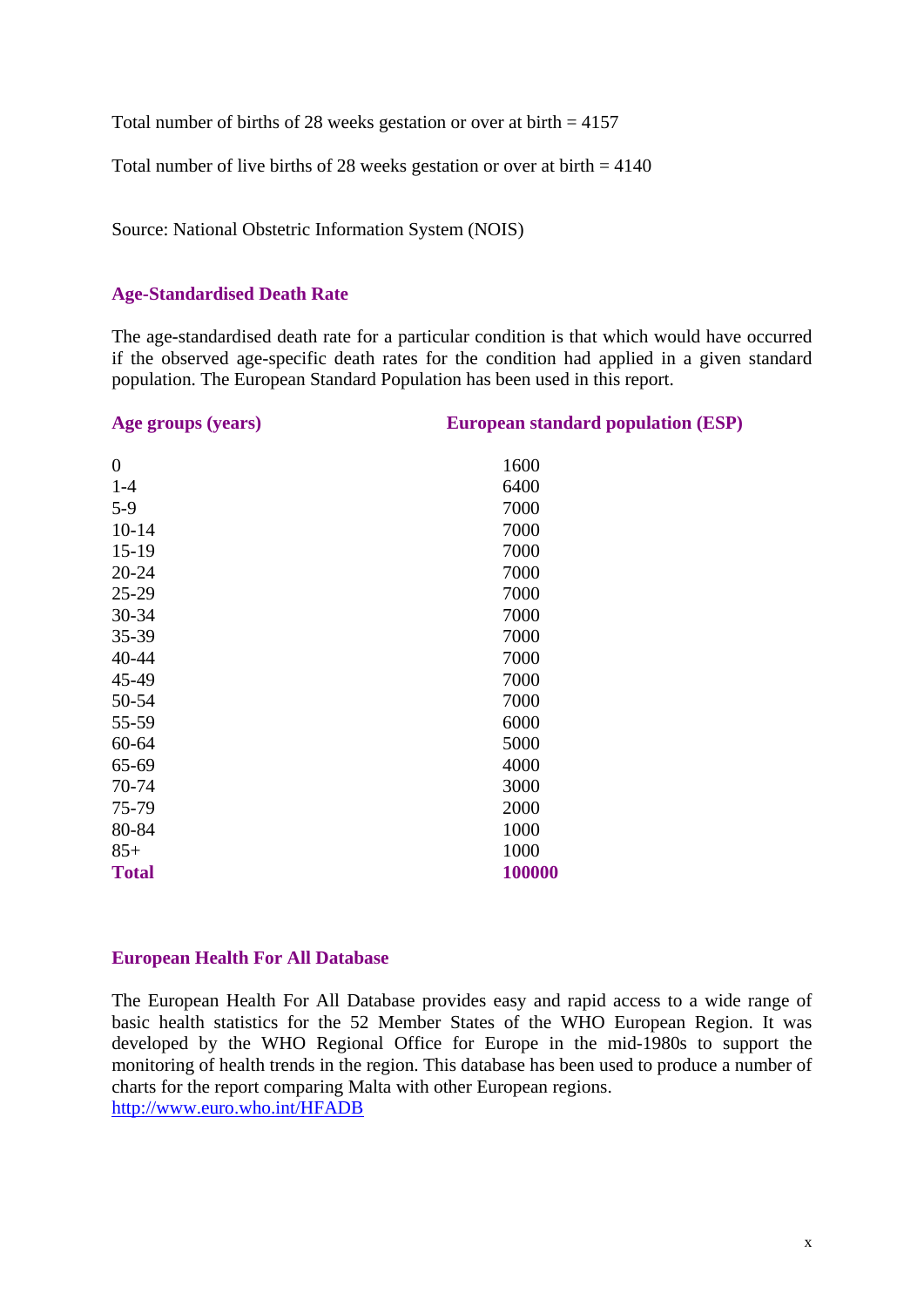**The definitions described below are those presented in the International Statistical Classification of Diseases and Related Health Problems ICD-10 volume 2.** 

#### **Birth Weight**

The first weight of the fetus or newborn obtained after birth. Low birth weight is less than 2500g (up to and including 2499g). Very low birth weight is less than 1500g (up to and including 1499g). Extremely low birth weight is less than 1000g (up to and including 999g)

#### **Gestational Age**

The duration of gestation is measured from the first day of the last menstrual period. Gestational age is expressed in complete days or completed weeks.

For the purposes of calculation of gestational age from the date of the first day of the last normal menstrual period to the date of delivery, it should be borne in mind that the first day is day zero and not day one; days 0-6 therefore correspond to completed week zero;

#### **Fetal Death**

Fetal death is the death prior to the complete expulsion or extraction from its mother of a product of conception, irrespective of the duration of the pregnancy; the death is indicated by the fact that after such separation, the fetus does not breathe or show any other evidence of life, such as beating of the heart, pulsation of the umbilical cord, or definite movement of voluntary muscles.

#### **Fetal Death Rate**

The number of fetal deaths in a year expressed as a proportion of the total number of births (live births plus fetal deaths) in the same year. All fetuses with a birth weight of 500g and over are considered. Rates are usually expressed per 1000 total births.

| Fetal death rate $=$                                                       | no. of fetal deaths in a year weighing 500g or more                         | $*1000$ |  |  |  |
|----------------------------------------------------------------------------|-----------------------------------------------------------------------------|---------|--|--|--|
| Number of live births plus fetal deaths in that year weighing 500g or more |                                                                             |         |  |  |  |
|                                                                            |                                                                             |         |  |  |  |
| Fetal death rate $=$                                                       | no. of fetal deaths in a year weighing 1000g or more                        | $*1000$ |  |  |  |
| (weight specific)                                                          | Number of live births plus fetal deaths in that year weighing 1000g or more |         |  |  |  |

#### **Live Birth**

Live birth is the complete expulsion or extraction from its mother of a product of conception, irrespective of the duration of pregnancy, which, after separation, breathes or shows any evidence of life, such as beating of the heart, pulsation of the umbilical cord, or definite movement of the voluntary muscles, whether or not the umbilical cord has been cut or the placenta is attached; each product of such a birth is considered live born.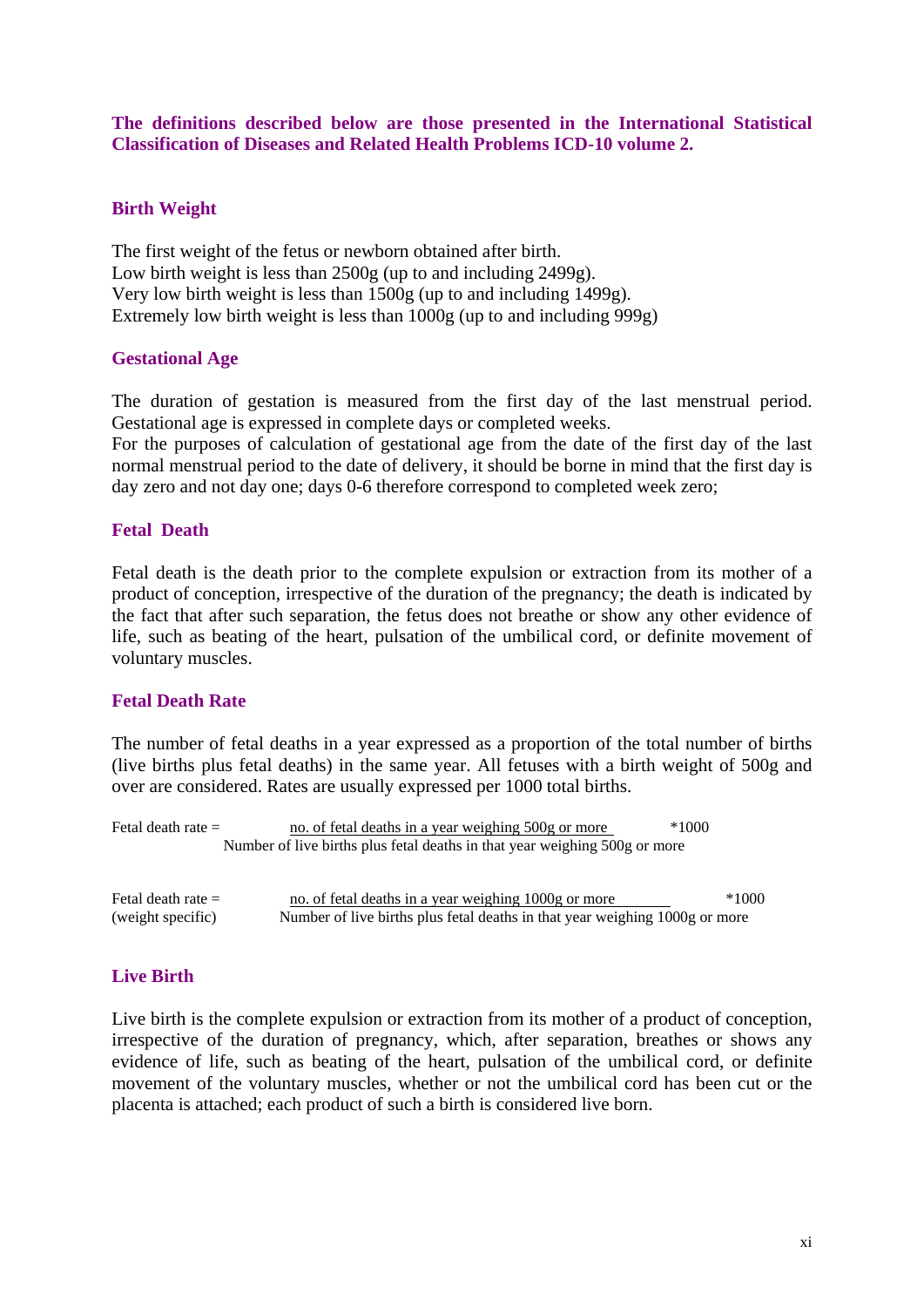#### **Neonatal Period**

The neonatal period commences at birth and ends 28 completed days after birth. Neonatal deaths (deaths among live births during the first 28 completed days of life) may be subdivided into early neonatal deaths, occuring during the first seven days of life, and late neonatal deaths, occuring after the seventh day but before 28 completed days of life.

Age at death during the first day of life (day 0) should be recorded in units of completed minutes or hours of life. For the second (day 1), third (day 2) and through 27 completed days of life, age at death should be recorded in days.

#### **Neonatal Mortality Rate**

The number of deaths during the neonatal period in that year expressed as a proportion of the total number of live births in the same year. Rates are expressed per 1000 live births.

|                                 | Neonatal mortality rate $=$ no. of neonatal deaths in a year*1000                                                                             |  |  |  |  |
|---------------------------------|-----------------------------------------------------------------------------------------------------------------------------------------------|--|--|--|--|
| no. of live births in that year |                                                                                                                                               |  |  |  |  |
| (weight specific)               | Neonatal mortality rate = no. of neonatal deaths in a year $(1000g \text{ or over})^*1000$<br>no. of live births in that year (1000g or over) |  |  |  |  |

#### **Perinatal Period**

The perinatal period commences at 22 completed weeks (154 days) of gestation (the time when birth weight is normally 500g) and ends at seven completed days after birth.

#### **Perinatal Mortality Rate**

The number of deaths during the perinatal period in a year expressed as a proportion of the total number of births (live births plus fetal deaths) in the same year.

Perinatal mortality rate =  $\underline{\text{no. of perinatal deaths in a year}}$  \*1000 no. of live births plus fetal deaths in that year

Perinatal mortality rate =  $\underline{\text{no. of perinatal deaths in a year (weight 1000g or over) *1000}}$ (weight specific) no. of live births plus fetal deaths in that year (weight 1000g or over)

#### **Infant Mortality Rate**

The number of deaths in children less than 1 year of age in a year expressed as a proportion of the total live births in the same year. Rates are usually expressed per 1000 live births.

Infant mortality rate  $=$  <u>no. of infant deaths (under 1 year of age)</u> in a year  $*$  1000 No. of live births in that year

Infant mortality rate = no. of infant deaths (under 1 year of age) in a year (weight 1000g or over) **\*** 1000 (weight specific) No. of live births in that year (weight over 1000g)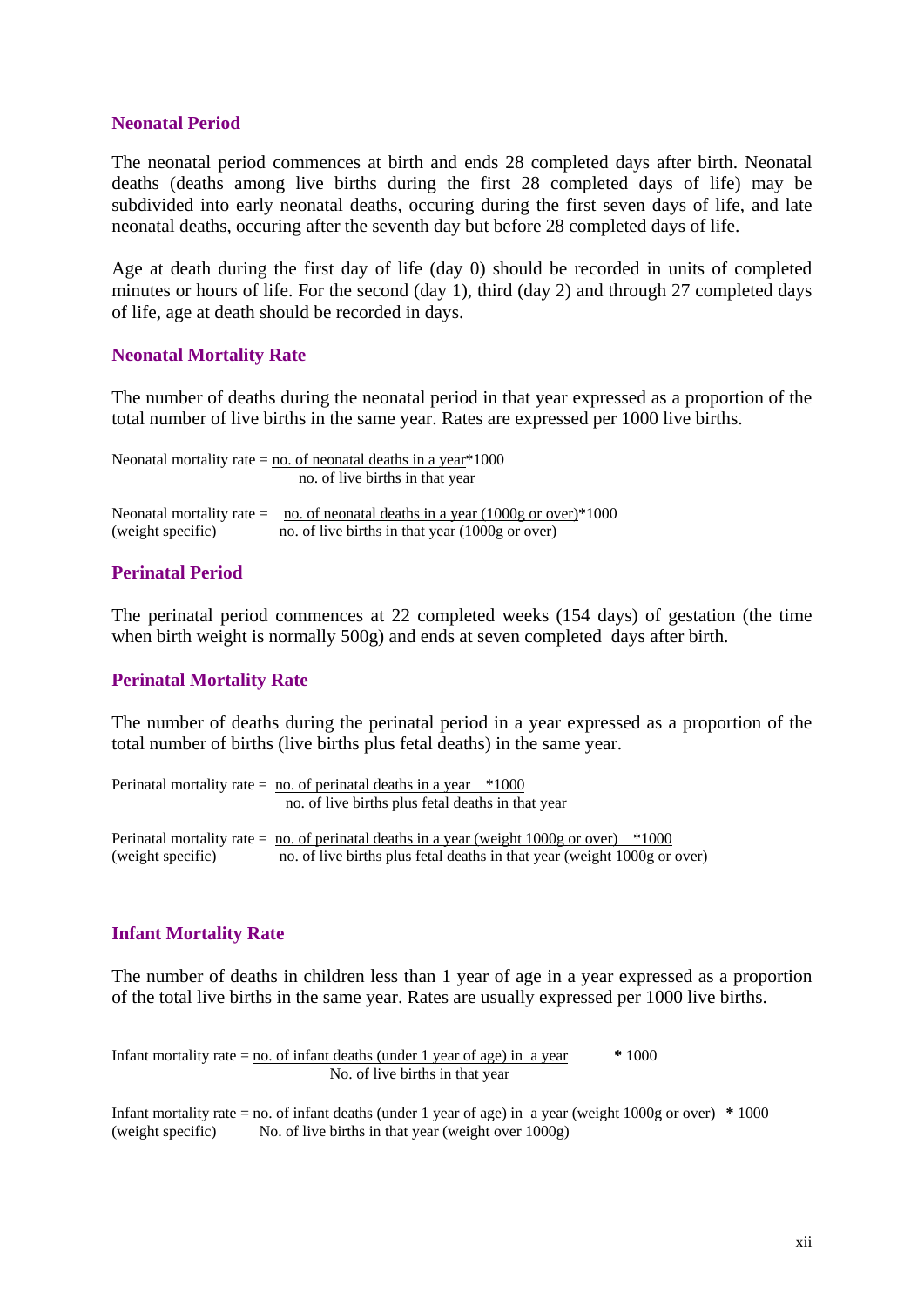#### **Section 1: Overview**

During the year 2009 there were 3274 deaths in the Maltese Islands and residents dying abroad. Of these **3222** were residents and 52 were non residents. The remainder of the report will concentrate on deaths in residents unless otherwise specified.

There were also 21 fetal deaths (stillbirths weighing 500g or over). There were 1673 male deaths and 1549 female deaths in residents, an increase of 5 males and a decrease of 26 females over the previous year. Deaths in residents included 7 residents who died abroad. The crude death rate for males was 814 deaths per 100,000 and for females was 746 deaths per 100,000. The overall crude death rate was 780 per 100,000 population.

The age-standardised death rate (using the European Standard Population) for males was 713/100000 and for females was 460/100000. The overall age-standardised death rate was 573 per 100,000.



Figure 1: trends in number of deaths and crude mortality rate/1000 in males and females: 1995- 2009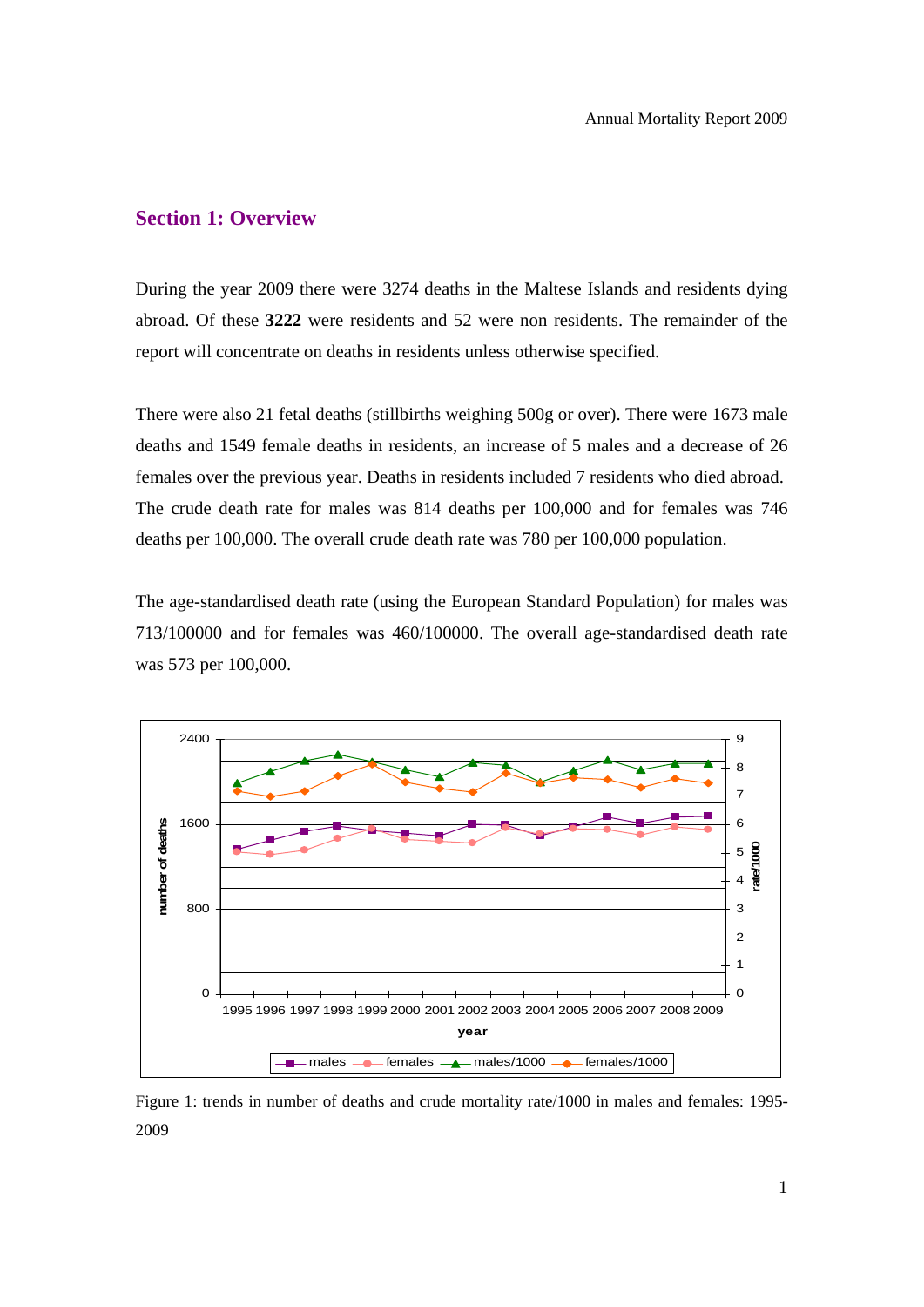Department of Health Information and Research



Figure 2: Trends in standardized mortality rates (ESP) in Malta compared to EU-15 and EU-12 Source: WHO/Europe-Health for all Database (HFA-DB)

Deaths in both males and females has increased over the past 15 years (1995-2009), however crude mortality rate has remained relatively stable. This is due to population growth as well as increasing number of deaths over the years. The standardized mortality rate which is used to compare mortality in different countries, takes into account different age structures in the populations being compared. It shows a downward trend in mortality in Malta, EU-15 and EU-12 over the 15 year period. Rates in Malta are very similar to EU-15.

The difference in trends between the crude death rate and standardized mortality rate is that crude rate has not been adjusted for age. The European standard population gives more weight to the younger age groups than the older age groups and as the majority of deaths is always increasing in the elderly, this results in a downward trend in mortality.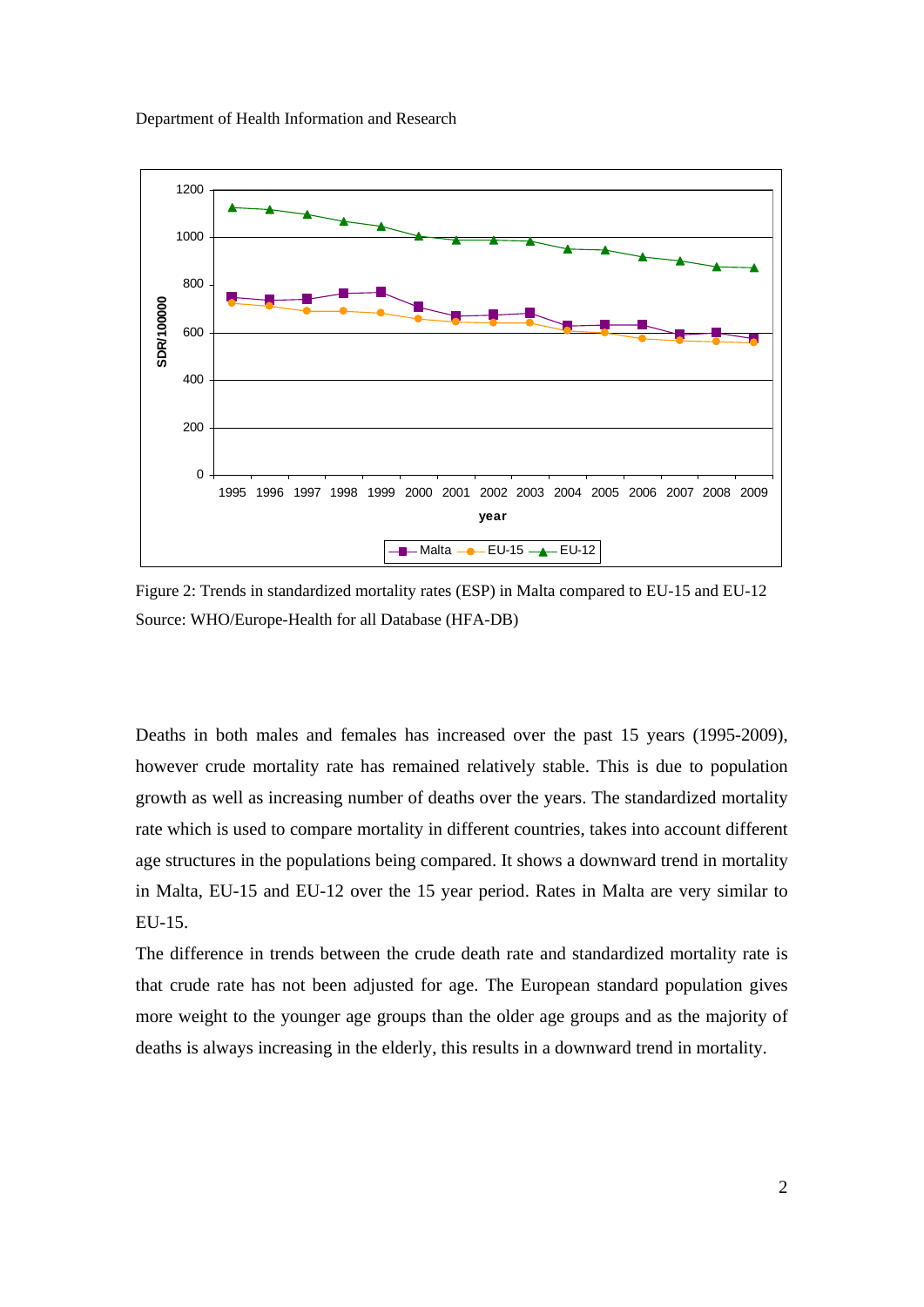- The life expectancy at birth for Maltese males was 78 years and for females was 82 years.
- The oldest male death was 100 years and the oldest female death was 104 years.
- The median age at death was 76 years in males and 81 years in females.



#### **Distribution by gender and age group**

Figure 3: Trends in % of deaths in different age groups in males during 1995, 2000, 2005 & 2009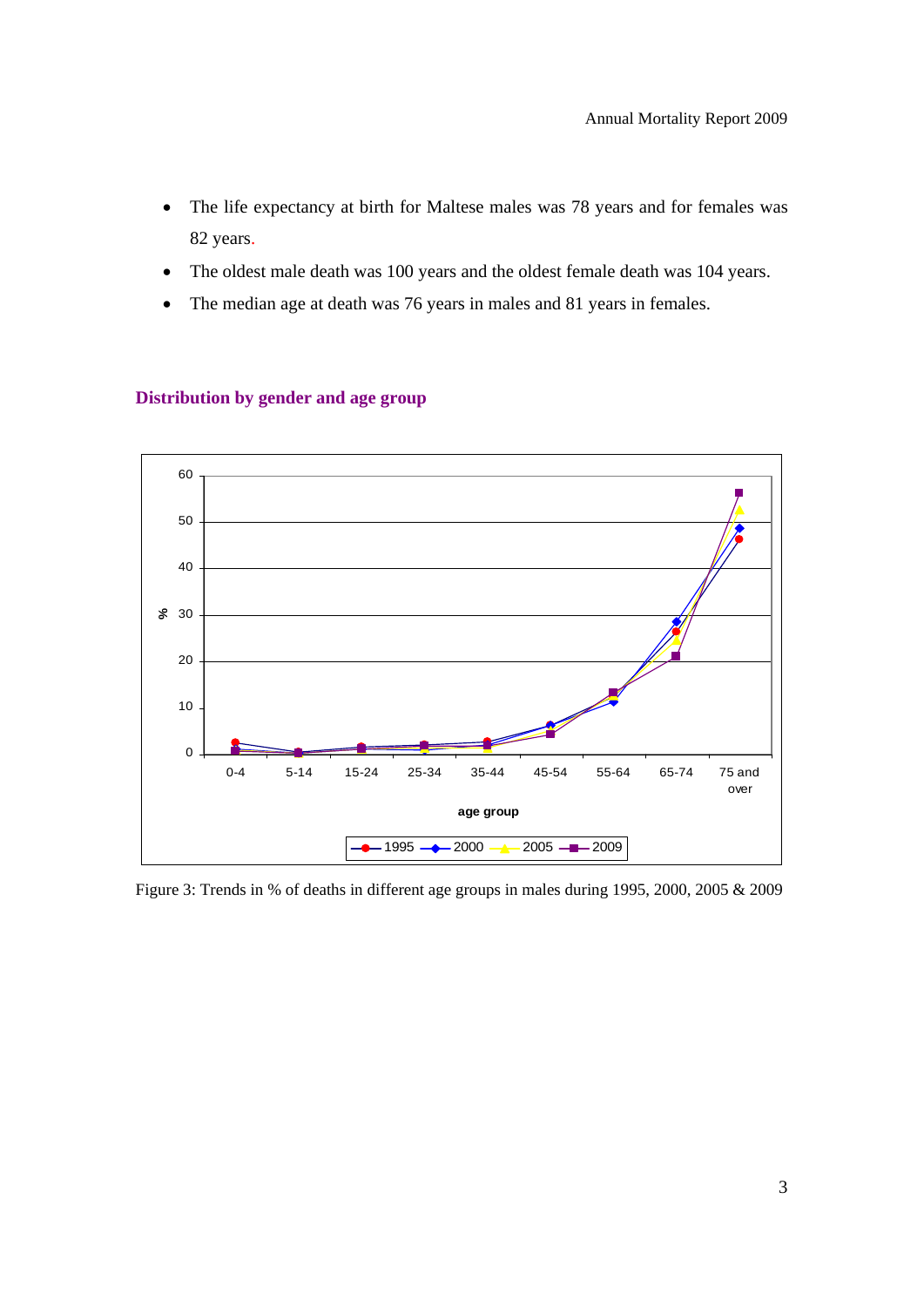Department of Health Information and Research



Figure 4: Trends in % of deaths in different age groups in females during 1995, 2000, 2005, 2009

Deaths in the age group 0-4 have decreased as a % of the total deaths from 1995 to 2009. This is particularly true for males. There has also been an increase in the % of deaths in the 75 and over in 2009 as compared to 1995 and a decrease in % of deaths in the 65-74 age group in 2009 compared to 1995 in both genders.

% of deaths in females in the 75 & over age group is higher than that in males and this difference has remained relatively stable over the 15 year period. In the 65-74 age group % of deaths in males is higher than that in females and this difference also has remained relatively stable.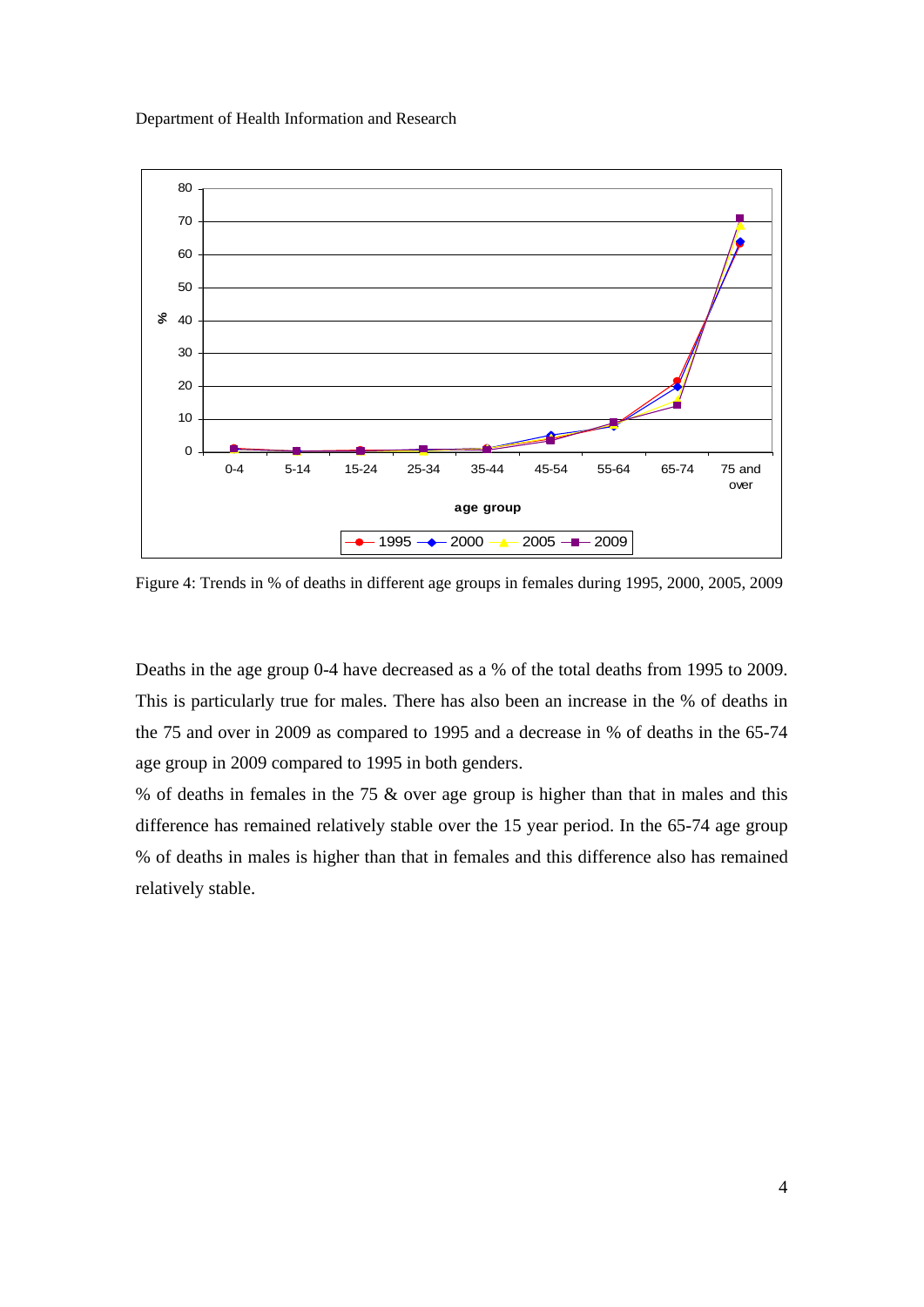

#### **Distribution by type of place of death**

Figure 5: Distribution of deaths by type of place of death in 2009

|                       |        | <65 years            |            | $=$ $5$ years      | <b>Total</b> |                   |
|-----------------------|--------|----------------------|------------|--------------------|--------------|-------------------|
| <b>Place of death</b> | number | $%$ of deaths $<$ 65 | number     | % of deaths $=565$ |              | % of total deaths |
| Mater Dei Hospital    | 331    | 53.7                 | 1311       | 50.3               | 1642         | 51                |
| Gozo General          | 29     | 4.7                  | 145        | 5.6                | 174          | 5.4               |
| <b>Boffa Hospital</b> | 46     | 7.5                  | 46         | 1.8                |              | 2.9               |
| Other hospitals*      | 23     | 3.7                  | 247        | 9.5                | 270          | 8.4               |
| St. Vincent de Paule  | 8      | 1.3                  | 9.4<br>245 |                    | 253          | 7.9               |
| Institutional homes** | 3      | 0.5                  | 7.1<br>185 |                    | 188          | 5.8               |
| Usual residence       | 115    | 18.7                 | 376        | 14.4               | 491          | 15.2              |
| Other place of death  | 61     | 9.9                  | 51<br>2    |                    | 112          | 3.5               |
| Total                 | 616    | 100                  | 2606       | 100                | 3222         | 100               |

\*includes SLH/KGH, ZCH, MCH, Private hospitals

\*\* includes Residenza St Anna in GGH

Table 1: Number of deaths and % by age group and place of death

70% of deaths in those aged under 65 years and 67% of deaths in those aged over 65 years die in a hospital (SVPR not included as a hospital).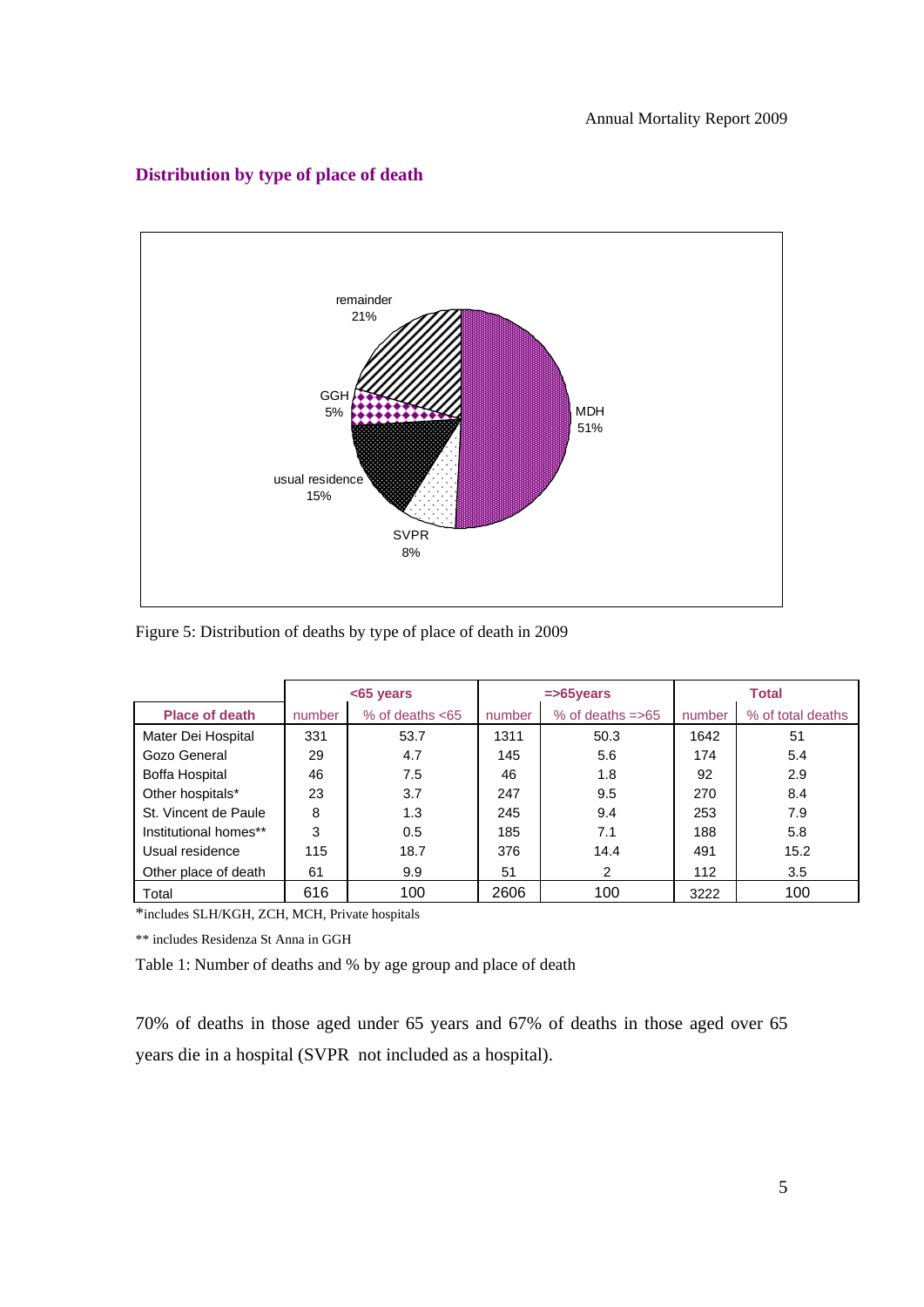Department of Health Information and Research

|                       |          | <b>Cardiovascular</b> | <b>Cancer</b>     |        | <b>Respiratory</b> |        | All other causes |                |
|-----------------------|----------|-----------------------|-------------------|--------|--------------------|--------|------------------|----------------|
|                       |          | $%$ of                |                   | $%$ of |                    | $%$ of |                  |                |
| <b>Place of death</b> | number   | <b>CVS</b>            | number            | ca     | number             | resp.  | number           | % of remainder |
| Mater Dei Hospital    | 574      | 46                    | 496               | 58.2   | 162                | 53.5   | 410              | 50.1           |
| Gozo General          | 71       | 5.7                   | 54                | 6.3    | 18                 | 5.9    | 31               | 3.8            |
| Boffa Hospital        | $\Omega$ | $\Omega$              | 91                | 10.7   | 0                  | 0      |                  | 0.1            |
| Other hospitals       | 103      | 8.3                   | 60                | 7.0    | 32                 | 10.6   | 75               | 9.2            |
| St. Vincent de Paul   | 88       | 7.1                   | 21                | 2.5    | 43                 | 14.2   | 101              | 12.3           |
| Institutional homes   | 104      | 8.3                   | 18                | 2.1    | 16                 | 5.3    | 50               | 6.1            |
| Usual residence       | 264      | 21.2                  | 100               | 11.7   | 28                 | 9.2    | 99               | 12.1           |
| Other place of death  | 45       | 3.6                   | $12 \overline{ }$ | 1.4    | 4                  | 1.3    | 51               | 6.2            |
| Total                 | 1249     | 100                   | 852               | 100    | 303                | 100    | 818              | 100            |

Table 2: Number of deaths and % by cause of death & place of death

82% of cancer deaths, 60% of cardiovascular deaths, 70% of deaths due to respiratory diseases and 63% of all other deaths die in hospitals (excluding SVPR), as seen in the table above. A higher percentage of cardiovascular deaths die at home compared to other causes of death.



Figure 6: % of deaths by type of place of death during 1995, 2000, 2005, 2009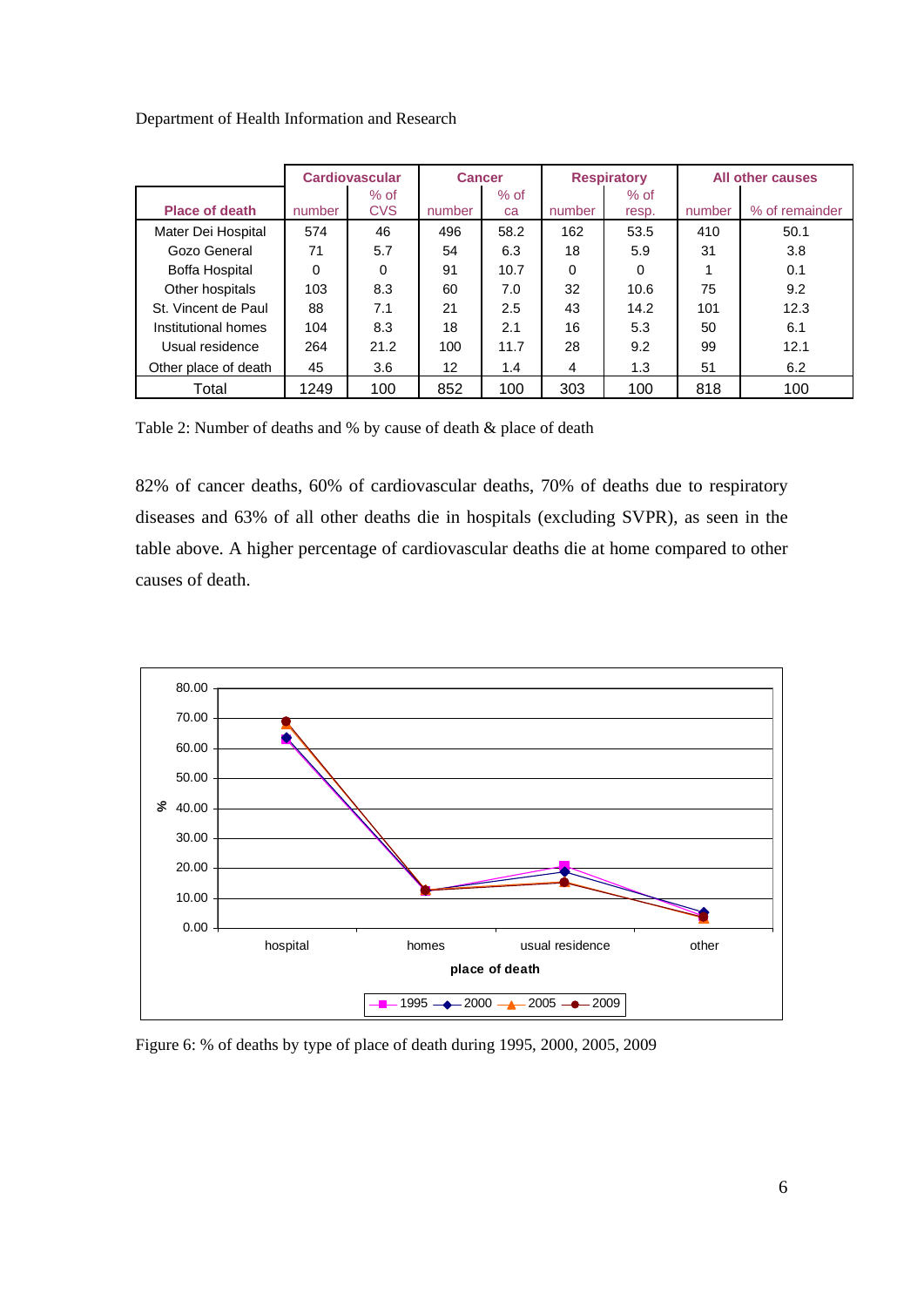Percentage of deaths in hospital has increased from 1995 to 2009, while the % of deaths at home has decreased from 1995 to 2009. Deaths in other institutions and other place of death have remained the same.





Figure 7: % of deaths by month of death during 1995,2000,2005,2009

Trends over the past fifteen years (1995-2009) have remained the same with more deaths during the winter months of January – March and smaller peak in December.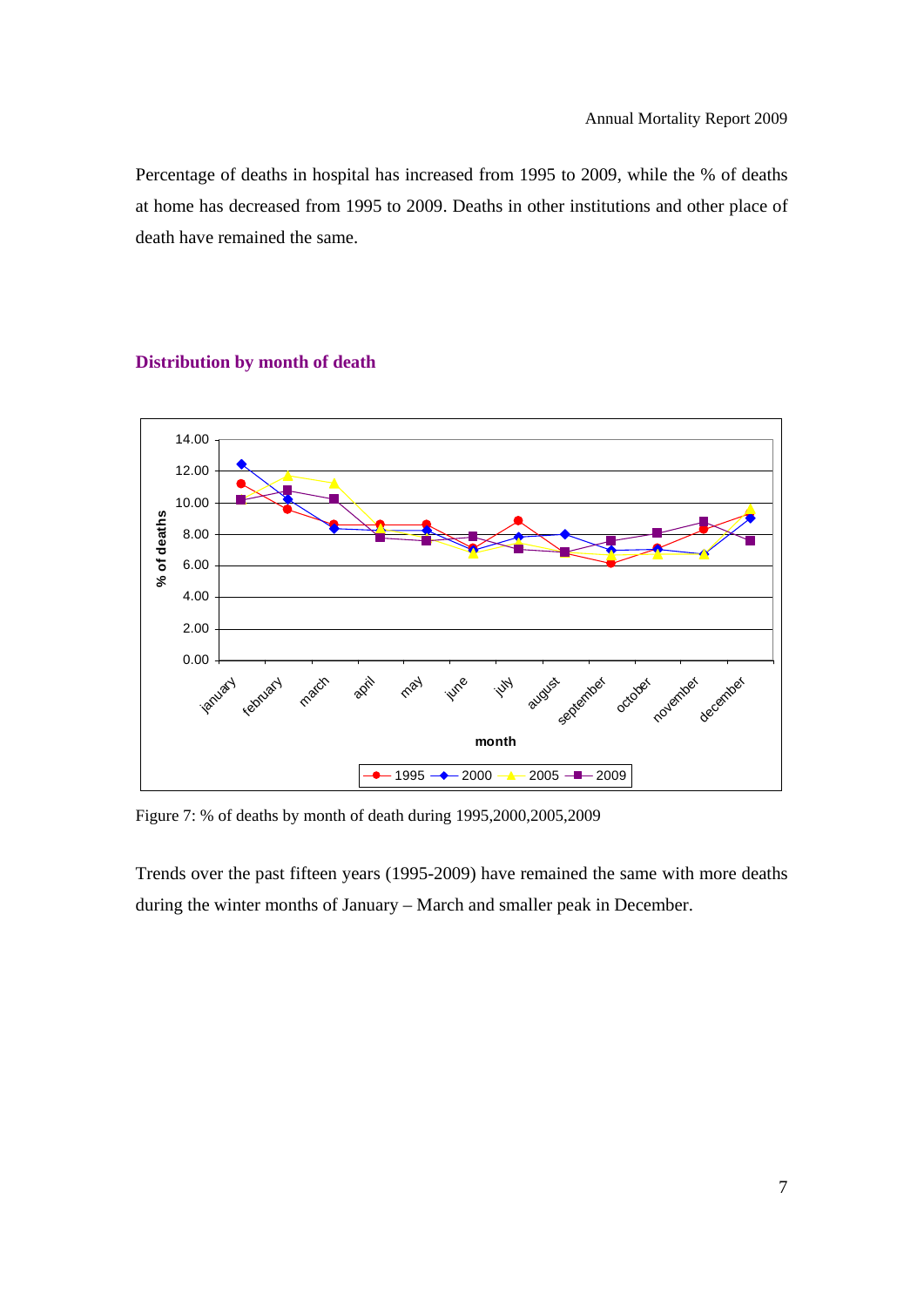Department of Health Information and Research



Figure 8: Distribution of deaths by month of death and age group in 2009

Seasonal variation in deaths affects much more the older age groups as seen in the graph above. Hypothermia and hyperthermia while often not the underlying cause of death contribute to death in frail old people.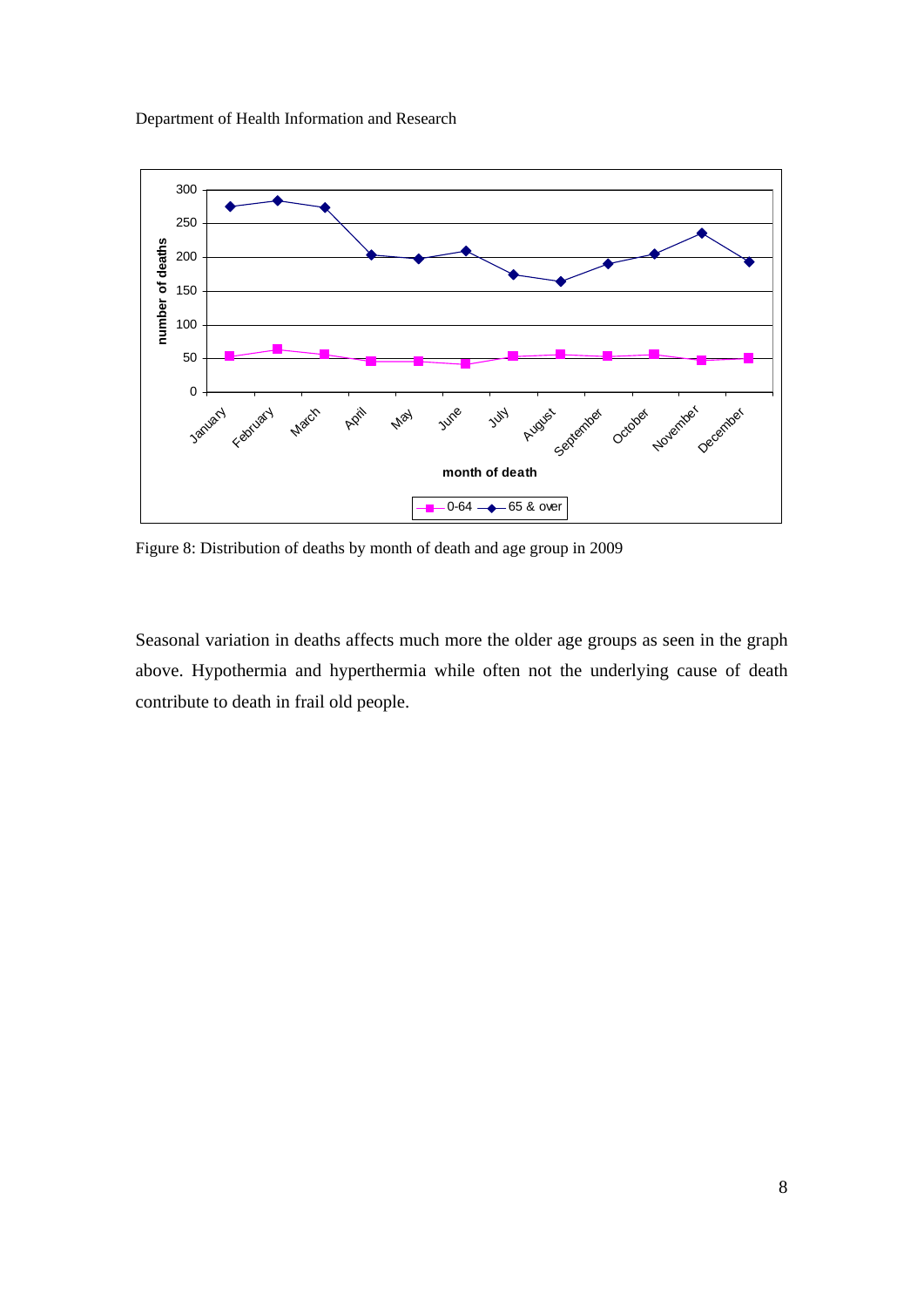#### **Causes of death**

The main source of information as to the causes of death is obtained from the death certificate. Accuracy is increased by collaboration with certifying doctors, pathologists and police as well as other sources of information. The value of the mortality register depends on its level of accuracy and completeness.

The cause of death is often clearer in the younger and middle-aged persons then in the elderly because in the latter a number of diseases may contribute to cause the death of a person.

The International Statistical Classification of Diseases and Related Health Problems: ICD-10 is used to code the underlying cause of death. This is an international classification, which helps to increase comparability between different countries worldwide.



Figure 9: % of main causes of death during 1995-2009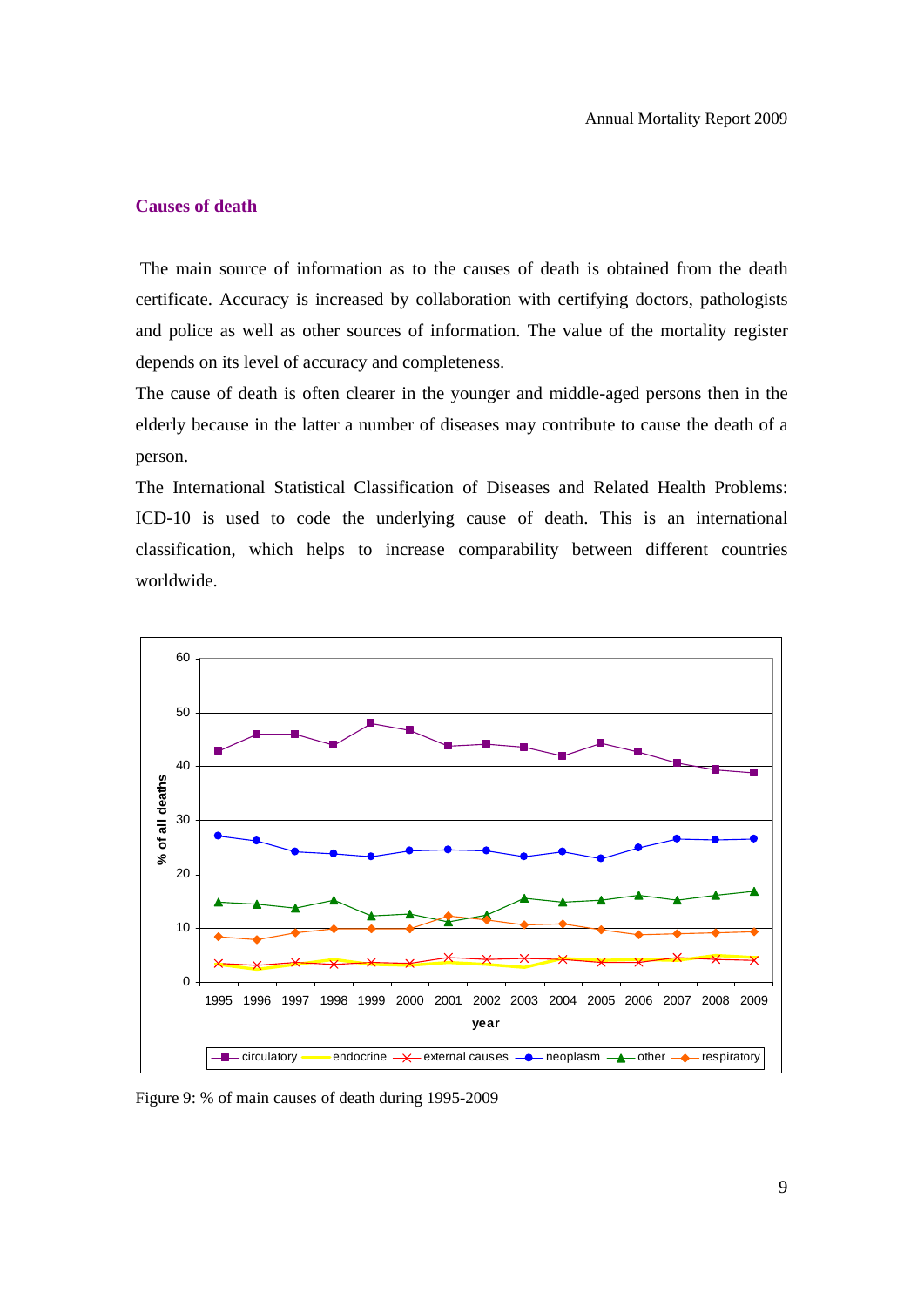During the period 1995-2009 the main causes of death have remained relatively stable with circulatory diseases as the main cause of death followed by neoplasms and respiratory conditions. There seems to be a downward trend in deaths from circulatory diseases. However when this is combined with endocrine diseases (mainly diabetes mellitus) this downward trend is less. Coding differences during the period 1995-2009 may lead to sometimes choosing circulatory diseases over diabetes mellitus or the opposite which may lead to slight changing trend in both conditions as seen in the graph below. The reason for this is that these conditions often coexist in a person and it might not always be obvious as to what is the underlying cause of death.



Figure 10: trends in % of death due to circulatory  $\&$  endocrine diseases separately versus circulatory/endocrine diseases combined

 When combining circulatory and endocrine diseases together this downward trend is less obvious but still present.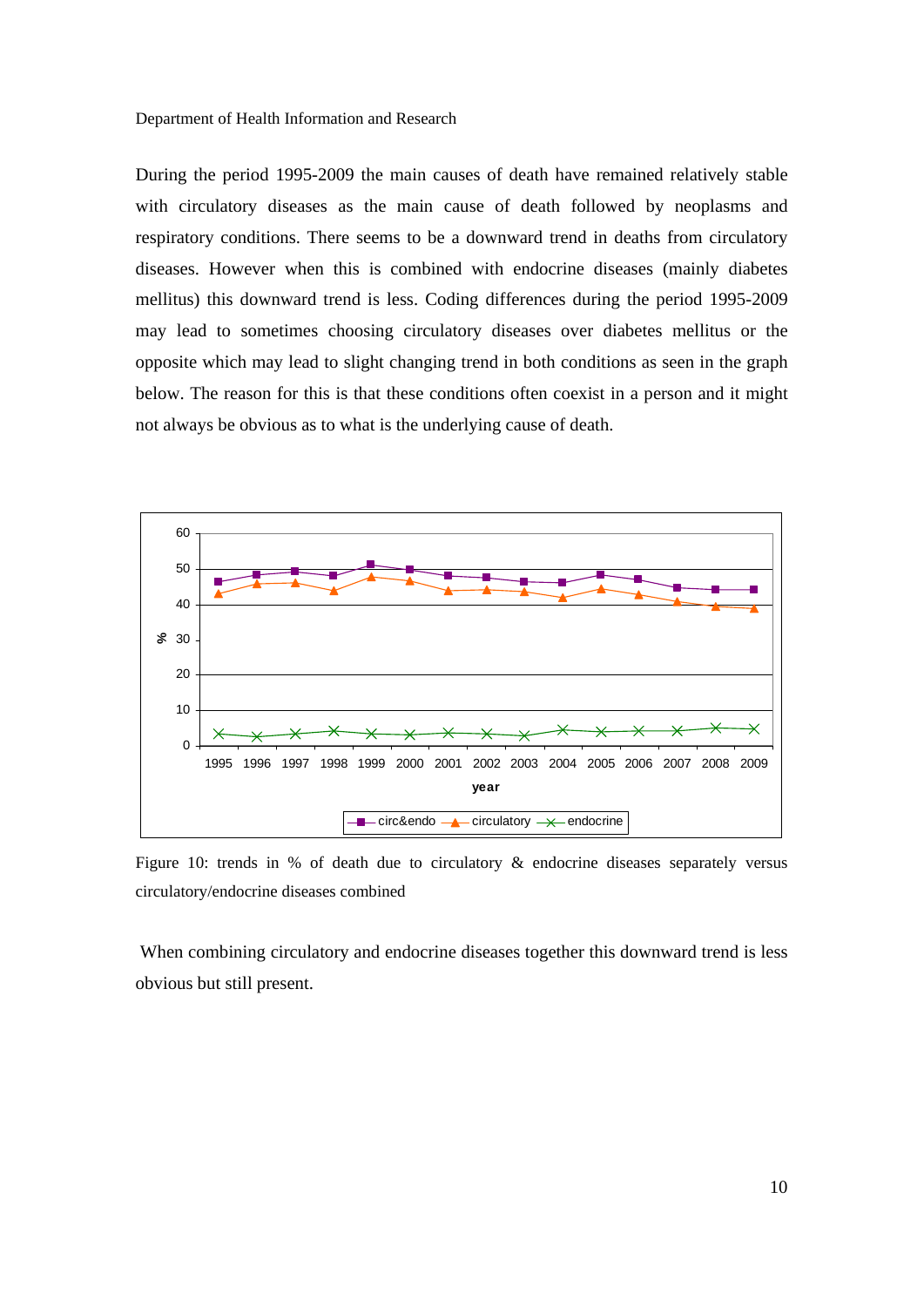

Figure 11: Trends in the number of deaths over the past 15 years from most important causes

Number of deaths from circulatory diseases have remained relatively stable over past 15 years, deaths from neoplasms have increased over past few years. An increase is also observed in deaths from endocrine diseases, mainly diabetes mellitus.



Figure 12: Commonest causes of death using broad categories in 2009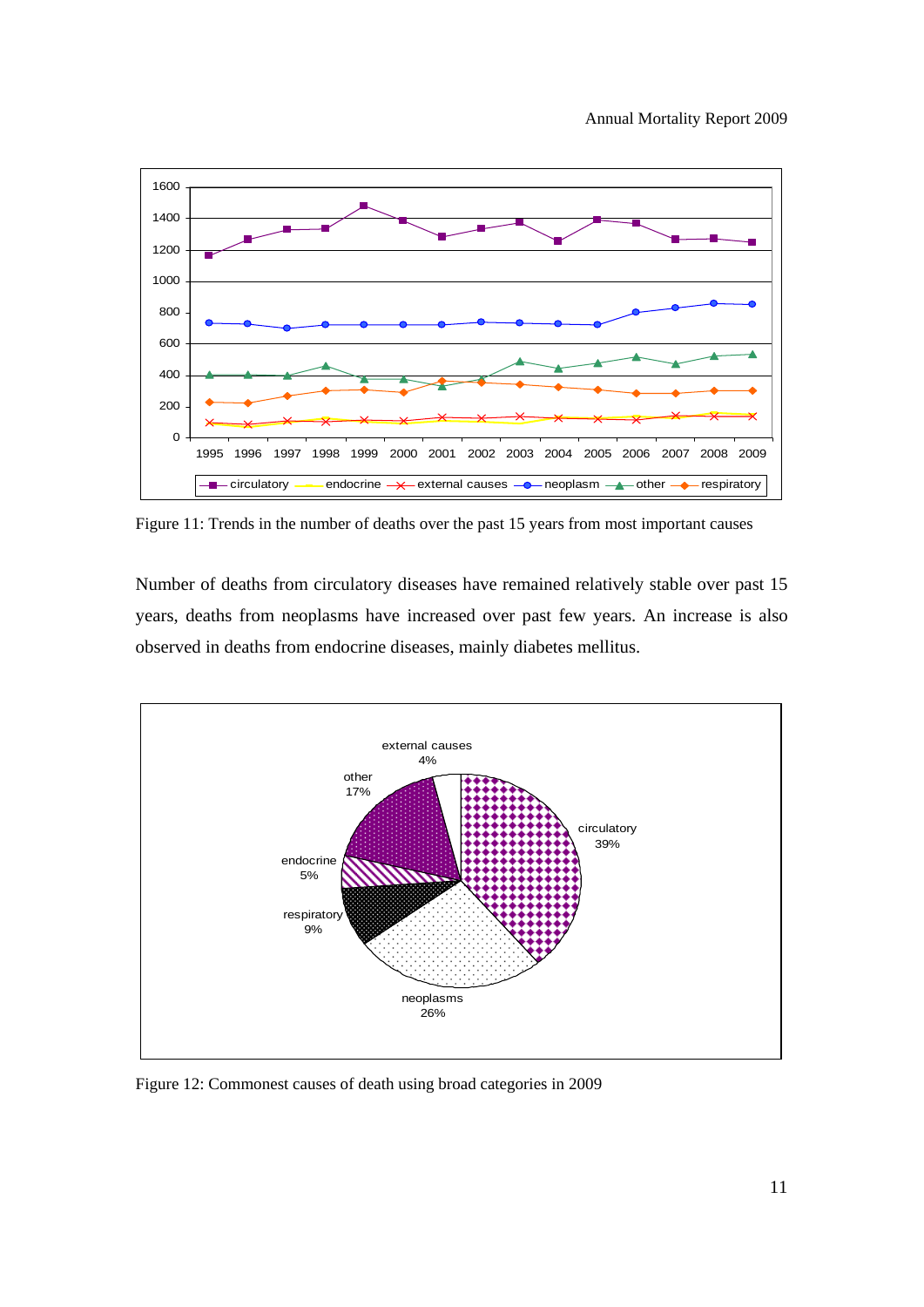There were 1249 deaths due to diseases of the circulatory system, a decrease of 24 deaths, from the year 2008. It is a leading cause of death accounting for 39% of all deaths. There was a decrease of 3 deaths due to neoplasms over the previous year. Deaths in the endocrine category are mainly due to diabetes mellitus.

#### **Leading causes of death: number, rate and percent**

The Mortality Tabulation List 1 (MTL) of the International Classification of Diseases ICD-10 is being used as the source of grouping of the diseases for the following tables. Lower respiratory tract infection (J12-J22) have been grouped together. Remainder categories have been excluded, as these tend to group several 'less common' conditions together and would give them undeserved importance, unless the number of deaths from an individual cause from this remainder category results in more deaths than any group listed in the MTL list 1. (The full list of the mortality tabulation list can be found in section 5 of the report, table: 19).

|                                                             | number of deaths |        |       | death rate* |        |                | % of total |
|-------------------------------------------------------------|------------------|--------|-------|-------------|--------|----------------|------------|
| Cause of death & ICD-10 code                                | Male             | Female | Total | Male        | Female | <b>Persons</b> | deaths     |
| All deaths                                                  | 1673             | 1549   | 3222  | 726.12      | 457.9  | 571.73         | 100        |
| Ischaemic heart disease (120-125)                           | 366              | 309    | 675   | 155.24      | 85.26  | 115.74         | 20.9       |
| Cerebrovascular diseases (I60-I69)                          | 162              | 186    | 348   | 70.87       | 50.12  | 58.24          | 10.8       |
| Acute lower respiratory infections (J12-J22)                | 79               | 75     | 154   | 36.35       | 19.88  | 25.76          | 4.8        |
| Malignant neoplasm of trachea, bronchus &<br>lung (C33-C34) | 125              | 27     | 152   | 52.09       | 9.47   | 27.56          | 4.7        |
| Other heart diseases II26-151)                              | 53               | 90     | 143   | 22.58       | 23.93  | 24.13          | 4.4        |
| Diabetes mellitus (E10-E14)                                 | 66               | 73     | 139   | 27.81       | 21.47  | 24.61          | 4.3        |
| Dementia (F01-F03)                                          | 52               | 75     | 127   | 23.94       | 20.19  | 21.39          | 3.9        |
| Malignant neoplasm of colon, rectum & anus<br>$(C18-C21)$   | 57               | 45     | 102   | 23.91       | 13.8   | 18.42          | 3.2        |
| Malignant neoplasm of breast (C50)                          | 0                | 95     | 95    | $\Omega$    | 34.44  | 18.37          | 2.9        |
| Chronic lower respiratory diseases (J40-J47)                | 74               | 15     | 89    | 31.05       | 4.26   | 15.06          | 2.8        |
| All other causes                                            | 639              | 560    | 1199  | 282.28      | 175.08 | 222.45         | 37.2       |

\*standardized death rate/100,000 of the European Standard Population

Table 3: Leading causes of death by number, rate and percent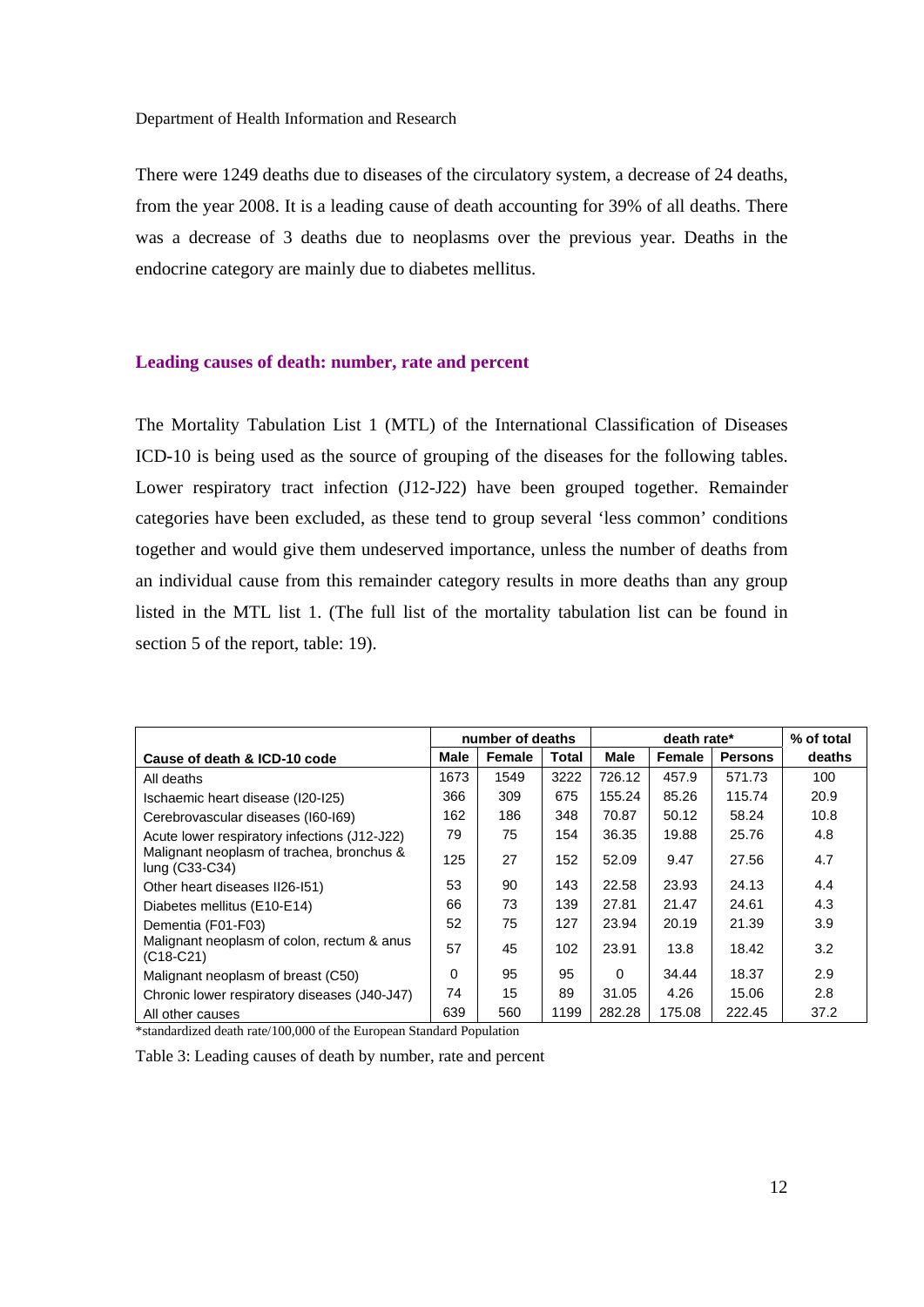- Diseases of the circulatory system, mainly ischaemic heart disease, & cerebrovascular disease rank as the most common causes of death.
- Lower respiratory tract infections are an important cause of death in the elderly.
- Diabetes mellitus is both a common cause of death as well as an important risk factor for circulatory diseases.
- Lung, colorectal and breast cancer are the most common cause of death due to malignancy.

#### **Leading causes of death in males**

| Cause of death                                  | % in 1995-1997 | Cause of death                                    | % in 2007-2009 |
|-------------------------------------------------|----------------|---------------------------------------------------|----------------|
| ischaemic heart disease (I20-I25)               | 25.3           | ischaemic heart disease (I20-I25)                 | 22.1           |
| cerebrovascular disease (I60-I69)               | 9              | cerebrovascular disease (I60-I69)                 | 8.6            |
| lung cancer (C33-C34)                           | 7.7            | lung cancer (C33-C34)                             | 7.2            |
| other heart diseases (126-151)                  | 6.1            | chronic lower respiratory diseases<br>$(J40-J47)$ | 4.6            |
| chronic lower respiratory diseases<br>(J40-J47) | 5.4            | acute lower respiratory infections<br>$(J12-J22)$ | 4              |
| acute lower respiratory infections<br>(J12-J22) | 4.4            | other heart diseases (126-151)                    | 3.8            |
| colon cancer (C18-C21)                          | 3              | colon cancer (C18-C21)                            | 3.7            |
| prostate cancer (C61)                           | 2.3            | Diabetes mellitus (E10-E14)                       | 3.7            |
| stomach cancer (C16)                            | 2.3            | Dementia (F01-F03)                                | 2.4            |
| diabetes mellitus (E10-E14)                     | 2              | pancreatic cancer (C25)                           | 2.2            |

Table 4: Percentages of leading causes of death in males in 1995-1997 compared to 2007-2009

- The leading cause of death in males is ischaemic heart disease, however there has been a decrease as a percentage of the total deaths the period 1995-1997 to 2007- 2009. This is also true for other heart diseases. On the other hand there has been an increase in deaths due to diabetes.
- Lung followed by colon cancer are commonest cause of death due to cancer in males.
- Chronic lower respiratory diseases often related to cigarette smoking are a much commoner killer in males than in females.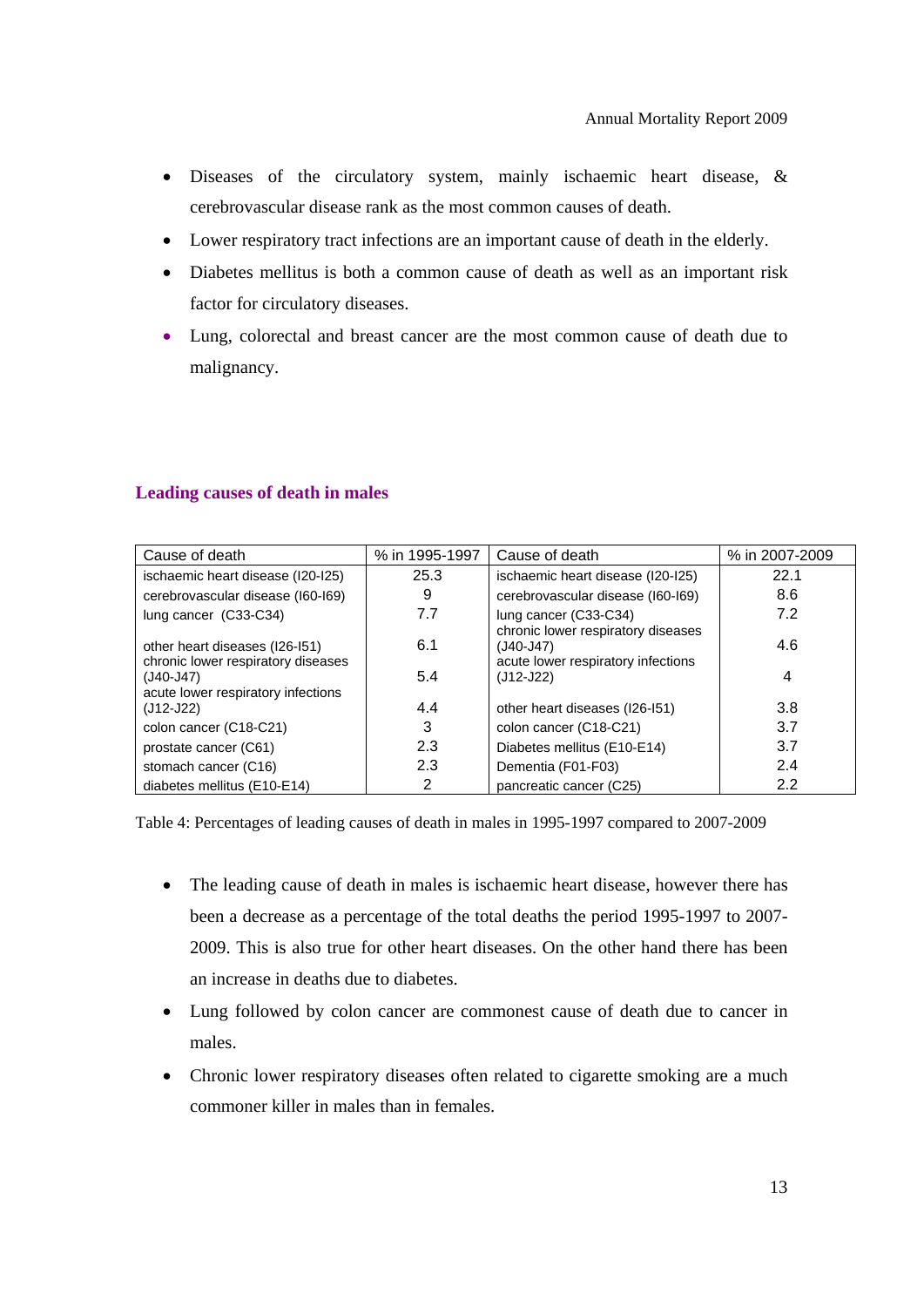| Cause of death                    | % in 1995-1997 | Cause of death                    | % in 2007-2009 |
|-----------------------------------|----------------|-----------------------------------|----------------|
| ischaemic heart disease (I20-I25) | 23.8           | ischaemic heart disease (I20-I25) | 19.7           |
| cerebrovascular disease (I60-I69) | 13.3           | cerebrovascular disease (I60-I69) | 12.4           |
| other heart diseases (I26-I51)    | 9              | other heart diseases (I26-I51)    | 6.8            |
| breast cancer (C50)               | 6.3            | acute chest infections (J12-J22)  | 5.1            |
| acute chest infections (J12-J22)  | 4.2            | breast cancer (C50)               | 5.1            |
| diabetes mellitus (E10-E14)       | 3.6            | diabetes mellitus (E10-E14)       | 4.8            |
| decubitus ulcer (L89)             | 2.8            | Dementia (F01-F03)                | 4.3            |
| colon cancer (C18-C21)            | 2.7            | colon cancer (C18-C21)            | 3.2            |
| renal failure (N17-N19)           | 2.4            | ovarian cancer (C56)              | 2              |
| ovarian cancer (C56)              | 1.6            | pancreatic cancer (C25)           | 1.8            |

#### **Leading causes of death in females**

Table 5: Percentages of leading causes of death in females in 1995-1997 compared to 2007-2009

- The leading cause of death in females is also ischaemic heart disease, however as in males there has been a decrease from the period 1995-1997 to 2007-2009. This is also true for other heart diseases. On the other hand there has been an increase in deaths due to diabetes mellitus.
- Breast cancer followed by colon cancer are the commonest causes of death due to cancers in females.

#### **Commonest causes of death by age group**

The relative importance of different causes of death varies in different age groups.

#### **Deaths in children below the age of one year**

There were 125 deaths in infants below the age of one year during the years 1995-1997 compared to 81 deaths during 2007-2009. These accounted for 1.5% of all deaths during the period 1995-1997 and 0.8% of all deaths during 2007-2009. The male to female ratio was 1.1 is to 1 in both periods. During the period 1995-1997 perinatal mortality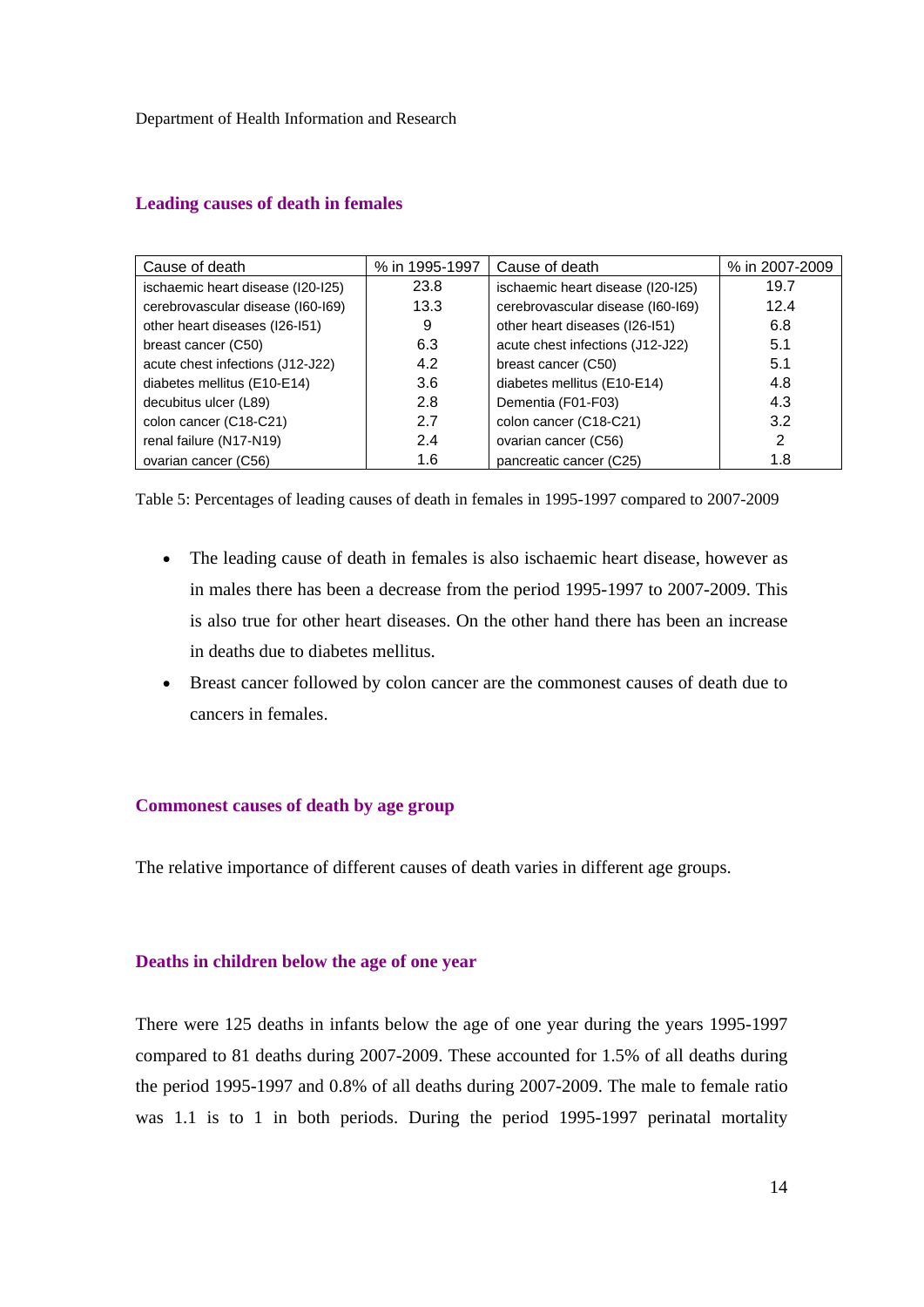accounted for 61% (76 deaths) of all deaths while congenital anomalies (Q codes) accounted for 26% (32 deaths) of all deaths in this age group. This contrasts with the period 2007-2009 where perinatal mortality accounted for 41% (33 deaths) of all death compared to congenital anomalies (Q codes) which accounted for 48% (39 deaths) of all deaths. Both the reduction in mortality and the reduction on perinatal mortality during the period 2007-2009 versus 1995-1997 is likely to reflect better health care.

#### **Deaths in children between 1-14 years of age**

In this age group there were 40 deaths accounting for 0.5% of the total deaths in the period 1995-1997 compared to 27 deaths accounting for 0.3% during 2007-2009. There were 26 male deaths and 14 female deaths during the period 1995-1997 with the commonest causes of death being congenital anomalies and neoplasms while during the period 2007-2009 there were 16 male deaths and 11 female deaths and the commonest causes of death were congenital anomalies and external causes of death.

#### **Deaths in 15-44 age group**

There were 357 deaths in this age group accounting for 4.7% of the total deaths in the period 1995 to 1997 compared to 313 deaths accounting for 3.3 % during 2007-2009. Male to female ratio increased for 2.5:1 in 1995-1997 to 2.9:1 in 2007-2009. External causes of death especially in young males account for the largest number of deaths in this age group.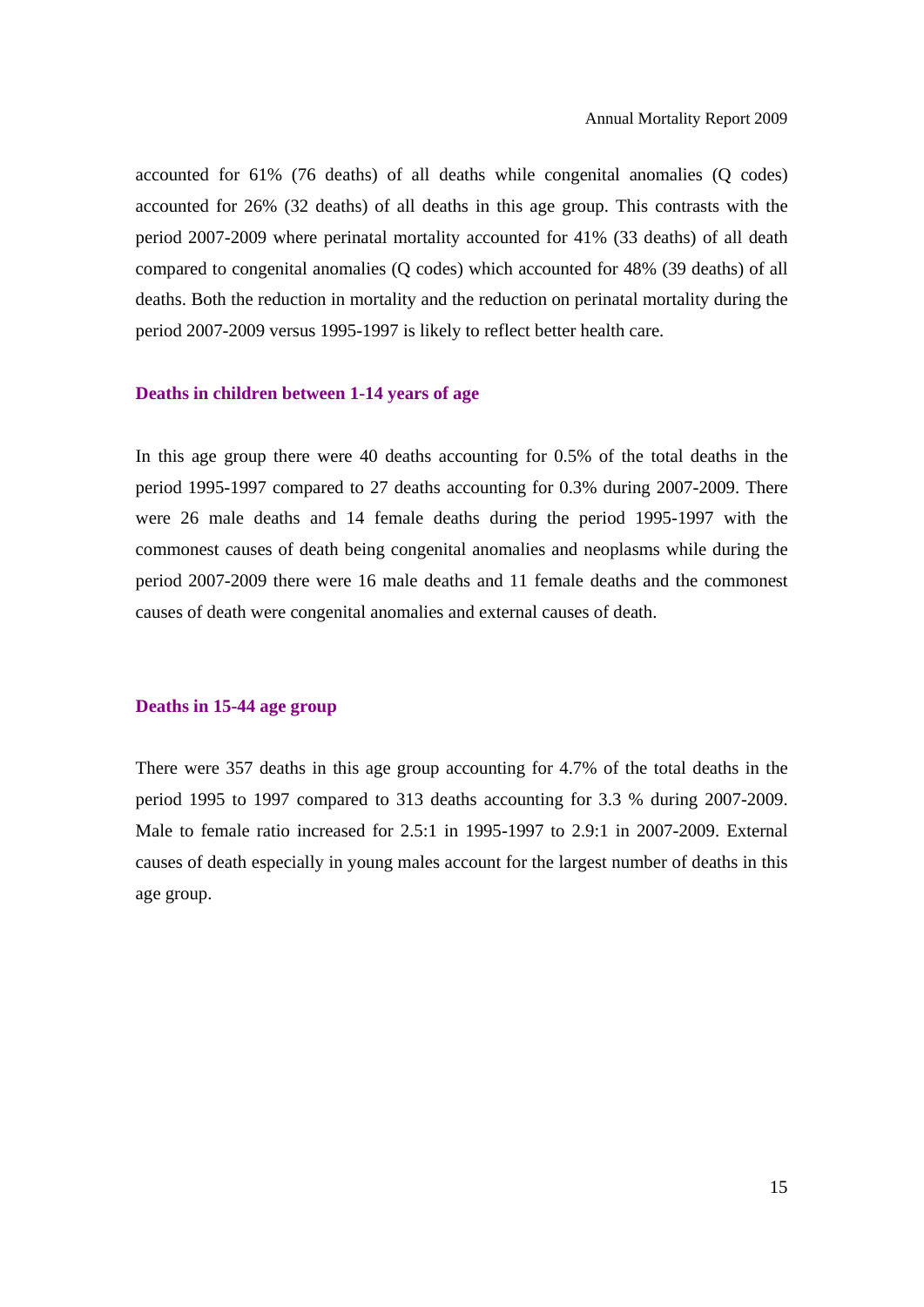#### Department of Health Information and Research

|                                    | 1995-1997       |                                                                  | 2007-2009       |
|------------------------------------|-----------------|------------------------------------------------------------------|-----------------|
|                                    | % of deaths in  |                                                                  | % of deaths in  |
| cause of death                     | age group 15-44 | cause of death                                                   | age group 15-44 |
| transport accidents (V01-V99)      | 10.6            | intentional self harm (X60-X84)                                  | 12.5            |
| intentional self harm (X60-X84)    | 8.4             | transport accidents (V01-V99)<br>accidental poisoning by noxious | 8.9             |
| ischeamic heart disease (120-125)  | 7.3             | substances (X40-X49)                                             | 7.3             |
| other heart disease (I26-I51)      | 5               | other heart disease (126-151)                                    | 4.8             |
| cerebrovascular diseases (I60-I69) | 3.1             | ischeamic heart disease (I20-I25)                                | 3.5             |

Table 6: Commonest causes of death in the 15-44 age group

#### **Deaths in the 45-64 age group**

There were 1206 deaths in this age group accounting for 14.4% of the total deaths in the period 1995 to 1997 compared to 1514 deaths accounting for 15.8% during 2007-2009. The proportion of deaths due to ischaemic heart disease decreased during the period 2007-2009. This contrasts with diabetes mellitus which does not feature in the 10 commonest causes of death in 1995-1997 but represents 4.2% in 2007-2009. A decrease in % of deaths was also observed in deaths due to cerebrovascular disease and other heart diseases. Most cancers remained stable with only lung cancer experiencing a significant % increase in 2007-2009.

|                                          | 1995-1997       |                                     | 2007-2009       |
|------------------------------------------|-----------------|-------------------------------------|-----------------|
|                                          | % of deaths in  |                                     | % of deaths in  |
| Cause of death                           | age group 45-64 | Cause of death                      | age group 45-64 |
| ischaemic heart disease (I20-I25)        | 21.3            | ischaemic heart disease (I20-I25)   | 17.8            |
| malignant neoplasm of trachea,           | 7.8             | malignant neoplasm of trachea,      | 8.9             |
| bronchus and lung (C33-C34)              |                 | bronchus and lung (C33-C34)         |                 |
| malignant neoplasm of breast (C50)       | 7.6             | malignant neoplasm of breast (C50)  | 7.1             |
| other heart diseases (126-151)           | 4.9             | malignant neoplasm of colon, rectum | 5.6             |
|                                          |                 | & anus (C18-C21)                    |                 |
| cerebrovascular diseases (160-169)       | 5.5             | diabetes mellitus (E10-E14)         | 4.2             |
| malignant neoplasm of colon, rectum      | 5.5             | cerebrovascular diseases (160-169)  | 4.2             |
| & anus (C18-C21)                         |                 |                                     |                 |
| malignant neoplasm of pancreas (C25)     | 2.8             | other heart diseases (126-151)      | 3.8             |
|                                          |                 | malignant neoplasm of pancreas      |                 |
| malignant neoplasm of ovary (C56)        | 2.7             | (C25)                               | 3.1             |
| diseases of the liver (K70-K76)          | 2.4             | diseases of the liver (K70-K76)     | 2.7             |
| chronic lower respiratory diseases (J40- |                 |                                     |                 |
| J47)                                     | 2.3             | malignant neoplasm of ovary (C56)   | 2.4             |

Table 7: Commonest causes of death in the 45-64 age group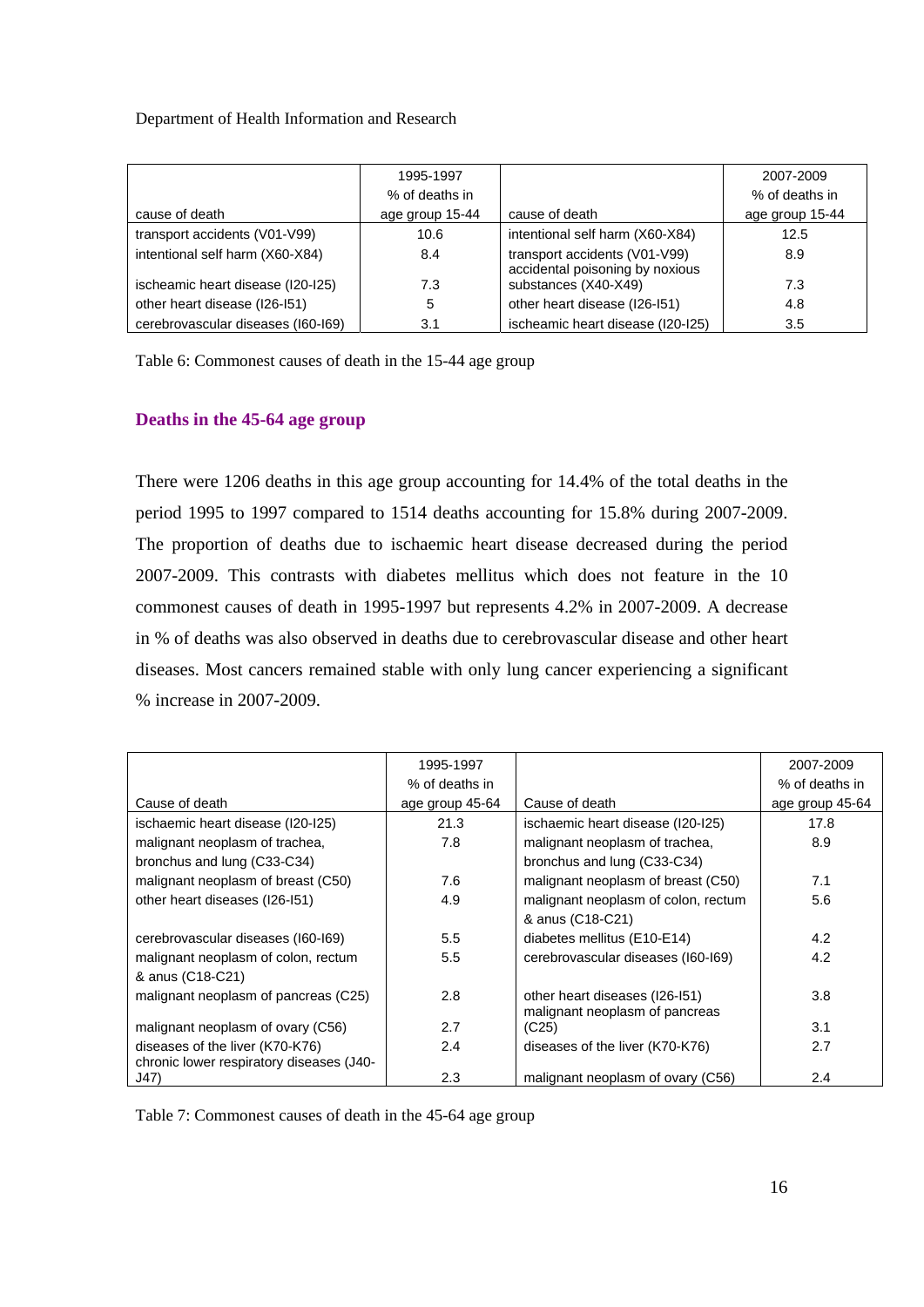#### **Deaths in the 65-84 age group**

During 1995-1997 there were 4819 deaths in this age group accounting for 57.6% of all deaths compared to 5083 deaths during the period 2007-2009 which accounted for 53.1% of all deaths.

|                                                                     | 1995-1997       |                                                        | 2007-2009       |
|---------------------------------------------------------------------|-----------------|--------------------------------------------------------|-----------------|
|                                                                     | % of deaths in  |                                                        | % of deaths in  |
|                                                                     | age group 65-84 |                                                        | age group 65-84 |
| Ischaemic heart disease (I20-I25)                                   | 27.2            | ischaemic heart disease (I20-I25)                      | 22.6            |
| cerebrovascular diseases (160-169)                                  | 13.1            | cerebrovascular diseases (160-169)                     | 11.1            |
| other heart diseases (126-151)                                      | 6.8             | diabetes mellitus (E10-E14)                            | 5.2             |
| malignant neoplasm of trachea,                                      | 5.1             | malignant neoplasm of trachea,                         | 4.9             |
| Bronchus and lung (C33-C34)<br>chronic lower respiratory diseases   |                 | bronchus and lung (C33-C34)                            |                 |
| (J40-J47)<br>Acute lower respiratory infections                     | 3.9             | other heart diseases (I26-151)                         | 4.8             |
| $(J12-J22)$                                                         | 3.7             | malignant neoplasm of colon, rectum                    | 4               |
| Diabetes mellitus (E10-E14)                                         | 3.5             | & anus (C18-C21)<br>chronic lower respiratory diseases |                 |
| malignant neoplasm of colon, rectum                                 | 2.7             | $(J40-J47)$<br>Acute lower respiratory infections      | 3.9             |
| & anus (C18-C21)                                                    |                 | $(J12-J22)$                                            | 3.4             |
| malignant neoplasm of breast (C50)<br>Malignant neoplasm of stomach | 2.5             | Dementia (F01-F03)<br>malignant neoplasm of pancreas   | 2.9             |
| (C16)                                                               | $2.2^{\circ}$   | (C25)                                                  | 2.3             |

Table 8: Commonest causes of death in the 65-84 age group

#### **Deaths in the 85+ age group**

There were 1815 deaths in this age group during 1995-1997 accounting for 21.7% of all deaths compared to 2558 deaths during 2007-2009 accounting for 26.7% of all deaths.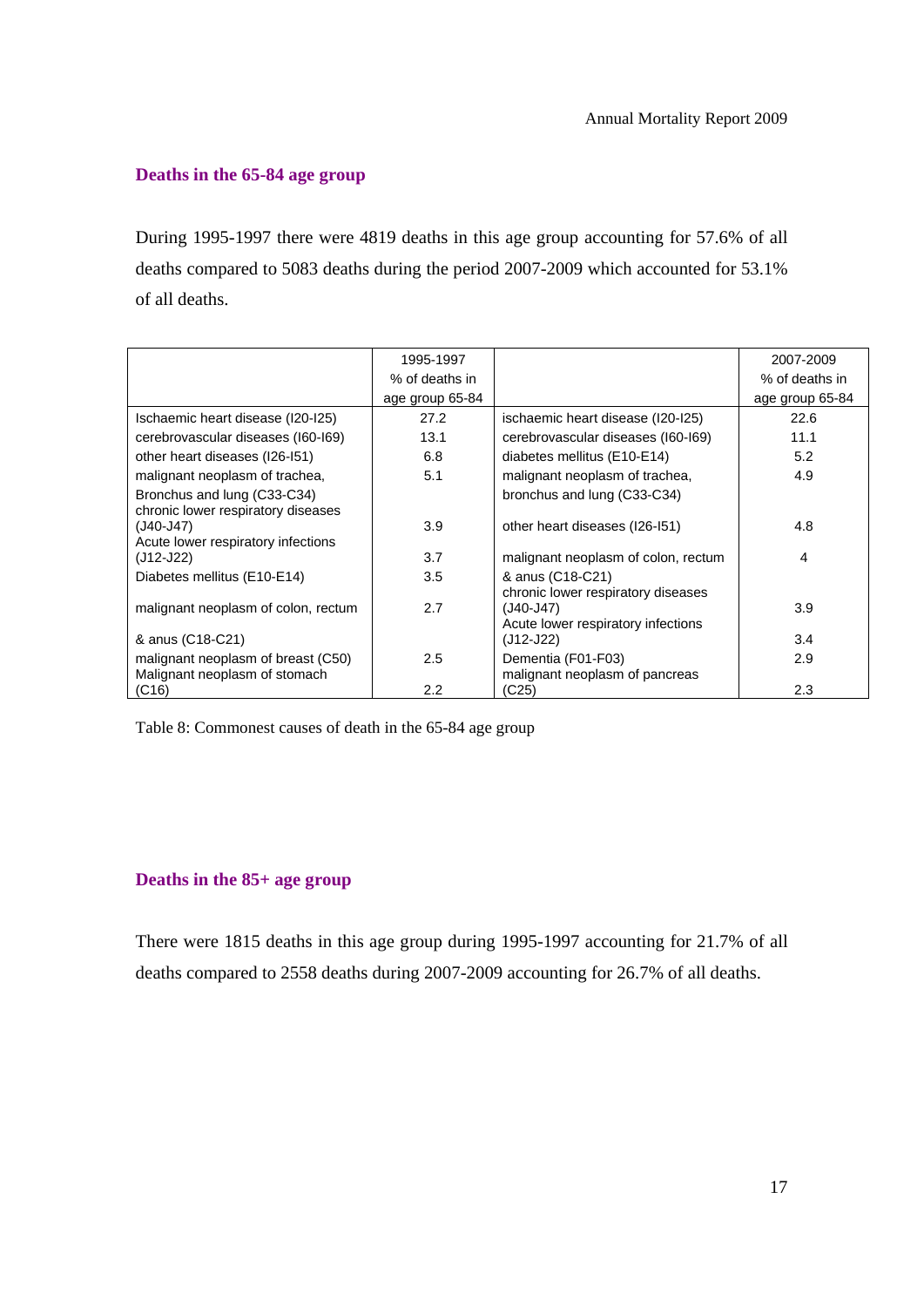Department of Health Information and Research

|                                                                  | 1995-1997<br>% of deaths<br>in age group |                                              | 2007-2009<br>% of deaths<br>in age group |
|------------------------------------------------------------------|------------------------------------------|----------------------------------------------|------------------------------------------|
| cause of death                                                   | $85+$                                    | cause of death                               | $85+$                                    |
| ischaemic heart disease (I20-I25)                                | 25.2                                     | ischaemic heart disease (120-125)            | 22.4                                     |
| other heart diseases (I26-I51)                                   | 12.3                                     | cerebrovascular diseases (I60-I69)           | 14.1                                     |
| cerebrovascular diseases (I60-I69)                               | 12.1                                     | Acute lower respiratory infections (J12-J22) | 9.4                                      |
| Acute lower respiratory infections (J12-J22)                     | 8.9                                      | other heart diseases (I26-I51)               | 7.1                                      |
| Pressure sores (L89)<br>chronic lower respiratory diseases (J40- | 3.3                                      | Dementia (F01-F03)                           | 6.6                                      |
| J47)                                                             | 3.2                                      | diabetes mellitus (E10-E14)                  | 3                                        |
| Falls (W00-W19)                                                  | 2.2                                      | chronic lower respiratory diseases (J40-J47) | 2.4                                      |
| Diabetes mellitus (E10-E14)                                      | 2.1                                      | Pressure sores (L89)                         | 2                                        |
| malignant neoplasm of breast (C50)                               | 2.1                                      | Falls (W00-W19)                              | 2                                        |
| malignant neoplasm of colon, rectum                              | 1.7                                      | Parkinson's disease                          | 2                                        |
| & anus (C18-C21)                                                 |                                          |                                              |                                          |

Table 9: Commonest causes of death in the 85+ age group

Circulatory diseases again predominate in this age group. However other conditions including chest infections, diabetes, dementia, Parkinson's disease and falls are important causes of morbidity and mortality in the elderly. It must be noted that often in this age group several diseases are present and it is sometimes difficult to decide which is the predominant cause of death. Malignancies tend to be a less important cause of death in this age group.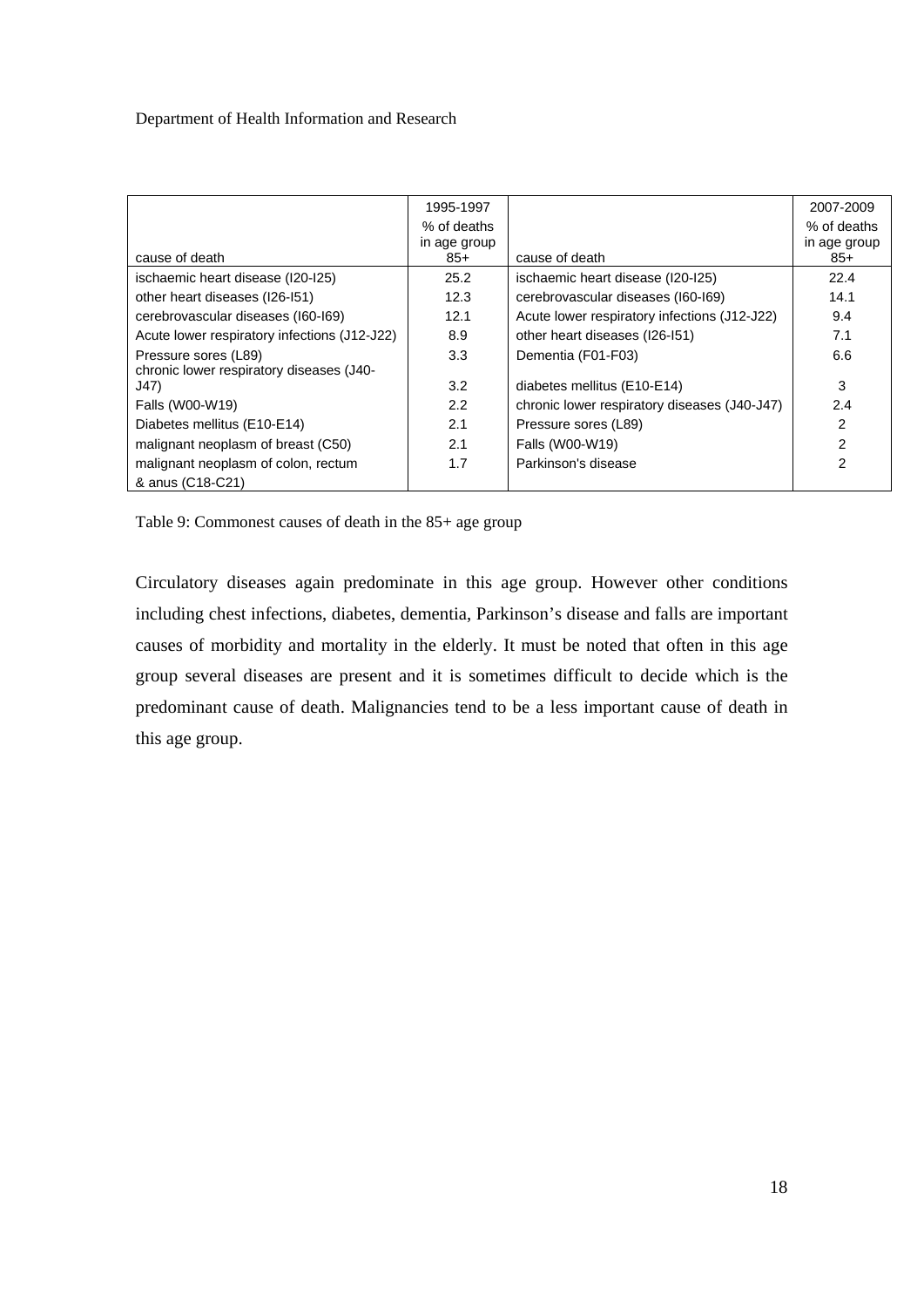#### **Section 2: Individual diseases**

#### **Diseases of the circulatory system (ICD 10 codes I00-I99)**

Diseases of the circulatory system accounted for 39% of all deaths during 2009. They are major killers in the middle age and elderly. Ischaemic heart disease, heart failure and stroke account for the majority of deaths from diseases of the circulatory system. The age-standardised death rate (ESP) from diseases of the circulatory system was 212 per 100,000 population a decrease over the previous year.



Figure 13: SDR, diseases of circulatory system per 100,000 in Malta compared to EU15 and EU12 for all ages from 1995-2009

Source:WHO/Europe-Health for all Database (HFA-DB)

A decreasing trend is seen with rates for Malta comparing well with EU-12 and slightly above EU-15.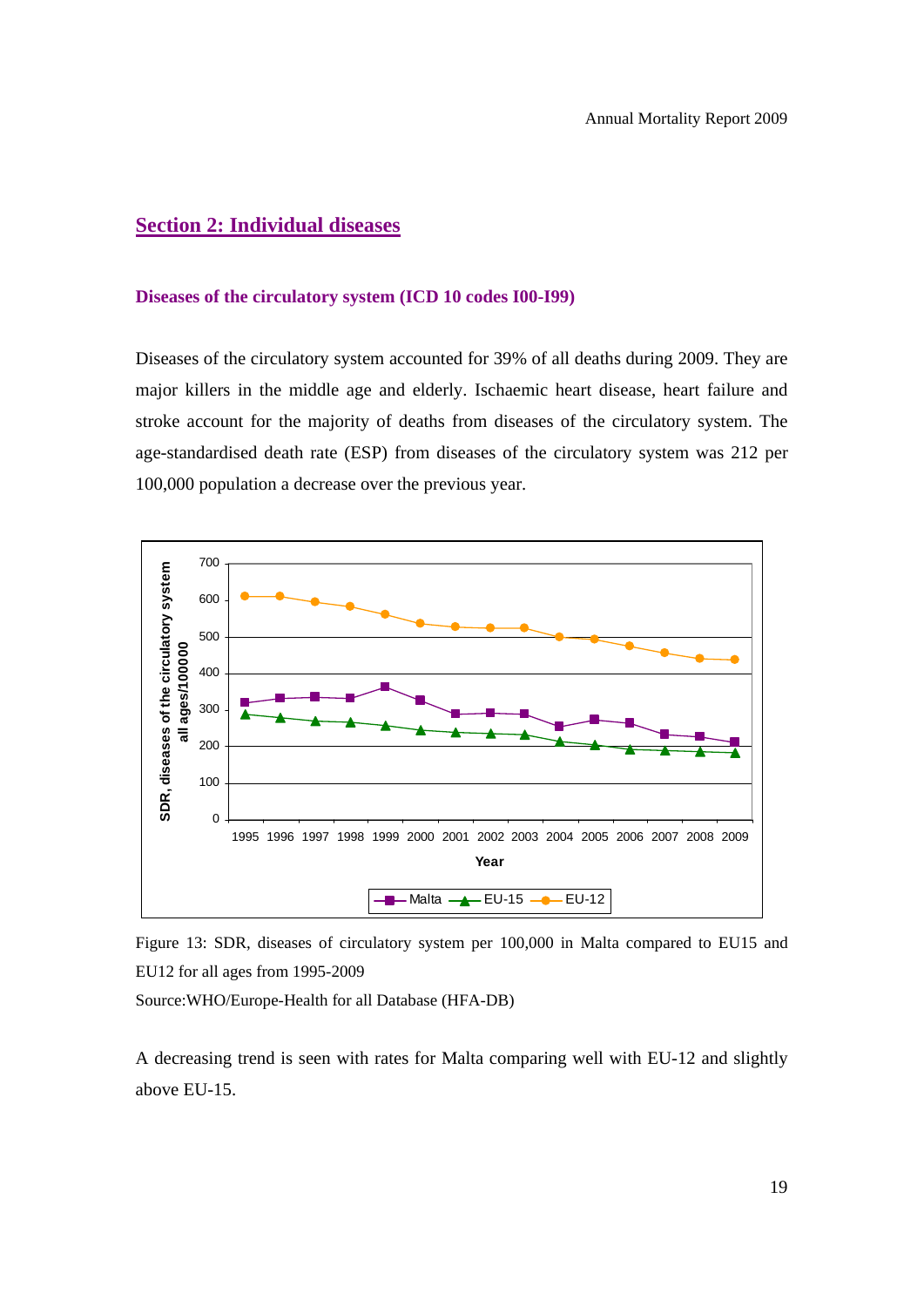Department of Health Information & Research

#### **Ischaemic heart disease (I20-I25) and Diabetes Mellitus (E10-E14)**

Ischaemic heart disease is the leading cause of death accounting for 21% of all deaths. There were 366 male deaths and 309 female deaths during 2009. A substantial proportion of heart failure deaths are also due to ischaemic heart disease.

Diabetes mellitus is an important risk factor for ischaemic heart disease as well as being an important disease in its own right accounting for 4% of all deaths. Certification and coding practices in different countries may lead to over or underreporting of diabetes mellitus versus ischaemic heart disease as underlying cause of death, depending on whether diabetes mellitus is viewed as a risk factor for ischaemic heart disease or the cause of death itself. Despite this misclassification Malta has high mortality rates for both ischaemic heart disease as well as diabetes mellitus.





Source:WHO/Europe-Health for all Database (HFA-DB)

Although there is a decreasing trend in mortality rates from ischaemic heart disease in Malta, the Maltese rate is still well above EU-15 average.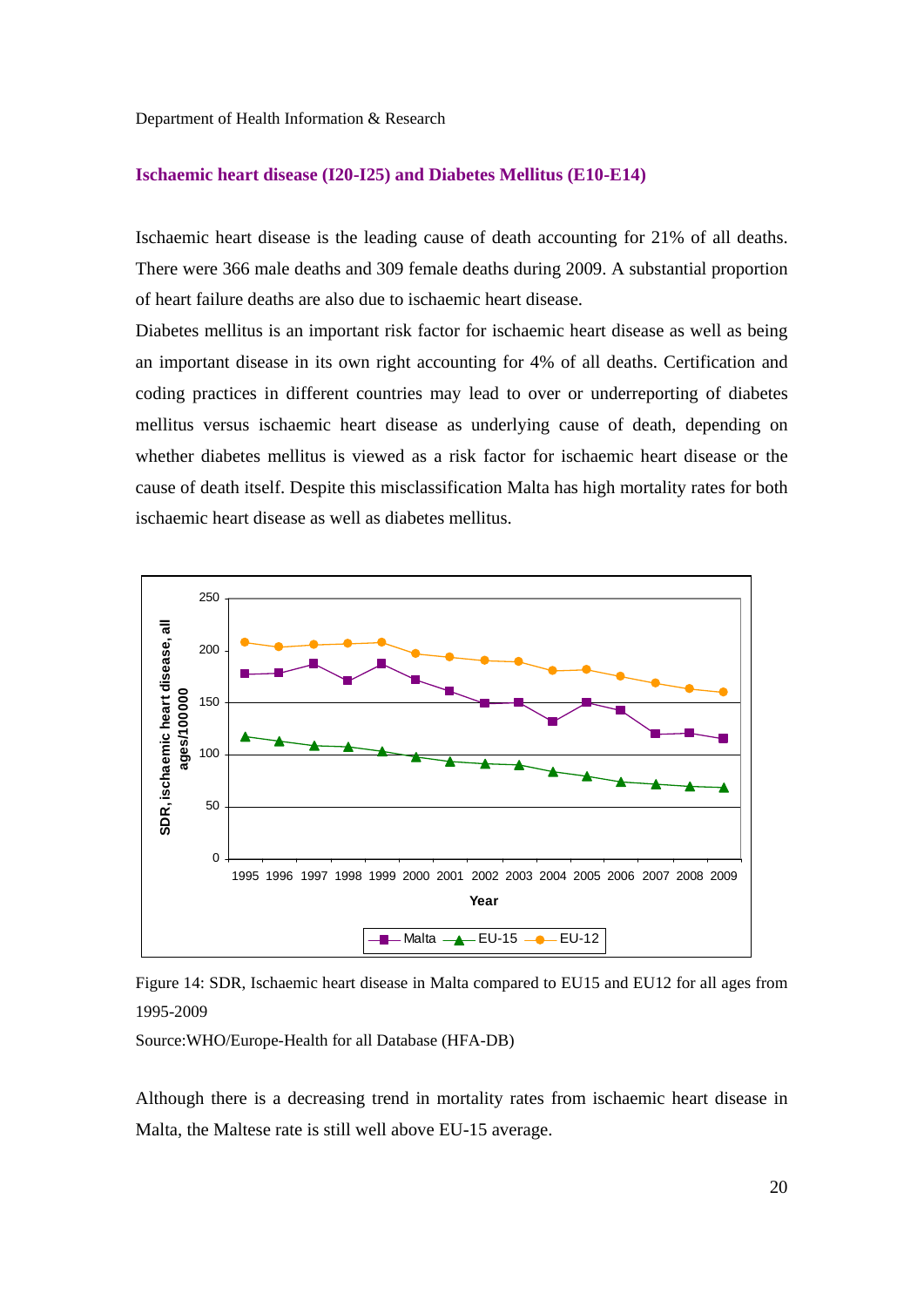

Figure 15: SDR, Diabetes in Malta compared to EU15 and EU12, all ages from 1995-2009 Source:WHO/Europe-Health for all Database (HFA-DB)

As seen in the graphs above mortality rates from diabetes are quite high in Malta. Trend has remained relatively stable over the past 15 years.

#### **Cerebrovascular diseases (ICD-10 codes I60-I69)**

There were 348 deaths accounting for 11% of all deaths. Females out-number males in the number of deaths due to cerebrovascular disease unlike in deaths due to ischaemic heart disease. A decreasing trend is observed, however rates for Malta are still above EU-15.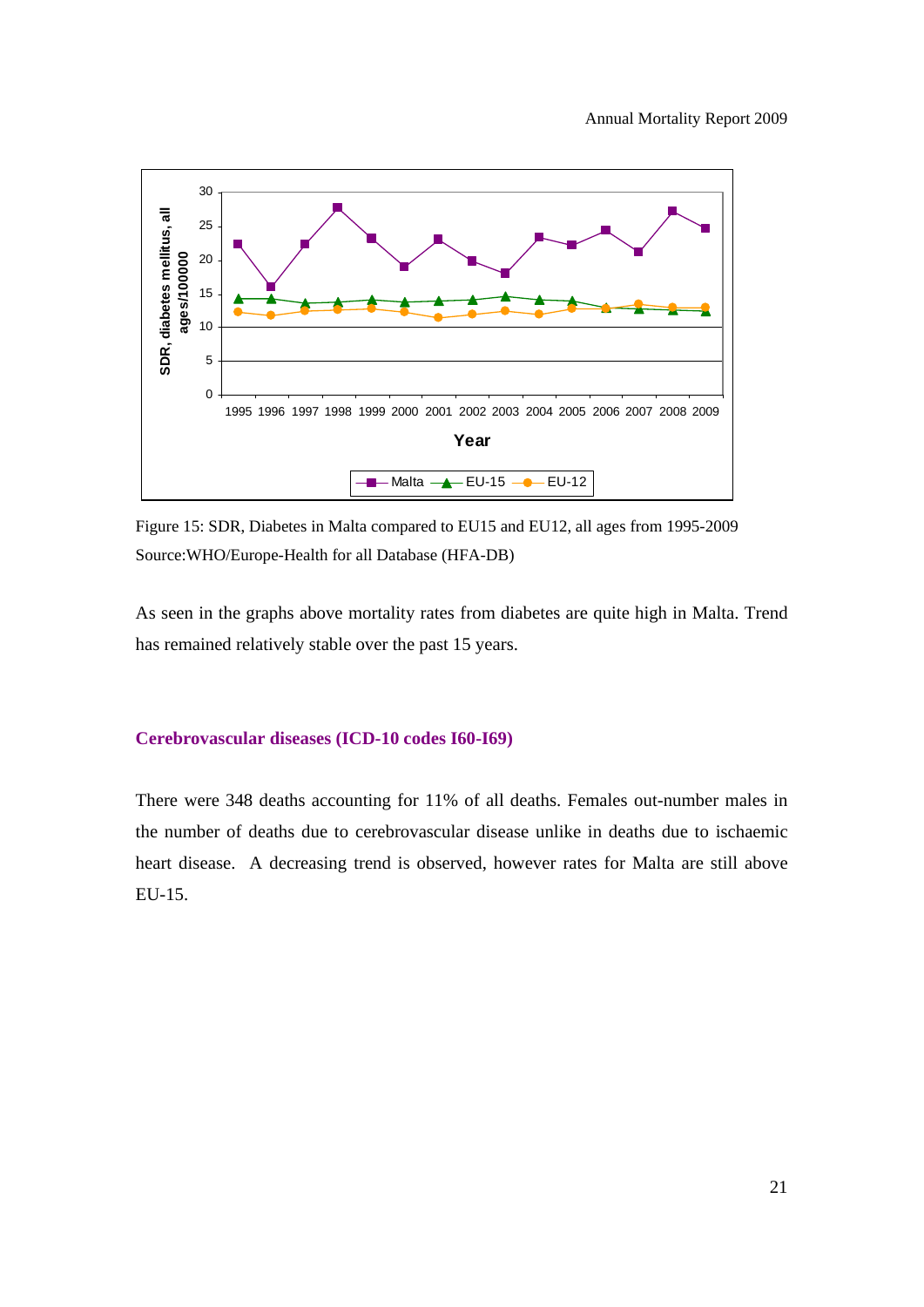Department of Health Information & Research



Figure 16: SDR, Cerebrovascular disease in Malta compared to EU15 and EU12, from 1995-2009 Source:WHO/Europe-Health for all Database (HFA-DB)

#### **Average age at death from diseases of the circulatory system and diabetes mellitus**

Table 8 shows the average age from circulatory diseases and diabetes during 1995-1997 compared to 2007-2009. During 2007-2009 there was a small increase in the overall age at death.

|                                    |             | average age at death<br>1995-1997 |        | average age at death<br>2007-2009 |        |
|------------------------------------|-------------|-----------------------------------|--------|-----------------------------------|--------|
|                                    |             | male                              | female | male                              | female |
| Acute rheumatic fever &<br>chronic | $100 - 109$ | 66                                | 61     | 67                                | 73     |
| rheumatic heart diseases           |             |                                   |        |                                   |        |
| Hypertensive heart diseases        | $110 - 113$ | 74                                | 76     | 80                                | 85     |
| Ischaemic heart disease            | $120 - 125$ | 73                                | 78     | 75                                | 81     |
| Other heart diseases               | 126-151     | 75                                | 81     | 73                                | 82     |
| Cerebrovascular diseases           | 160-169     | 75                                | 79     | 79                                | 81     |
| Atherosclerosis                    | 170         | 81                                | 85     | 80                                | 86     |
| Remainder of diseases of           | I71-I99     | 73                                | 80     | 72                                | 77     |
| circulatory system                 |             |                                   |        |                                   |        |
| <b>All circulatory diseases</b>    | 100-199     | 74                                | 79     | 75                                | 81     |
| <b>Diabetes mellitus</b>           | E10-E14     | 73                                | 77     | 72                                | 78     |

Table 10: Average age at death from diseases of the circulatory system & diabetes mellitus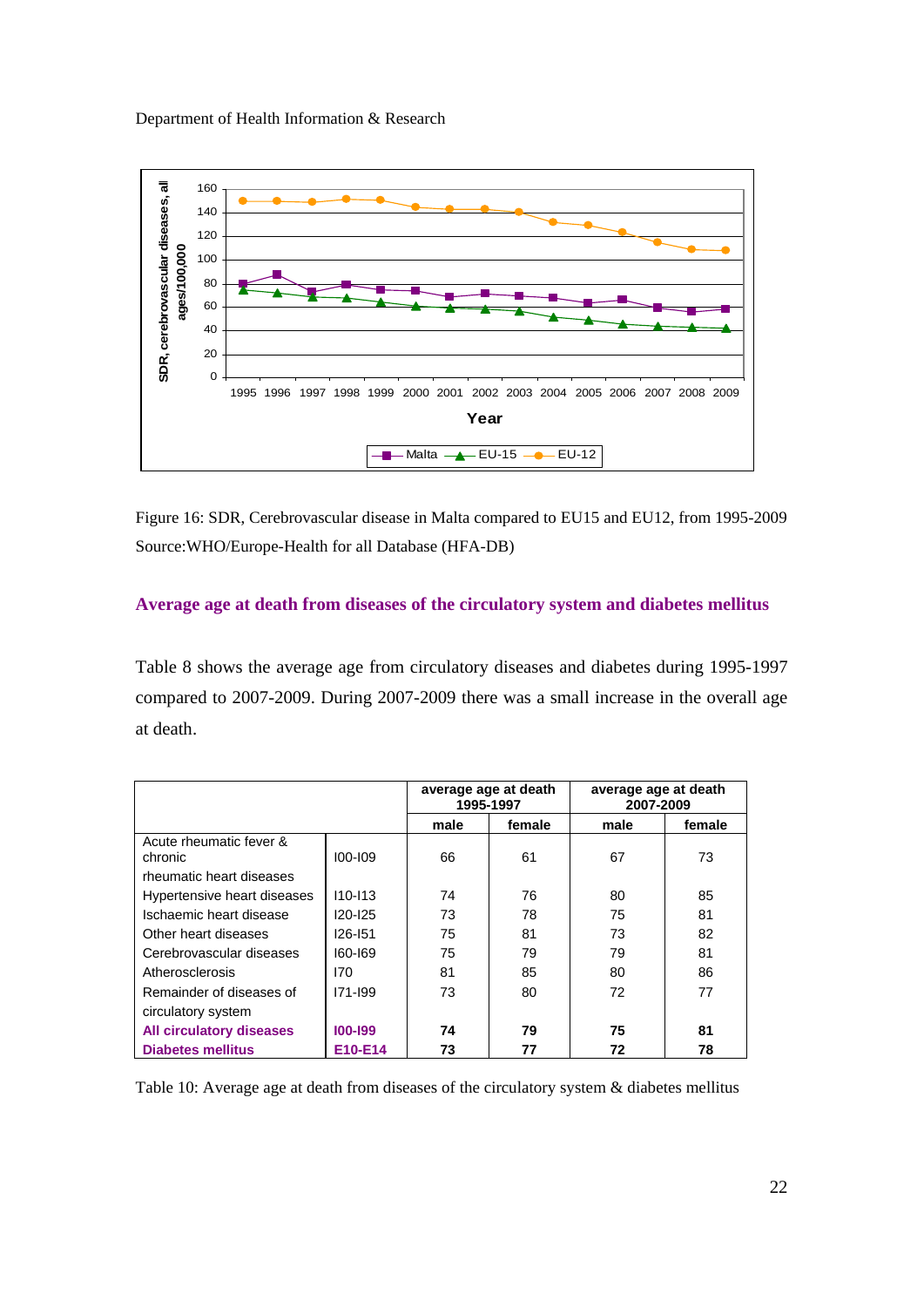#### **Neoplasms (ICD-10 codes C00-D48)**

There were 852 deaths due to neoplasms accounting for 26% of all deaths. There were 470 male deaths and 382 female deaths. Lung cancer is the leading cause of death due malignancy accounting for 18% of all cancer deaths and 5% of all deaths.



Figure 17: SDR, malignant neoplasms per 100,000 in Malta compared to EU-15 & EU-12, all ages over the past 15 years

Source:WHO/Europe-Health for all Database (HFA-DB)

A downward trend in mortality rate is observed in Malta as well as EU-15 and EU-12. Rates for Malta compare favourably with EU-15 and EU-12.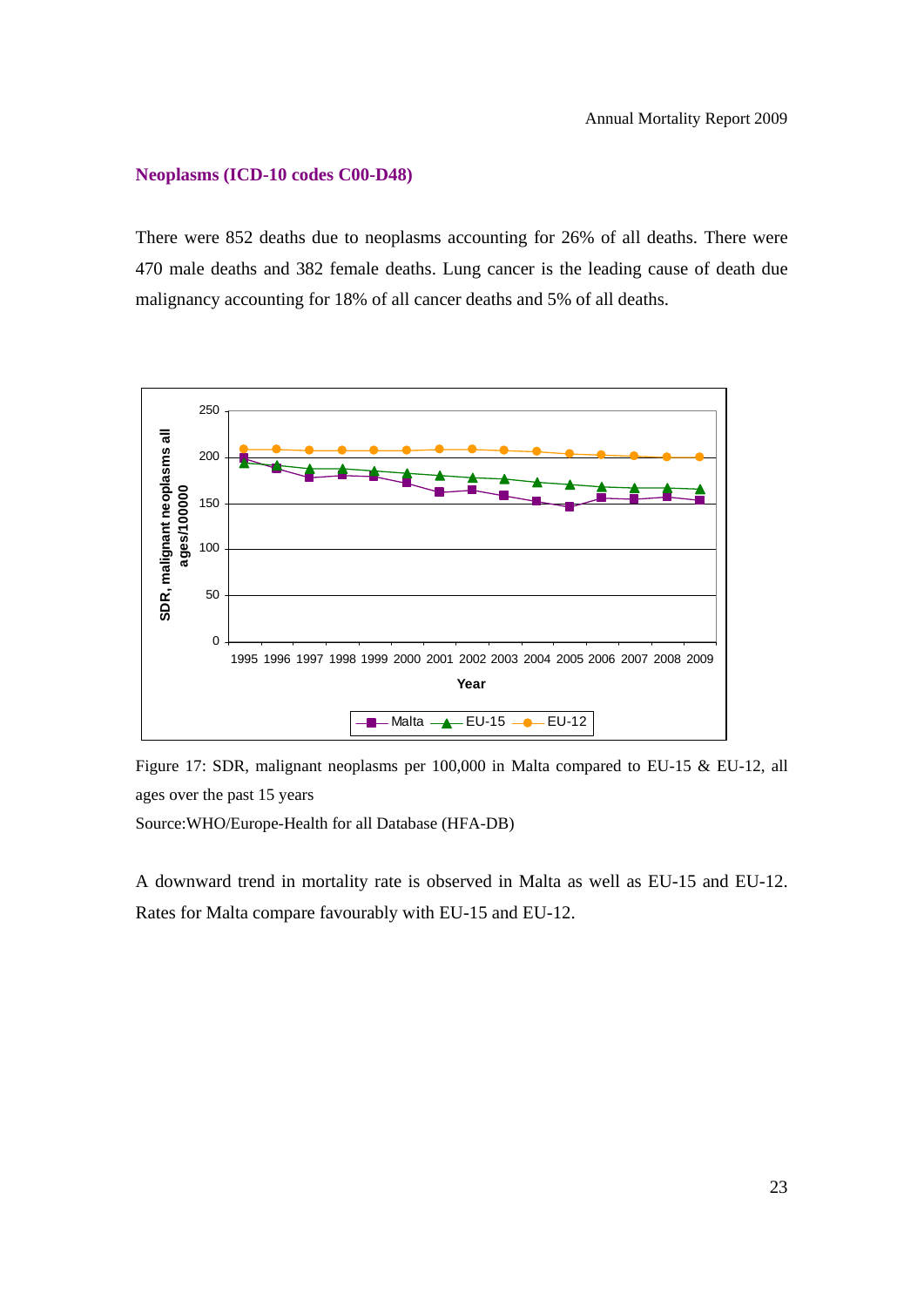Department of Health Information & Research



Figure 18: Most common cancer deaths in both sexes

## **Most common cancer deaths in males**



Figure 19: Most common cancer deaths in males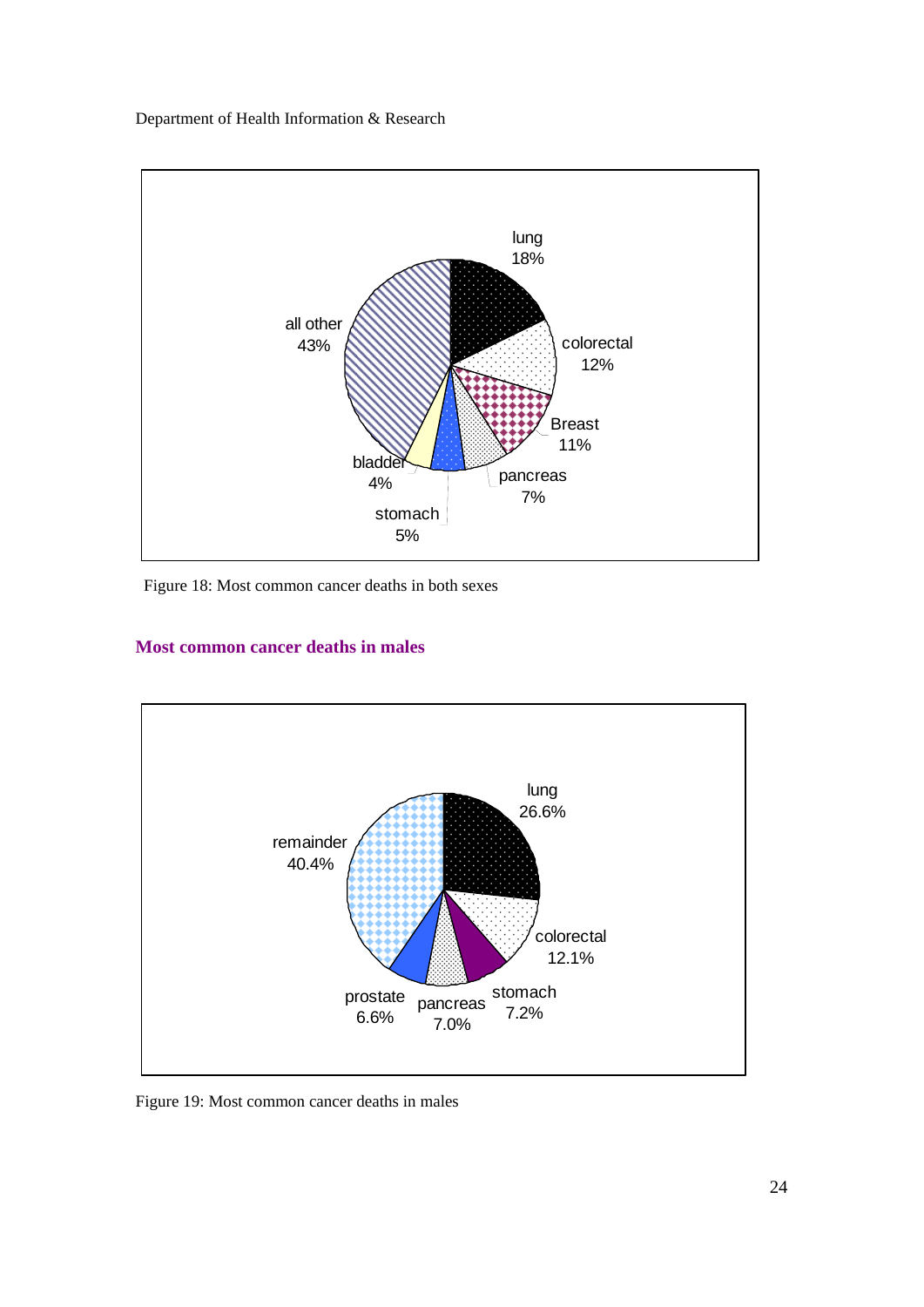

## **Most common cancer deaths in females**

Figure 20: Most common cancer deaths in females

## **Trends in mortality from lung cancer**

There is a downward trend in mortality from lung cancer in males in Malta as well as EU-15 and EU-12. Although lung cancer mortality rates in females in Malta are lower than EU-15 and EU-12 no downward trend can be observed.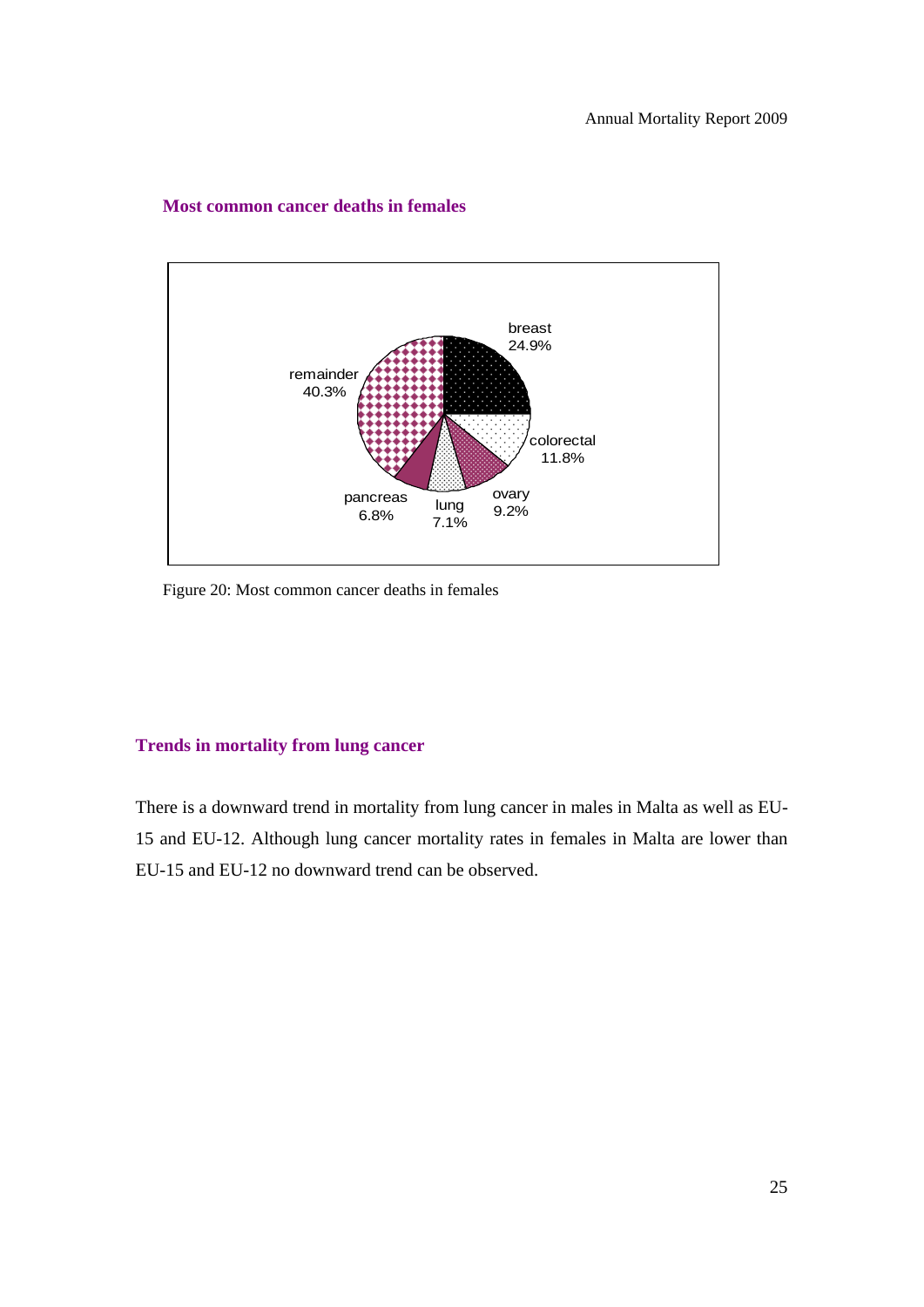

Figure 21: SDR, malignant neoplasms of trachea/bronchus/lung per 100,000 in Malta compared to EU-15  $&$  EU-12, all ages over the past 15 years Source: WHO/Europe-Health for all Database (HFA-DB)

### **Trends in mortality from Breast cancer**

Although there is a positive overall downward trend in mortality from breast cancer over the past fifteen years, however rates for Malta are still higher than EU-15 and EU-12.



Figure 22: SDR, malignant neoplasms of breast per 100,000 in Malta compared to EU-15 & EU-12, all ages over the past 15 years.

Source: WHO/Europe-Health for all Database (HFA-DB)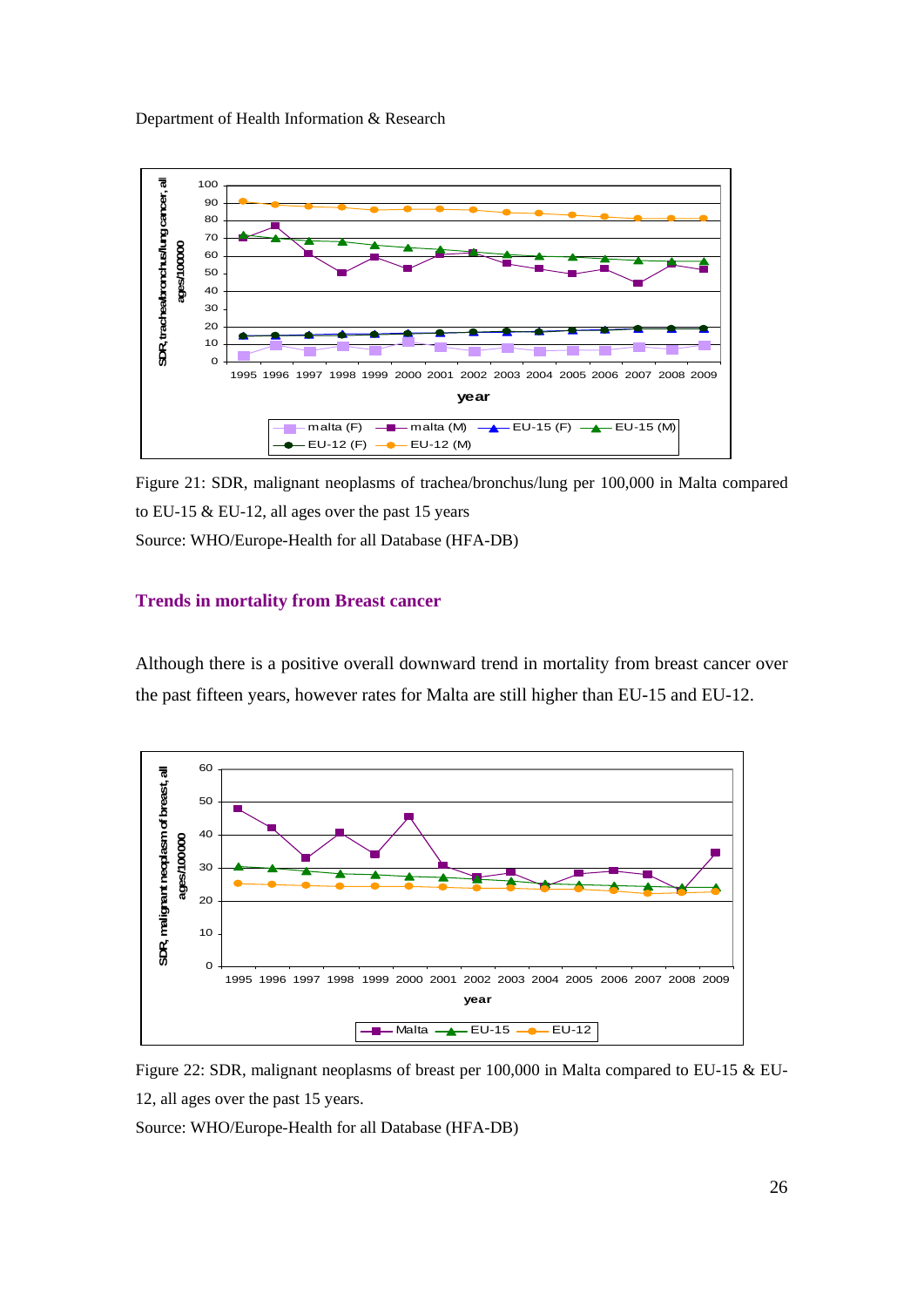|                                                 |                       | average age at death<br>1995-1997 |        | average age at death<br>2007-2009 |        |  |
|-------------------------------------------------|-----------------------|-----------------------------------|--------|-----------------------------------|--------|--|
|                                                 | <b>ICD-10</b><br>code | Male                              | female | male                              | female |  |
| Malignant neoplasm of trachea,                  | C33-C34               | 69                                | 68     | 71                                | 67     |  |
| bronchus & lung                                 |                       |                                   |        |                                   |        |  |
| Malignant neoplasm of breast                    | C <sub>50</sub>       |                                   | 68     |                                   | 67     |  |
| Malignant neoplasm of colon,<br>rectum and anus | C18-C21               | 69                                | 71     | 71                                | 72     |  |
| Malignant neoplasm of pancreas                  | C <sub>25</sub>       | 69                                | 70     | 72                                | 75     |  |
| Malignant neoplasm of stomach                   | C16                   | 72                                | 72     | 74                                | 74     |  |
| All neoplams                                    | C00-D48               | 69                                | 69     | 71                                | 70     |  |

# **Average age at death from neoplasms**

Table 11: Average age at death from neoplasms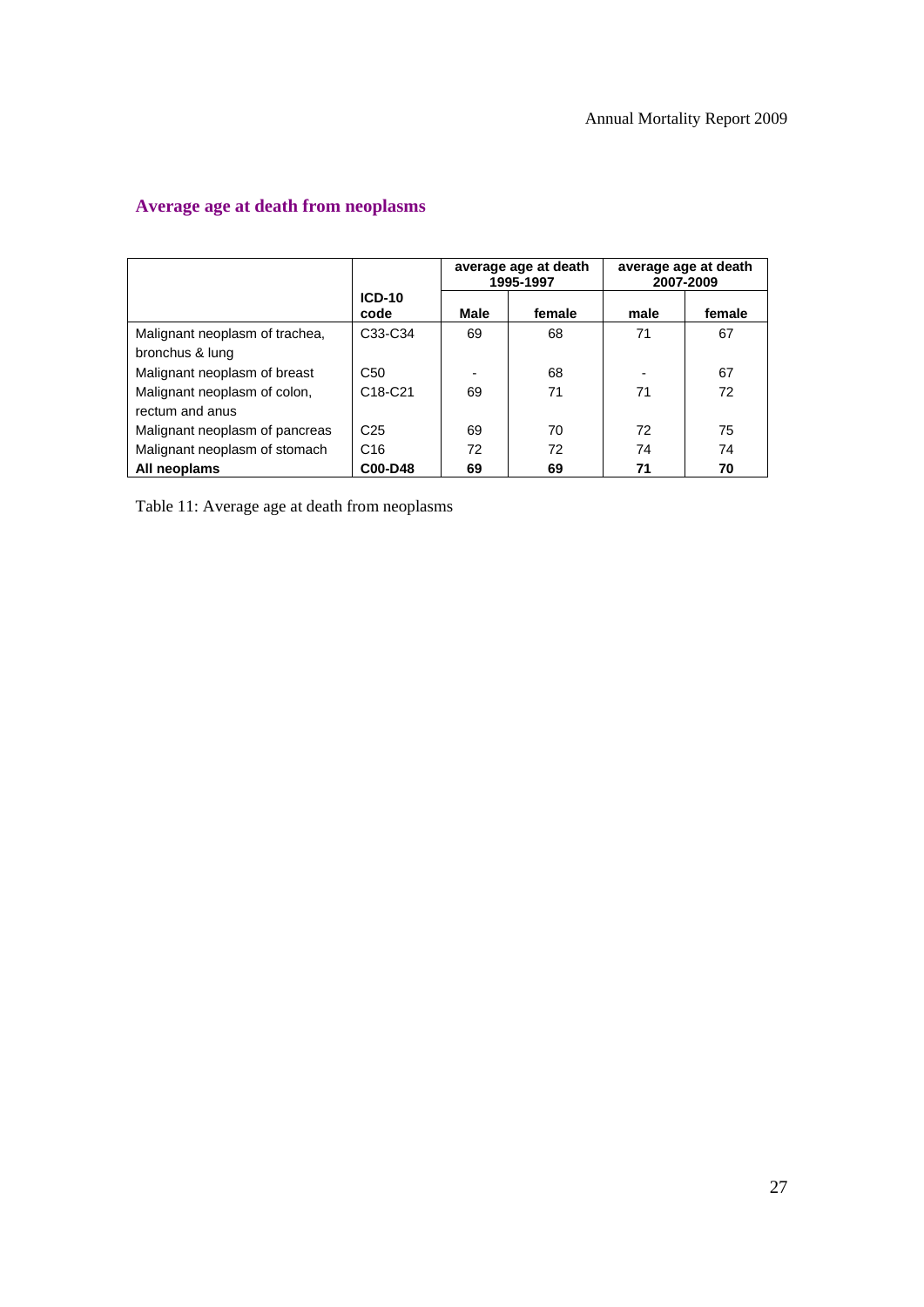#### **Diseases of the respiratory system (ICD 10 code J00-J98)**

There were 303 deaths due to respiratory conditions during 2009 accounting for 9.4% of all deaths. There were 183 male deaths and 120 female deaths. Deaths due to respiratory conditions tend to affect the older age groups.

The overall average at death due to diseases of the respiratory system was 80.5. The average age at death in males was 79.2 and that in females was 82.4

#### **Chronic lower respiratory diseases (ICD 10 codes J40-J47)**

There were 74 deaths in males and 15 deaths in females accounting for 2.8% of all deaths. Deaths due to these conditions are commoner in males often related to cigarette smoking. Though rates in males in Malta are above EU-15 a decreasing trend can be observed.



Figure 23: SDR, chronic bronchitis/emphysema/asthma, in males per 100,000, all ages in Malta compared to EU-15 & EU-12 over 15 years

Source:WHO/Europe-Health for all Database (HFA-DB)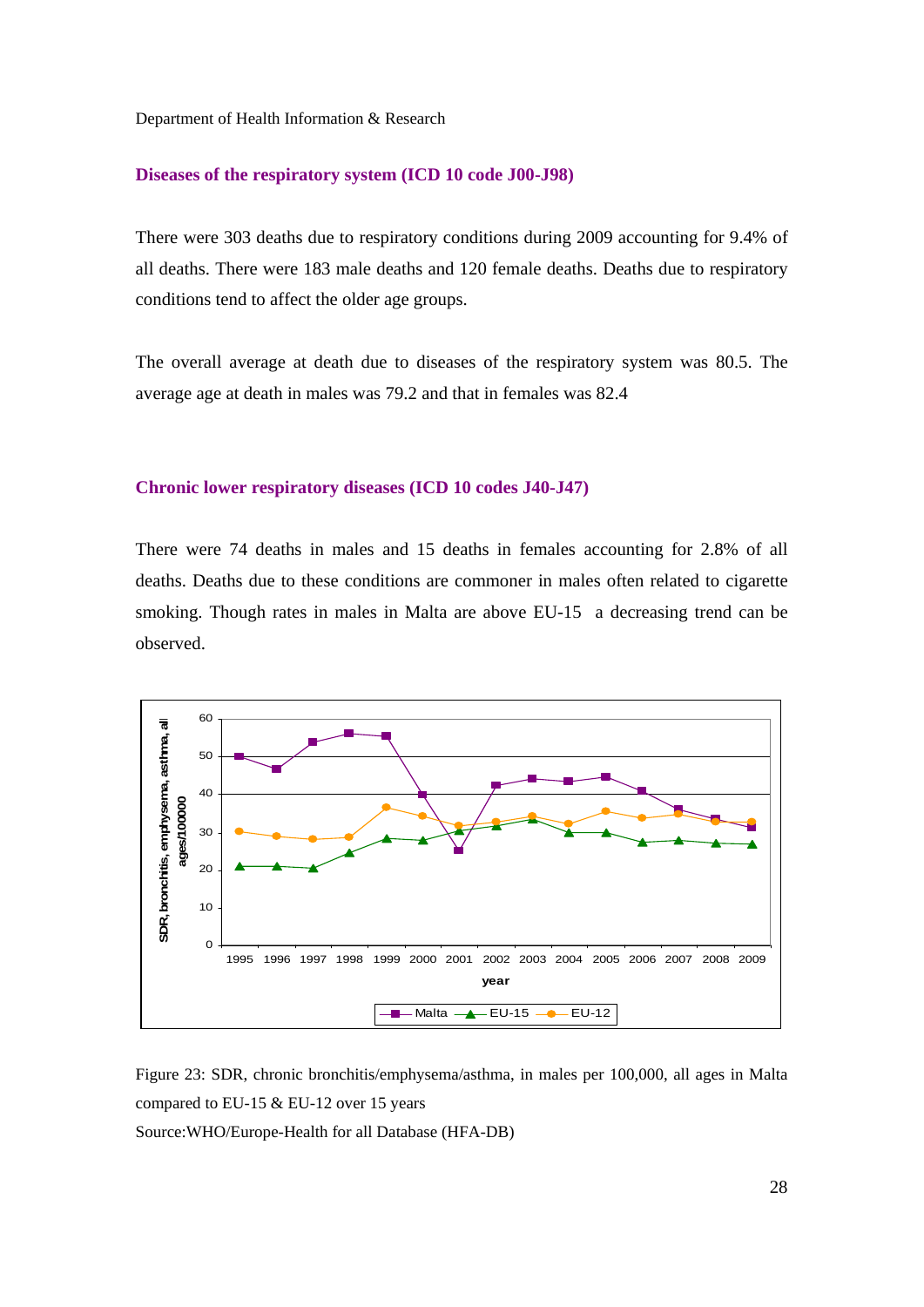Mortality due to chronic lower respiratory diseases in females in Malta is much lower than EU-15 and EU-12.

## **Smoking**

Deaths due to smoking are often difficult to quantify since even though it is a risk factor for many diseases, other factors may also play a part.

However percentages from a number of diseases are taken to calculate deaths due to smoking. The percentages used are those recommended by the World Health Organisation. One must note that this is an estimate since there are other diseases in which smoking plays a part and also in the diseases mentioned other risk factors may be present.

There were **365** deaths attributable to smoking in residents of the Maltese Islands during the year 2009. There were **256** male deaths and **109** female deaths. These figures were obtained using the method described below (as recommended by WHO).

| . .<br>M.<br>۰,<br>۹. |  |
|-----------------------|--|
|-----------------------|--|

| <b>Cause of death</b>         |           | <b>ICD-10 codes</b> Total no. of deaths | % advised by WHO   |
|-------------------------------|-----------|-----------------------------------------|--------------------|
|                               |           |                                         | related to smoking |
| Deaths from cancer of C33-C34 |           | 125                                     | $90\% = 112.5$     |
| trachea/bronchus/lung         |           |                                         |                    |
| Deaths from chronic           | J40-J44   | 69                                      | $75\% = 51.75$     |
| bronchitis/emphysema          |           |                                         |                    |
| Deaths from ischaemic         | $I20-I25$ | 366                                     | $25\% = 91.50$     |
| heart disease                 |           |                                         |                    |

Table 12: Deaths due to cigarette smoking in males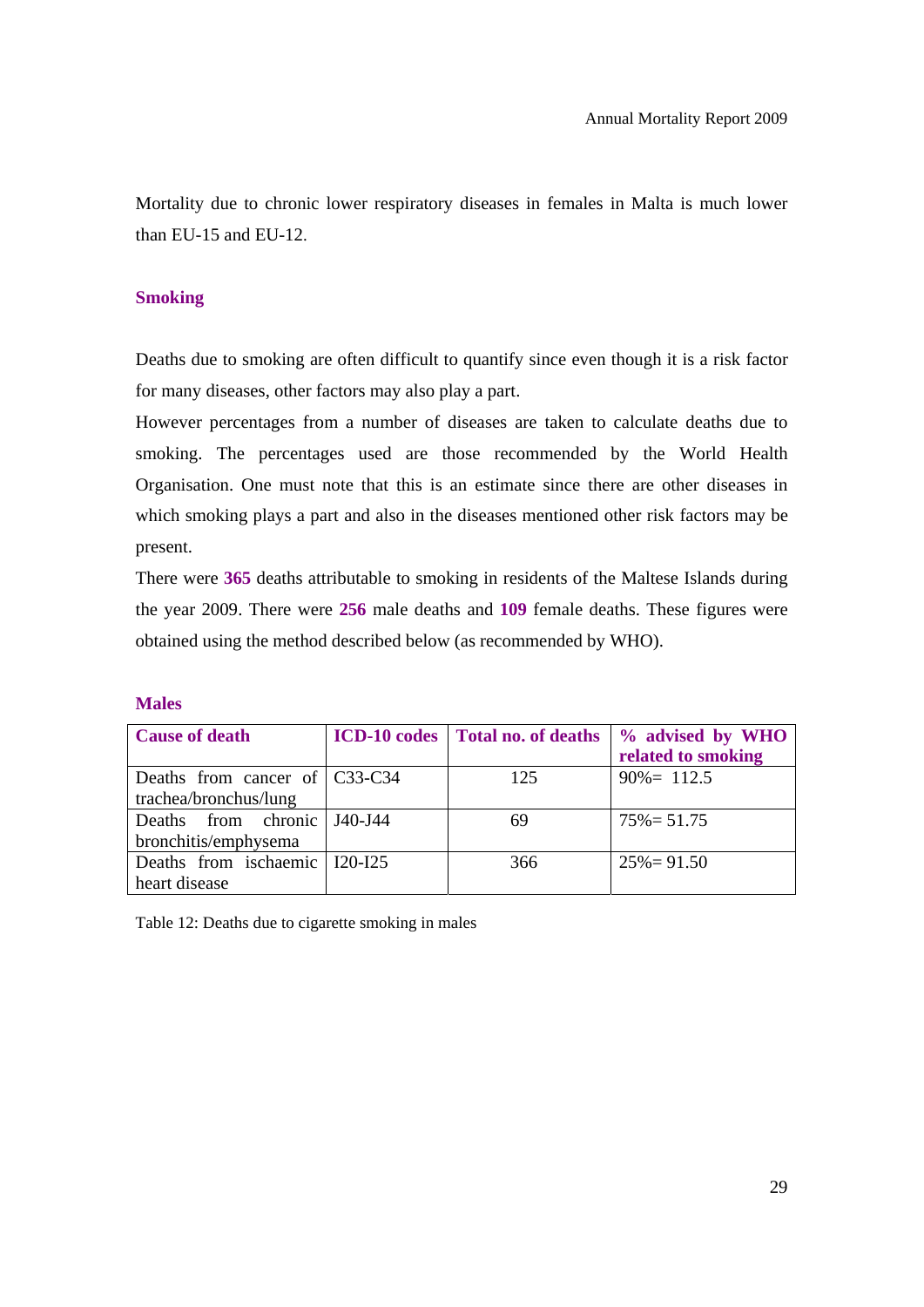# **Females**

| <b>Cause of death</b>         | <b>ICD-10 codes</b> Total no. of deaths | % advised by WHO   |
|-------------------------------|-----------------------------------------|--------------------|
|                               |                                         | related to smoking |
| Deaths from cancer of C33-C34 | 27                                      | $90\% = 24.3$      |
| trachea/bronchus/lung         |                                         |                    |
| Deaths from chronic 140-144   | 10                                      | $75\% = 7.5$       |
| bronchitis/emphysema          |                                         |                    |
| Deaths from ischaemic 120-125 | 309                                     | $25\% = 77.25$     |
| heart disease                 |                                         |                    |

Table 13: Deaths due to cigarette smoking in females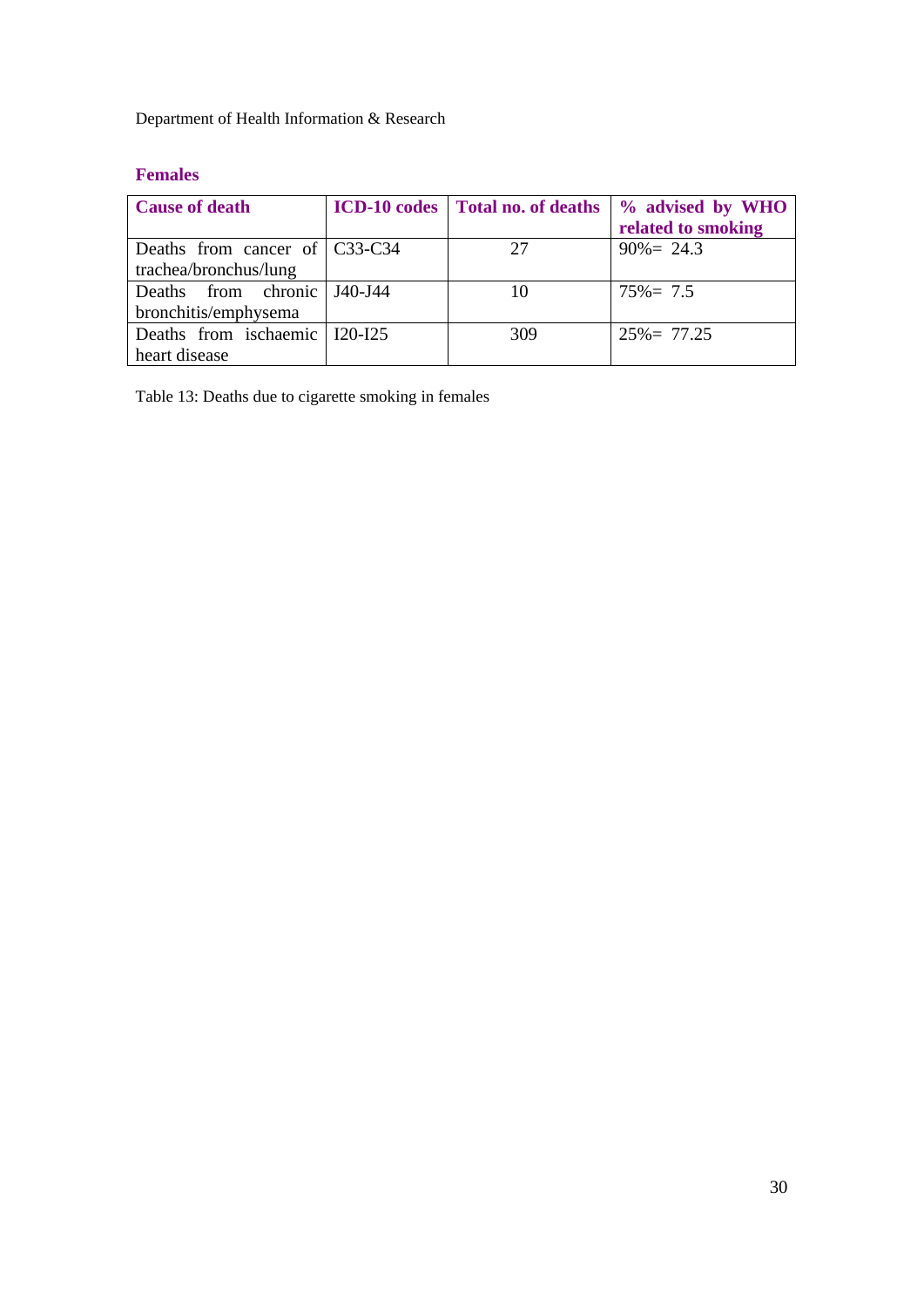#### **Diseases of the digestive system (ICD 10 codes K00-K92)**

There were 109 deaths due to diseases of the digestive system accounting for 3.4% of all deaths. There were 60 male deaths and 49 female deaths. The age standardized death rate (ESP) for diseases of the digestive system was 19.13 per 100,000 population.

### **Diseases of the liver (ICD 10 codes K70-K76)**

There were 24 deaths of which 22 were male and 2 were female. Of these 17 male and 1 female deaths were attributed to alcoholic liver disease. Trends in mortality from chronic liver disease have remained stable over past 15 years and are lower than EU-15 and EU-12.





Mortality due to chronic liver disease in females in Malta is much lower than EU-15 and EU-12.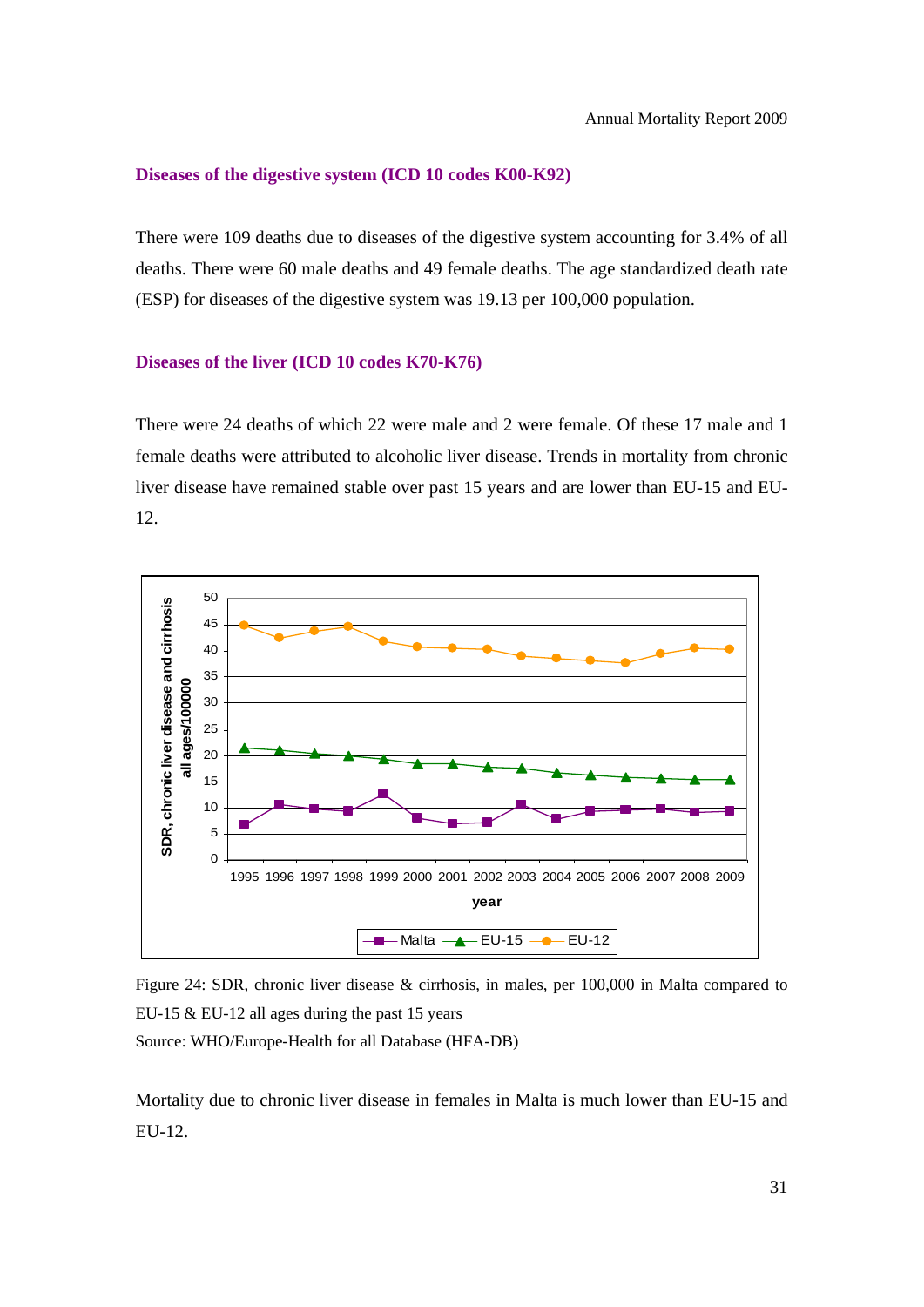# **Some infectious and parasitic diseases (ICD 10 codes A00-B99 (excluding A41.9), G00, G03-G04, N70-N73)**

There were 17 deaths due to infectious and parasitic diseases in the above categories accounting for 0.52% of all deaths. There were 7 male deaths and 10 female deaths.

| <b>Cause of death</b>                                          | <b>ICD-10</b> code | <b>Gender</b> | Age group                            |
|----------------------------------------------------------------|--------------------|---------------|--------------------------------------|
| Diarrhoea and gastroenteritis of presumed<br>infectious origin | A <sub>09</sub> .  | F             | 65-74                                |
| Tuberculosis of lung, confirmed histologically                 | A <sub>15.2</sub>  | F             | $85 \&$ over                         |
| Meningococcaemia, unspecified                                  | A39.4              | M             | $0 - 9$                              |
| Chronic viral hepatitis B                                      | <b>B</b> 18.1      | M             | 75-84                                |
| Chronic viral hepatitis $C^*$                                  | B18.2              | F<br>3 M      | $65-74;$<br>$45-54; 45-$<br>54;75-84 |
| Pulmonary candidiasis                                          | <b>B</b> 37.1      | F             | 55-64                                |
| Streptococcal meningitis                                       | G00.2              | M             | $45 - 54$                            |

\*there were also 4 deaths were hep C was a contributing cause

Table 14: Deaths from some infectious & parasitic diseases

### **Methicillin-Resistant Staphylococcus Aureus (MRSA)**

There were 9 deaths where MRSA was mentioned on the death certificate. MRSA often is a contributory factor to death, rather than the main cause. It often results in vulnerable patients admitted to hospital for other conditions.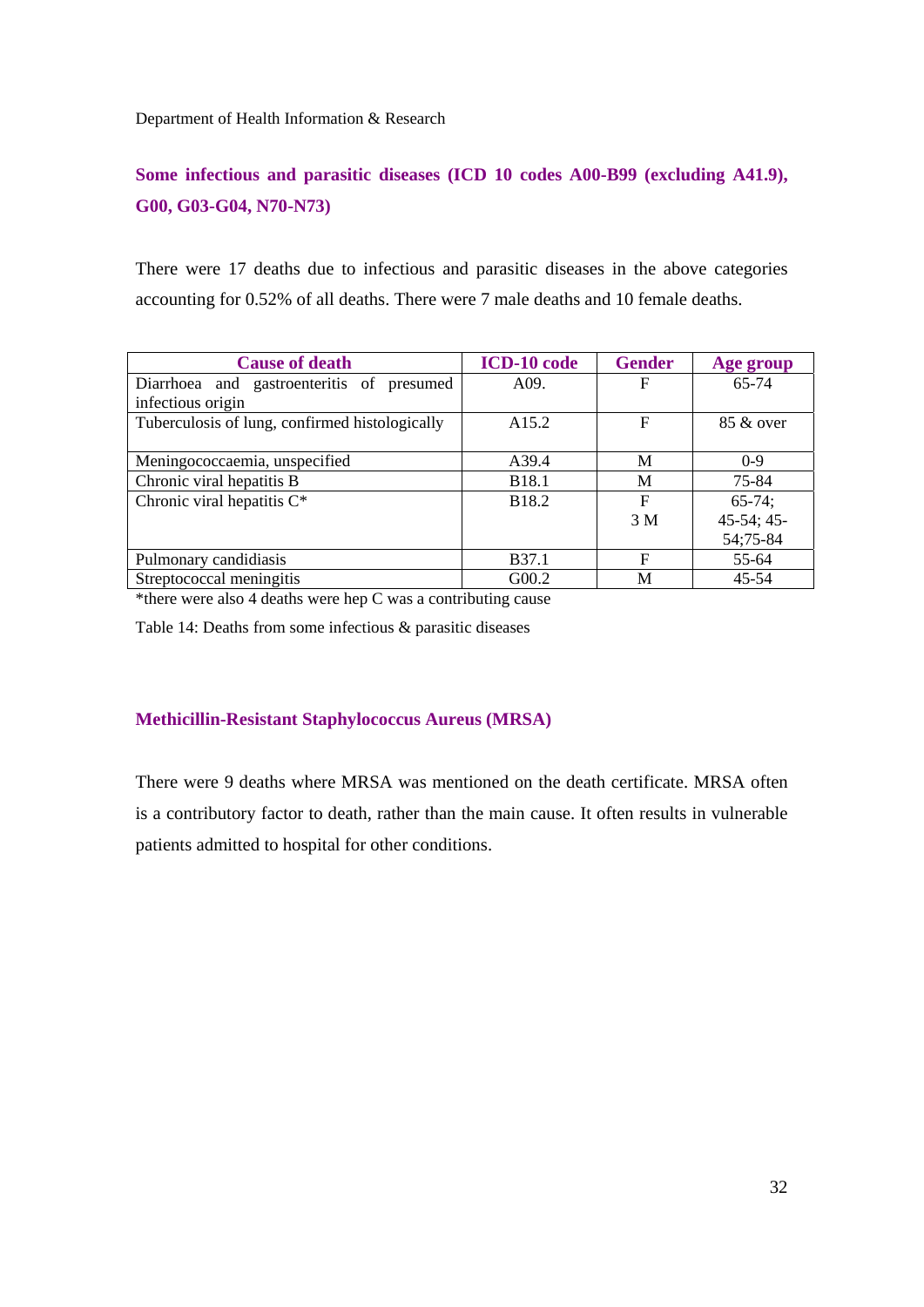#### **External causes of morbidity and mortality (ICD 10 codes V01-Y98)**

There were 134 deaths due to external causes during the year 2009 accounting for 4.2% of all deaths. There were 96 male deaths and 38 female deaths. The age-standardised death rate was 28 per 100,000 population.

#### **Transport accidents (V01-V99)**

There were 21 deaths due to transport accidents during the year 2009. There were 17 male deaths and 4 female deaths. Mortality rates from transport accidents in males have remained relatively stable and are lower than E-12 and EU-15 average.



Figure 25: SDR, transport accidents, all ages in males, in Malta compared to EU-15 & EU-12 over the past 15 years

Source: WHO/Europe-Health for all Database (HFA-DB)

Mortality rates from transport accidents in females in Malta are very low and lower than the average of EU-12 and EU-15**.**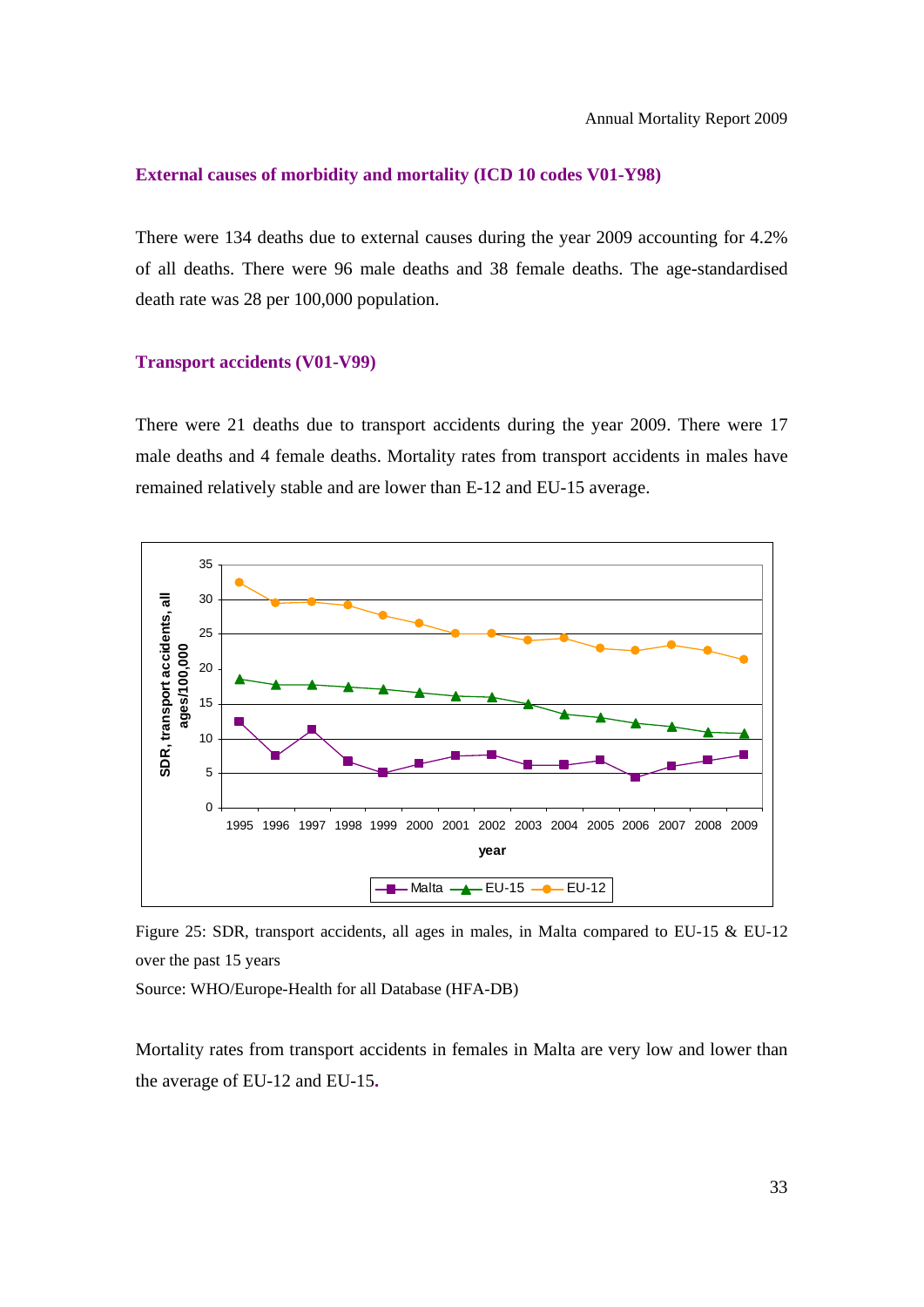### **Intentional self harm (ICD 10 codes X60-X84)**

Suicide is one of the topics that from time to time is being addressed by professionals in various disciplines. This is because of the interest that suicide always generates. It is therefore imperative that the right conclusions are made as one can give different interpretations and conclusions from the same information. Before delving into the statistics, the following points must be made clear:

- Suicide poses a problem for its identification and at times may be extremely difficult to decide whether a death was a suicide or an accident or a homicide.
- Suicide carries a stigma and death due to suicide is rarely written on the death certificate.
- The National Mortality Registry is in close collaboration with the police and pathologists in order to produce statistics as accurate as possible regarding suicides.

During the year 2009 there were 35 deaths due to suicide. There were 32 male deaths and 3 female deaths. Deaths by hanging, jumping and firearm discharge were the commonest modes of suicide. Rates for suicide in males in Malta during 2009 were the highest in 15 years, however as seen in the graph below rates tend to vary from year to year. Suicide rates in females are low in Malta and less than EU-15 and EU-12.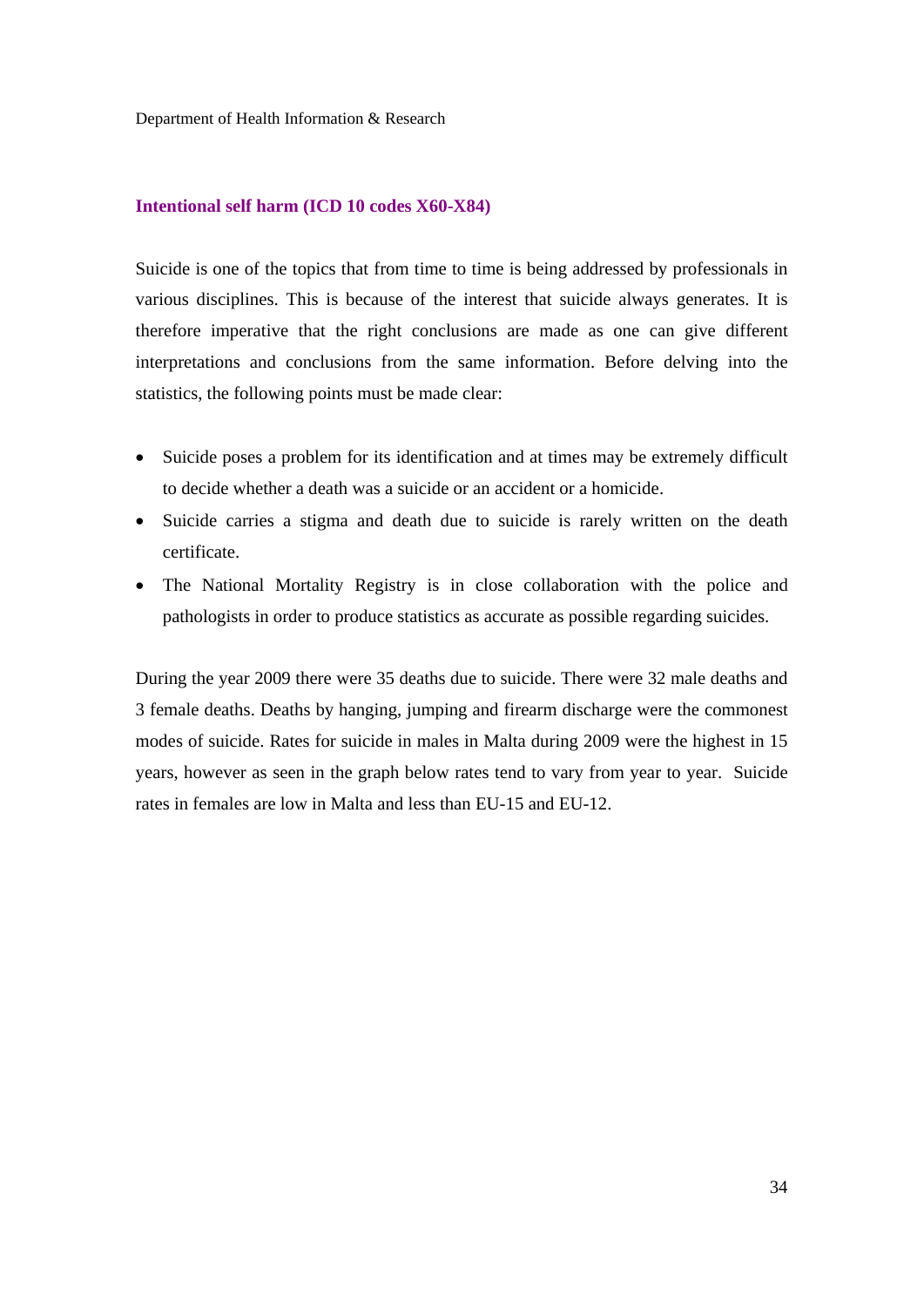

Figure 26: SDR, Intentional self harm, all ages in males per 100000, in Malta compared to EU-15

& EU-12 over 15 years

Source: WHO/Europe-Health for all Database (HFA-DB)

## **Deaths due to illicit drug overdose (EMCDDA definition)**

| Underlying cause of death        | Selected ICD-10 code(s)                                |
|----------------------------------|--------------------------------------------------------|
| <b>Disorders</b>                 | F11-F12, F14-F16, & F19                                |
| Accidental poisoning             | X441, X421, X411                                       |
| Intentional poisoning            | X621, X611, X641                                       |
| Poisoning of undetermined intent | Y12 <sup>1</sup> , Y11 <sup>1</sup> , Y14 <sup>1</sup> |

<sup>1</sup> In combination with T codes T40.0-9, T43.6

Table 15: EMCDDA definition of codes used in illicit drug overdose

There were 8 deaths due to drug overdose by illicit drugs. There were 6 male deaths and 2 female deaths.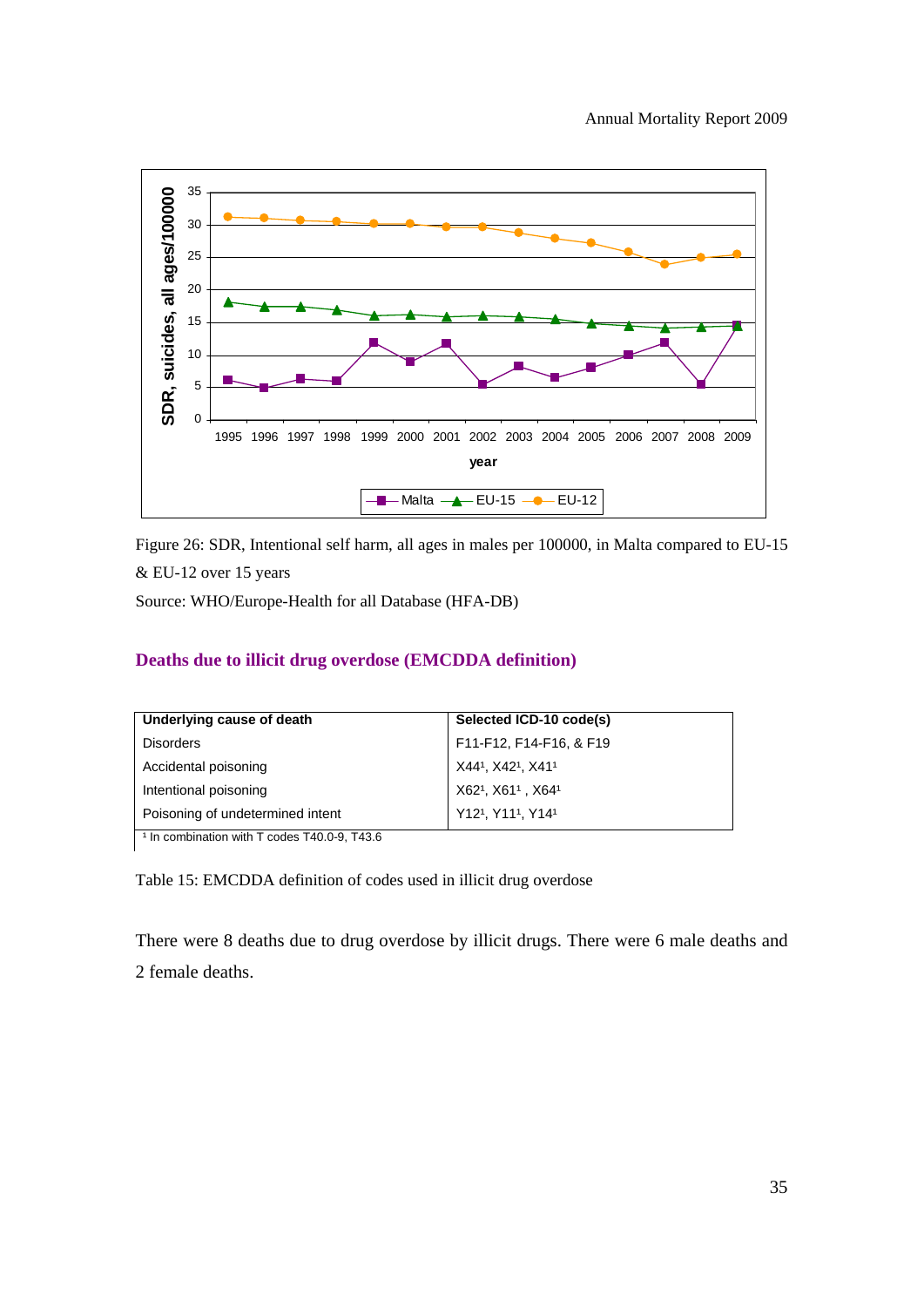## **Section 3: Perinatal and infant mortality**

Infant mortality statistics are an important source of information which gives an indication about the social and economic state of a country as well as the health care to an especially vulnerable group: infants.

During the year 2009 there were 34 perinatal deaths reported to the National Mortality Registry, consisting of 21 fetal deaths and 13 early neonatal deaths. There were 21infant deaths. These deaths do not include 7 fetal and 1 early neonatal death weighing less than 500g.

Table 16 gives a more detailed breakdown of fetal, neonatal and infant deaths according to the presence or otherwise of congenital anomalies classified as underlying cause of death.

|                                    |          | 500-999g or    |              |                | $>= 1000g$ or |          |          |                |    |
|------------------------------------|----------|----------------|--------------|----------------|---------------|----------|----------|----------------|----|
|                                    |          | equivalent     |              |                | equivalent    |          |          | <b>Total</b>   |    |
|                                    | М        | F              | т            | м              | F             | т        | М        | F              | т  |
| <b>Foetal deaths (FD)</b>          | 2        | 4              | 6            | 9              | 6             | 15       | 11       | 10             | 21 |
| FD with malformations              | 1        | $\overline{2}$ | 3            | $\mathbf{2}$   | $\Omega$      | 1        | 3        | $\mathfrak{p}$ | 5  |
| FD without malformations           | 1        | $\overline{2}$ | 3            | $\overline{7}$ | 6             | 14       | 8        | 8              | 16 |
| <b>Early neonatal deaths (END)</b> | 2        | 1              | 3            | 6              | 4             | 10       | 8        | 5              | 13 |
| <b>END</b> with malformations      | 1        | $\Omega$       | 1            | 3              | 3             | 6        | 4        | 3              | 7  |
| <b>END</b> without malformations   | 1        | 1              | $\mathbf{2}$ | 3              |               | 4        | 4        | $\overline{2}$ | 6  |
| Late neonatal deaths (LND)         | $\Omega$ | 1              | 1            | 0              | 3             | 3        | $\Omega$ | 4              | 4  |
| LND with malformations             | $\Omega$ | $\Omega$       | $\Omega$     | 0              | 3             | 3        | $\Omega$ | 3              | 3  |
| LND without malformations          | 0        | 1              | 1            | $\Omega$       | $\Omega$      | $\Omega$ | $\Omega$ | 1              | 1  |
| Post neonatal deaths (PND)         | 0        | 0              | 0            | 3              | 1             | 4        | 3        | 1              | 4  |
| PND with malformations             | 0        | 0              | $\Omega$     | 3              | 1             | 4        | 3        | 1              | 4  |
| <b>PND</b> without malformations   | 0        | $\Omega$       | $\Omega$     | $\Omega$       | $\Omega$      | $\Omega$ | $\Omega$ | $\Omega$       | 0  |
| Infant deaths (ID)                 | 2        | $\overline{2}$ | 4            | 9              | 8             | 17       | 11       | 10             | 21 |
| ID with malformations              | 1        | 0              | 1            | 6              | 7             | 13       | 7        | 7              | 14 |
| ID without malformations           | 1        | 2              | 3            | 3              | 1             | 4        | 4        | 3              | 7  |

Table 16: Fetal, neonatal & infant deaths by birth weight, age-group & presence or absence of malformation as UCD.

Malformations include ICD 10 codes: E88.9, Q00-Q99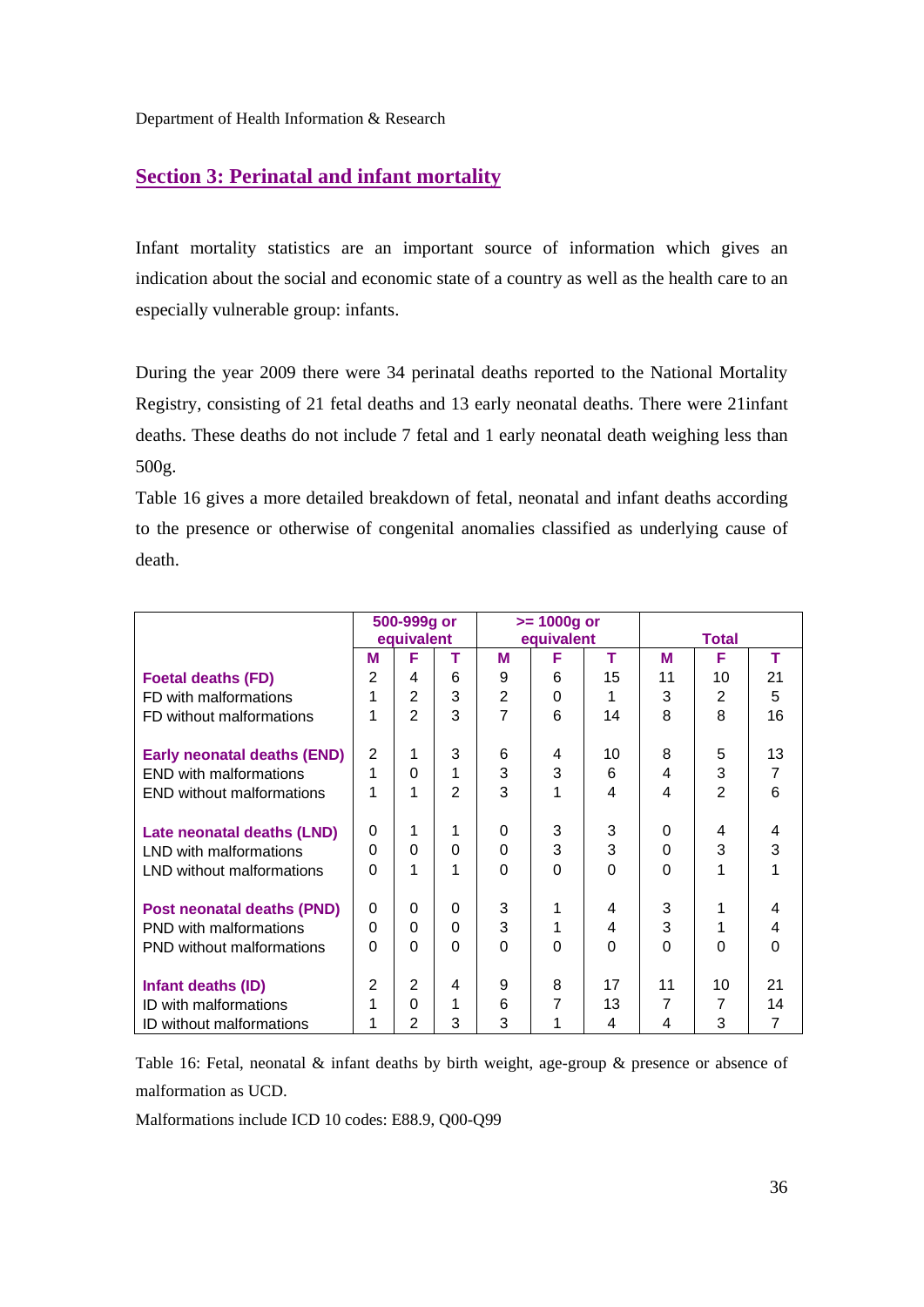Fetuses or infants weighing less than 500g are not included in the rates described below.

Fetal mortality rate: 21/ (4151+21)\*1000= 5.03 per 1000 total births

Perinatal mortality rate: 34/ (4151+21)\*1000= 8.15 per 1000 total births

Neonatal mortality rate: 17/ 4151\*1000= 4.10 per 1000 live births

Postneonatal mortality rate: 4/4151\*1000= 0.96 per 1000 live births

Infant mortality rate:  $21/4151*1000= 5.06$  per 1000 live births

## **International Statistics:**

For international comparisons only deaths with a birth weight of over 1000g are considered.

Fetal death rate, weight specific =  $15/(4137+15)*1000 = 3.61$  per 1000 total births

Perinatal mortality rate, weight specific =  $25/ (4137+15)^*1000 = 6.02$  per 1000 total births

Neonatal death rate, weight specific =  $13/4137*1000 = 3.14$  per 1000 live births

Postneonatal death rate, weight specific  $= 4/4137*1000 = 0.97$  per 1000 live births

Infant mortality rate, weight specific =  $17/4137*1000 = 4.11$  per 1000 live births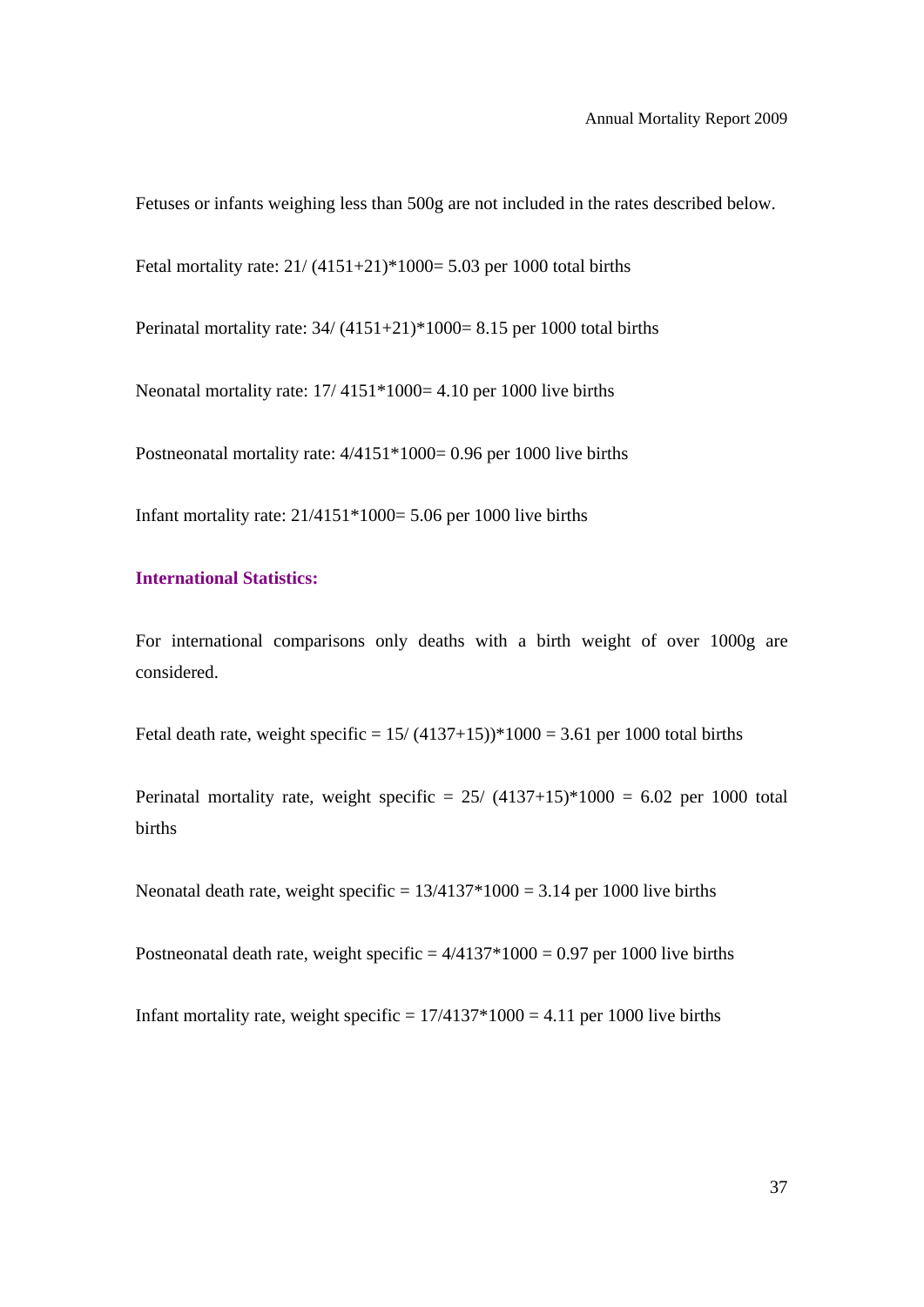|                                    |                | 22-27 wks or<br>equivalent |          |                | $>= 28$ weeks or<br>equivalent |    |          | <b>Total</b>    |          |
|------------------------------------|----------------|----------------------------|----------|----------------|--------------------------------|----|----------|-----------------|----------|
|                                    | м              | F                          | т        | м              | F                              | т  | М        | F               | т        |
| <b>Foetal deaths (FD)</b>          | 6              | 5                          | 11       | 10             | 7                              | 17 | 16       | 12 <sup>2</sup> | 28       |
| FD with malformations              | $\overline{2}$ | 2                          | 4        | 2              |                                | 3  | 4        | 3               | 7        |
| FD without malformations           | 4              | 3                          | 7        | 8              | 6                              | 14 | 12       | 9               | 21       |
| <b>Early neonatal deaths (END)</b> | 2              | 2                          | 4        | 6              | 4                              | 10 | 8        | 6               | 14       |
| <b>END</b> with malformations      | $\Omega$       | $\Omega$                   | $\Omega$ | 4              | 3                              | 7  | 4        | 3               | 7        |
| <b>END without malformations</b>   | $\overline{2}$ | 2                          | 4        | $\overline{2}$ | 1                              | 3  | 4        | 3               | 7        |
| Late neonatal deaths (LND)         | $\Omega$       | 0                          | 0        | 0              | 4                              | 4  | $\Omega$ | 4               | 4        |
| LND with malformations             | $\Omega$       | $\Omega$                   | 0        | $\Omega$       | 3                              | 3  | $\Omega$ | 3               | 3        |
| LND without malformations          | 0              | $\Omega$                   | $\Omega$ | 0              | 1                              | 1  | 0        | 1               |          |
| <b>Post neonatal deaths (PND)</b>  | $\Omega$       | 0                          | 0        | 3              | 1                              | 4  | 3        | 1               | 4        |
| PND with malformations             | $\Omega$       | $\Omega$                   | 0        | 3              |                                | 4  | 3        | 1               | 4        |
| <b>PND</b> without malformations   | 0              | $\Omega$                   | $\Omega$ | $\Omega$       | $\Omega$                       | 0  | $\Omega$ | 0               | $\Omega$ |
| Infant deaths (ID)                 | $\overline{2}$ | 2                          | 4        | 9              | 9                              | 18 | 11       | 11              | 22       |
| ID with malformations              | $\Omega$       | $\Omega$                   | $\Omega$ | 7              | 7                              | 14 | 7        | 7               | 14       |
| ID without malformations           | 2              | 2                          | 4        | 2              | 2                              | 4  | 4        | 4               | 8        |

Table 17: Fetal, neonatal & infant deaths by weeks of gestation & presence or absence of malformation as UCD.

Malformations include ICD 10 codes: E88.9, Q00-Q99

Fetuses or infants weighing less than 22 weeks are not included in the rates described below.

Fetal mortality rate: 28/ (4152+28)\*1000= 6.70 per 1000 total births

Perinatal mortality rate: 42/ (4152+28)\*1000= 10.05 per 1000 total births

Neonatal mortality rate: 18/4152\*1000= 4.33 per 1000 live births

Postneonatal mortality rate: 4/4152\*1000= 0.96 per 1000 live births

Infant mortality rate: 22/4152\*1000= 5.30 per 1000 live births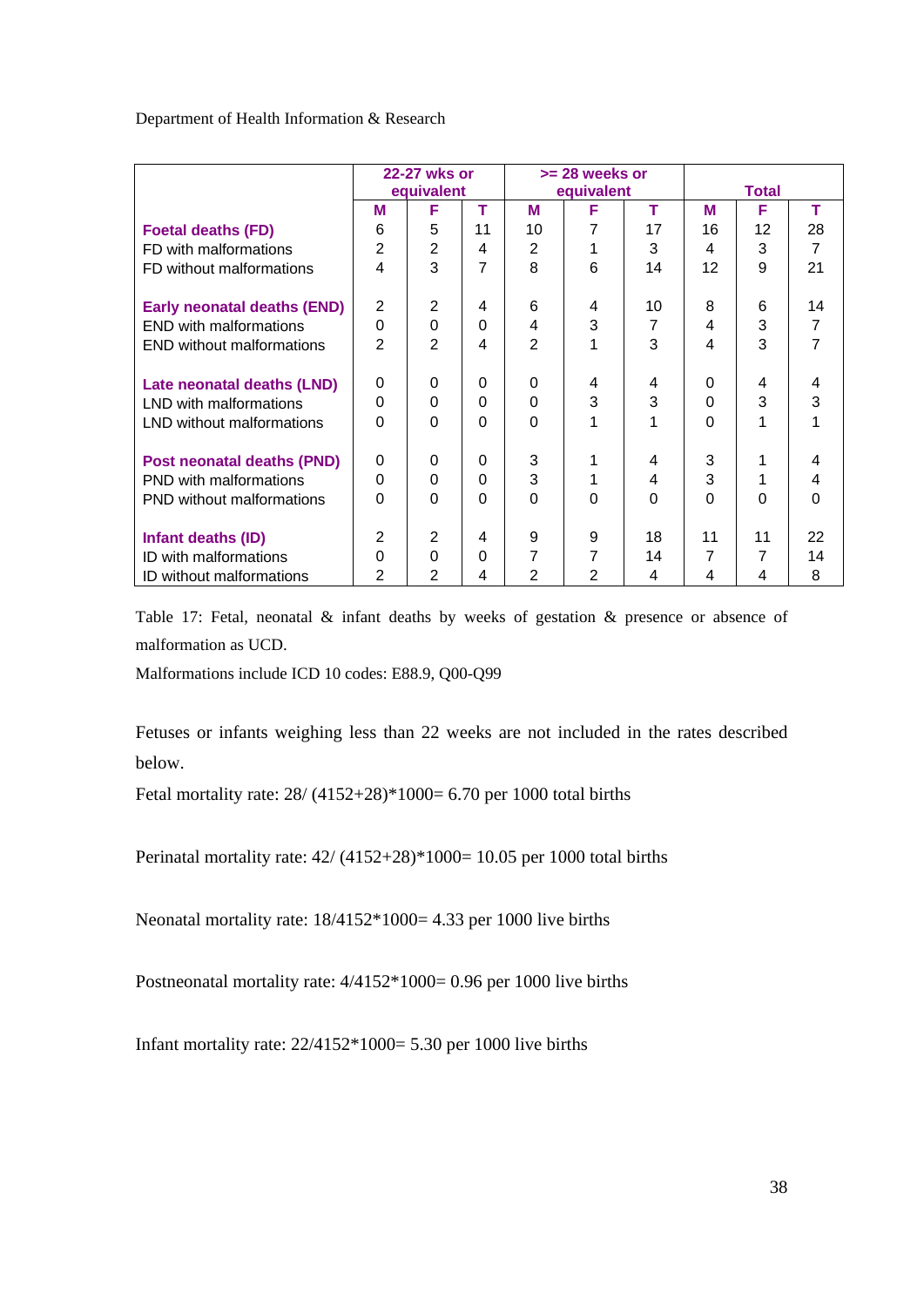### **International Statistics:**

For international comparisons only deaths over 28 weeks of gestation are considered.

Fetal death rate, weight specific =  $17/(4140+17)*1000 = 4.10$  per 1000 total births

Perinatal mortality rate, weight specific =  $27/(4140+17)*1000 = 6.50$  per 1000 total births

Neonatal death rate, weight specific  $= 14/4140*1000 = 3.38$  per 1000 live births

Postneonatal death rate, weight specific  $= 4/4140*1000 = 0.97$  per 1000 live births

Infant mortality rate, weight specific  $= 18/4140*1000 = 4.35$  per 1000 live births



Figure 27: Perinatal mortality per 1000 births (weight specific 1000g and over) in Malta compared to EU-15 and EU-12, from 2000-2009

Source: WHO HFA db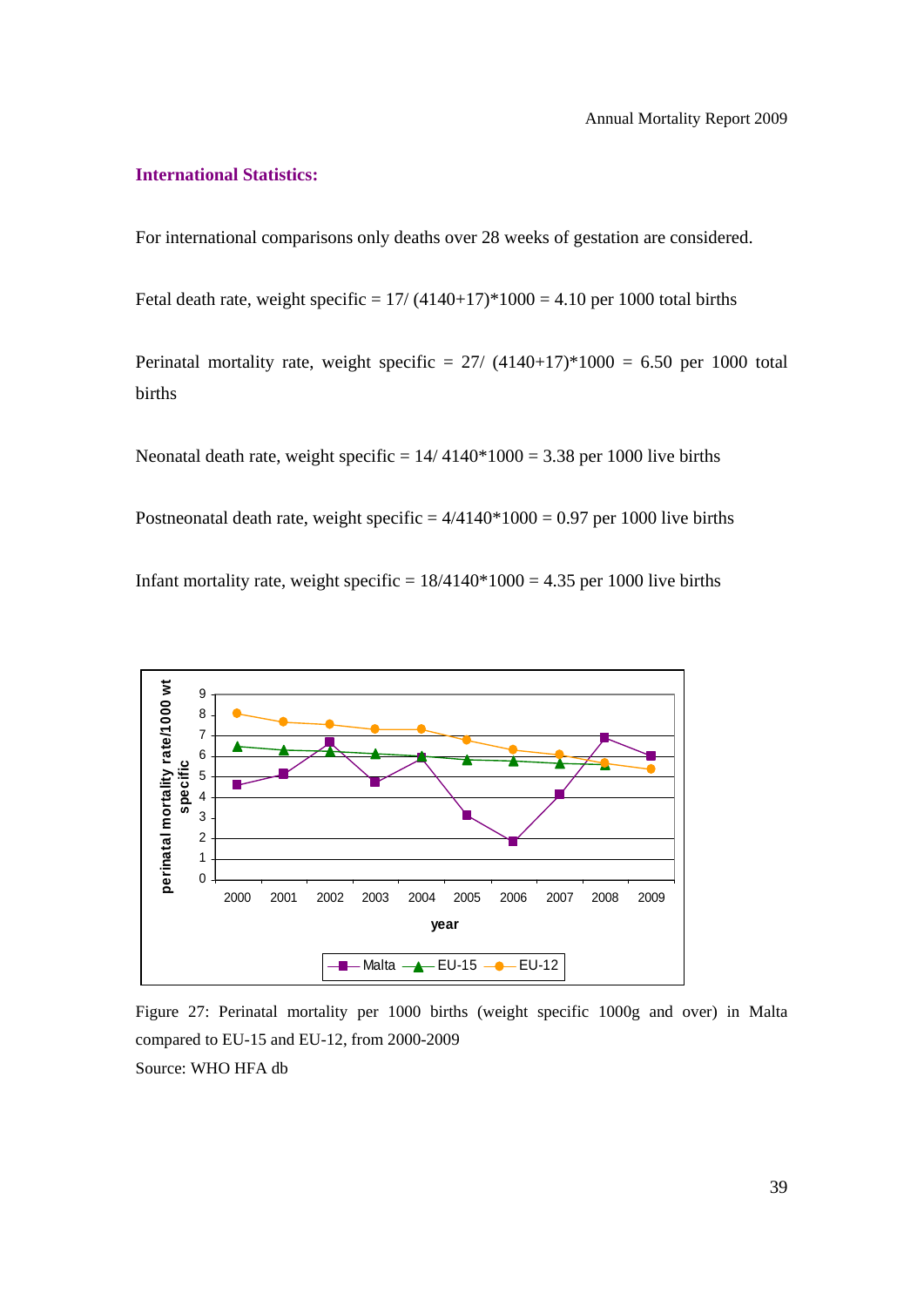# **Section 4: Deaths in non-residents who died in the Maltese Islands during 2009**

There were 52 deaths in non-residents. There were 36 male deaths and 16 female deaths. These do not include deaths of migrants at sea for which the Mortality Registry received 4 death certificates. The commonest causes of death were diseases of the circulatory system, mainly ischaemic heart disease.



Figure 28: Causes of death in non-residents



Figure 29: Deaths in non-residents by gender and age group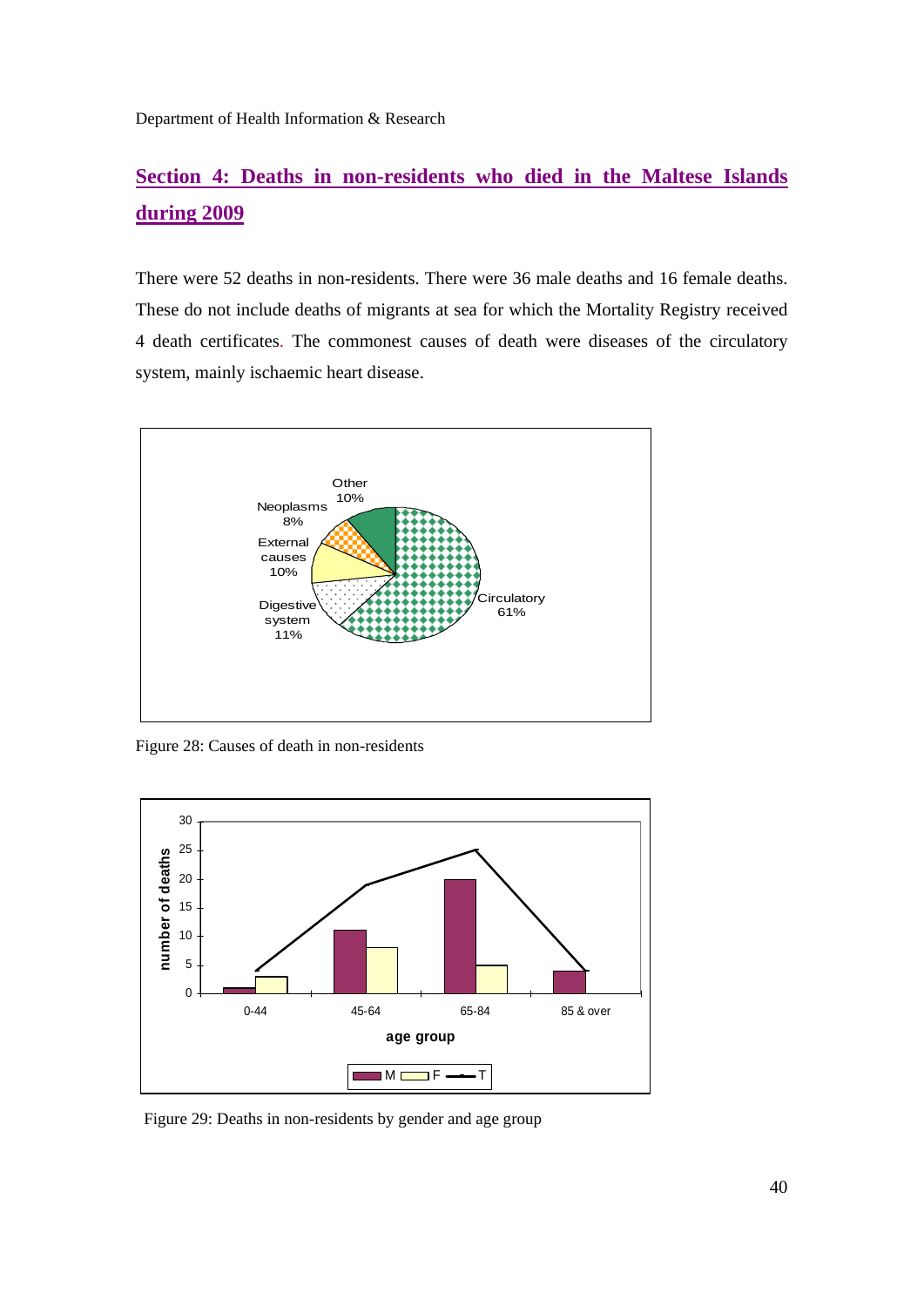

Figure 30: Deaths in non-residents by month of death

# **Number of deaths in non residents by country of residence**

| <b>Country of residence</b> | no. of deaths  |
|-----------------------------|----------------|
| United Kingdom              | 26             |
| Germany                     | 4              |
| Libya                       | 3              |
| <b>Bulgaria</b>             | $\overline{2}$ |
| Ireland                     | 2              |
| Australia                   | 1              |
| Austria                     | 1              |
| Canada                      | 1              |
| France                      |                |
| Italy                       |                |
| Malaysia                    |                |
| <b>Netherlands</b>          |                |
| New Zealand                 | 1              |
| Norway                      |                |
| Philippines                 |                |
| Russia                      |                |
| Spain                       |                |
| Switzerland                 |                |
| Ukraine                     |                |
| Total                       | 52             |

Table 18: deaths in non residents by country of residence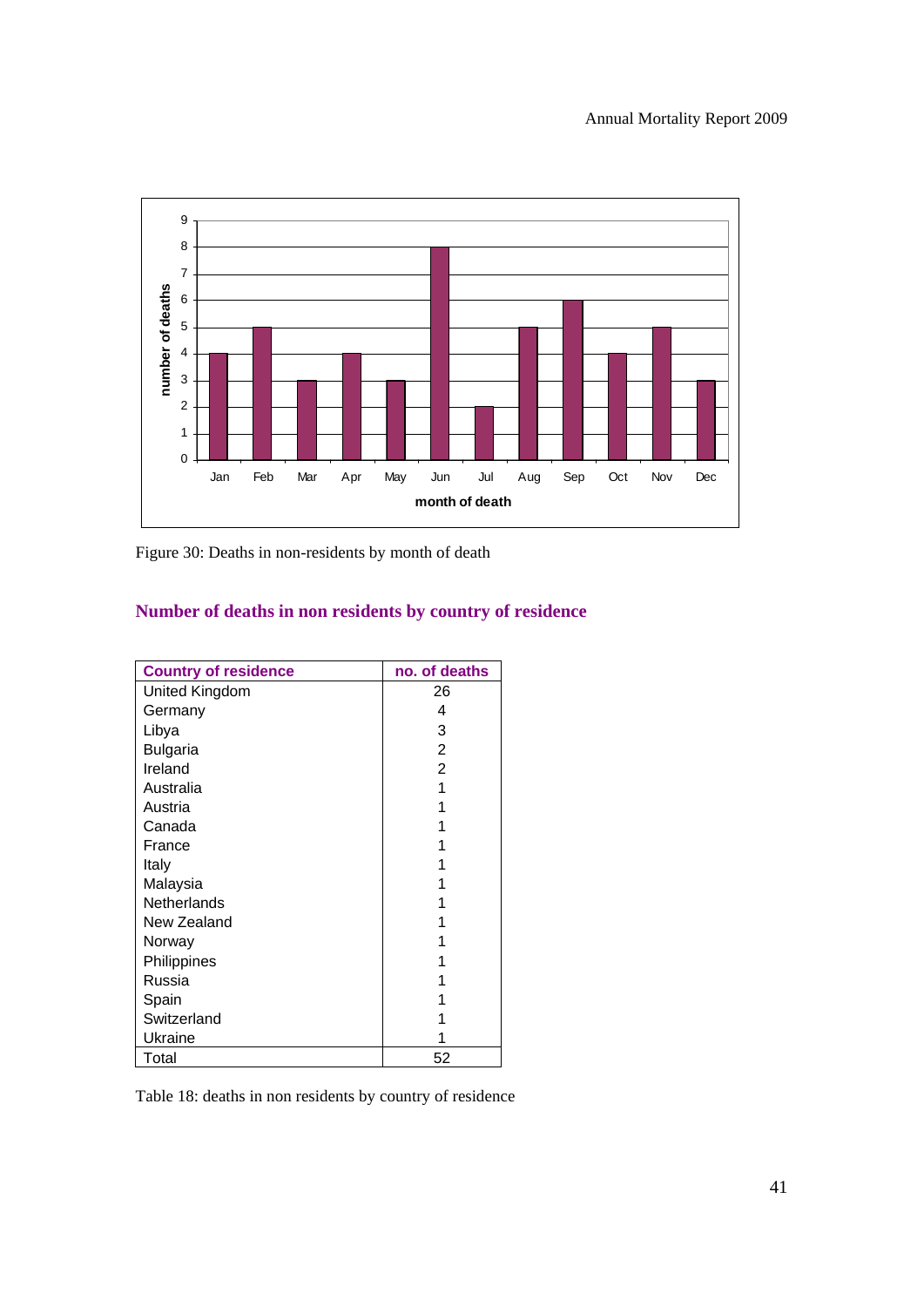# **Section 5: Statistical tables**

Table 19 represents the age standardised death rate (ESP) per 100,000 population by gender and cause.

The Mortality Tabulation List 1 (MTL1) of the International Classification of Diseases

(ICD-10) has been used as the source of grouping of causes of death in this table.

|                                                                                                          |                  |                                                              | <b>Age standardised</b> |                      |         |
|----------------------------------------------------------------------------------------------------------|------------------|--------------------------------------------------------------|-------------------------|----------------------|---------|
|                                                                                                          |                  |                                                              |                         | mortality rate (ESP) |         |
| ICD-10 code                                                                                              | MTL <sub>1</sub> | <b>Cause of death</b>                                        | males                   | female               | persons |
|                                                                                                          |                  | <b>All causes</b>                                            | 726.12                  | 457.9                | 571.73  |
| A00-B99                                                                                                  | 1001             | <b>Certain infectious and parasitic diseases</b>             | 2.91                    | 1.36                 | 2.14    |
| A09                                                                                                      | 1003             | Diarrhoea & gastroenteritis of presumed<br>infectious origin | $\Omega$                | 0.43                 | 0.23    |
| A15-A16                                                                                                  | 1005             | Respiratory tuberculosis                                     | $\mathbf 0$             | 0.27                 | 0.18    |
| A39                                                                                                      | 1011             | Meningococcal infection                                      | 0.76                    | 0                    | 0.39    |
| A40-A41                                                                                                  | 1012             | Septicaemia                                                  | 0.48                    | 0                    | 0.23    |
| B15-B19                                                                                                  | 1019             | Viral hepatitis                                              | 1.67                    | 0.33                 | 0.94    |
| A21-A32, A38, A42-A49, A65-<br>A79, A81, A83-A89, B00-B04,<br>B06-B09, B25-B49, B58-B64,<br>B66-B94, B99 | 1025             | Remainder of certain infectious and parasitic<br>Diseases    | $\Omega$                | 0.33                 | 0.17    |
| <b>C00-D48</b>                                                                                           | 1026             | <b>Neoplasms</b>                                             | 199.62                  | 124.75               | 155.5   |
| C00-C97                                                                                                  |                  | Malignant neoplasms                                          | 197.1                   | 122.4                | 153.03  |
| C00-C14                                                                                                  | 1027             | Malignant neoplasm of lip, oral cavity &<br>pharynx          | 6.4                     | 1.77                 | 3.92    |
| C <sub>15</sub>                                                                                          | 1028             | Malignant neoplasm of oesophagus                             | 5.09                    | 1.22                 | 3.05    |
| C <sub>16</sub>                                                                                          | 1029             | Malignant neoplasm of stomach                                | 14.7                    | 3.11                 | 7.99    |
| C18-C21                                                                                                  | 1030             | Malignant neoplasm of colon, rectum & anus                   | 23.91                   | 13.8                 | 18.42   |
| C <sub>22</sub>                                                                                          | 1031             | Malignant neoplasm of liver & intrahepatic bile<br>Ducts     | 5.52                    | 1.59                 | 3.38    |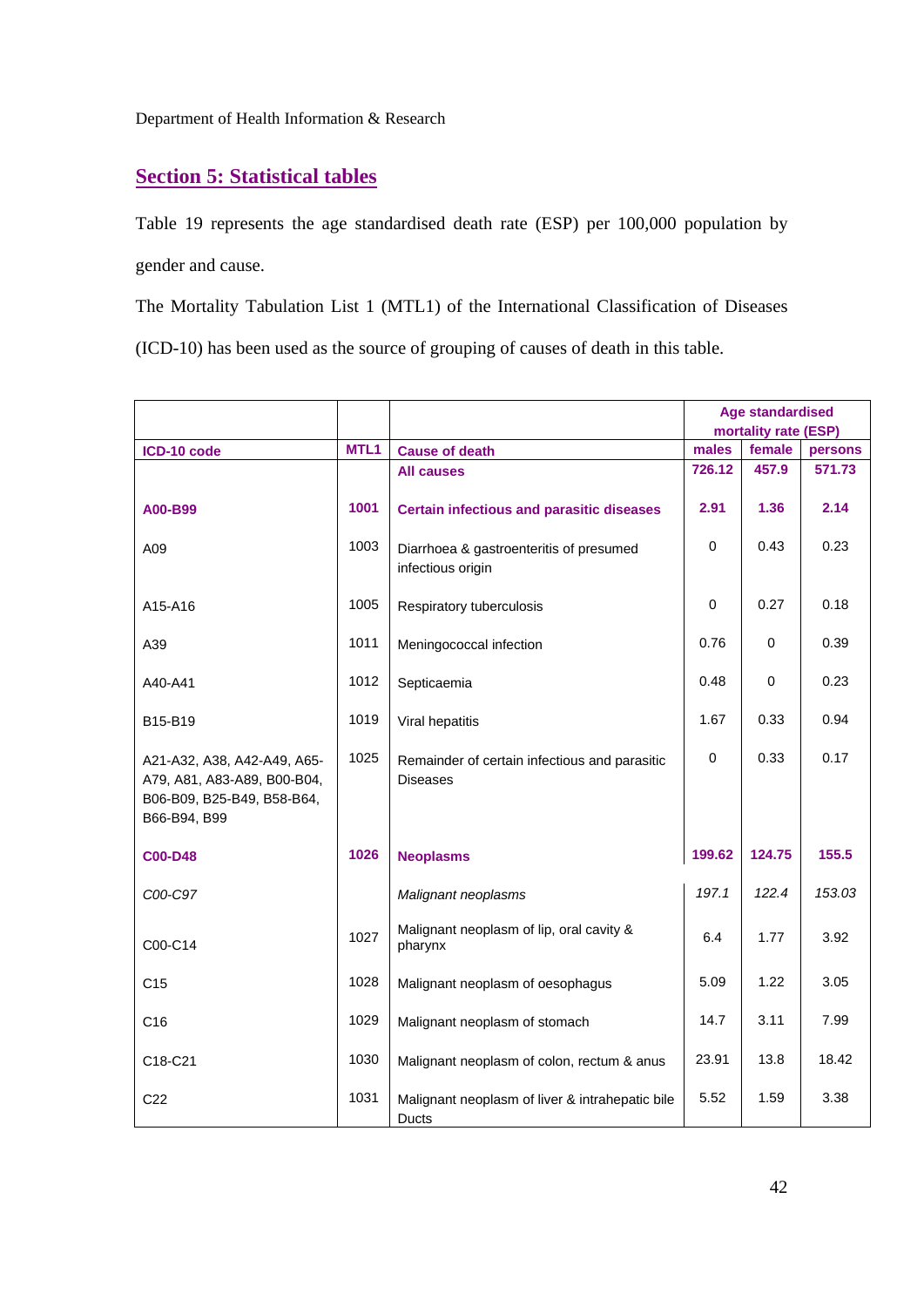|                                                                                                                 |                  |                                                                                                              | <b>Age standardised</b> |                          |         |
|-----------------------------------------------------------------------------------------------------------------|------------------|--------------------------------------------------------------------------------------------------------------|-------------------------|--------------------------|---------|
| ICD-10 code                                                                                                     | MTL <sub>1</sub> | <b>Cause of death</b>                                                                                        | males                   | mortality rate<br>female | persons |
| C <sub>25</sub>                                                                                                 | 1032             | Malignant neoplasm of pancreas                                                                               | 14.08                   | 7.92                     | 10.42   |
| C32                                                                                                             | 1033             | Malignant neoplasm of larynx                                                                                 | 1.22                    | 0.76                     | 0.95    |
| C33-C34                                                                                                         | 1034             | Malignant neoplasm of trachea, bronchus &<br>Lung                                                            | 52.09                   | 9.47                     | 27.56   |
| C43                                                                                                             | 1035             | Malignant melanoma of skin                                                                                   | 2.66                    | 0.76                     | 1.58    |
| C <sub>50</sub>                                                                                                 | 1036             | Malignant neoplasm of breast                                                                                 | 0                       | 34.44                    | 18.37   |
| C53                                                                                                             | 1037             | Malignant neoplasm of cervix uteri                                                                           |                         | 1.32                     | 0.73    |
| C54-C55                                                                                                         | 1038             | Malignant neoplasm of other & unspecified<br>parts of uterus                                                 |                         | 4.81                     | 2.65    |
| C56                                                                                                             | 1039             | Malignant neoplasm of ovary                                                                                  |                         | 11.12                    | 6.31    |
| C61                                                                                                             | 1040             | Malignant neoplasm of prostate                                                                               | 14.21                   |                          | 5.51    |
| C67                                                                                                             | 1041             | Malignant neoplasm of bladder                                                                                | 6.96                    | 5.3                      | 6.23    |
| C70-C72                                                                                                         | 1042             | Malignant neoplasm of meninges, brain &<br>other parts of the central nervous system                         | 6.77                    | 2.83                     | 4.74    |
| C82-C85                                                                                                         | 1043             | Non-Hodgkin's lymphoma                                                                                       | 7.9                     | 4.73                     | 6.21    |
| C90                                                                                                             | 1044             | Multiple myeloma & malignant plasma cell<br>Neoplasms                                                        | 2.85                    | 0.87                     | 1.63    |
| C91-C95                                                                                                         | 1045             | Leukaemia                                                                                                    | 9.19                    | 3.61                     | 5.86    |
| C17, C23-C24, C26-C31,<br>C37-C41, C44-C49, C51-<br>C52, C57-C60, C62-C66,<br>C68-C69, C73-C81, C88,<br>C96-C97 | 1046             | Remainder of malignant neoplasms                                                                             | 23.52                   | 12.96                    | 17.52   |
| D00-D48                                                                                                         | 1047             | Remainder of neoplasms                                                                                       | 2.55                    | 2.36                     | 2.47    |
| D50-D89                                                                                                         | 1048             | Diseases of the blood & blood-forming organs<br>& certain disorders involving the immune<br><b>Mechanism</b> | 3.43                    | 1.84                     | 2.41    |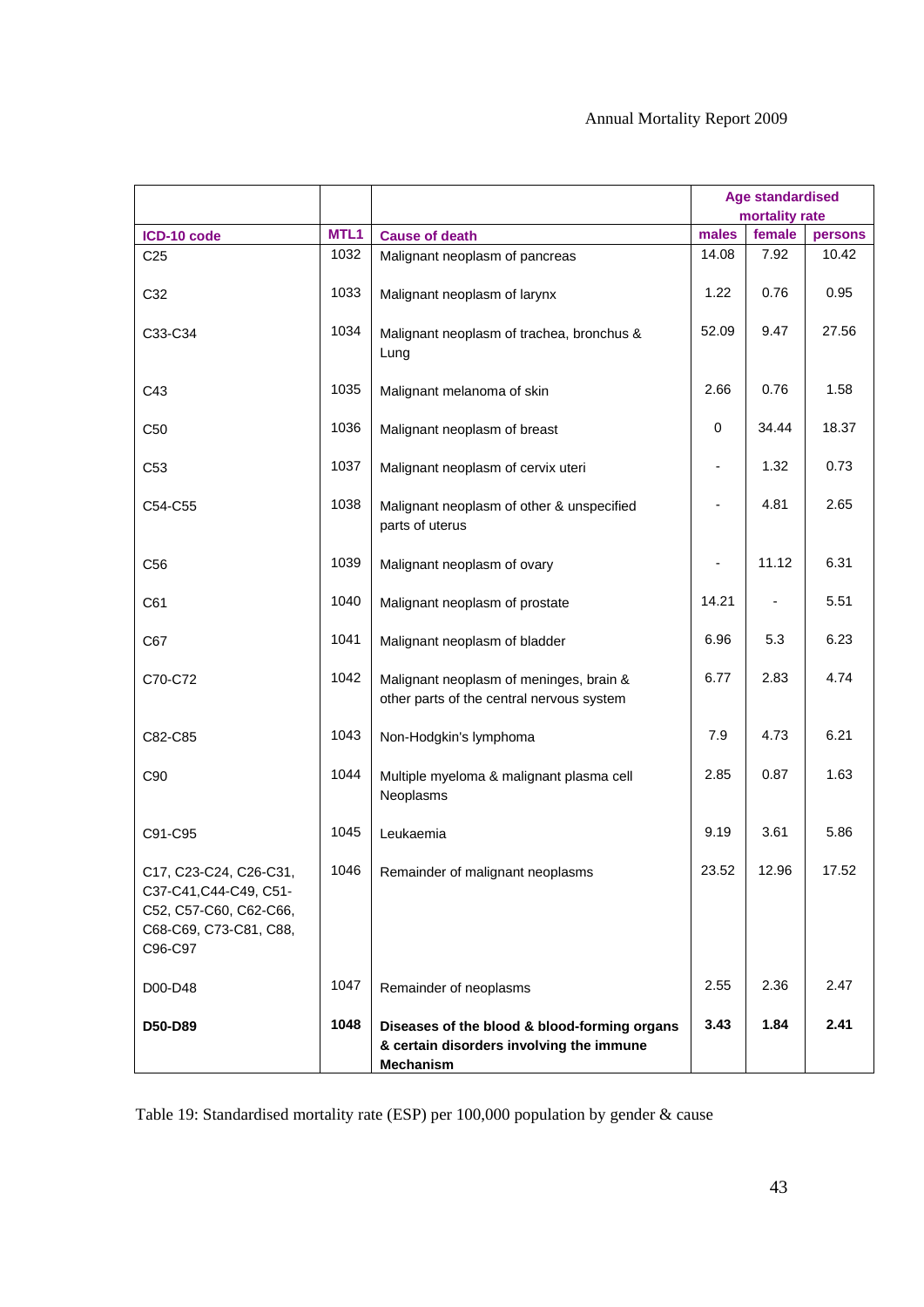|                                  |                  |                                                                                                                     | <b>Age standardised</b><br>mortality rate |          |         |
|----------------------------------|------------------|---------------------------------------------------------------------------------------------------------------------|-------------------------------------------|----------|---------|
| ICD-10 code                      | MTL <sub>1</sub> | <b>Cause of death</b>                                                                                               | males                                     | female   | persons |
| D50-D64                          | 1049             | Anaemias                                                                                                            | 1.21                                      | 0.89     | 1.02    |
| D65-D89                          | 1050             | Remainder of diseases of the blood & blood-<br>forming organs & certain disorders involving<br>the immune mechanism | 2.22                                      | 0.95     | 1.39    |
| E00-E88                          | 1051             | Endocrine, nutritional & metabolic diseases                                                                         | 29.23                                     | 24.94    | 27      |
| E10-E14                          | 1052             | Diabetes mellitus                                                                                                   | 27.81                                     | 21.47    | 24.61   |
| E40-E46                          | 1053             | Malnutrition                                                                                                        | 0.41                                      | 0        | 0.16    |
| E00-E07, E15-E34, E50-E88        | 1054             | Remainder of endocrine, nutritional &<br>metabolic diseases                                                         | 1.01                                      | 3.47     | 2.23    |
| F01-F99                          | 1055             | <b>Mental &amp; behavioural disorders</b>                                                                           | 24.69                                     | 21       | 22.14   |
| F <sub>10</sub> -F <sub>19</sub> | 1056             | Mental & behavioural disorders due to<br>psychoactive substance use                                                 | 0.41                                      | $\Omega$ | 0.18    |
| F01-F09, F20-F99                 | 1057             | Remainder of mental & behavioural disorders                                                                         | 24.28                                     | 21       | 21.96   |
| G00-G98                          | 1058             | Disorders of the nervous system                                                                                     | 19.58                                     | 16.04    | 17.19   |
| G00, G03                         | 1059             | Meningitis                                                                                                          | 0.47                                      | 0        | 0.24    |
| G30                              | 1060             | Alzheimer's disease                                                                                                 | 1.81                                      | 2.24     | 2.07    |
| G04-G25, G31-G98                 | 1061             | Remainder of diseases of the nervous system                                                                         | 17.3                                      | 13.8     | 14.88   |
| 100-199                          | 1064             | Diseases of the circulatory system                                                                                  | 263.59                                    | 172.35   | 212.04  |
| 100-109                          | 1065             | Acute rheumatic fever & chronic rheumatic<br>heart diseases                                                         | 0.41                                      | 1.56     | 1.03    |
| $110 - 114$                      | 1066             | Hypertensive diseases                                                                                               | 6.68                                      | 4.13     | 5.23    |
| I20-I25                          | 1067             | Ischaemic heart diseases                                                                                            | 155.24                                    | 85.26    | 115.74  |
| I26-I51                          | 1068             | Other heart diseases                                                                                                | 22.58                                     | 23.93    | 24.13   |
| 160-169                          | 1069             | Cerebrovascular diseases                                                                                            | 70.87                                     | 50.12    | 58.24   |
| 170                              | 1070             | Atherosclerosis                                                                                                     | 3.86                                      | 3.92     | 4.04    |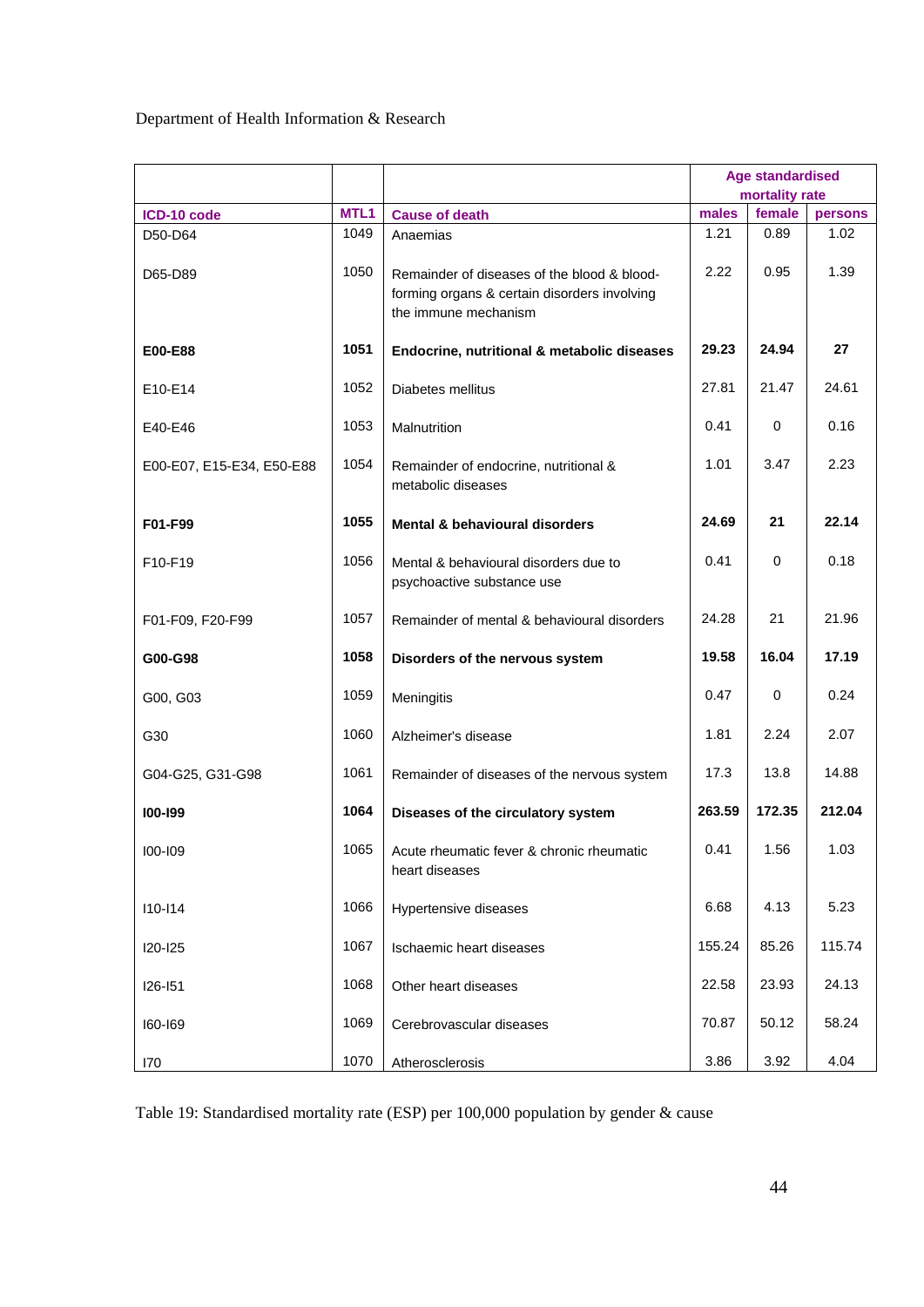# Annual Mortality Report 2009

|                           |                  |                                                                                        |       | <b>Age standardised</b>  |         |
|---------------------------|------------------|----------------------------------------------------------------------------------------|-------|--------------------------|---------|
| ICD-10 code               | MTL <sub>1</sub> | <b>Cause of death</b>                                                                  | males | mortality rate<br>female | persons |
| 171-199                   | 1071             | Remainder of diseases of the circulatory<br>System                                     | 3.95  | 3.43                     | 3.63    |
| J00-J98                   | 1072             | Diseases of the respiratory system                                                     | 80.75 | 32.53                    | 51.11   |
| J09-J11                   | 1073             | Influenza                                                                              | 0.79  | 0.27                     | 0.58    |
| $J12-J18$                 | 1074             | Pneumonia                                                                              | 17.71 | 10.77                    | 13.4    |
| J20-J22                   | 1075             | Other acute lower respiratory infections                                               | 18.64 | 9.11                     | 12.36   |
| J40-J47                   | 1076             | Chronic lower respiratory diseases                                                     | 31.05 | 4.26                     | 15.06   |
| J00-J06, J30-J39, J60-J98 | 1077             | Remainder of diseases of the respiratory<br>System                                     | 12.56 | 8.12                     | 9.71    |
| K00-K92                   | 1078             | Diseases of the digestive system                                                       | 25.83 | 13.9                     | 19.13   |
| K25-K27                   | 1079             | Gastric and duodenal ulcer                                                             | 1.56  | 0.43                     | 0.87    |
| K70-K76                   | 1080             | Diseases of the liver                                                                  | 9.37  | 0.74                     | 4.66    |
| K00-K22, K28-K66, K80-K92 | 1081             | Remainder of diseases of the digestive system                                          | 14.91 | 12.73                    | 13.6    |
| L00-L98                   | 1082             | Diseases of the skin & subcutaneous tissue                                             | 1.35  | 7.12                     | 4.99    |
| M00-M99                   | 1083             | Diseases of the musculoskeletal system &<br>connective tissue                          | 2.59  | 4.04                     | 3.44    |
| <b>N00-N98</b>            | 1084             | Diseases of the genitourinary system                                                   | 14.83 | 9.22                     | 11.56   |
| N00-N15                   | 1085             | Glomerular & renal tubulo-interstitial diseases                                        | 1.94  | 0.49                     | 0.9     |
| N17-N98                   | 1086             | Remainder of diseases of the genitourinary<br>System                                   | 12.89 | 8.73                     | 10.67   |
| <b>P00-P96</b>            | 1092             | Certain conditions originating in the perinatal<br>Period                              | 3.05  | 3.27                     | 3.16    |
| Q00-Q99                   | 1093             | Congenital malformations, deformations &<br>chromosomal abnormalities                  | 7.54  | 6.43                     | 7.01    |
| R00-R99                   | 1094             | Symptoms, signs & abnormal clinical &<br>laboratory findings, not elsewhere classified | 4.24  | 5.59                     | 5.05    |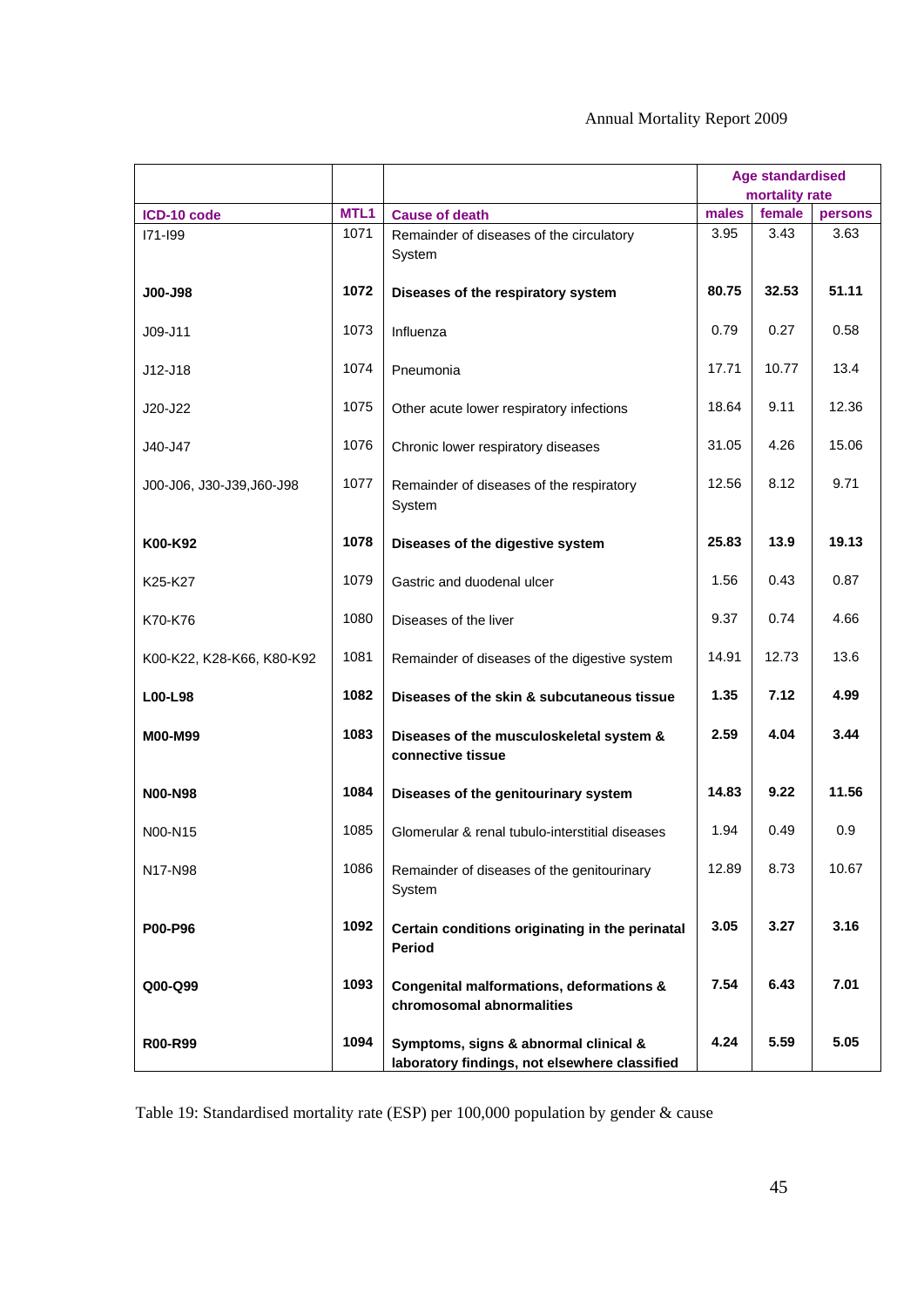|                                                 |                  |                                                                |       | <b>Age standardised</b><br>mortality rate |                |
|-------------------------------------------------|------------------|----------------------------------------------------------------|-------|-------------------------------------------|----------------|
| ICD-10 code                                     | MTL <sub>1</sub> | <b>Cause of death</b>                                          | males | female                                    | <b>Persons</b> |
| V01-Y89                                         | 1095             | External causes of morbidity & mortality                       | 42.87 | 13.5                                      | 27.85          |
| V01-V99                                         | 1096             | <b>Transport accidents</b>                                     | 7.69  | 2.2                                       | 4.9            |
| W00-W19                                         | 1097             | Falls                                                          | 7.15  | 4.95                                      | 5.97           |
| W65-W74                                         | 1098             | Accidental drowning and submersion                             | 1.86  | 0.49                                      | 1.17           |
| X00-X09                                         | 1099             | Exposure to smoke, fire & flames                               | 0.82  | $\Omega$                                  | 0.35           |
| X40-X49                                         | 1100             | Accidental poisoning by & exposure to<br>noxious<br>Substances | 2.67  | 0.94                                      | 1.83           |
| X60-X84                                         | 1101             | Intentional self-harm                                          | 14.38 | 1.44                                      | 7.88           |
| X85-Y09                                         | 1102             | Assault                                                        | 0.45  | 0.9                                       | 0.68           |
| W20-W64, W75-W99, X10-<br>X39, X50-X59, Y10-Y89 | 1103             | All other external causes                                      | 7.85  | 2.58                                      | 5.07           |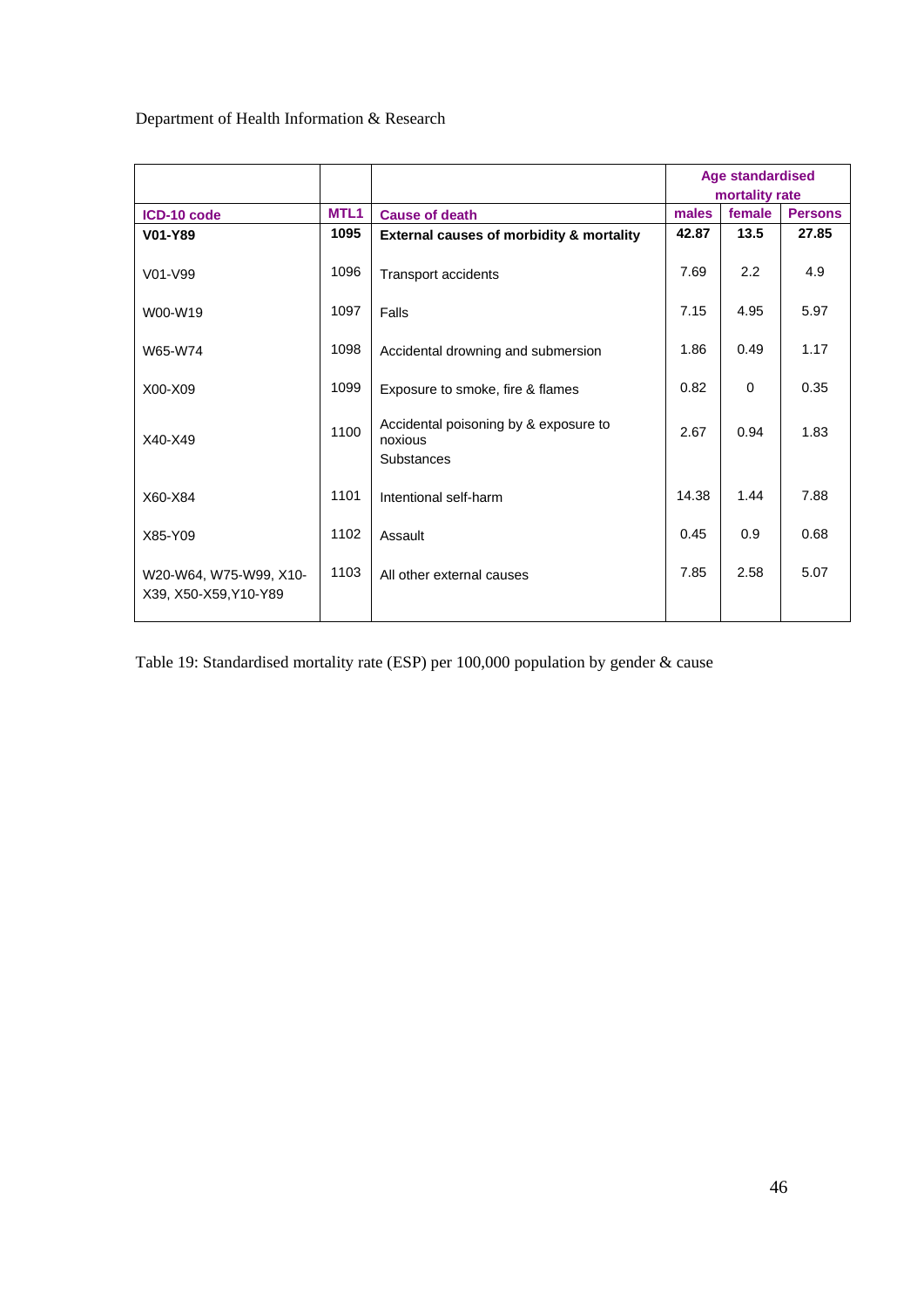| <b>ICD-10</b>   | <b>Cause of Death</b>                | sex    |              |             |                  |                  |                  | <b>Age in Years</b> |                |                |                  |           |              |
|-----------------|--------------------------------------|--------|--------------|-------------|------------------|------------------|------------------|---------------------|----------------|----------------|------------------|-----------|--------------|
| Code            |                                      |        | $0 - 4$      | $5-$        | $15 -$           | $25 -$           | $35 -$           | 45-                 | $55-$          | $65-$          | $75-$            | $85 -$    | <b>Total</b> |
|                 | <b>All Deaths</b>                    | T.     | 25           | 6           | 23               | 43               | 38               | 123                 | 358            | 569            | 1126             | 911       | 3222         |
|                 | <b>All Male Deaths</b>               | M      | 12           | 3           | 17               | 28               | 28               | 71                  | 222            | 352            | 572              | 368       | 1673         |
|                 | <b>All Female Deaths</b>             | F      | 13           | 3           | 6                | 15               | 10               | 52                  | 136            | 217            | 554              | 543       | 1549         |
|                 |                                      |        |              |             |                  |                  |                  |                     |                |                |                  |           |              |
| A00-B99         | <b>Certain infectious and</b>        | М      | 1            | 0           | $\mathbf 0$      | 0                | 0                | $\mathbf 2$         | 0              | 1              | $\mathbf{2}$     | $\bf{0}$  | 6            |
|                 | parasitic diseases                   | F      | 0            | 0           | $\mathbf{0}$     | $\bf{0}$         | $\mathbf 0$      | 0                   | 1              | $\overline{2}$ | 0                | 1         | 4            |
|                 |                                      |        |              |             |                  |                  |                  |                     |                |                |                  |           |              |
| A09             | Diarrhoea & gastroenteritis          | м      | 0            | 0           | $\mathbf 0$      | 0                | 0                | 0                   | 0              | 0              | 0                | 0         | 0            |
|                 | of presumed infectious origin        | F      | 0            | 0           | 0                | 0                | 0                | 0                   | 0              | $\mathbf{1}$   | 0                | 0         | 1            |
| A15             |                                      |        | 0            | 0           | $\mathbf 0$      | 0                | 0                | 0                   | 0              |                |                  | 0         |              |
|                 | Respiratory tuberculosis,            | м<br>F | 0            | 0           | $\Omega$         | 0                | 0                | 0                   | 0              | 0<br>$\Omega$  | 0<br>0           | 1         | 0<br>1       |
|                 | bacteriologically and histologically |        |              |             |                  |                  |                  |                     |                |                |                  |           |              |
|                 | confirmed                            |        |              |             |                  |                  |                  |                     |                |                |                  |           |              |
| A39             | Meningococcal infection              | м      | 1            | 0           | 0                | 0                | 0                | 0                   | 0              | 0              | 0                | 0         | 1            |
|                 |                                      | F      | 0            | 0           | $\Omega$         | 0                | 0                | 0                   | 0              | 0              | 0                | 0         | 0            |
|                 |                                      |        |              |             |                  |                  |                  |                     |                |                |                  |           |              |
| A41             | Other septicaemia                    | м      | 0            | 0           | $\mathbf 0$      | 0                | 0                | 0                   | 0              | 1              | 0                | 0         | 1            |
|                 |                                      | F      | 0            | 0           | $\Omega$         | 0                | 0                | 0                   | 0              | $\Omega$       | 0                | 0         | 0            |
|                 |                                      |        |              |             |                  |                  |                  |                     |                |                |                  |           |              |
| <b>B18</b>      | Chronic viral hepatitis              | м      | 0            | 0           | 0                | 0                | 0                | $\overline{c}$      | $\Omega$       | 0              | 2                | 0         | 4            |
|                 |                                      | F      | 0            | 0           | $\Omega$         | 0                | $\Omega$         | $\Omega$            | 0              | $\mathbf{1}$   | 0                | 0         | 1            |
|                 |                                      |        |              |             |                  |                  |                  |                     |                |                |                  |           |              |
| <b>B37</b>      | Candidiasis                          | м      | 0            | 0           | 0                | 0                | 0                | 0                   | 0              | 0              | 0                | 0         | 0            |
|                 |                                      | F      | 0            | 0           | 0                | 0                | $\overline{0}$   | 0                   | $\mathbf{1}$   | 0              | 0                | 0         | $\mathbf{1}$ |
|                 |                                      |        |              |             |                  |                  |                  |                     |                |                |                  |           |              |
| C00-D48         | All neoplasms                        | м<br>F | 0<br>0       | 0<br>0      | $\mathbf 2$<br>1 | 5<br>5           | 7<br>6           | 20<br>24            | 102<br>85      | 137<br>93      | 133<br>105       | 64<br>63  | 470<br>382   |
|                 |                                      |        |              |             |                  |                  |                  |                     |                |                |                  |           |              |
| C00-C97         | <b>Malignant neoplasms</b>           | м      | 0            | 0           | $\mathbf 2$      | 5                | 7                | 20                  | 102            | 135            | 131              | 62        | 464          |
|                 |                                      | F      | 0            | 0           | 1                | 5                | 6                | 24                  | 85             | 92             | 102              | 58        | 373          |
|                 |                                      |        |              |             |                  |                  |                  |                     |                |                |                  |           |              |
| CO <sub>2</sub> | Malignant neoplasm of other          | м      | 0            | 0           | 0                | 0                | 0                | 0                   | 1              | 1              | 0                | 0         | 2            |
|                 | & unspecified parts of mouth         | F      | 0            | 0           | 0                | 0                | 0                | 0                   | 1              | 0              | 0                | 1         | 2            |
|                 |                                      |        |              |             |                  |                  |                  |                     |                |                |                  |           |              |
| C <sub>03</sub> | Malignant neoplasm of gum            | M      | 0            | 0           | $\mathbf 0$      | 0                | $\boldsymbol{0}$ | 0                   | 0              | 0              | 0                | 1         | $\mathbf{1}$ |
|                 |                                      | F      | 0            | 0           | $\Omega$         | 0                | $\mathbf 0$      | 0                   | $\Omega$       | $\mathbf 0$    | 0                | 0         | 0            |
|                 |                                      |        |              |             |                  |                  |                  |                     |                |                |                  |           |              |
| CO <sub>4</sub> | Malignant neoplasm of floor of       | M      | 0            | $\pmb{0}$   | $\mathbf 0$      | $\mathbf 0$      | $\pmb{0}$        | 0                   | $\mathbf 0$    | 1              | 0                | $\pmb{0}$ | 1            |
|                 | mouth                                | F      | $\mathbf{0}$ | $\mathsf 0$ | $\mathbf 0$      | $\pmb{0}$        | $\pmb{0}$        | 0                   | $\mathbf 0$    | $\pmb{0}$      | 0                | 0         | $\mathbf 0$  |
|                 |                                      |        |              |             |                  |                  |                  |                     |                |                |                  |           |              |
| CO9             | Malignant neoplasm of tonsil         | М      | 0            | $\pmb{0}$   | $\mathbf 0$      | $\mathbf 0$      | $\mathbf 0$      | 1                   | $\overline{2}$ | $\mathbf 0$    | 1                | 0         | 4            |
|                 |                                      | F      | 0            | 0           | $\mathbf 0$      | $\mathbf 0$      | $\pmb{0}$        | $\mathsf{O}\xspace$ | 0              | $\mathbf{1}$   | 0                | 0         | 1            |
| C10             |                                      | M      | 0            | $\pmb{0}$   | 0                | $\pmb{0}$        | 0                | $\mathbf 0$         | 1              | 0              | 0                | 0         | $\mathbf{1}$ |
|                 | Malignant neoplasm of oropharynx     | F      | $\mathsf 0$  | $\pmb{0}$   | 0                | $\boldsymbol{0}$ | $\mathbf 0$      | $\mathsf{O}\xspace$ | 0              | $\mathbf 0$    | $\boldsymbol{0}$ | 0         | $\mathsf 0$  |
|                 |                                      |        |              |             |                  |                  |                  |                     |                |                |                  |           |              |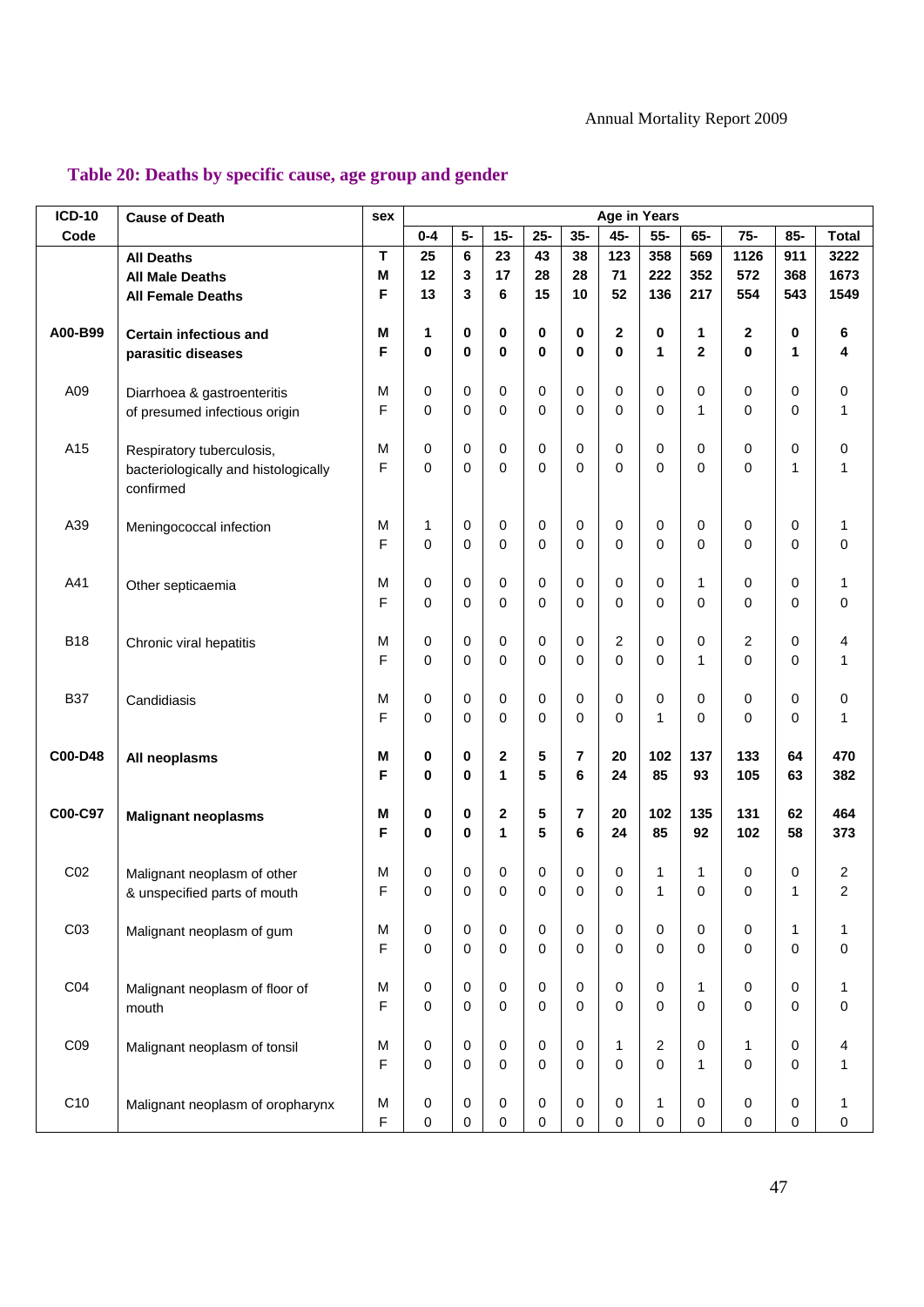| <b>ICD-10</b>   | <b>Cause of Death</b>                                                                        | <b>Age in Years</b><br>sex |                            |             |                            |               |                |                                  |                     |                                  |                |               |                  |
|-----------------|----------------------------------------------------------------------------------------------|----------------------------|----------------------------|-------------|----------------------------|---------------|----------------|----------------------------------|---------------------|----------------------------------|----------------|---------------|------------------|
| Code            |                                                                                              |                            | $0 - 4$                    | $5-$        | $15-$                      | $25 -$        | $35-$          | 45-                              | $55-$               | $65-$                            | $75-$          | 85-           | <b>Total</b>     |
| C11             | Malignant neoplasm of                                                                        | M                          | $\Omega$                   | $\mathbf 0$ | $\mathbf 0$                | $\mathbf 0$   | 1              | $\mathsf 0$                      | $\mathsf 0$         | $\mathbf{1}$                     | $\mathbf 0$    | $\mathbf 0$   | $\overline{2}$   |
|                 | nasopharynx                                                                                  | F                          | 0                          | 0           | $\mathbf 0$                | $\mathbf 0$   | $\overline{0}$ | 1                                | $\mathbf 0$         | 0                                | 1              | $\mathbf 0$   | $\overline{2}$   |
| C12             | Mlignant neoplasm of                                                                         | м                          | 0                          | 0           | $\mathbf 0$                | 0             | 0              | 0                                | 1                   | 0                                | 0              | 0             | 1                |
|                 | pyriform sinus                                                                               | F                          | 0                          | 0           | $\Omega$                   | 0             | 0              | 0                                | $\Omega$            | 0                                | $\Omega$       | 0             | $\mathbf 0$      |
| C <sub>13</sub> | Malignant neoplasm of                                                                        | M                          | 0                          | 0           | $\mathbf 0$                | 0             | 0              | 0                                | 1                   | 0                                | 1              | 0             | $\overline{2}$   |
|                 | hypopharynx                                                                                  | F                          | 0                          | 0           | $\Omega$                   | 0             | 0              | 0                                | 0                   | 0                                | $\Omega$       | $\mathbf 0$   | 0                |
| C14             | Malignant neoplasm of other and ill-<br>defined sites in the lip, oral cavity<br>and pharynx | M<br>F                     | 0<br>$\Omega$              | 0<br>0      | $\mathbf 0$<br>$\Omega$    | 0<br>$\Omega$ | 0<br>$\Omega$  | 0<br>0                           | 0<br>0              | 1<br>0                           | 0<br>$\Omega$  | 0<br>$\Omega$ | 1<br>$\mathbf 0$ |
| C15             | Malignant neoplasm of                                                                        | M                          | 0                          | 0           | $\mathbf 0$                | 0             | 0              | $\overline{c}$                   | $\overline{c}$      | 4                                | 3              | $\mathbf{1}$  | 12               |
|                 | oesophagus                                                                                   | F                          | $\mathbf 0$                | 0           | $\Omega$                   | $\Omega$      | $\mathbf 0$    | $\mathbf{0}$                     | $\Omega$            | 0                                | $\overline{2}$ | 3             | 5                |
| C <sub>16</sub> | Malignant neoplasm of                                                                        | М                          | 0                          | 0           | $\mathbf 0$                | 0             | 1              | 0                                | 3                   | 14                               | 11             | 5             | 34               |
|                 | stomach                                                                                      | F                          | 0                          | 0           | $\Omega$                   | 0             | 0              | 0                                | 4                   | 1                                | 1              | 4             | 10               |
| C <sub>17</sub> | Malignant neoplasm of small                                                                  | М                          | 0                          | 0           | 0                          | 0             | 0              | 0                                | 0                   | 1                                | 1              | 0             | $\overline{c}$   |
|                 | intestine                                                                                    | F                          | 0                          | 0           | $\Omega$                   | 0             | 0              | 0                                | $\Omega$            | $\Omega$                         | 1              | $\mathbf 0$   | 1                |
| C <sub>18</sub> | Malignant neoplasm of colon                                                                  | M<br>F                     | $\mathbf 0$<br>$\mathbf 0$ | 0<br>0      | $\mathbf 0$<br>$\mathbf 0$ | 1<br>0        | 0<br>0         | $\overline{c}$<br>$\overline{c}$ | 12<br>6             | 13<br>$\overline{7}$             | 13<br>11       | 3<br>5        | 44<br>31         |
| C <sub>19</sub> | Malignant neoplasm of                                                                        | м                          | 0                          | 0           | $\mathbf 0$                | 0             | 0              | 0                                | 1                   | 2                                | 1              | 0             | 4                |
|                 | rectosigmoid junction                                                                        | F                          | 0                          | 0           | $\Omega$                   | 0             | 0              | 0                                | 2                   | $\mathbf{1}$                     | $\Omega$       | 2             | 5                |
| C <sub>20</sub> | Malignant neoplasm of rectum                                                                 | M<br>F                     | 0<br>0                     | 0<br>0      | $\mathbf 0$<br>$\Omega$    | 0<br>0        | 0<br>0         | 1<br>0                           | 2<br>$\overline{2}$ | $\overline{c}$<br>$\overline{c}$ | 3<br>4         | 1<br>1        | 9<br>9           |
| C <sub>22</sub> | Malignant neoplasm of liver &                                                                | M                          | 0                          | 0           | 0                          | 0             | 0              | 1                                | 4                   | 5                                | 1              | 2             | 13               |
|                 | intrahepatic bile ducts                                                                      | F                          | 0                          | 0           | 0                          | 0             | 0              | 0                                | 0                   | 1                                | 5              | 0             | 6                |
| C <sub>23</sub> | Malignant neoplasm of                                                                        | M                          | 0                          | 0           | $\pmb{0}$                  | 0             | 0              | 0                                | 0                   | 0                                | $\mathbf 0$    | 1             | 1                |
|                 | gallbladder                                                                                  | F                          | $\mathbf 0$                | $\mathsf 0$ | $\mathbf 0$                | $\mathbf 0$   | 0              | 0                                | 1                   | 0                                | $\mathbf 0$    | $\mathbf 0$   | 1                |
| C <sub>24</sub> | Malignant neoplasm of other &                                                                | M                          | 0                          | $\pmb{0}$   | $\mathbf 0$                | 0             | 0              | $\pmb{0}$                        | 0                   | 1                                | 0              | 0             | 1                |
|                 | unspecified parts of biliary tract                                                           | F                          | $\mathbf 0$                | $\mathsf 0$ | $\mathbf 0$                | $\mathbf 0$   | $\mathbf 0$    | $\pmb{0}$                        | $\mathbf 0$         | $\mathbf{1}$                     | $\mathbf{1}$   | 0             | $\overline{c}$   |
| C <sub>25</sub> | Malignant neoplasm of                                                                        | M                          | 0                          | 0           | 0                          | 0             | 0              | $\mathbf{1}$                     | 8                   | 9                                | 9              | 6             | 33               |
|                 | pancreas                                                                                     | F                          | $\mathbf 0$                | $\mathbf 0$ | $\Omega$                   | 1             | 0              | $\pmb{0}$                        | 4                   | 8                                | 10             | 3             | 26               |
| C31             | Malignant neoplasm of                                                                        | M                          | 0                          | $\pmb{0}$   | 0                          | 0             | $\pmb{0}$      | $\pmb{0}$                        | 0                   | 1                                | 0              | $\mathbf 1$   | $\overline{a}$   |
|                 | accessory sinuses                                                                            | F                          | $\boldsymbol{0}$           | $\pmb{0}$   | $\mathsf 0$                | $\pmb{0}$     | 0              | $\mathbf 0$                      | $\mathsf 0$         | $\mathsf 0$                      | $\pmb{0}$      | 0             | $\boldsymbol{0}$ |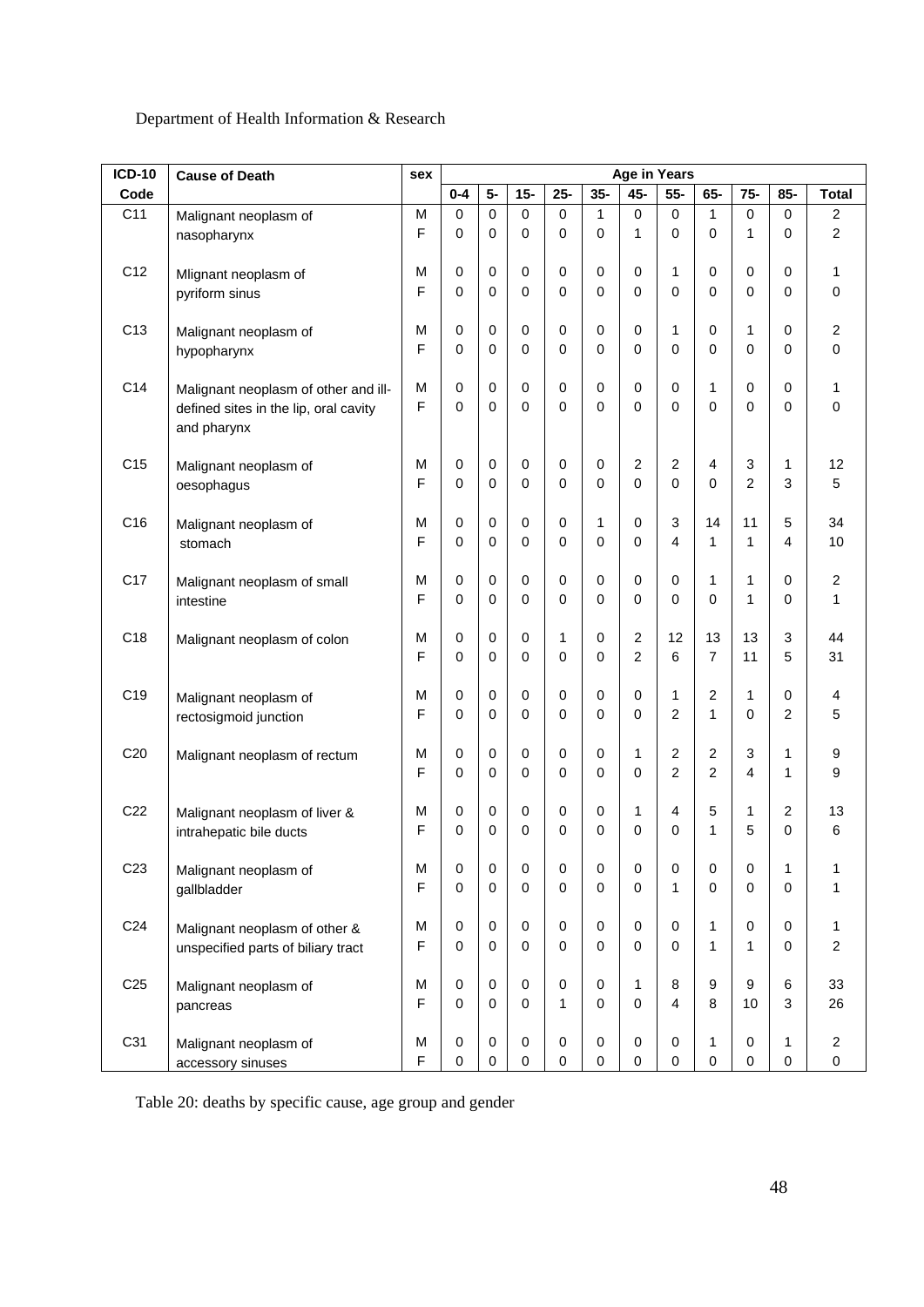| <b>ICD-10</b>   | <b>Cause of Death</b>                               | <b>Age in Years</b><br>sex |           |             |                         |               |               |                         |                  |                |                |                   |                |
|-----------------|-----------------------------------------------------|----------------------------|-----------|-------------|-------------------------|---------------|---------------|-------------------------|------------------|----------------|----------------|-------------------|----------------|
| Code            |                                                     |                            | $0-4$     | $5-$        | $15-$                   | $25 -$        | $35 -$        | 45-                     | $55-$            | $65-$          | $75-$          | $85-$             | <b>Total</b>   |
| C32             | Malignant neoplasm of larynx                        | M                          | 0         | $\pmb{0}$   | $\mathbf 0$             | 0             | $\pmb{0}$     | 0                       | $\pmb{0}$        | $\sqrt{2}$     | 1              | 0                 | 3              |
|                 |                                                     | F                          | 0         | 0           | $\Omega$                | 0             | 0             | $\mathbf 0$             | 0                | $\overline{2}$ | $\Omega$       | 0                 | 2              |
|                 |                                                     |                            |           |             |                         |               |               |                         |                  |                |                |                   |                |
| C <sub>34</sub> | Malignant neoplasm of                               | М                          | 0         | 0           | $\mathbf 0$             | 1             | 0             | 5                       | 28               | 35             | 42             | 14                | 125            |
|                 | bronchus and lung                                   | F                          | 0         | 0           | $\Omega$                | $\mathbf 0$   | 2             | 1                       | 8                | 5              | 8              | 3                 | 27             |
| C37             | Malignant neoplasm of thymus                        | М                          | 0         | 0           | 0                       | 0             | 0             | 1                       | 0                | 0              | 0              | 0                 | 1              |
|                 |                                                     | F                          | 0         | 0           | $\Omega$                | 0             | 0             | $\mathbf 0$             | $\mathbf 0$      | 0              | 0              | $\Omega$          | 0              |
|                 |                                                     |                            |           |             |                         |               |               |                         |                  |                |                |                   |                |
| C40             | Malignant neoplasm of bone &                        | М                          | 0         | 0           | $\mathbf 0$             | 0             | 0             | 0                       | 0                | 0              | 0              | 1                 | 1              |
|                 | articular cartilage of limbs                        | F                          | 0         | 0           | $\Omega$                | 0             | 0             | 0                       | 0                | 0              | $\Omega$       | 0                 | 0              |
|                 |                                                     |                            |           |             |                         |               |               |                         |                  |                |                |                   |                |
| C41             | Malignant neoplasm of bone &                        | М<br>F                     | 0<br>0    | 0<br>0      | $\mathbf 0$<br>$\Omega$ | 1<br>$\Omega$ | 1<br>$\Omega$ | 0<br>$\Omega$           | 0<br>$\mathbf 0$ | 0<br>0         | 0<br>1         | 0<br>$\mathbf{0}$ | 2<br>1         |
|                 | articular cartilage of other &<br>unspecified sites |                            |           |             |                         |               |               |                         |                  |                |                |                   |                |
|                 |                                                     |                            |           |             |                         |               |               |                         |                  |                |                |                   |                |
| C43             | Malignant melanoma of skin                          | М                          | 0         | 0           | $\pmb{0}$               | 0             | 0             | 1                       | 2                | 1              | 1              | 1                 | 6              |
|                 |                                                     | F                          | 0         | 0           | $\Omega$                | $\mathbf 0$   | 0             | $\Omega$                | $\mathbf{1}$     | 1              | $\Omega$       | 0                 | $\overline{2}$ |
|                 |                                                     |                            |           |             |                         |               |               |                         |                  |                |                |                   |                |
| C44             | Other malignant neoplasms of                        | М<br>F                     | 0<br>0    | 0<br>0      | $\mathbf 0$<br>$\Omega$ | 0<br>0        | 0<br>0        | 0<br>$\Omega$           | 0<br>$\Omega$    | 1<br>0         | 0<br>1         | 0<br>$\Omega$     | 1              |
|                 | skin                                                |                            |           |             |                         |               |               |                         |                  |                |                |                   |                |
| C45             | Mesothelioma                                        | М                          | 0         | 0           | 0                       | 0             | 0             | 0                       | 1                | 4              | $\Omega$       | 1                 | 6              |
|                 |                                                     | F                          | 0         | 0           | $\Omega$                | 0             | 0             | $\mathbf 0$             | 0                | 0              | 0              | 1                 |                |
|                 |                                                     |                            |           |             |                         |               |               |                         |                  |                |                |                   |                |
| C49             | Malignant neoplasm of other                         | М                          | 0         | 0           | $\mathbf 0$             | 0             | 0             | 0                       | 2                | 0              | 0              | 0                 | 2              |
|                 | connective & soft tissue                            | F                          | 0         | 0           | 1                       | 1             | 0             | $\Omega$                | 0                | 0              | $\Omega$       | 0                 | 2              |
| C <sub>50</sub> | Malignant neoplasm of breast                        | М                          | 0         | 0           | 0                       | 0             | 0             | 0                       | 0                | 0              | 0              | 0                 | 0              |
|                 |                                                     | F                          | 0         | 0           | $\Omega$                | 1             | 2             | 14                      | 29               | 26             | 14             | 9                 | 95             |
|                 |                                                     |                            |           |             |                         |               |               |                         |                  |                |                |                   |                |
| C51             | Malignant neoplasm of vulva                         | F                          | 0         | 0           | $\mathbf 0$             | 0             | 0             | 0                       | 0                | 0              | $\overline{c}$ | 1                 | 3              |
|                 |                                                     |                            |           |             |                         |               |               |                         |                  |                |                |                   |                |
| C <sub>53</sub> | Malignant neoplasm of cervix uteri                  | F                          | 0         | 0           | 0                       | 0             | 0             | 0                       | 1                | 1              | 2              | 0                 | 4              |
| C <sub>54</sub> |                                                     | F                          | 0         | $\mathbf 0$ | $\mathbf 0$             | $\mathbf 0$   | $\mathbf 0$   | 0                       | 4                | $\overline{4}$ | $\overline{4}$ | 1                 | 13             |
|                 | Malignant neoplasm of corpus uteri                  |                            |           |             |                         |               |               |                         |                  |                |                |                   |                |
| C55             | Malignant neoplasm of uterus,                       | F                          | 0         | $\pmb{0}$   | $\mathbf 0$             | $\mathbf 0$   | $\pmb{0}$     | $\pmb{0}$               | $\mathbf 1$      | $\mathbf{1}$   | $\mathbf 0$    | $\pmb{0}$         | $\overline{c}$ |
|                 | part unspecified                                    |                            |           |             |                         |               |               |                         |                  |                |                |                   |                |
|                 |                                                     |                            |           |             |                         |               |               |                         |                  |                |                |                   |                |
| C56             | Malignant neoplasm of ovary                         | F                          | 0         | $\pmb{0}$   | $\mathbf 0$             | $\pmb{0}$     | $\pmb{0}$     | $\overline{\mathbf{4}}$ | $\overline{7}$   | $\overline{7}$ | $\overline{7}$ | 10                | 35             |
|                 |                                                     |                            |           |             |                         |               |               |                         |                  |                |                |                   |                |
| C <sub>57</sub> | Malignant neoplasm of other &                       | F                          | $\pmb{0}$ | $\pmb{0}$   | $\pmb{0}$               | $\pmb{0}$     | 0             | $\pmb{0}$               | $\mathbf 1$      | 1              | $\mathbf{1}$   | 0                 | 3              |
|                 | unspecified female genital organs                   |                            |           |             |                         |               |               |                         |                  |                |                |                   |                |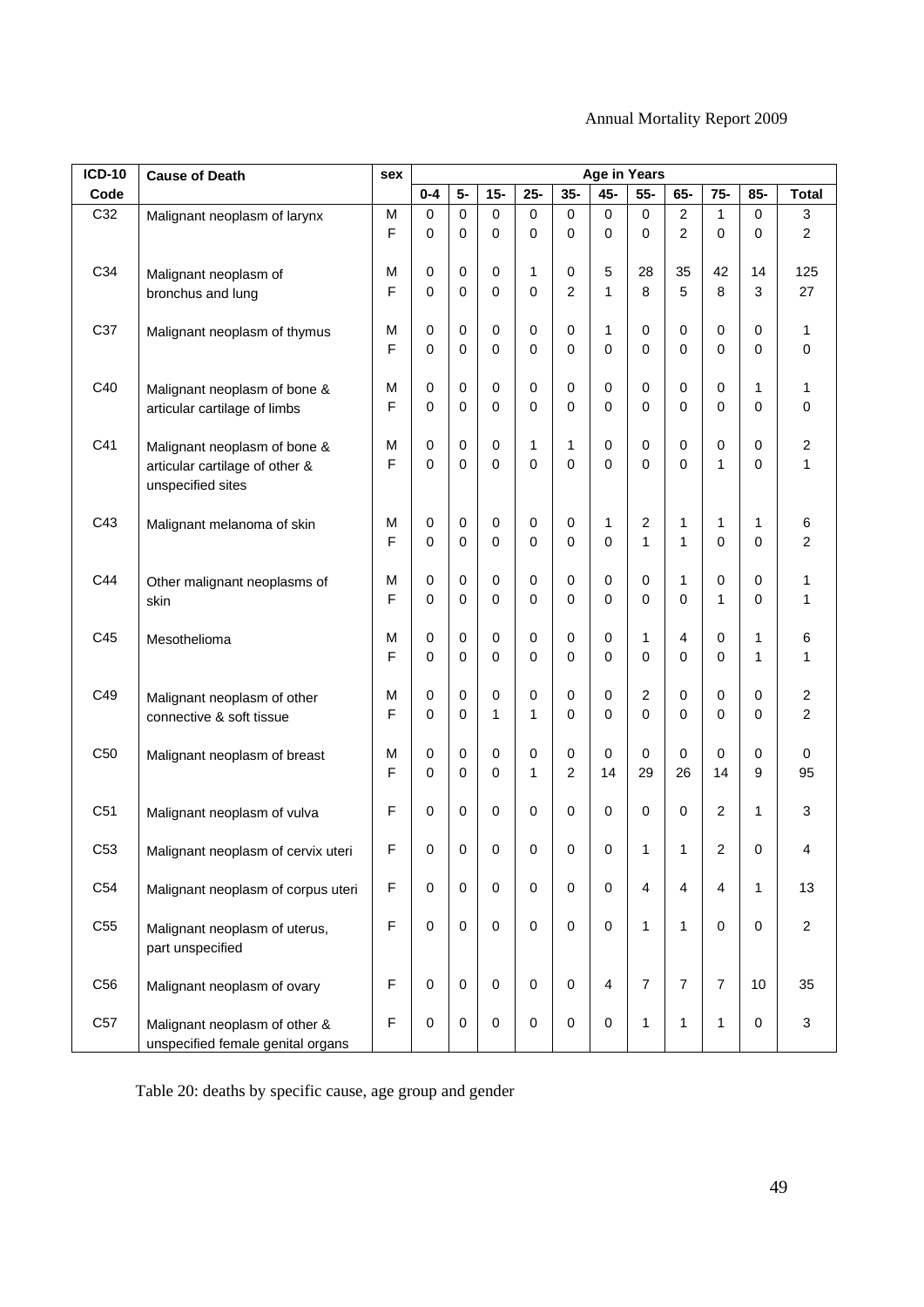| <b>ICD-10</b> | <b>Cause of Death</b>                                                     | <b>Age in Years</b><br>sex |                  |                            |                         |                            |                             |                                 |                            |                         |                                    |               |                     |
|---------------|---------------------------------------------------------------------------|----------------------------|------------------|----------------------------|-------------------------|----------------------------|-----------------------------|---------------------------------|----------------------------|-------------------------|------------------------------------|---------------|---------------------|
| Code          |                                                                           |                            | $0 - 4$          | $5-$                       | $15 -$                  | $25 -$                     | $35-$                       | 45-                             | $55-$                      | $65-$                   | $75-$                              | $85-$         | <b>Total</b>        |
| C61           | Malignant neoplasm of prostate                                            | M                          | 0                | $\mathbf 0$                | $\Omega$                | $\Omega$                   | $\mathbf{0}$                | $\mathbf 0$                     | $\overline{2}$             | $\overline{7}$          | 10                                 | 12            | 31                  |
| C62           | Malignant neoplasm of testis                                              | M                          | 0                | 0                          | $\mathbf 0$             | $\mathbf 0$                | 0                           | $\mathbf 0$                     | 1                          | $\mathbf 0$             | $\mathbf{1}$                       | 0             | 2                   |
| C64           | Malignant neoplasm of kidney,<br>except renal pelvis                      | M<br>F                     | 0<br>0           | 0<br>0                     | 0<br>$\Omega$           | 0<br>$\Omega$              | 1<br>0                      | 2<br>$\Omega$                   | 4<br>$\overline{2}$        | 2<br>1                  | 3<br>$\overline{2}$                | 1<br>1        | 13<br>6             |
| C65           | Malignant neoplasm of renal<br>pelvis                                     | M<br>F                     | 0<br>0           | 0<br>0                     | 0<br>$\Omega$           | $\mathbf 0$<br>$\mathbf 0$ | 0<br>0                      | $\mathbf 0$<br>0                | 0<br>$\mathbf 0$           | 0<br>0                  | $\mathbf{1}$<br>$\Omega$           | 0<br>0        | 0                   |
| C66           | Malignant neoplasm of ureter                                              | M<br>F                     | 0<br>0           | 0<br>0                     | $\mathbf 0$<br>$\Omega$ | $\mathbf 0$<br>$\Omega$    | 0<br>0                      | $\mathbf 0$<br>0                | 0<br>0                     | 0<br>$\Omega$           | $\mathbf 0$<br>$\Omega$            | 1<br>0        | 1<br>0              |
| C67           | Malignant neoplasm of bladder                                             | M<br>F                     | 0<br>0           | 0<br>0                     | 0<br>$\Omega$           | $\mathbf 0$<br>$\Omega$    | 0<br>0                      | $\mathbf 0$<br>1                | $\overline{4}$<br>0        | 9<br>4                  | 3<br>10                            | 1<br>4        | 17<br>19            |
| C69           | Malignant neoplasm of eye &<br>Adnexa                                     | M<br>F                     | 0<br>0           | 0<br>0                     | $\mathbf 0$<br>$\Omega$ | $\mathbf 0$<br>$\Omega$    | 0<br>$\Omega$               | $\mathbf 0$<br>$\Omega$         | 0<br>$\Omega$              | $\mathbf 0$<br>$\Omega$ | $\mathbf{1}$<br>$\Omega$           | 0<br>$\Omega$ | 1<br>0              |
| C71           | Malignant neoplasm of brain                                               | M<br>F                     | 0<br>0           | 0<br>0                     | 1<br>$\Omega$           | 1<br>$\Omega$              | 2<br>$\overline{2}$         | 1<br>0                          | 4<br>$\mathbf{1}$          | 4<br>2                  | $\overline{c}$<br>$\overline{2}$   | 0<br>$\Omega$ | 15<br>7             |
| C72           | Malignant neoplasm of spinal cord,<br>cranial nerves & other parts of CNS | M<br>F                     | 0<br>0           | 0<br>0                     | 0<br>$\Omega$           | $\mathbf 0$<br>$\Omega$    | 0<br>0                      | 0<br>0                          | 1<br>$\mathbf 0$           | 0<br>$\Omega$           | $\mathbf 0$<br>$\Omega$            | 0<br>$\Omega$ | 0                   |
| C73           | Malignant neoplasm of thyroid<br>Gland                                    | M<br>F                     | 0<br>0           | 0<br>0                     | $\mathbf 0$<br>$\Omega$ | 0<br>$\Omega$              | 0<br>0                      | $\mathbf 0$<br>$\Omega$         | 0<br>$\Omega$              | 0<br>0                  | $\mathbf 0$<br>$\Omega$            | 0<br>1        | 0<br>1              |
| C74           | Malignant neoplasm of adrenal<br>gland                                    | M<br>F                     | 0<br>0           | 0<br>0                     | 0<br>0                  | $\mathbf 0$<br>$\Omega$    | 0<br>0                      | $\pmb{0}$<br>0                  | 0<br>$\mathbf 0$           | 0<br>1                  | $\mathbf 0$<br>$\Omega$            | 0<br>0        | 0<br>1              |
| C78           | Secondary malignant neoplasm of<br>respiratory & digestive organs         | M<br>F                     | 0<br>0           | 0<br>0                     | 0<br>0                  | 0<br>$\Omega$              | 0<br>0                      | $\mathbf 0$<br>0                | 0<br>$\mathbf 0$           | 0<br>0                  | 0<br>1                             | 0<br>0        | 0<br>1              |
| C80           | Malignant neoplasm without<br>specification of site                       | M<br>F                     | 0<br>$\mathbf 0$ | 0<br>0                     | 0<br>0                  | $\mathbf 0$<br>$\mathbf 0$ | 0<br>$\mathbf{0}$           | 0<br>$\mathbf 0$                | 0<br>3                     | 5<br>3                  | $\boldsymbol{9}$<br>$\overline{7}$ | 3<br>4        | 17<br>17            |
| C81           | Hodgkin's disease                                                         | M<br>F                     | 0<br>0           | $\mathbf 0$<br>$\mathbf 0$ | 0<br>$\mathbf 0$        | $\mathbf 0$<br>$\mathbf 0$ | $\mathbf 0$<br>$\mathbf{0}$ | $\boldsymbol{0}$<br>$\mathbf 0$ | 1<br>$\pmb{0}$             | $\pmb{0}$<br>1          | $\mathbf 0$<br>$\mathbf{1}$        | 0<br>1        | 1<br>3              |
| C82           | Follicular non-Hodgkin's<br>lymphoma                                      | M<br>F                     | 0<br>$\mathbf 0$ | $\pmb{0}$<br>$\mathbf 0$   | 0<br>0                  | $\mathbf 0$<br>$\mathbf 0$ | 0<br>0                      | $\mathbf{1}$<br>$\mathbf 0$     | 1<br>$\mathbf{1}$          | 0<br>$\mathbf 0$        | $\mathbf 0$<br>$\Omega$            | 0<br>0        | $\overline{c}$<br>1 |
| C83           | Diffuse non-Hodgkin's<br>lymphoma                                         | M<br>F                     | $\pmb{0}$<br>0   | 0<br>$\mathbf 0$           | $\pmb{0}$<br>$\pmb{0}$  | $\mathbf 0$<br>$\mathbf 0$ | 0<br>$\mathbf 0$            | $\pmb{0}$<br>$\mathbf 0$        | $\mathbf 0$<br>$\mathsf 0$ | 0<br>$\mathbf 0$        | $\pmb{0}$<br>$\mathbf 0$           | 0<br>1        | $\pmb{0}$<br>1      |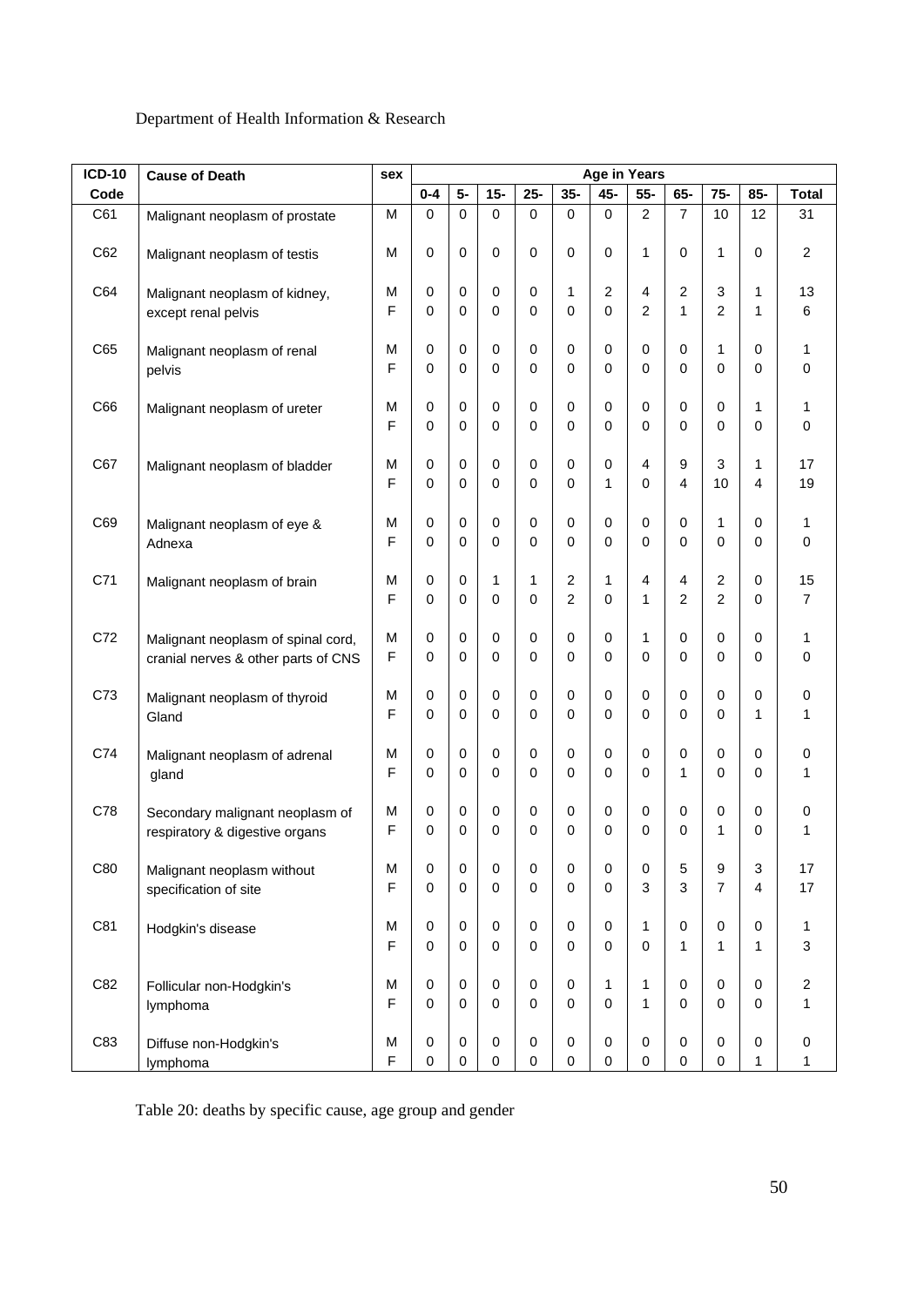| <b>ICD-10</b>   | <b>Cause of Death</b>                                                                                    | sex    |                |                            |                  |                         |                  | <b>Age in Years</b> |                          |                             |                             |                     |                              |
|-----------------|----------------------------------------------------------------------------------------------------------|--------|----------------|----------------------------|------------------|-------------------------|------------------|---------------------|--------------------------|-----------------------------|-----------------------------|---------------------|------------------------------|
| Code            |                                                                                                          |        | $0 - 4$        | $5-$                       | $15-$            | $25 -$                  | $35 -$           | 45-                 | $55-$                    | $65-$                       | $75-$                       | $85-$               | <b>Total</b>                 |
| C84             | Peripheral & cutaneous T-cell<br>lymphomas                                                               | M<br>F | $\pmb{0}$<br>0 | 0<br>0                     | 0<br>0           | 0<br>$\Omega$           | 0<br>0           | $\pmb{0}$<br>0      | 3<br>1                   | 3<br>0                      | $\mathbf 0$<br>$\mathbf{0}$ | 0<br>0              | 6<br>1                       |
| C85             | Other & unspecified types of<br>non-Hodgkin's lymphoma                                                   | M<br>F | 0<br>0         | $\mathbf 0$<br>$\mathbf 0$ | 0<br>0           | $\mathbf 0$<br>1        | 1<br>0           | 0<br>0              | 4<br>2                   | 3<br>5                      | 2<br>1                      | 1<br>1              | 11<br>10                     |
| C90             | Multiple myeloma & malignant<br>plasma cell neoplasms                                                    | M<br>F | 0<br>0         | 0<br>0                     | 0<br>0           | 0<br>$\Omega$           | 0<br>0           | 0<br>0              | 1<br>1                   | 1<br>1                      | 4<br>1                      | 1<br>0              | $\overline{7}$<br>3          |
| C91             | Lymphoid leukaemia                                                                                       | М<br>F | 0<br>0         | 0<br>0                     | 0<br>0           | 0<br>$\Omega$           | 0<br>0           | 0<br>1              | 1<br>0                   | 0<br>1                      | $\overline{c}$<br>$\Omega$  | 2<br>0              | 5<br>$\overline{c}$          |
| C92             | Myeloid leukaemia                                                                                        | м<br>F | 0<br>0         | 0<br>0                     | 0<br>0           | $\mathbf{1}$<br>1       | 0<br>0           | 1<br>0              | 4<br>$\overline{2}$      | 2<br>3                      | 5<br>1                      | 2<br>1              | 15<br>8                      |
| C95             | Leukaemia of unspecified cell<br>type                                                                    | M<br>F | 0<br>0         | 0<br>$\mathbf 0$           | 1<br>0           | $\mathbf 0$<br>$\Omega$ | 0<br>0           | 0<br>0              | 0<br>$\Omega$            | 0<br>0                      | 0<br>$\mathbf{0}$           | 0<br>$\Omega$       | 1<br>0                       |
| D10-D36         | <b>Benign neoplasms</b>                                                                                  | M<br>F | 0<br>0         | 0<br>$\bf{0}$              | 0<br>0           | $\bf{0}$<br>$\bf{0}$    | 0<br>$\bf{0}$    | 0<br>0              | 0<br>0                   | 1<br>0                      | $\mathbf 0$<br>$\bf{0}$     | 1<br>$\overline{2}$ | 2<br>$\mathbf 2$             |
| D <sub>12</sub> | Benign neoplasm of colon, rectum,<br>anus & anal canal                                                   | M<br>F | 0<br>0         | 0<br>$\mathbf 0$           | 0<br>0           | $\mathbf 0$<br>$\Omega$ | 0<br>0           | 0<br>0              | 0<br>0                   | 0<br>0                      | 0<br>$\Omega$               | 0<br>1              | 0<br>1                       |
| D32             | Benign neoplasm of meninges                                                                              | M<br>F | 0<br>0         | 0<br>$\mathbf 0$           | 0<br>0           | 0<br>$\Omega$           | 0<br>0           | 0<br>0              | $\pmb{0}$<br>$\mathbf 0$ | 1<br>0                      | 0<br>0                      | 1<br>0              | $\overline{\mathbf{c}}$<br>0 |
| D33             | Benign neoplasm of brain & other<br>parts of CNS                                                         | М<br>F | 0<br>0         | 0<br>0                     | 0<br>0           | $\mathbf 0$<br>$\Omega$ | 0<br>0           | 0<br>0              | 0<br>0                   | 0<br>0                      | 0<br>$\Omega$               | 0<br>1              | 0<br>1                       |
| D37-D48         | Neoplasms of uncertain or<br>unknown behaviour                                                           | M<br>F | 0<br>0         | 0<br>0                     | 0<br>0           | 0<br>$\bf{0}$           | 0<br>$\bf{0}$    | 0<br>0              | 0<br>0                   | 1<br>1                      | $\mathbf{2}$<br>3           | 1<br>3              | 4<br>$\overline{7}$          |
| D43             | Neoplasm of uncertain or<br>unknown behaviour of brain &<br>central nervous system                       | M<br>F | 0<br>$\Omega$  | 0<br>$\mathbf 0$           | 0<br>0           | 0<br>$\mathbf 0$        | 0<br>$\mathbf 0$ | 0<br>0              | 0<br>$\mathbf 0$         | 0<br>0                      | 1<br>$\mathbf{1}$           | 0<br>1              | 1<br>$\overline{2}$          |
| D46             | Myelodysplastic syndromes                                                                                | М<br>F | 0<br>$\Omega$  | 0<br>0                     | 0<br>$\Omega$    | 0<br>$\Omega$           | 0<br>$\Omega$    | 0<br>0              | 0<br>$\mathbf 0$         | 1<br>1                      | 1<br>$\mathbf{2}$           | 1<br>$\overline{2}$ | 3<br>5                       |
| D50-D89         | Diseases of the blood & blood<br>forming organs & certain<br>disorders involving the immune<br>mechanism | M<br>F | 0<br>0         | 0<br>$\mathbf 0$           | 0<br>$\mathbf 0$ | 0<br>1                  | 0<br>$\bf{0}$    | 0<br>$\pmb{0}$      | 1<br>$\pmb{0}$           | $\mathbf{2}$<br>$\mathbf 0$ | 2<br>5                      | 3<br>1              | 8<br>$\overline{\mathbf{r}}$ |

Table 20: deaths by specific cause, age group and gender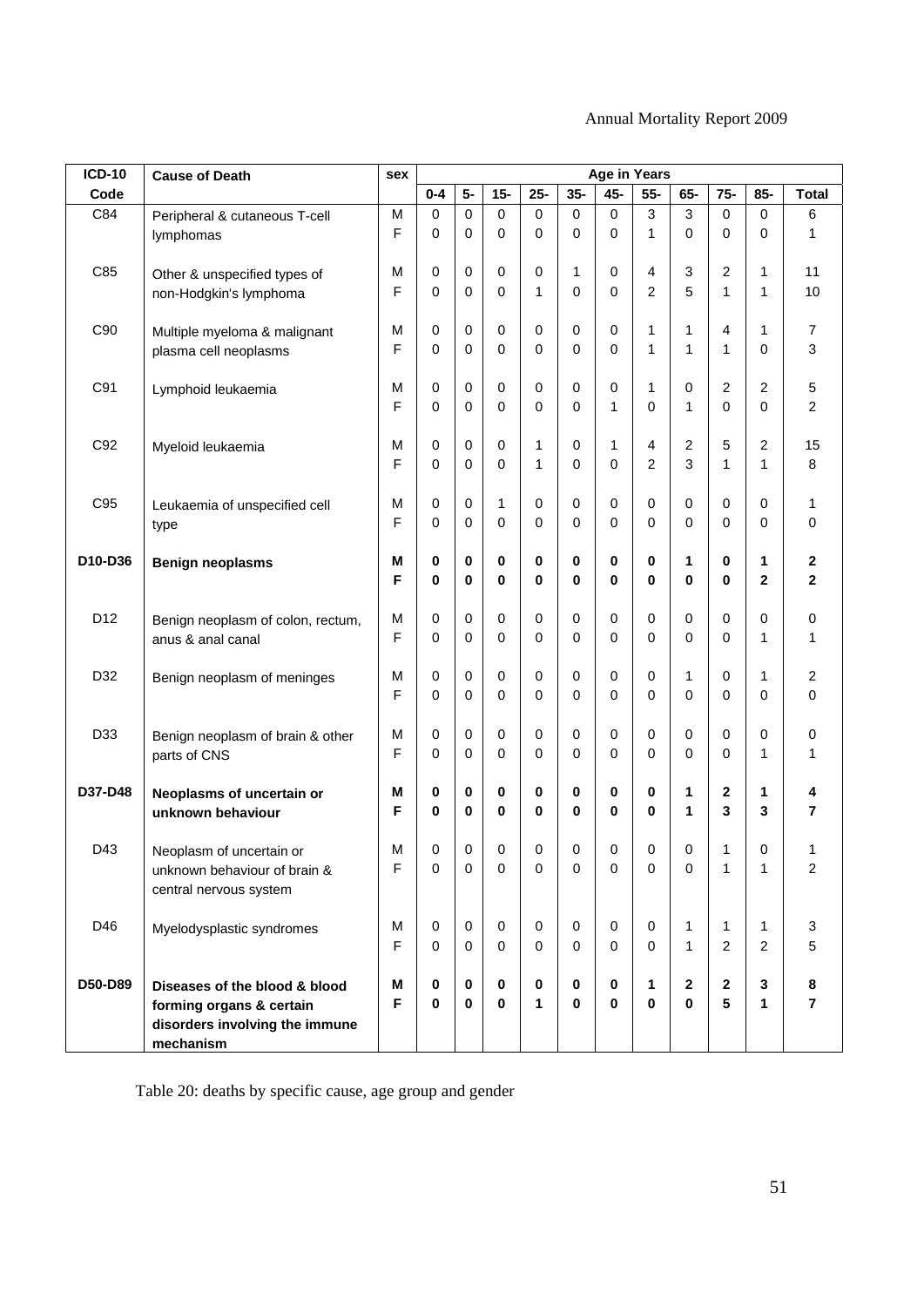| <b>ICD-10</b>   | <b>Cause of Death</b>           | sex         |              |    |             |                  |               | <b>Age in Years</b> |                |             |                |                |              |
|-----------------|---------------------------------|-------------|--------------|----|-------------|------------------|---------------|---------------------|----------------|-------------|----------------|----------------|--------------|
| Code            |                                 |             | $0 - 4$      | 5- | $15 -$      | $25 -$           | $35 -$        | 45-                 | $55-$          | $65-$       | $75-$          | $85-$          | <b>Total</b> |
| D <sub>59</sub> | Acquired haemolytic anaemia     | M           | $\pmb{0}$    | 0  | 0           | $\boldsymbol{0}$ | $\mathbf 0$   | 0                   | $\pmb{0}$      | 0           | $\mathbf{1}$   | $\mathbf 0$    | 1            |
|                 |                                 | F           | 0            | 0  | 0           | 0                | $\Omega$      | 0                   | 0              | 0           | $\mathbf 0$    | 0              | 0            |
|                 |                                 |             |              |    |             |                  |               |                     |                |             |                |                |              |
| D61             | Other aplastic anaemias         | M           | 0            | 0  | 0           | 0                | 0             | 0                   | 1              | 0           | 0              | 0              | 1            |
|                 |                                 | F           | 0            | 0  | 0           | 0                | $\Omega$      | 0                   | 0              | 0           | $\overline{2}$ | $\mathbf 0$    | 2            |
|                 |                                 |             |              |    |             |                  |               |                     |                |             |                |                |              |
| D63             | Anaemia in chronic diseases     | М<br>F      | 0            | 0  | 0           | 0                | 0<br>$\Omega$ | 0<br>$\Omega$       | 0              | 0<br>0      | 0              | $\mathbf{1}$   | 1            |
|                 | classified elsewhere            |             | 0            | 0  | 0           | 0                |               |                     | 0              |             | 0              | 0              | 0            |
| D64             | Other anaemias                  | М           | 0            | 0  | 0           | 0                | 0             | 0                   | 0              | 0           | 0              | 0              | 0            |
|                 |                                 | F           | 0            | 0  | 0           | 0                | $\Omega$      | 0                   | 0              | 0           | $\overline{2}$ | $\mathbf 0$    | 2            |
|                 |                                 |             |              |    |             |                  |               |                     |                |             |                |                |              |
| D68             | Other coagulation defects       | M           | 0            | 0  | 0           | 0                | 0             | 0                   | 0              | 1           | 0              | 0              | 1            |
|                 |                                 | F           | 0            | 0  | 0           | 0                | $\Omega$      | $\Omega$            | 0              | 0           | $\mathbf 0$    | $\mathbf 0$    | 0            |
|                 |                                 |             |              |    |             |                  |               |                     |                |             |                |                |              |
| D69             | Purpura & other haemorrhagic    | М           | 0            | 0  | 0           | 0                | 0             | 0                   | 0              | 0           | $\mathbf{1}$   | $\pmb{0}$      | 1            |
|                 | conditions                      | F           | 0            | 0  | 0           | 1                | $\Omega$      | 0                   | 0              | 0           | 1              | 1              | 3            |
|                 |                                 |             |              |    |             |                  |               |                     |                |             |                |                |              |
| D72             | Other disorders of white blood  | М           | 0            | 0  | 0           | 0                | 0             | 0                   | 0              | 0           | 0              | 1              | 1            |
|                 | cells                           | F           | $\Omega$     | 0  | $\Omega$    | $\Omega$         | $\Omega$      | $\Omega$            | 0              | $\Omega$    | 0              | $\mathbf 0$    | 0            |
| D75             | Other diseases of blood & blood | M           | 0            | 0  | 0           | 0                | 0             | 0                   | 0              | 1           | 0              | 1              | 2            |
|                 | forming organs                  | F           | 0            | 0  | 0           | 0                | 0             | $\Omega$            | 0              | $\Omega$    | $\Omega$       | 0              | $\Omega$     |
|                 |                                 |             |              |    |             |                  |               |                     |                |             |                |                |              |
| E00-E90         | Endocrine, nutritional &        | M           | 0            | 1  | 0           | 0                | 1             | 5                   | 17             | 13          | 24             | 8              | 69           |
|                 | metabolic diseases              | F           | $\mathbf{2}$ | 0  | 0           | 0                | $\mathbf 0$   | 4                   | 5              | 19          | 35             | 15             | 80           |
|                 |                                 |             |              |    |             |                  |               |                     |                |             |                |                |              |
| E03             | Other hypothyroidism            | M           | 0            | 0  | 0           | 0                | 0             | 0                   | 0              | 0           | 0              | $\pmb{0}$      | 0            |
|                 |                                 | F           | 0            | 0  | 0           | 0                | $\Omega$      | 0                   | 0              | 1           | $\mathbf 0$    | $\mathbf 0$    | 1            |
| E10             | Insulin-dependent diabetes      | М           | 0            | 0  | 0           | 0                | 1             | 2                   | 0              | 0           | 0              | 0              | 3            |
|                 | mellitus                        | F           | 0            | 0  | 0           | 0                | 0             | 0                   | 0              | 0           | 0              | 0              | 0            |
|                 |                                 |             |              |    |             |                  |               |                     |                |             |                |                |              |
| E11             | Non-insulin dependent           | М           | 0            | 0  | 0           | 0                | 0             | 0                   | 1              | 1           | 2              | 1              | 5            |
|                 | diabetes mellitus               | $\mathsf F$ | 0            | 0  | 0           | 0                | $\mathbf 0$   | 0                   | 0              | 1           | $\mathbf{3}$   | $\overline{4}$ | 8            |
|                 |                                 |             |              |    |             |                  |               |                     |                |             |                |                |              |
| E14             | Unspecified diabetes mellitus   | M           | $\mathbf 0$  | 0  | 0           | 0                | 0             | 3                   | 16             | 12          | 20             | $\overline{7}$ | 58           |
|                 |                                 | $\mathsf F$ | 0            | 0  | 0           | $\mathbf 0$      | $\mathbf 0$   | 3                   | $\overline{4}$ | 16          | 31             | 11             | 65           |
|                 |                                 |             |              |    |             |                  |               |                     |                |             |                |                |              |
| E21             | Hyperparathyroidism & other     | М           | 0            | 0  | 0           | 0                | 0             | 0                   | 0              | 0           | 1              | 0              | 1            |
|                 | disorders of parathyroid gland  | $\mathsf F$ | $\mathbf 0$  | 0  | $\mathbf 0$ | $\mathbf 0$      | $\mathbf 0$   | 0                   | $\mathsf 0$    | $\mathbf 0$ | $\mathbf 0$    | $\mathbf 0$    | 0            |
| E46             | Unspecified protein-energy      | М           | $\mathbf 0$  | 0  | 0           | 0                | 0             | 0                   | $\pmb{0}$      | 0           | 1              | 0              | 1            |
|                 | malnutrition                    | $\mathsf F$ | $\mathbf 0$  | 0  | $\mathbf 0$ | $\mathsf 0$      | $\mathbf 0$   | 0                   | $\mathbf 0$    | $\mathsf 0$ | $\pmb{0}$      | $\mathsf 0$    | 0            |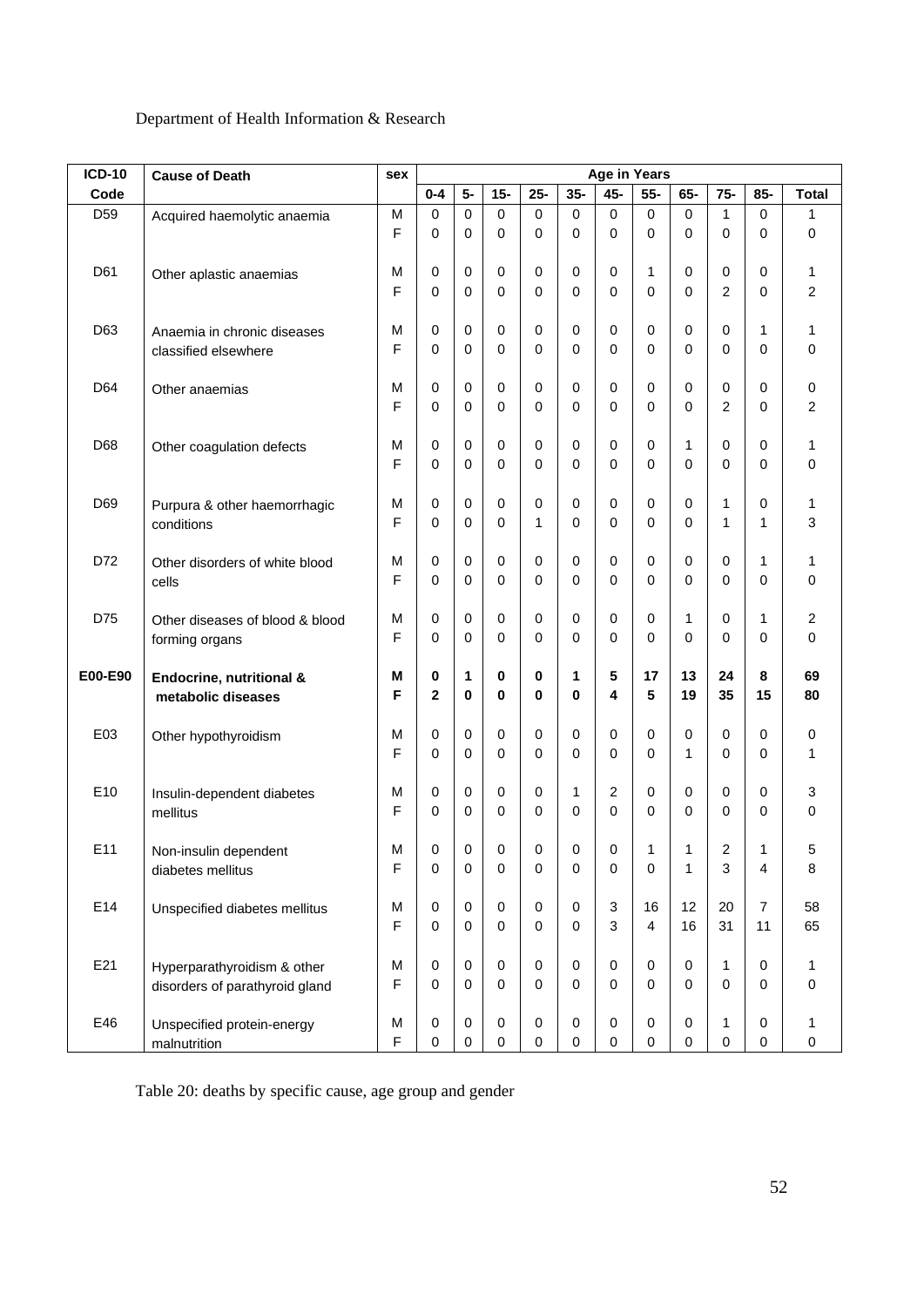| <b>ICD-10</b>   | <b>Cause of Death</b>                                 | sex    |               |        |                       |             |               |                         | <b>Age in Years</b> |                       |               |             |              |
|-----------------|-------------------------------------------------------|--------|---------------|--------|-----------------------|-------------|---------------|-------------------------|---------------------|-----------------------|---------------|-------------|--------------|
| Code            |                                                       |        | $0 - 4$       | $5-$   | $15 -$                | $25 -$      | $35-$         | 45-                     | $55-$               | 65-                   | $75-$         | $85 -$      | <b>Total</b> |
| E66             | Obesity                                               | M      | $\mathbf 0$   | 0      | $\pmb{0}$             | 0           | $\mathbf 0$   | $\mathbf 0$             | $\mathbf 0$         | $\mathbf 0$           | $\mathbf 0$   | $\mathbf 0$ | $\pmb{0}$    |
|                 |                                                       | F      | $\mathbf 0$   | 0      | $\mathbf 0$           | 0           | 0             | $\mathbf{1}$            | $\mathbf{1}$        | 1                     | $\mathbf{1}$  | $\mathbf 0$ | 4            |
|                 |                                                       |        |               |        |                       |             |               |                         |                     |                       |               |             |              |
| E71             | Disorders of branched-chain amino-                    | M      | $\mathbf 0$   | 1      | $\pmb{0}$             | 0           | 0             | 0                       | 0                   | 0                     | 0             | 0           | 1            |
|                 | acid metabolism & fatty-acid                          | F      | $\mathbf 0$   | 0      | $\Omega$              | 0           | $\mathbf 0$   | $\Omega$                | 0                   | $\mathbf 0$           | $\Omega$      | 0           | 0            |
|                 | metabolism                                            |        |               |        |                       |             |               |                         |                     |                       |               |             |              |
| E75             |                                                       | M      | 0             | 0      | 0                     | 0           | 0             | 0                       | 0                   | 0                     | 0             | 0           | 0            |
|                 | Disorders of sphingolipid<br>metabolism & other lipid | F      | $\mathbf{1}$  | 0      | $\mathbf 0$           | $\mathbf 0$ | $\Omega$      | 0                       | 0                   | 0                     | 0             | 0           |              |
|                 | storage disorders                                     |        |               |        |                       |             |               |                         |                     |                       |               |             |              |
|                 |                                                       |        |               |        |                       |             |               |                         |                     |                       |               |             |              |
| E88             | Other metabolic disorders                             | M      | $\mathbf 0$   | 0      | 0                     | $\mathbf 0$ | 0             | 0                       | 0                   | 0                     | 0             | 0           | 0            |
|                 |                                                       | F      | $\mathbf{1}$  | 0      | $\Omega$              | 0           | $\Omega$      | $\Omega$                | $\Omega$            | 0                     | $\Omega$      | 0           | 1            |
|                 |                                                       |        |               |        |                       |             |               |                         |                     |                       |               |             |              |
| F00-F99         | Mental & behavioural disorders                        | М      | 0             | 0      | 0                     | 0           | 0             | 0                       | 1                   | 6                     | 18            | 29          | 54           |
|                 |                                                       | F      | $\bf{0}$      | 0      | 0                     | 1           | 0             | $\bf{0}$                | 1                   | $\overline{7}$        | 22            | 46          | 77           |
|                 |                                                       |        |               |        |                       |             |               |                         |                     |                       |               |             |              |
| F01             | Vascular dementia                                     | М<br>F | 0<br>$\Omega$ | 0<br>0 | $\pmb{0}$<br>$\Omega$ | 0<br>0      | 0<br>$\Omega$ | 0<br>$\Omega$           | 0<br>$\Omega$       | $\pmb{0}$<br>$\Omega$ | 0<br>$\Omega$ | 0<br>1      | 0<br>1       |
|                 |                                                       |        |               |        |                       |             |               |                         |                     |                       |               |             |              |
| F <sub>03</sub> | Unspecified dementia                                  | М      | 0             | 0      | 0                     | 0           | 0             | 0                       | 0                   | 5                     | 18            | 29          | 52           |
|                 |                                                       | F      | 0             | 0      | $\Omega$              | $\Omega$    | 0             | $\Omega$                | 0                   | $\overline{7}$        | 22            | 45          | 74           |
|                 |                                                       |        |               |        |                       |             |               |                         |                     |                       |               |             |              |
| F <sub>06</sub> | Other mental disorders due to                         | M      | 0             | 0      | 0                     | 0           | 0             | 0                       | 1                   | 0                     | 0             | 0           | 1            |
|                 | brain damage & dysfunction and                        | F      | $\mathbf 0$   | 0      | $\Omega$              | 0           | 0             | $\Omega$                | $\mathbf 0$         | $\mathbf 0$           | 0             | 0           | 0            |
|                 | physical disease                                      |        |               |        |                       |             |               |                         |                     |                       |               |             |              |
|                 |                                                       |        |               |        |                       |             |               |                         |                     |                       |               |             |              |
| F <sub>10</sub> | Mental & behavioural disorders                        | М<br>F | 0             | 0      | 0<br>$\Omega$         | 0<br>0      | 0<br>0        | 0<br>$\Omega$           | 0<br>$\Omega$       | 1<br>0                | 0<br>0        | 0<br>0      | 1            |
|                 | due to use of alcohol                                 |        | 0             | 0      |                       |             |               |                         |                     |                       |               |             | 0            |
| F31             | Bipolar affective disorder                            | M      | 0             | 0      | 0                     | 0           | 0             | 0                       | 0                   | 0                     | 0             | 0           | 0            |
|                 |                                                       | F      | $\mathbf 0$   | 0      | 0                     | 0           | 0             | $\Omega$                | 1                   | 0                     | 0             | 0           | 1            |
|                 |                                                       |        |               |        |                       |             |               |                         |                     |                       |               |             |              |
| F81             | Specific developmental disorders                      | M      | 0             | 0      | 0                     | 0           | 0             | 0                       | 0                   | 0                     | 0             | 0           | 0            |
|                 | of scholastic skills                                  | F      | $\mathbf 0$   | 0      | 0                     | 1           | 0             | 0                       | 0                   | 0                     | 0             | 0           | $\mathbf{1}$ |
|                 |                                                       |        |               |        |                       |             |               |                         |                     |                       |               |             |              |
| G00-G99         | Diseases of the nervous                               | M      | $\bf{0}$      | 1      | 0                     | 0           | $\mathbf 2$   | 5                       | 2                   | 6                     | 14            | 13          | 43           |
|                 | system                                                | F      | 0             | 0      | $\mathbf 0$           | 0           | $\mathbf{2}$  | 6                       | 5                   | $6\phantom{1}$        | 14            | 17          | 50           |
| G00             |                                                       |        | $\mathbf 0$   | 0      | 0                     | $\mathbf 0$ | 0             | $\mathbf{1}$            | $\pmb{0}$           | 0                     | $\mathbf 0$   | 0           |              |
|                 | Bacterial meningitis, not elsewhere                   | M<br>F | $\mathbf 0$   | 0      | $\mathbf 0$           | $\mathbf 0$ | $\mathbf 0$   | 0                       | $\mathbf 0$         | $\mathbf 0$           | $\mathbf 0$   | 0           | 1<br>0       |
|                 | classified                                            |        |               |        |                       |             |               |                         |                     |                       |               |             |              |
| G10             | Huntington's disease                                  | М      | 0             | 0      | 0                     | 0           | 1             | 1                       | 1                   | 1                     | 0             | 0           | 4            |
|                 |                                                       | F      | 0             | 0      | $\mathsf 0$           | 0           | 1             | $\overline{\mathbf{4}}$ | $\overline{c}$      | $\mathbf{1}$          | 1             | 0           | 9            |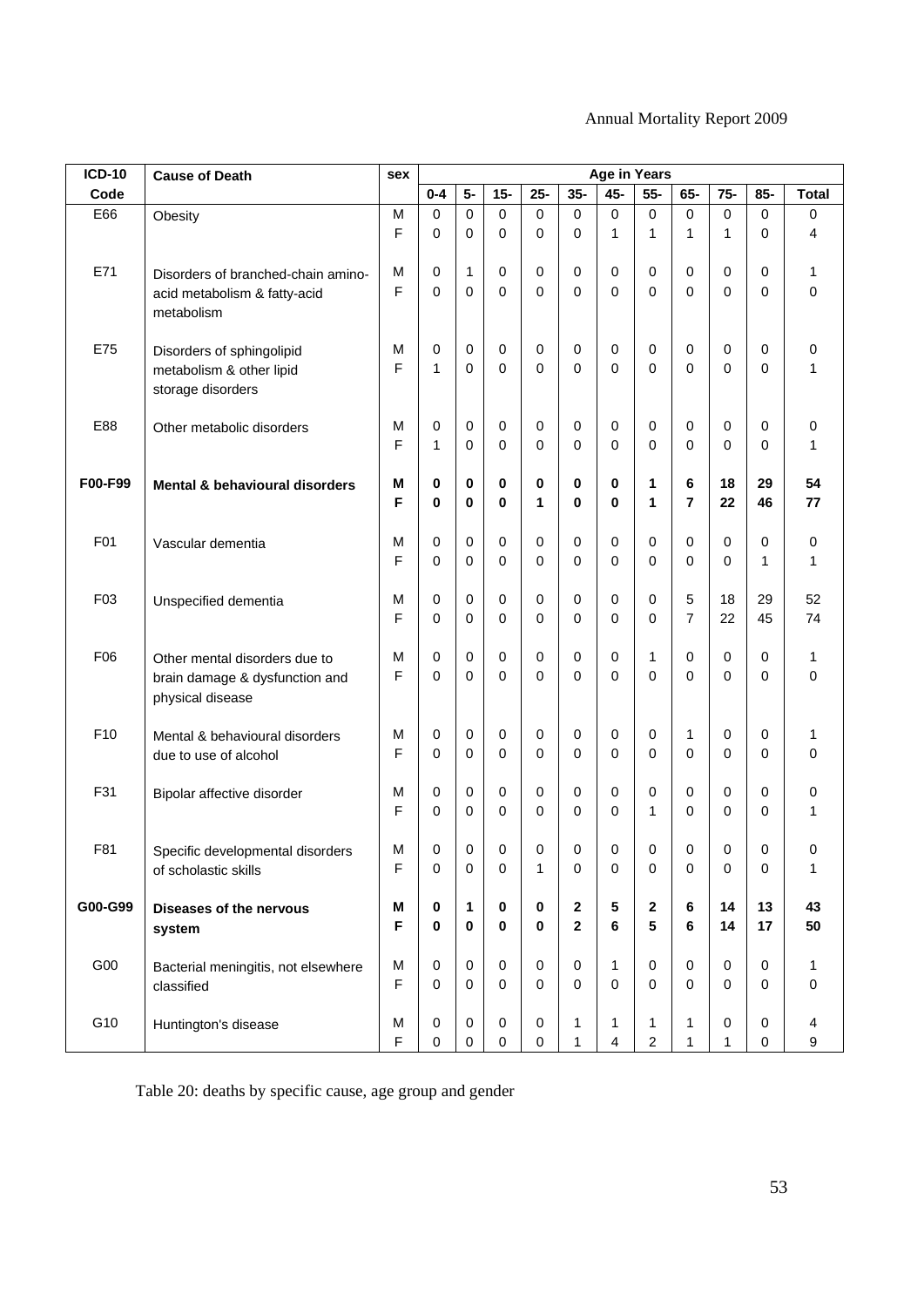| <b>ICD-10</b> | <b>Cause of Death</b>               | <b>Age in Years</b><br>sex |                  |                          |                          |                                 |                            |                          |                            |             |                         |                       |              |
|---------------|-------------------------------------|----------------------------|------------------|--------------------------|--------------------------|---------------------------------|----------------------------|--------------------------|----------------------------|-------------|-------------------------|-----------------------|--------------|
| Code          |                                     |                            | $0 - 4$          | $5-$                     | $15 -$                   | $25-$                           | $35 -$                     | 45-                      | $55-$                      | $65-$       | $75 -$                  | $85-$                 | <b>Total</b> |
| G11           | Hereditary ataxia                   | M                          | $\pmb{0}$        | $\pmb{0}$                | 0                        | $\boldsymbol{0}$                | 0                          | 0                        | 0                          | 0           | 0                       | 0                     | 0            |
|               |                                     | F                          | 0                | $\mathbf 0$              | 0                        | 0                               | 1                          | $\mathbf 0$              | 0                          | 0           | $\mathbf 0$             | 0                     | 1            |
|               |                                     |                            |                  |                          |                          |                                 |                            |                          |                            |             |                         |                       |              |
| G12           | Spinal muscular atrophy &           | M<br>F                     | 0<br>0           | $\pmb{0}$<br>$\pmb{0}$   | 0<br>$\Omega$            | 0<br>0                          | 0<br>0                     | $\mathbf 0$<br>1         | 0<br>1                     | 0<br>2      | $\mathbf 0$<br>$\Omega$ | 0<br>0                | 0            |
|               | related syndromes                   |                            |                  |                          |                          |                                 |                            |                          |                            |             |                         |                       | 4            |
| G20           | Parkinson's disease                 | M                          | 0                | $\pmb{0}$                | 0                        | 0                               | 0                          | 0                        | 0                          | 3           | 10                      | 10                    | 23           |
|               |                                     | F                          | 0                | $\pmb{0}$                | 0                        | 0                               | 0                          | 0                        | 0                          | 2           | $\overline{7}$          | 9                     | 18           |
|               |                                     |                            |                  |                          |                          |                                 |                            |                          |                            |             |                         |                       |              |
| G25           | Other extrapyramidal &              | M                          | 0                | $\pmb{0}$                | 0                        | 0                               | 0                          | 0                        | 0                          | 0           | $\pmb{0}$               | 0                     | 0            |
|               | movement disorders                  | F                          | 0                | $\pmb{0}$                | $\Omega$                 | 0                               | 0                          | $\overline{0}$           | 0                          | 0           | $\mathbf 0$             | 1                     | 1            |
| G30           |                                     | M                          |                  | $\pmb{0}$                | $\pmb{0}$                |                                 |                            | 0                        |                            |             | $\sqrt{2}$              | $\overline{c}$        |              |
|               | Alzheimer's disease                 | F                          | 0<br>0           | 0                        | $\Omega$                 | 0<br>0                          | 0<br>0                     | $\overline{0}$           | 0<br>0                     | 0<br>0      | 5                       | 4                     | 4<br>9       |
|               |                                     |                            |                  |                          |                          |                                 |                            |                          |                            |             |                         |                       |              |
| G31           | Other degenerative diseases of      | M                          | 0                | $\pmb{0}$                | $\mathbf 0$              | 0                               | 0                          | 0                        | $\pmb{0}$                  | 1           | $\mathbf 0$             | 0                     | 1            |
|               | nervous system, nec                 | F                          | 0                | $\mathbf 0$              | $\Omega$                 | 0                               | 0                          | $\Omega$                 | 0                          | 0           | $\Omega$                | 1                     | 1            |
|               |                                     |                            |                  |                          |                          |                                 |                            |                          |                            |             |                         |                       |              |
| G35           | Multiple sclerosis                  | M<br>F                     | 0<br>0           | $\pmb{0}$<br>$\mathbf 0$ | 0<br>$\Omega$            | 0<br>0                          | 0<br>0                     | 2<br>$\Omega$            | 0<br>2                     | 0           | $\mathbf 0$<br>$\Omega$ | 0<br>0                | 2            |
|               |                                     |                            |                  |                          |                          |                                 |                            |                          |                            | 0           |                         |                       | 2            |
| G41           | Status epilepticus                  | M                          | 0                | $\pmb{0}$                | 0                        | 0                               | 0                          | 1                        | 0                          | 0           | $\pmb{0}$               | 0                     | 1            |
|               |                                     | F                          | 0                | $\pmb{0}$                | 0                        | 0                               | 0                          | $\mathbf 0$              | 0                          | 0           | $\mathbf 0$             | 1                     | 1            |
|               |                                     |                            |                  |                          |                          |                                 |                            |                          |                            |             |                         |                       |              |
| G45           | Transient cerebral schaemic attacks | M                          | 0                | $\pmb{0}$                | 0                        | 0                               | 0                          | $\mathbf 0$              | 0                          | 0           | 0                       | 1                     | 1            |
|               | & related syndromes                 | F                          | 0                | 0                        | 0                        | 0                               | 0                          | $\mathbf 0$              | 0                          | 0           | $\mathbf 0$             | 0                     | 0            |
| G61           | Inflammatory polyneuropathies       | M                          | 0                | $\pmb{0}$                | 0                        | 0                               | 0                          | $\mathbf 0$              | 1                          | 0           | 0                       | 0                     | 1            |
|               |                                     | F                          | 0                | 0                        | 0                        | 0                               | 0                          | $\mathbf 0$              | 0                          | 0           | $\mathbf 0$             | 0                     | 0            |
|               |                                     |                            |                  |                          |                          |                                 |                            |                          |                            |             |                         |                       |              |
| G70           | Myasthenia gravis & other           | M                          | 0                | $\pmb{0}$                | 0                        | 0                               | 0                          | 0                        | 0                          | 0           | $\pmb{0}$               | 0                     | 0            |
|               | myoneural disorders                 | F                          | 0                | $\mathbf 0$              | $\Omega$                 | 0                               | 0                          | $\mathbf 0$              | 0                          | 0           | $\Omega$                | 1                     | 1            |
| G71           | Primary disorders of muscles        | M                          | 0                | $\mathbf 0$              | 0                        | 0                               | 0                          | 0                        | 0                          | 0           | 0                       | 0                     | 0            |
|               |                                     | F                          | 0                | $\pmb{0}$                | $\mathbf 0$              | 0                               | 0                          | 1                        | 0                          | 0           | $\mathbf 0$             | 0                     | 1            |
|               |                                     |                            |                  |                          |                          |                                 |                            |                          |                            |             |                         |                       |              |
| G80           | Infantile cerebral palsy            | M                          | $\pmb{0}$        | $\mathbf{1}$             | $\pmb{0}$                | $\boldsymbol{0}$                | 1                          | $\pmb{0}$                | $\mathbf 0$                | 0           | $\mathbf 0$             | 0                     | 2            |
|               |                                     | F                          | 0                | $\mathsf 0$              | $\mathbf 0$              | 0                               | $\mathbf 0$                | $\pmb{0}$                | $\mathbf 0$                | $\mathbf 0$ | $\mathbf 0$             | 0                     | $\pmb{0}$    |
|               |                                     |                            |                  |                          |                          |                                 |                            |                          |                            |             |                         |                       |              |
| G82           | Paraplegia and tertraplegia         | M<br>$\mathsf F$           | 0<br>$\mathbf 0$ | $\mathsf 0$<br>$\pmb{0}$ | $\pmb{0}$<br>$\mathbf 0$ | $\boldsymbol{0}$<br>$\mathbf 0$ | $\mathbf 0$<br>$\mathbf 0$ | $\pmb{0}$<br>$\mathbf 0$ | $\mathbf 0$<br>$\mathbf 0$ | 0<br>0      | $\pmb{0}$<br>1          | 0<br>$\boldsymbol{0}$ | 0<br>1       |
|               |                                     |                            |                  |                          |                          |                                 |                            |                          |                            |             |                         |                       |              |
| G91           | Hydrocephalus                       | M                          | 0                | $\pmb{0}$                | $\pmb{0}$                | 0                               | 0                          | $\mathbf 0$              | $\pmb{0}$                  | 0           | 1                       | 0                     | 1            |
|               |                                     | F                          | 0                | $\mathbf 0$              | $\pmb{0}$                | $\mathbf 0$                     | $\pmb{0}$                  | $\mathbf 0$              | $\mathbf 0$                | 0           | $\mathbf 0$             | 0                     | 0            |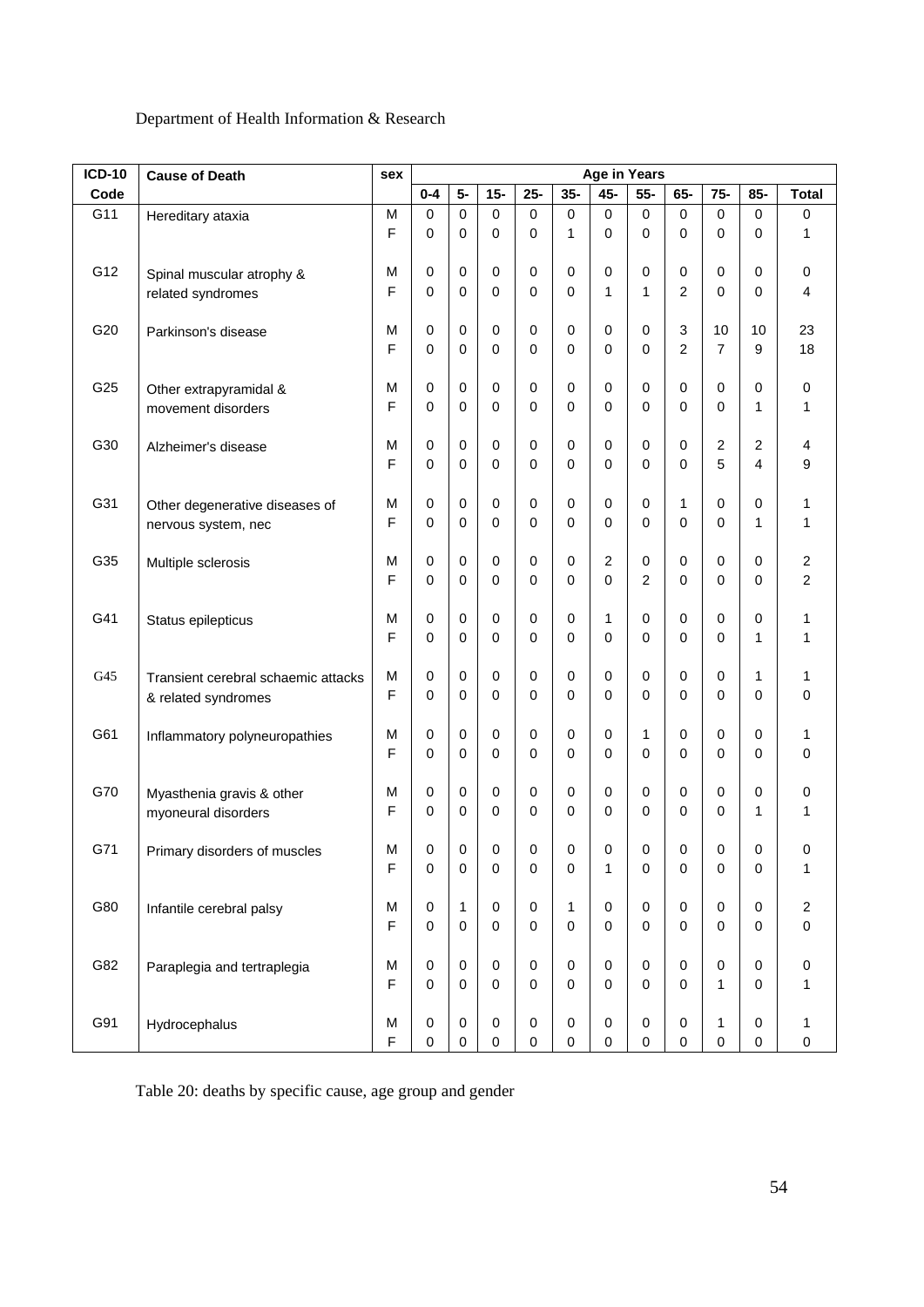| <b>ICD-10</b> | <b>Cause of Death</b>                 | <b>Age in Years</b><br>sex |             |             |             |        |             |                |                |             |                  |                |                         |
|---------------|---------------------------------------|----------------------------|-------------|-------------|-------------|--------|-------------|----------------|----------------|-------------|------------------|----------------|-------------------------|
| Code          |                                       |                            | $0 - 4$     | $5-$        | $15-$       | $25 -$ | $35-$       | 45-            | $55-$          | $65-$       | $75-$            | $85-$          | <b>Total</b>            |
| G93           | Other disorders of brain              | M                          | 0           | $\mathbf 0$ | $\pmb{0}$   | 0      | $\pmb{0}$   | 0              | $\pmb{0}$      | $\mathbf 0$ | 1                | $\mathbf 0$    | 1                       |
|               |                                       | F                          | 0           | 0           | 0           | 0      | 0           | 0              | $\mathbf 0$    | 0           | 0                | 0              | 0                       |
|               |                                       |                            |             |             |             |        |             |                |                |             |                  |                |                         |
| G95           | Other disorders of spinal cord        | M                          | 0           | $\pmb{0}$   | 0           | 0      | 0           | 0              | 0              | 0           | 0                | 0              | 0                       |
|               |                                       | F                          | 0           | $\pmb{0}$   | 0           | 0      | 0           | 0              | $\Omega$       | 1           | 0                | $\mathbf 0$    | 1                       |
| G98           | Other disorders of nervous system     | M                          | 0           | $\pmb{0}$   | 0           | 0      | 0           | 0              | 0              | 1           | 0                | 0              | 1                       |
|               | not elsewhere classified              | F                          | 0           | 0           | 0           | 0      | 0           | 0              | 0              | 0           | $\Omega$         | 0              | 0                       |
|               |                                       |                            |             |             |             |        |             |                |                |             |                  |                |                         |
| 100-199       | Diseases of the circulatory           | M                          | 0           | $\mathbf 0$ | 1           | 0      | 4           | 17             | 68             | 127         | 245              | 153            | 615                     |
|               | system                                | F                          | 0           | 2           | $\bf{0}$    | 3      | 1           | 11             | 27             | 51          | 261              | 278            | 634                     |
|               |                                       |                            |             |             |             |        |             |                |                |             |                  |                |                         |
| 105           | Rheumatic mitral valve                | M                          | 0           | $\pmb{0}$   | 0           | 0      | 0           | 0              | 0              | 0           | 1                | 0              | 1                       |
|               | diseases                              | F                          | 0           | 0           | 0           | 0      | 0           | 0              | 1              | $\Omega$    | $\overline{2}$   | $\mathbf 0$    | 3                       |
| 108           | Multiple valve diseases               | M                          | 0           | 0           | 0           | 0      | 0           | 0              | 0              | 0           | 0                | 0              | 0                       |
|               |                                       | F                          | 0           | 0           | 0           | 0      | 0           | 0              | 1              | 0           | 0                | $\mathbf 0$    | 1                       |
|               |                                       |                            |             |             |             |        |             |                |                |             |                  |                |                         |
| 109           | Other rheumatic heart diseases        | M                          | 0           | $\pmb{0}$   | 0           | 0      | 0           | 0              | 0              | 0           | 0                | 0              | 0                       |
|               |                                       | F                          | $\Omega$    | 0           | 0           | 0      | 0           | 0              | $\Omega$       | $\Omega$    | 1                | $\mathbf 0$    | 1                       |
|               |                                       |                            |             |             |             |        |             |                |                |             |                  |                |                         |
| 110           | Essential (primary) hypertension      | M                          | 0           | 0           | 0           | 0      | 0           | 0              | 0              | 1           | 4                | 1              | 6                       |
|               |                                       | F                          | $\Omega$    | 0           | 0           | 0      | 0           | 0              | 0              | 0           | 1                | 0              | 1                       |
| 111           | Hypertensive heart disease            | M                          | 0           | 0           | 0           | 0      | $\pmb{0}$   | 0              | 1              | 1           | 2                | $\overline{c}$ | 6                       |
|               |                                       | F                          | 0           | 0           | $\mathbf 0$ | 0      | 0           | 0              | 0              | 0           | 6                | 5              | 11                      |
|               |                                       |                            |             |             |             |        |             |                |                |             |                  |                |                         |
| 112           | Hypertensive renal disease            | M                          | 0           | 0           | 0           | 0      | 0           | 0              | 0              | 0           | $\boldsymbol{2}$ | 0              | $\overline{\mathbf{c}}$ |
|               |                                       | F                          | 0           | 0           | 0           | 0      | 0           | 0              | 0              | 0           | $\overline{2}$   | $\mathbf{1}$   | 3                       |
| 113           |                                       | M                          | 0           |             | 0           | 0      |             | 0              | 0              | 0           | 1                |                |                         |
|               | Hypertensive heart &<br>renal disease | F                          | 0           | 0<br>0      | 0           | 0      | 0<br>0      | 0              | 0              | 0           | 0                | 1<br>2         | 2<br>2                  |
|               |                                       |                            |             |             |             |        |             |                |                |             |                  |                |                         |
| 121           | Acute myocardial infarction           | M                          | 0           | 0           | 0           | 0      | 2           | 4              | 30             | 59          | 96               | 37             | 228                     |
|               |                                       | F                          | 0           | $\mathsf 0$ | 0           | 0      | 0           | 7              | 10             | 20          | 57               | 55             | 149                     |
|               |                                       |                            |             |             |             |        |             |                |                |             |                  |                |                         |
| 125           | Chronic ischaemic heart               | M                          | 0           | $\mathsf 0$ | 0           | 0      | $\pmb{0}$   | 6              | 18             | 27          | 48               | 39             | 138                     |
|               | disease                               | F                          | 0           | 0           | 0           | 0      | $\pmb{0}$   | $\overline{2}$ | 5              | 13          | 55               | 85             | 160                     |
| 126           | Pulmonary embolism                    | M                          | 0           | 0           | 0           | 0      | $\mathbf 0$ | 0              | $\overline{2}$ | 0           | 0                | 0              | 2                       |
|               |                                       | F                          | $\mathbf 0$ | 0           | $\mathbf 0$ | 0      | $\mathbf 0$ | $\mathbf 0$    | $\mathbf 0$    | $\mathbf 0$ | 3                | 3              | 6                       |
|               |                                       |                            |             |             |             |        |             |                |                |             |                  |                |                         |
| 131           | Other diseases of pericardium         | M                          | 0           | 0           | 0           | 0      | $\pmb{0}$   | 0              | 0              | 0           | 1                | 0              | 1                       |
|               |                                       | F                          | $\mathsf 0$ | $\mathsf 0$ | 0           | 0      | $\mathbf 0$ | 0              | 0              | $\mathsf 0$ | $\mathbf 0$      | 0              | 0                       |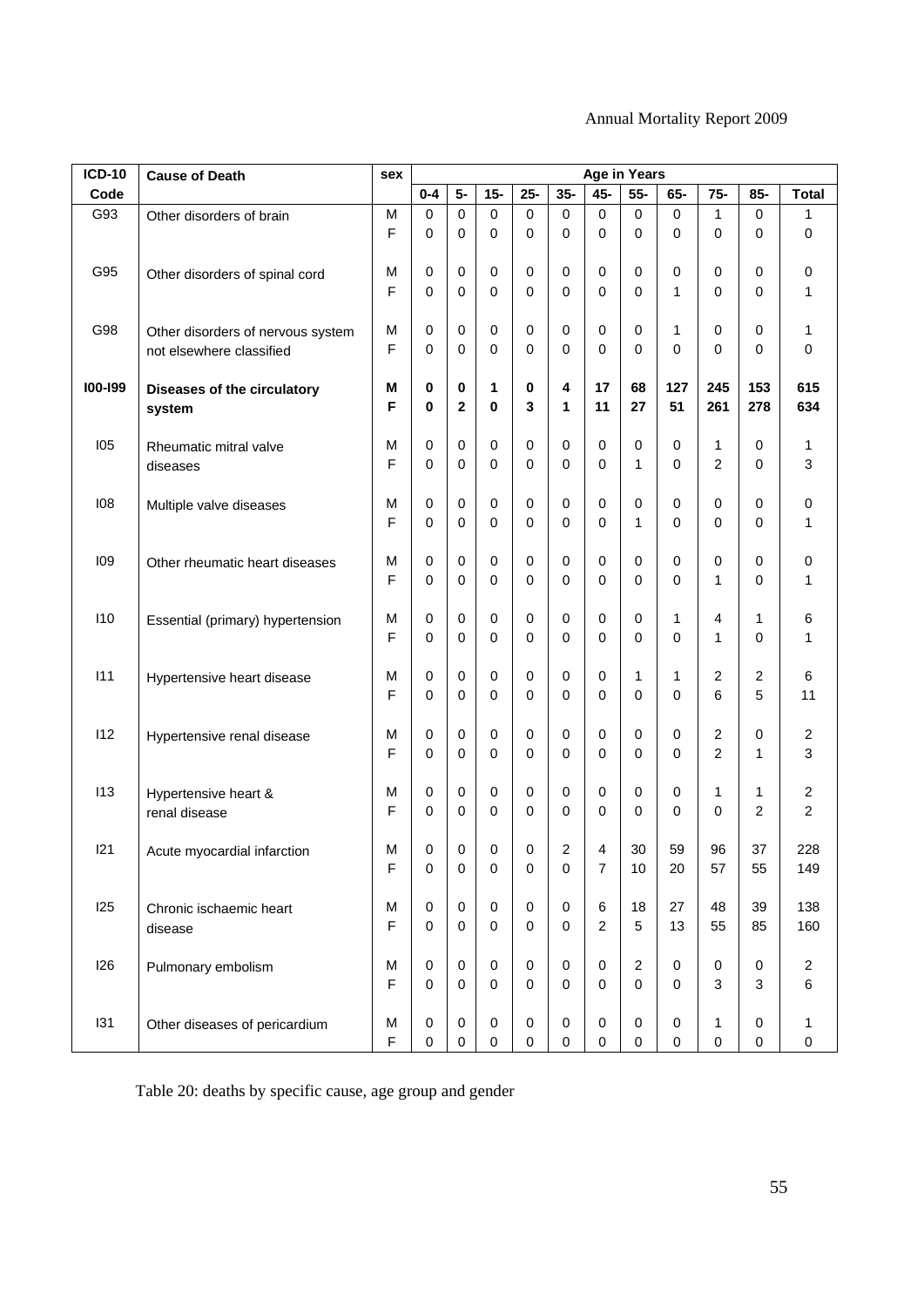| <b>ICD-10</b> | <b>Cause of Death</b>               | <b>Age in Years</b><br>sex |             |                  |               |              |             |                  |                         |                  |               |                     |                |
|---------------|-------------------------------------|----------------------------|-------------|------------------|---------------|--------------|-------------|------------------|-------------------------|------------------|---------------|---------------------|----------------|
| Code          |                                     |                            | $0-4$       | $5-$             | $15-$         | $25 -$       | $35 -$      | 45-              | $55-$                   | $65-$            | $75 -$        | $85-$               | <b>Total</b>   |
| 133           | Acute and subacute endocarditis     | M                          | $\mathsf 0$ | 0                | 0             | $\mathbf 0$  | $\pmb{0}$   | $\pmb{0}$        | $\mathbf{1}$            | 1                | $\mathbf 0$   | 0                   | 2              |
|               |                                     | F                          | 0           | 0                | $\mathbf 0$   | 0            | 1           | 0                | $\mathbf 0$             | $\mathbf 0$      | 0             | 0                   | 1              |
|               |                                     |                            |             |                  |               |              |             |                  |                         |                  |               |                     |                |
| 134           | Nonrheumatic mitral valve disorders | M                          | 0           | $\pmb{0}$        | $\pmb{0}$     | $\mathbf 0$  | 0           | $\pmb{0}$        | 0                       | 0                | 1             | 0                   | 1              |
|               |                                     | F                          | 0           | 0                | $\mathbf 0$   | 0            | $\Omega$    | 0                | $\mathbf 0$             | $\mathbf 0$      | $\Omega$      | 0                   | 0              |
| 135           | Nonrheumatic aortic                 | M                          | 0           | 0                | 0             | 0            | 0           | 0                | 0                       | 0                | 3             | 1                   | 4              |
|               | valve disorders                     | F                          | 0           | 0                | 0             | 0            | 0           | 0                | $\mathbf 0$             | 1                | 5             | 4                   | 10             |
|               |                                     |                            |             |                  |               |              |             |                  |                         |                  |               |                     |                |
| 138           | Endocarditis, valve unspecified     | M                          | 0           | 0                | 0             | 0            | 0           | 1                | $\pmb{0}$               | 0                | 1             | 0                   | 2              |
|               |                                     | F                          | 0           | 0                | $\mathbf 0$   | $\mathbf 0$  | 0           | 0                | 0                       | 0                | 1             | 1                   | $\overline{2}$ |
|               |                                     |                            |             |                  |               |              |             |                  |                         |                  |               |                     |                |
| 140           | Acute myocarditis                   | M                          | 0           | 0                | 1             | 0            | 0           | $\pmb{0}$        | 0                       | 0                | 0             | 0                   | 1              |
|               |                                     | F                          | 0           | 0                | $\mathbf 0$   | 0            | 0           | 0                | $\mathbf 0$             | 0                | $\Omega$      | 0                   | 0              |
| I42           | Cardiomyopathy                      | M                          | 0           | 0                | 0             | $\pmb{0}$    | 0           | $\sqrt{2}$       | 1                       | 2                | 1             | 0                   | 6              |
|               |                                     | F                          | 0           | 0                | 0             | 0            | $\mathbf 0$ | $\mathbf 0$      | 1                       | 0                | 1             | 0                   | 2              |
|               |                                     |                            |             |                  |               |              |             |                  |                         |                  |               |                     |                |
| 145           | Other conduction disorders          | M                          | 0           | 0                | $\mathbf 0$   | 0            | 0           | $\mathbf 0$      | 0                       | 0                | 0             | 0                   | 0              |
|               |                                     | F                          | 0           | 0                | $\Omega$      | $\Omega$     | $\Omega$    | $\Omega$         | $\mathbf 0$             | 0                | 1             | 1                   | 2              |
|               |                                     |                            |             |                  |               |              |             |                  |                         |                  |               |                     |                |
| 148           | Atrial fibrillation & flutter       | M<br>F                     | 0<br>0      | 0<br>0           | 0<br>$\Omega$ | 0<br>0       | 0<br>0      | 0<br>0           | 0<br>$\mathbf 0$        | 1<br>1           | 3<br>6        | 1<br>$\overline{7}$ | 5<br>14        |
|               |                                     |                            |             |                  |               |              |             |                  |                         |                  |               |                     |                |
| 150           | Heart failure                       | M                          | 0           | 0                | 0             | 0            | 0           | $\mathbf 0$      | 2                       | 3                | 11            | 9                   | 25             |
|               |                                     | F                          | 0           | 0                | $\mathbf 0$   | $\mathbf 0$  | 0           | 0                | 1                       | 2                | 18            | 30                  | 51             |
|               |                                     |                            |             |                  |               |              |             |                  |                         |                  |               |                     |                |
| 151           | Complications & ill-defined         | M                          | 0           | 0                | $\mathbf 0$   | 0            | 0           | 1                | 1                       | 0                | $\mathbf 0$   | $\overline{c}$      | 4              |
|               | descriptions of heart disease       | F                          | 0           | 0                | $\mathbf 0$   | $\mathbf{1}$ | 0           | 0                | $\mathbf{1}$            | 0                | $\Omega$      | 0                   | 2              |
| 160           | Subarachnoid haemorrhage            | M                          | 0           | 0                | 0             | $\pmb{0}$    | 1           | $\mathbf 0$      | 1                       | 0                | 1             | 1                   | 4              |
|               |                                     | F                          | 0           | 0                | 0             | 1            | 0           | 1                | 0                       | 1                | 2             | 0                   | 5              |
|               |                                     |                            |             |                  |               |              |             |                  |                         |                  |               |                     |                |
| 161           | Intracerebral haemorrhage           | M                          | 0           | 0                | 0             | 0            | 0           | 1                | 2                       | 3                | 14            | 2                   | 22             |
|               |                                     | F                          | 0           | 1                | 0             | $\mathbf 0$  | $\mathbf 0$ | 0                | $\boldsymbol{0}$        | 5                | 11            | $\overline{7}$      | 24             |
|               |                                     |                            |             |                  |               |              |             |                  |                         |                  |               |                     |                |
| 162           | Other nontraumatic intracranial     | M<br>F                     | 0<br>0      | 0<br>$\mathbf 0$ | 0<br>$\Omega$ | 0<br>0       | 0<br>0      | 0<br>$\mathbf 0$ | 0<br>$\pmb{0}$          | 0<br>$\mathbf 0$ | 0<br>$\Omega$ | 1<br>$\mathbf 0$    | 1<br>0         |
|               | haemorrhage                         |                            |             |                  |               |              |             |                  |                         |                  |               |                     |                |
| 163           | Cerebral infarctions                | M                          | 0           | $\pmb{0}$        | 0             | 0            | 1           | 1                | $\boldsymbol{2}$        | $\overline{7}$   | 3             | 2                   | 16             |
|               |                                     | F                          | 0           | $\mathbf 0$      | $\mathbf 0$   | $\mathbf 0$  | 0           | $\mathbf 0$      | $\overline{2}$          | $\mathbf 0$      | 6             | 4                   | 12             |
|               |                                     |                            |             |                  |               |              |             |                  |                         |                  |               |                     |                |
| 164           | Stroke, not specified as            | M                          | 0           | 0                | $\mathbf 0$   | 0            | 0           | 1                | $\overline{\mathbf{4}}$ | 16               | 45            | 45                  | 111            |
|               | haemorrhage or infarction           | F                          | $\pmb{0}$   | 0                | 0             | $\mathbf 0$  | 0           | 1                | $\overline{c}$          | $\overline{7}$   | 65            | 52                  | 127            |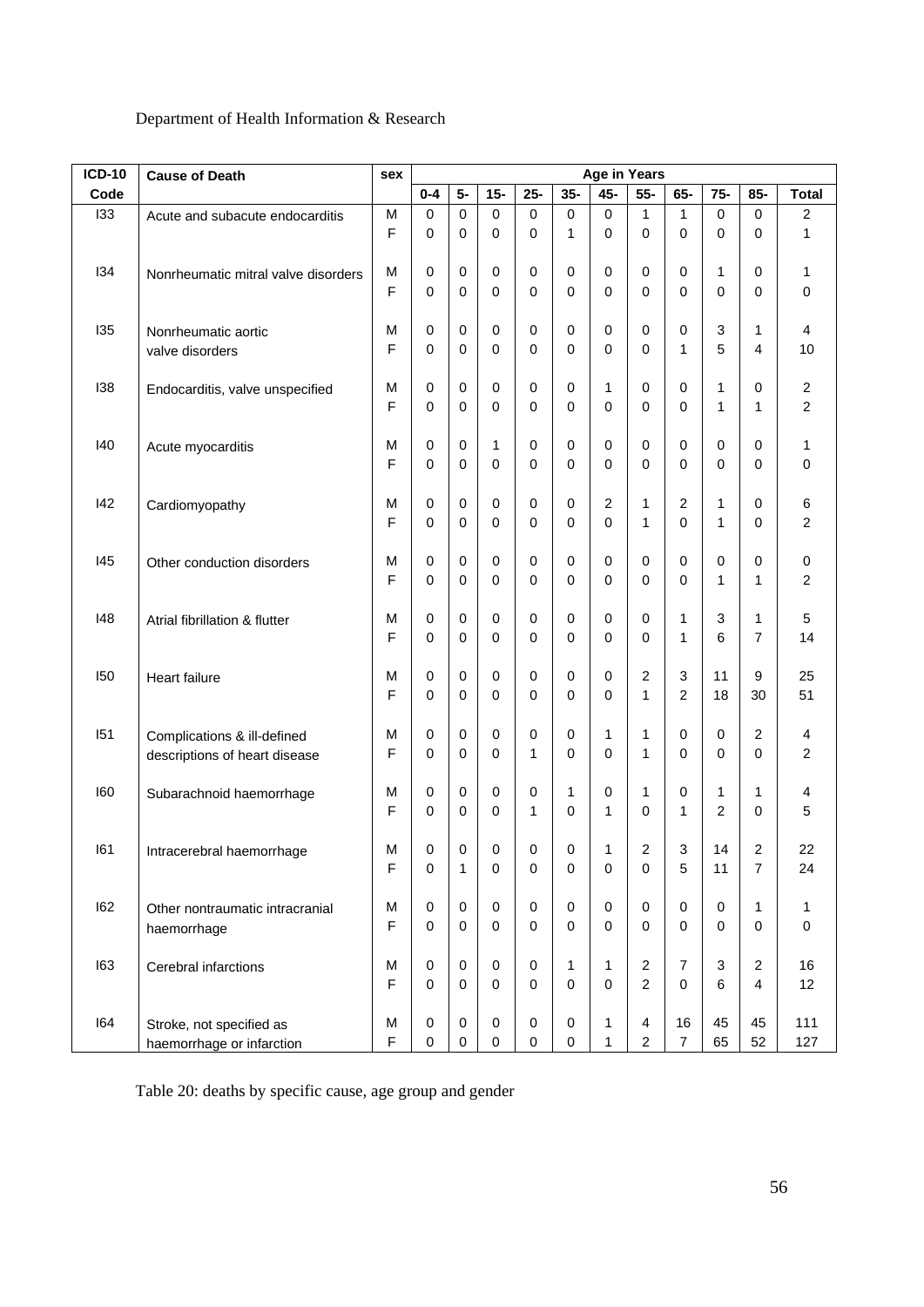| <b>ICD-10</b>   | <b>Cause of Death</b>               | sex    | <b>Age in Years</b> |                  |             |             |             |                     |                           |                         |                  |                |              |
|-----------------|-------------------------------------|--------|---------------------|------------------|-------------|-------------|-------------|---------------------|---------------------------|-------------------------|------------------|----------------|--------------|
| Code            |                                     |        | $0 - 4$             | $5-$             | $15 -$      | $25 -$      | $35 -$      | 45-                 | $55-$                     | $65-$                   | $75-$            | $85 -$         | <b>Total</b> |
| 167             | Other cerebrovascular diseases      | M      | $\pmb{0}$           | $\pmb{0}$        | $\mathbf 0$ | 0           | $\mathbf 0$ | 0                   | 0                         | 1                       | $\boldsymbol{2}$ | 3              | 6            |
|                 |                                     | F      | 0                   | $\mathbf{1}$     | $\mathbf 0$ | 0           | $\mathbf 0$ | 0                   | 0                         | 1                       | 3                | 7              | 12           |
|                 |                                     |        |                     |                  |             |             |             |                     |                           |                         |                  |                |              |
| 169             | Sequelae of cerebrovascular         | М      | 0                   | $\pmb{0}$        | $\mathbf 0$ | 0           | $\pmb{0}$   | 0                   | 0                         | 0                       | $\overline{c}$   | 0              | 2            |
|                 | disease                             | F      | 0                   | $\mathbf 0$      | $\Omega$    | $\Omega$    | 0           | 0                   | 0                         | $\mathbf 0$             | 5                | 1              | 6            |
|                 |                                     |        |                     |                  |             |             |             |                     |                           |                         |                  |                |              |
| 170             | Atherosclerosis                     | М      | 0                   | $\pmb{0}$        | 0           | 0           | 0           | 0                   | 1                         | $\overline{2}$          | 1                | 4              | 8            |
|                 |                                     | F      | 0                   | $\mathbf 0$      | 0           | 0           | 0           | 0                   | 0                         | 0                       | 7                | 9              | 16           |
|                 |                                     |        |                     |                  |             |             |             |                     |                           |                         |                  |                |              |
| 171             | Aortic aneurysm & dissection        | M      | 0                   | $\pmb{0}$        | 0           | 0           | 0           | 0                   | 0                         | 1                       | $\overline{c}$   | $\overline{c}$ | 5            |
|                 |                                     | F      | 0                   | $\pmb{0}$        | $\Omega$    | 0           | 0           | 0                   | 1                         | 0                       | $\overline{c}$   | $\overline{2}$ | 5            |
| 172             |                                     | M      | 0                   | $\pmb{0}$        | 0           | 0           | 0           |                     | $\mathbf 0$               | 0                       | 0                | 0              |              |
|                 | Other aneurysm                      | F      | 0                   | $\mathbf 0$      | 0           | 1           | 0           | 0<br>0              | 0                         | 0                       | 0                | 0              | 0<br>1       |
|                 |                                     |        |                     |                  |             |             |             |                     |                           |                         |                  |                |              |
| 173             | Other peripheral vascular           | M      | 0                   | $\pmb{0}$        | $\mathbf 0$ | 0           | $\pmb{0}$   | 0                   | 0                         | 0                       | 0                | 0              | 0            |
|                 | diseases                            | F      | 0                   | $\mathbf 0$      | $\mathbf 0$ | 0           | 0           | 0                   | 1                         | 0                       | $\mathbf{1}$     | 0              | 2            |
|                 |                                     |        |                     |                  |             |             |             |                     |                           |                         |                  |                |              |
| 174             | Arterial embolism & thrombosis      | М      | 0                   | $\pmb{0}$        | 0           | 0           | $\pmb{0}$   | 0                   | 0                         | 0                       | 0                | 0              | 0            |
|                 |                                     | F      | 0                   | $\mathbf 0$      | $\Omega$    | $\Omega$    | 0           | 0                   | 1                         | $\Omega$                | $\Omega$         | 1              | 2            |
|                 |                                     |        |                     |                  |             |             |             |                     |                           |                         |                  |                |              |
| 177             | Other disorders of arteries &       | М      | 0                   | $\pmb{0}$        | 0           | 0           | 0           | 0                   | 1                         | 0                       | 0                | 0              | 1            |
|                 | arterioles                          | F      | 0                   | $\mathbf 0$      | $\Omega$    | $\Omega$    | 0           | $\Omega$            | 0                         | $\Omega$                | 0                | 0              | 0            |
|                 |                                     |        |                     |                  |             |             |             |                     |                           |                         |                  |                |              |
| 180             | Phlebitis & thrombophlebitis        | М      | 0                   | $\pmb{0}$        | 0           | 0           | 0           | 0                   | 1                         | 2                       | 0                | 0              | 3            |
|                 |                                     | F      | 0                   | $\pmb{0}$        | $\Omega$    | 0           | 0           | 0                   | 0                         | $\mathbf 0$             | $\mathbf 0$      | 1              | 1            |
|                 |                                     |        |                     |                  |             |             |             |                     |                           |                         |                  |                |              |
| J00-J99         | Diseases of the respiratory         | М<br>F | 0<br>0              | 0<br>$\mathbf 0$ | 1<br>1      | 1<br>0      | 0<br>0      | 5<br>$\overline{2}$ | 8<br>1                    | 26<br>17                | 78<br>47         | 64<br>52       | 183<br>120   |
|                 | system                              |        |                     |                  |             |             |             |                     |                           |                         |                  |                |              |
| J <sub>01</sub> | Acute sinusitis                     | M      | 0                   | $\pmb{0}$        | 1           | 0           | 0           | 0                   | 0                         | 0                       | 0                | 0              | 1            |
|                 |                                     | F      | 0                   | 0                | 0           | 0           | 0           | 0                   | 0                         | 0                       | 0                | 0              | 0            |
|                 |                                     |        |                     |                  |             |             |             |                     |                           |                         |                  |                |              |
| J09             | Influenza due to certain identified | M      | 0                   | $\pmb{0}$        | 0           | 1           | 0           | 0                   | 1                         | 0                       | 0                | 0              | 2            |
|                 | influenza viruses                   | F      | 0                   | $\mathbf 0$      | $\mathbf 0$ | 0           | 0           | 0                   | 0                         | $\mathbf 0$             | $\mathbf 0$      | 0              | $\pmb{0}$    |
|                 |                                     |        |                     |                  |             |             |             |                     |                           |                         |                  |                |              |
| J11             | Influenza, virus not identified     | M      | 0                   | $\pmb{0}$        | 0           | 0           | $\pmb{0}$   | 0                   | $\pmb{0}$                 | 0                       | 0                | 0              | 0            |
|                 |                                     | F      | 0                   | $\pmb{0}$        | 0           | 0           | 0           | 0                   | $\mathbf 0$               | 0                       | $\mathbf 0$      | 1              | 1            |
|                 |                                     |        |                     |                  |             |             |             |                     |                           |                         |                  |                |              |
| J18             | Pneumonia, organism unspecified     | M      | $\mathbf 0$         | $\mathbf 0$      | 0           | 0           | $\pmb{0}$   | 1                   | $\ensuremath{\mathsf{3}}$ | $\overline{\mathbf{4}}$ | 16               | 16             | 40           |
|                 |                                     | F      | 0                   | $\mathbf 0$      | $\Omega$    | 0           | $\pmb{0}$   | 1                   | $\pmb{0}$                 | 5                       | 15               | 19             | 40           |
|                 |                                     |        |                     |                  |             |             |             |                     |                           |                         |                  |                |              |
| J20             | Acute bronchitis                    | M      | 0                   | $\pmb{0}$        | $\mathbf 0$ | 0           | $\pmb{0}$   | $\pmb{0}$           | $\pmb{0}$                 | 0                       | 0                | 0              | 0            |
|                 |                                     | F      | 0                   | $\mathbf 0$      | 0           | $\mathsf 0$ | $\pmb{0}$   | $\mathsf 0$         | $\mathbf 0$               | $\pmb{0}$               | 0                | $\mathbf{1}$   | $\mathbf{1}$ |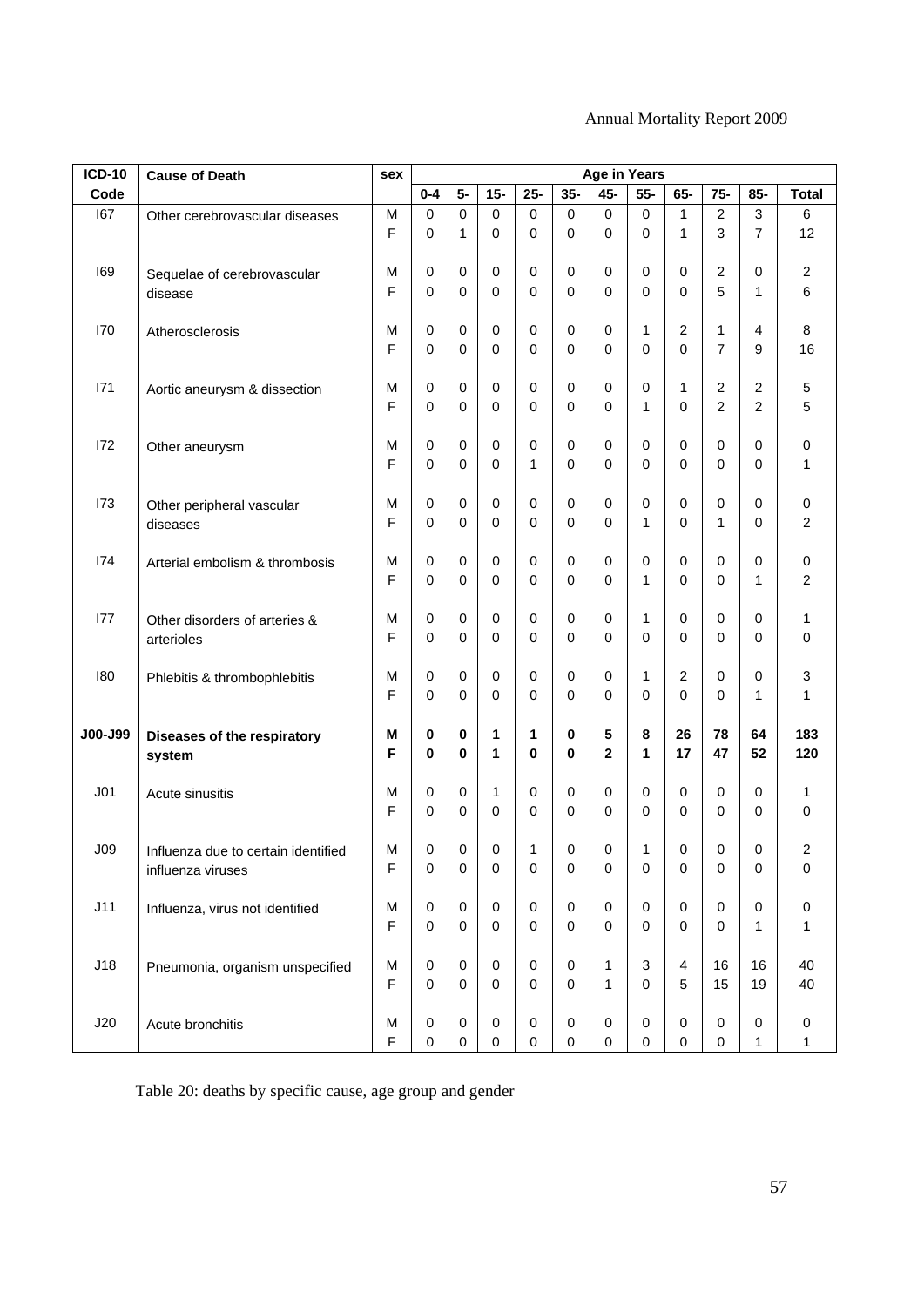| <b>ICD-10</b> | <b>Cause of Death</b>                            | sex              | <b>Age in Years</b> |                         |                          |                  |                          |                          |                                    |                            |                                |                             |                                          |
|---------------|--------------------------------------------------|------------------|---------------------|-------------------------|--------------------------|------------------|--------------------------|--------------------------|------------------------------------|----------------------------|--------------------------------|-----------------------------|------------------------------------------|
| Code          |                                                  |                  | $0 - 4$             | $5-$                    | $15-$                    | $25 -$           | $35 -$                   | 45-                      | $55-$                              | $65-$                      | $75 -$                         | $85-$                       | <b>Total</b>                             |
| J22           | Unspecified acute lower<br>respiratory infection | M<br>F           | $\mathsf 0$<br>0    | 0<br>0                  | 0<br>0                   | 0<br>0           | 0<br>0                   | $\pmb{0}$<br>$\mathbf 0$ | $\mathbf{1}$<br>$\mathbf 0$        | 1<br>$\overline{2}$        | 11<br>13                       | 26<br>19                    | 39<br>34                                 |
| J42           | Unspecified chronic bronchitis                   | M<br>F           | 0<br>0              | $\mathbf 0$<br>0        | 0<br>0                   | 0<br>0           | 0<br>0                   | $\pmb{0}$<br>$\mathbf 0$ | 0<br>0                             | 0<br>0                     | $\overline{c}$<br>$\mathbf{0}$ | $\mathbf 0$<br>0            | $\sqrt{2}$<br>$\pmb{0}$                  |
| J43           | Emphysema                                        | М<br>F           | 0<br>0              | 0<br>0                  | 0<br>$\Omega$            | 0<br>0           | 0<br>0                   | 0<br>0                   | 0<br>0                             | 0<br>0                     | $\mathbf{1}$<br>$\Omega$       | 0<br>0                      | $\mathbf{1}$<br>$\mathbf 0$              |
| J44           | Other chronic obstructive<br>pulmonary disease   | M<br>F           | 0<br>0              | 0<br>0                  | 0<br>0                   | 0<br>0           | 0<br>0                   | 0<br>0                   | 1<br>1                             | 18<br>$\overline{4}$       | 36<br>1                        | 11<br>$\overline{4}$        | 66<br>10                                 |
| J45           | Asthma                                           | М<br>F           | 0<br>$\mathbf 0$    | 0<br>0                  | 0<br>$\Omega$            | 0<br>0           | 0<br>$\Omega$            | 0<br>0                   | 0<br>0                             | 0<br>$\mathbf{1}$          | $\mathbf{1}$<br>3              | 0<br>$\mathbf{1}$           | 1<br>5                                   |
| J46           | Status asthmaticus                               | м<br>F           | 0<br>0              | 0<br>0                  | 0<br>0                   | 0<br>0           | 0<br>0                   | 0<br>0                   | 1<br>0                             | 0<br>0                     | $\pmb{0}$<br>$\mathbf 0$       | 0<br>0                      | 1<br>$\pmb{0}$                           |
| J47           | <b>Bronchiectasis</b>                            | М<br>F           | 0<br>$\Omega$       | $\mathbf 0$<br>$\Omega$ | 0<br>$\Omega$            | 0<br>0           | 0<br>$\Omega$            | 0<br>0                   | 0<br>$\Omega$                      | $\overline{c}$<br>$\Omega$ | $\mathbf{1}$<br>$\Omega$       | 0<br>$\Omega$               | $\ensuremath{\mathsf{3}}$<br>$\mathbf 0$ |
| <b>J69</b>    | Pneumonitis due to solids<br>& liquids           | М<br>F           | 0<br>$\Omega$       | 0<br>0                  | 0<br>$\Omega$            | 0<br>0           | 0<br>0                   | 1<br>1                   | 0<br>$\Omega$                      | 0<br>$\Omega$              | $\mathbf{2}$<br>3              | 8<br>6                      | 11<br>10                                 |
| <b>J81</b>    | Pulmonary oedema                                 | М<br>F           | 0<br>0              | 0<br>0                  | 0<br>0                   | 0<br>0           | 0<br>0                   | 0<br>0                   | 0<br>0                             | 0<br>0                     | $\mathbf{1}$<br>1              | 0<br>$\mathbf 0$            | 1<br>1                                   |
| <b>J84</b>    | Other interstitial pulmonary<br>diseases         | М<br>F           | 0<br>$\mathbf 0$    | 0<br>0                  | 0<br>1                   | 0<br>0           | 0<br>0                   | 2<br>0                   | 1<br>0                             | 1<br>5                     | 6<br>9                         | 3<br>1                      | 13<br>16                                 |
| <b>J85</b>    | Abscess of lung & mediastinum                    | М<br>F           | 0<br>$\mathbf 0$    | 0<br>0                  | 0<br>0                   | 0<br>0           | 0<br>0                   | 0<br>0                   | 0<br>0                             | 0<br>$\mathbf 0$           | $\pmb{0}$<br>$\mathbf{1}$      | 0<br>0                      | 0<br>1                                   |
| <b>J86</b>    | Pyothorax                                        | М<br>F           | 0<br>$\mathbf 0$    | 0<br>0                  | 0<br>$\mathsf 0$         | 0<br>0           | 0<br>0                   | 1<br>0                   | 0<br>$\overline{0}$                | 0<br>$\pmb{0}$             | 0<br>$\mathbf 0$               | 0<br>$\mathbf 0$            | 1<br>$\pmb{0}$                           |
| J90           | Pleural effusion, nec                            | М<br>F           | 0<br>$\mathbf 0$    | 0<br>0                  | $\pmb{0}$<br>$\mathbf 0$ | 0<br>$\Omega$    | $\pmb{0}$<br>$\mathbf 0$ | $\pmb{0}$<br>0           | $\pmb{0}$<br>$\mathbf 0$           | 0<br>$\mathbf 0$           | $\mathbf 0$<br>$\mathbf{1}$    | $\mathbf 0$<br>$\mathbf{0}$ | $\pmb{0}$<br>1                           |
| <b>J95</b>    | Postprocedural respiratory<br>disorders, nec     | M<br>F           | 0<br>$\mathbf 0$    | 0<br>0                  | $\pmb{0}$<br>$\mathbf 0$ | 0<br>$\mathbf 0$ | $\pmb{0}$<br>$\mathbf 0$ | 0<br>0                   | $\pmb{0}$<br>$\mathbf 0$           | 0<br>$\mathbf 0$           | $\mathbf{1}$<br>$\mathbf 0$    | 0<br>$\mathbf{0}$           | 1<br>$\pmb{0}$                           |
| K00-K93       | Diseases of the digestive<br>system              | M<br>$\mathsf F$ | 0<br>$\mathbf 0$    | 0<br>0                  | $\bf{0}$<br>$\pmb{0}$    | $\bf{0}$<br>0    | $\mathbf 2$<br>$\pmb{0}$ | 6<br>1                   | $\bf 6$<br>$\overline{\mathbf{5}}$ | 13<br>6                    | 21<br>18                       | 12<br>19                    | 60<br>49                                 |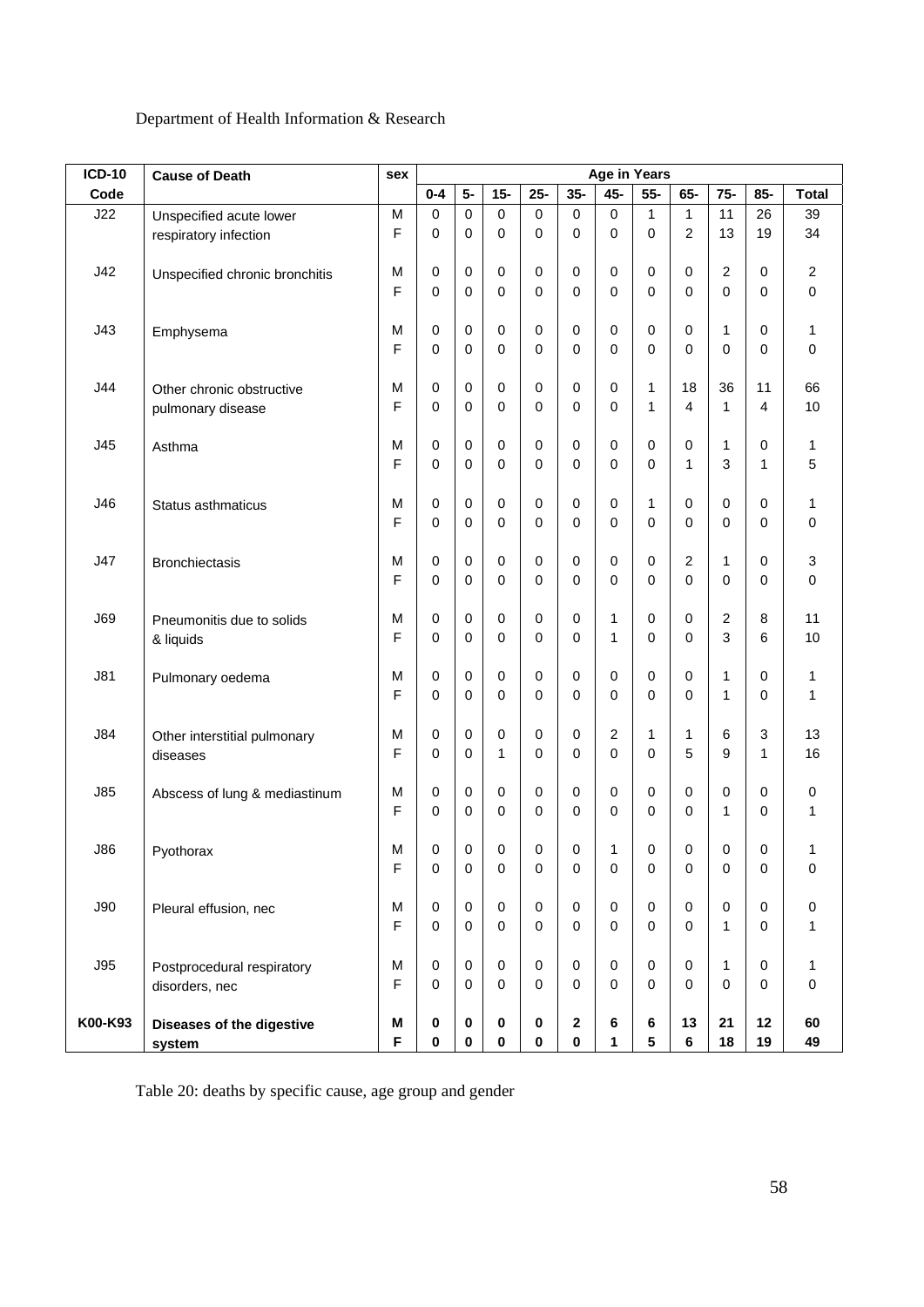| <b>ICD-10</b>   | <b>Cause of Death</b>              | sex | <b>Age in Years</b> |             |             |             |             |                |              |             |                  |                |                |
|-----------------|------------------------------------|-----|---------------------|-------------|-------------|-------------|-------------|----------------|--------------|-------------|------------------|----------------|----------------|
| Code            |                                    |     | $0 - 4$             | $5-$        | $15-$       | $25 -$      | $35 -$      | 45-            | $55-$        | $65-$       | $75-$            | $85 -$         | <b>Total</b>   |
| K22             | Other diseases of oesophagus       | M   | 0                   | 0           | $\mathbf 0$ | 0           | $\pmb{0}$   | 0              | 1            | $\pmb{0}$   | $\pmb{0}$        | 0              | 1              |
|                 |                                    | F   | $\mathbf 0$         | 0           | 0           | 0           | 0           | $\overline{0}$ | 0            | 0           | 0                | $\mathbf{1}$   | 1              |
|                 |                                    |     |                     |             |             |             |             |                |              |             |                  |                |                |
| K <sub>25</sub> | Gastric ulcer                      | M   | 0                   | $\pmb{0}$   | 0           | 0           | $\pmb{0}$   | 0              | 0            | 1           | 2                | 0              | 3              |
|                 |                                    | F   | $\mathbf 0$         | 0           | 0           | $\mathbf 0$ | 0           | 0              | $\mathbf 0$  | 1           | $\mathbf 0$      | 0              | 1              |
|                 |                                    |     |                     |             |             |             |             |                |              |             |                  |                |                |
| K26             | Duodenal ulcer                     | M   | 0                   | $\pmb{0}$   | 0           | 0           | 0           | 0              | 0            | 0           | 1                | 0              | 1              |
|                 |                                    | F   | 0                   | 0           | 0           | $\Omega$    | $\mathbf 0$ | 0              | $\mathbf 0$  | 0           | 0                | 0              | 0              |
|                 |                                    |     |                     |             |             |             |             |                |              |             |                  |                |                |
| K <sub>29</sub> | Gastritis & duodenitis             | M   | 0                   | $\pmb{0}$   | 0           | 0           | 0           | 0              | 0            | 0           | 0                | 0              | 0              |
|                 |                                    | F   | 0                   | 0           | 0           | 0           | 0           | 0              | 0            | 1           | 0                | 0              | 1              |
|                 |                                    |     |                     |             |             |             |             |                |              |             |                  |                |                |
| K40             | Inguinal hernia                    | M   | 0                   | 0           | 0           | 0           | 0           | 0              | 0            | 0           | 1                | 0              | 1              |
|                 |                                    | F   | 0                   | 0           | 0           | 0           | 0           | 0              | 0            | 0           | 0                | 1              | 1              |
|                 |                                    |     |                     |             |             |             |             |                |              |             |                  |                |                |
| K41             | Femoral hernia                     | М   | 0                   | 0           | 0           | 0           | 0           | 0              | 0            | 0           | 0                | 0              | 0              |
|                 |                                    | F   | 0                   | 0           | 0           | 0           | 0           | 0              | 0            | 0           | 1                | 0              | 1              |
|                 |                                    |     |                     |             |             |             |             |                |              |             |                  |                |                |
| K43             | Ventral hernia                     | M   | 0                   | $\pmb{0}$   | 0           | 0           | $\pmb{0}$   | 0              | 0            | 0           | 0                | 0              | 0              |
|                 |                                    | F   | $\mathbf 0$         | 0           | 0           | $\Omega$    | 0           | 0              | $\mathbf 0$  | 0           | $\overline{c}$   | 0              | 2              |
|                 |                                    |     |                     |             |             |             |             |                |              |             |                  |                |                |
| K44             | Diaphragmatic hernia               | M   | 0                   | 0           | 0           | 0           | 0           | 0              | 0            | 0           | 1                | 0              | 1              |
|                 |                                    | F   | 0                   | 0           | 0           | $\Omega$    | $\mathbf 0$ | 0              | 0            | 0           | 0                | 0              | 0              |
| K46             |                                    | M   | 0                   | $\pmb{0}$   | 0           | 0           | 0           | 0              | 0            | 0           | 0                | 1              | 1              |
|                 | Unspecified abdominal hernia       | F   | 0                   | 0           | 0           | 0           | 0           | 0              | 0            | 1           | $\mathbf 0$      | 0              | 1              |
|                 |                                    |     |                     |             |             |             |             |                |              |             |                  |                |                |
| K50             | Crohn's disease                    | M   | 0                   | 0           | 0           | 0           | 0           | 0              | 0            | 0           | 0                | 0              | 0              |
|                 |                                    | F   | $\mathbf 0$         | 0           | 0           | 0           | 0           | 0              | 1            | 0           | $\mathbf 0$      | 0              | 1              |
|                 |                                    |     |                     |             |             |             |             |                |              |             |                  |                |                |
| K <sub>52</sub> | Other noninfective gastroenteritis | M   | 0                   | 0           | 0           | 0           | 0           | 0              | 0            | 0           | 0                | 1              | 1              |
|                 | and colitis                        | F   | 0                   | 0           | 0           | 0           | 0           | 0              | 0            | 1           | 0                | 1              | 2              |
|                 |                                    |     |                     |             |             |             |             |                |              |             |                  |                |                |
| K <sub>55</sub> | Vascular disorders of intestine    | M   | 0                   | 0           | 0           | 0           | 0           | 0              | 1            | 1           | 5                | 1              | 8              |
|                 |                                    | F   | $\mathsf 0$         | 0           | $\mathbf 0$ | 0           | 0           | 0              | 1            | $\pmb{0}$   | 4                | $\overline{2}$ | 7              |
|                 |                                    |     |                     |             |             |             |             |                |              |             |                  |                |                |
| K56             | Paralytic ileus & intestinal       | M   | 0                   | 0           | 0           | 0           | $\pmb{0}$   | 0              | $\pmb{0}$    | 0           | $\boldsymbol{2}$ | 0              | 2              |
|                 | disorders                          | F   | 0                   | $\mathbf 0$ | $\Omega$    | $\Omega$    | $\mathbf 0$ | 0              | $\mathbf{1}$ | $\mathbf 0$ | 3                | 3              | $\overline{7}$ |
|                 |                                    |     |                     |             |             |             |             |                |              |             |                  |                |                |
| <b>K57</b>      | Diverticular disease of intestine  | M   | 0                   | 0           | 0           | 0           | $\pmb{0}$   | $\pmb{0}$      | $\pmb{0}$    | $\mathbf 0$ | $\mathbf 0$      | 0              | 0              |
|                 |                                    | F   | $\mathbf 0$         | $\pmb{0}$   | $\mathbf 0$ | 0           | $\pmb{0}$   | 0              | $\mathbf 0$  | $\mathbf 0$ | $\mathbf 0$      | 3              | 3              |
|                 |                                    |     |                     |             |             |             |             |                |              |             |                  |                |                |
| K61             | Abscess of anal and rectal regions | M   | 0                   | 0           | $\mathbf 0$ | 0           | $\pmb{0}$   | $\pmb{0}$      | $\mathbf 0$  | 0           | 0                | 0              | 0              |
|                 |                                    | F   | 0                   | $\pmb{0}$   | 0           | $\mathbf 0$ | $\pmb{0}$   | $\mathsf 0$    | $\mathsf 0$  | $\pmb{0}$   | $\mathbf{1}$     | 0              | $\mathbf{1}$   |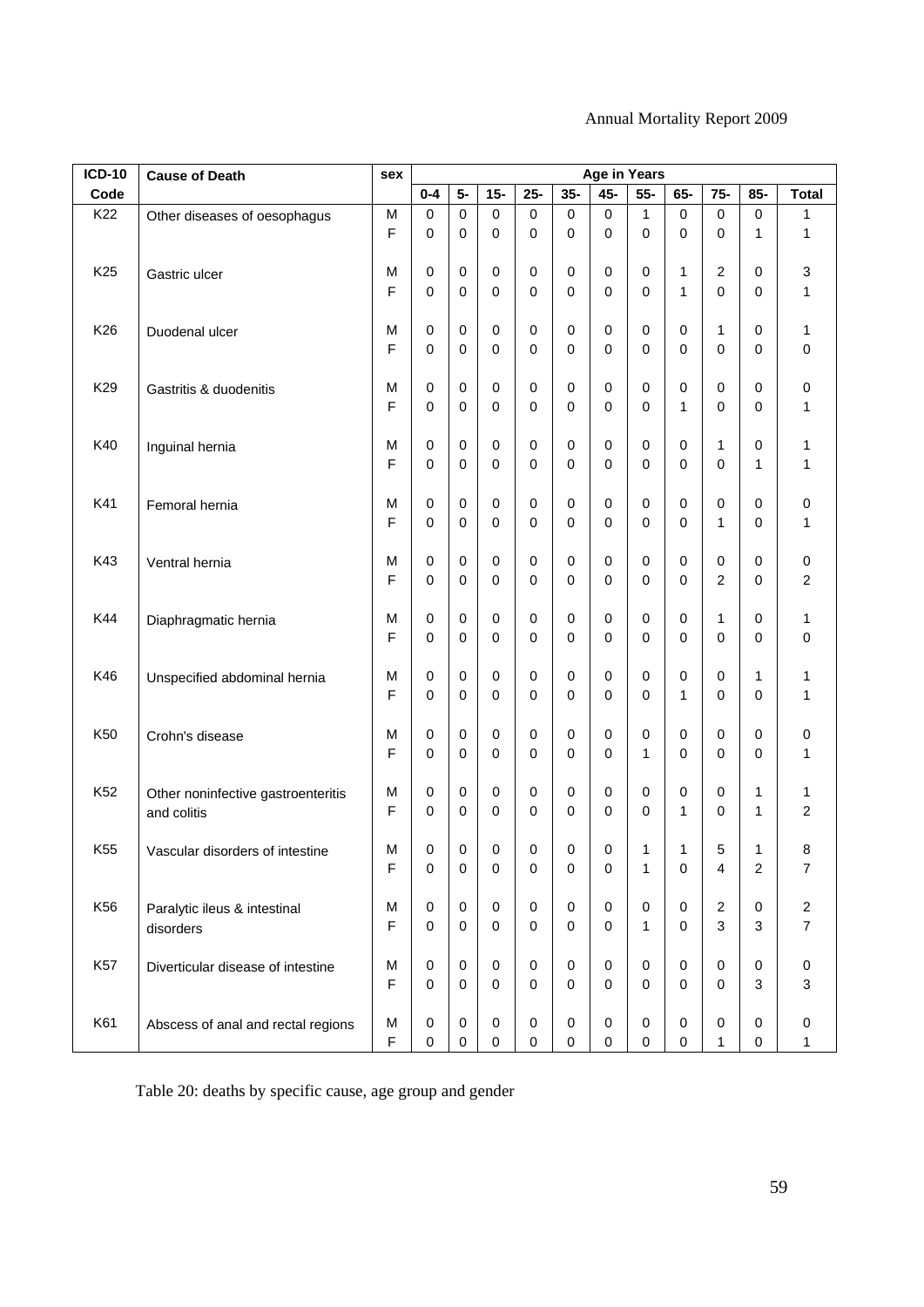| <b>ICD-10</b>   | <b>Cause of Death</b>            | sex    | <b>Age in Years</b> |                            |                          |                         |                          |                          |             |                         |                  |                          |              |
|-----------------|----------------------------------|--------|---------------------|----------------------------|--------------------------|-------------------------|--------------------------|--------------------------|-------------|-------------------------|------------------|--------------------------|--------------|
| Code            |                                  |        | $0-4$               | $5-$                       | $15 -$                   | $25 -$                  | $35 -$                   | 45-                      | $55-$       | $65-$                   | $75-$            | $85-$                    | <b>Total</b> |
| K63             | Other diseases of intestine      | M      | 0                   | $\mathbf 0$                | $\pmb{0}$                | 0                       | $\pmb{0}$                | $\mathsf 0$              | $\pmb{0}$   | $\pmb{0}$               | $\mathbf{1}$     | $\mathbf{1}$             | 2            |
|                 |                                  | F      | 0                   | $\mathbf 0$                | $\mathbf 0$              | 0                       | $\mathbf 0$              | $\mathbf 0$              | 0           | $\mathbf 0$             | 3                | $\mathbf 0$              | 3            |
|                 |                                  |        |                     |                            |                          |                         |                          |                          |             |                         |                  |                          |              |
| K65             | Peritonitis                      | M<br>F | 0<br>0              | $\mathbf 0$<br>$\mathbf 0$ | $\pmb{0}$<br>$\mathbf 0$ | 0<br>0                  | $\pmb{0}$<br>$\mathbf 0$ | $\pmb{0}$<br>$\mathbf 0$ | 0<br>0      | 0<br>$\mathbf 0$        | 1<br>0           | 0<br>$\mathbf 0$         | 1            |
|                 |                                  |        |                     |                            |                          |                         |                          |                          |             |                         |                  |                          | 0            |
| K70             | Alcoholic liver disease          | М      | 0                   | 0                          | 0                        | 0                       | 1                        | 4                        | 3           | 6                       | 3                | $\mathbf 0$              | 17           |
|                 |                                  | F      | 0                   | 0                          | $\mathbf 0$              | 0                       | $\mathbf 0$              | 1                        | 0           | $\mathbf 0$             | 0                | $\mathbf 0$              | 1            |
|                 |                                  |        |                     |                            |                          |                         |                          |                          |             |                         |                  |                          |              |
| K72             | Hepatic failure, not elsewhere   | M      | $\mathbf 0$         | 0                          | 0                        | $\mathbf 0$             | $\pmb{0}$                | $\mathbf 0$              | 0           | 1                       | 0                | $\pmb{0}$                | 1            |
|                 | classified                       | F      | 0                   | 0                          | $\mathbf 0$              | 0                       | $\mathbf 0$              | 0                        | 0           | $\mathbf 0$             | 1                | $\mathbf 0$              | 1            |
|                 |                                  |        |                     |                            |                          |                         |                          |                          |             |                         |                  |                          |              |
| K73             | Chronic hepatitis, not elsewhere | M<br>F | 0<br>0              | 0<br>0                     | 0<br>0                   | $\mathbf 0$<br>$\Omega$ | 0<br>$\mathbf 0$         | 0<br>0                   | 0<br>0      | 1<br>$\mathbf 0$        | $\mathbf 0$<br>0 | $\pmb{0}$<br>$\mathbf 0$ | 1<br>0       |
|                 | classified                       |        |                     |                            |                          |                         |                          |                          |             |                         |                  |                          |              |
| K74             | Fibrosis and cirrhosis of liver  | м      | 0                   | 0                          | 0                        | 0                       | $\pmb{0}$                | 0                        | 0           | 1                       | 1                | 1                        | 3            |
|                 |                                  | F      | 0                   | 0                          | 0                        | 0                       | $\mathbf 0$              | $\mathbf 0$              | 0           | $\mathbf 0$             | 0                | $\mathbf 0$              | 0            |
|                 |                                  |        |                     |                            |                          |                         |                          |                          |             |                         |                  |                          |              |
| K80             | Cholelithiasis                   | М      | 0                   | $\pmb{0}$                  | $\pmb{0}$                | 0                       | $\pmb{0}$                | $\pmb{0}$                | 0           | 0                       | $\boldsymbol{0}$ | $\pmb{0}$                | 0            |
|                 |                                  | F      | 0                   | 0                          | $\mathbf 0$              | $\Omega$                | $\mathbf 0$              | $\Omega$                 | 1           | $\Omega$                | $\Omega$         | $\mathbf{1}$             | 2            |
| K81             |                                  | М      | 0                   | 0                          | 0                        | 0                       | 0                        | 0                        | 0           | 1                       | 2                | 0                        |              |
|                 | Cholecystitis                    | F      | 0                   | 0                          | $\mathbf 0$              | $\Omega$                | $\mathbf 0$              | 0                        | 1           | 1                       | $\Omega$         | $\overline{c}$           | 3<br>4       |
|                 |                                  |        |                     |                            |                          |                         |                          |                          |             |                         |                  |                          |              |
| K83             | Other diseases of biliary tract  | M      | 0                   | 0                          | 0                        | $\mathbf 0$             | 1                        | $\mathbf 0$              | 1           | 1                       | 0                | $\overline{c}$           | 5            |
|                 |                                  | F      | 0                   | $\mathbf 0$                | $\mathbf 0$              | 0                       | $\mathbf 0$              | $\mathbf 0$              | 0           | $\mathbf 0$             | $\mathbf 0$      | 1                        | 1            |
|                 |                                  |        |                     |                            |                          |                         |                          |                          |             |                         |                  |                          |              |
| K85             | Acute pancreatitis               | M      | 0                   | 0                          | 0                        | $\mathbf 0$             | 0                        | 1                        | 0           | 0                       | 1                | 1                        | 3            |
|                 |                                  | F      | 0                   | 0                          | 0                        | 0                       | $\mathbf 0$              | 0                        | $\mathbf 0$ | $\mathbf 0$             | 1                | $\overline{c}$           | 3            |
| K86             | Other diseases of pancreas       | M      | 0                   | 0                          | 0                        | 0                       | $\pmb{0}$                | 1                        | 0           | 0                       | 0                | $\pmb{0}$                | 1            |
|                 |                                  | F      | 0                   | 0                          | 0                        | 0                       | $\mathbf 0$              | 0                        | 0           | 0                       | 0                | $\mathbf 0$              | 0            |
|                 |                                  |        |                     |                            |                          |                         |                          |                          |             |                         |                  |                          |              |
| K92             | Other diseases of digestive      | M      | 0                   | 0                          | 0                        | 0                       | 0                        | 0                        | 0           | 0                       | 0                | 4                        | 4            |
|                 | system                           | F      | 0                   | 0                          | 0                        | 0                       | $\mathbf 0$              | 0                        | 0           | $\mathbf{1}$            | $\overline{2}$   | $\overline{c}$           | 5            |
| L00-L99         | Diseases of the skin &           | M      | 0                   | 0                          | 0                        | 0                       | 0                        | 0                        | 0           | 1                       | 1                | 1                        | 3            |
|                 | subcutaneous tissue              | F      | 0                   | 0                          | $\bf{0}$                 | 0                       | $\bf{0}$                 | 0                        | 0           | $\overline{\mathbf{3}}$ | 11               | 13                       | 27           |
|                 |                                  |        |                     |                            |                          |                         |                          |                          |             |                         |                  |                          |              |
| L <sub>03</sub> | Cellulitis                       | M      | 0                   | 0                          | $\mathbf 0$              | $\mathbf 0$             | 0                        | $\mathbf 0$              | $\mathbf 0$ | $\mathbf 0$             | 0                | $\mathbf 0$              | 0            |
|                 |                                  | F      | $\Omega$            | $\mathbf 0$                | $\Omega$                 | $\Omega$                | $\mathbf 0$              | $\mathbf 0$              | 0           | $\Omega$                | 1                | $\mathbf 0$              | 1            |
|                 |                                  |        |                     |                            |                          |                         |                          |                          |             |                         |                  |                          |              |
| L12             | Pemphigoid                       | M      | 0                   | 0                          | 0                        | $\mathbf 0$             | 0                        | 0                        | 0           | $\pmb{0}$               | 0                | 0                        | 0            |
|                 |                                  | F      | 0                   | 0                          | $\mathsf 0$              | 0                       | $\pmb{0}$                | 0                        | 0           | $\mathsf 0$             | 0                | $\mathbf{1}$             | 1            |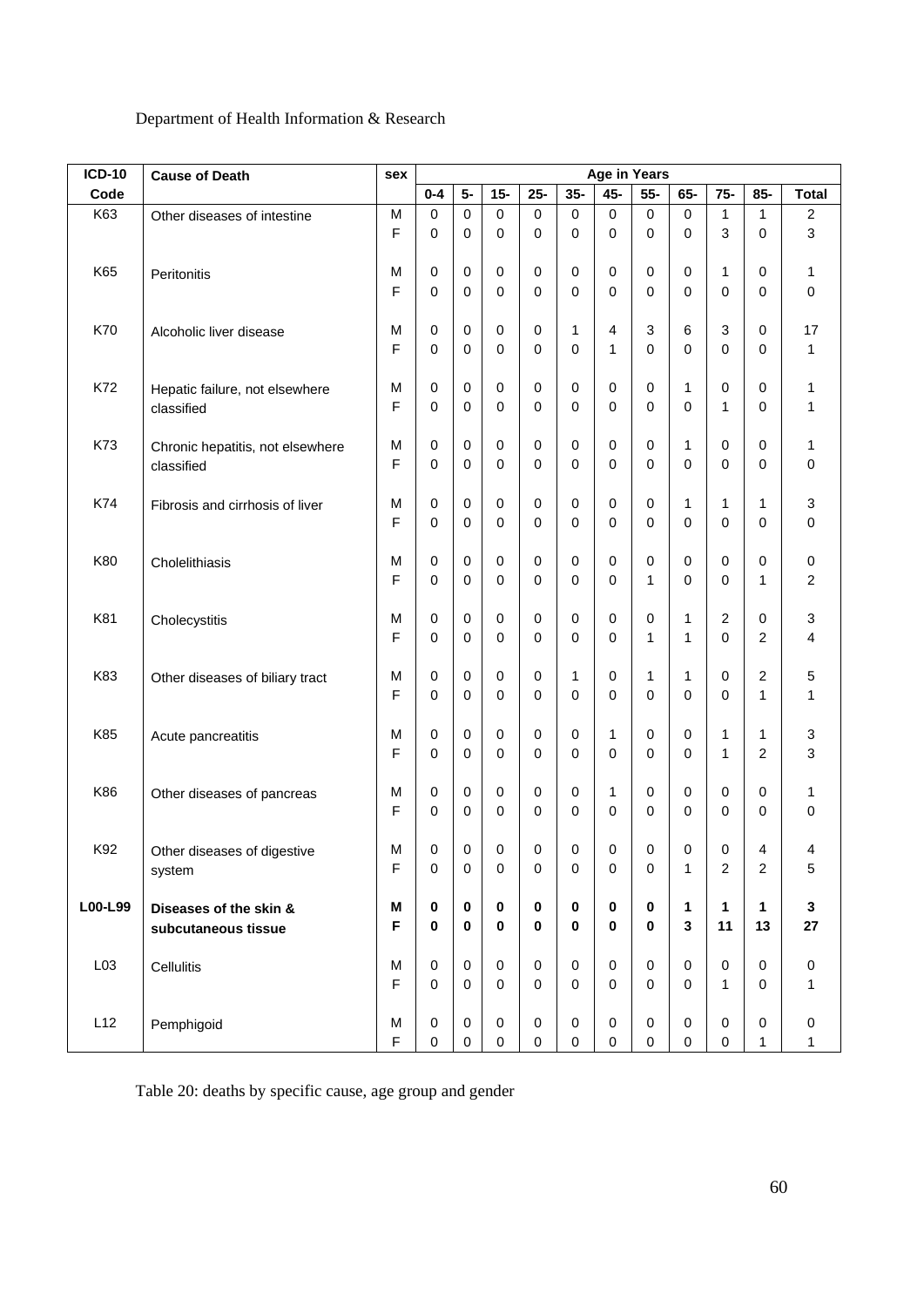| <b>ICD-10</b> | <b>Cause of Death</b>            | sex    | <b>Age in Years</b> |          |                  |                  |             |             |                     |                         |                  |                |                         |
|---------------|----------------------------------|--------|---------------------|----------|------------------|------------------|-------------|-------------|---------------------|-------------------------|------------------|----------------|-------------------------|
| Code          |                                  |        | $0 - 4$             | $5-$     | $15-$            | $25 -$           | $35 -$      | $45-$       | $55-$               | $65 -$                  | $75-$            | $85 -$         | <b>Total</b>            |
| L40           | Psoriasis                        | M      | 0                   | 0        | 0                | $\mathbf 0$      | $\mathbf 0$ | 0           | $\pmb{0}$           | $\pmb{0}$               | $\mathbf{1}$     | 0              | 1                       |
|               |                                  | F      | 0                   | 0        | 0                | $\mathbf 0$      | 0           | 0           | $\overline{0}$      | 0                       | 0                | 0              | 0                       |
|               |                                  |        |                     |          |                  |                  |             |             |                     |                         |                  |                |                         |
| L89           | Decubitus ulcer                  | M      | 0                   | 0        | 0                | $\boldsymbol{0}$ | $\mathbf 0$ | 0           | 0                   | 1                       | $\mathbf 0$      | 1              | $\overline{c}$          |
|               |                                  | F      | 0                   | 0        | 0                | $\mathbf 0$      | $\mathbf 0$ | $\mathbf 0$ | 0                   | 3                       | 10               | 12             | 25                      |
|               |                                  |        |                     |          |                  |                  |             |             |                     |                         |                  |                |                         |
| M00-M99       | Diseases of the musculoskeletal  | M      | 0                   | 0        | 0                | 0                | 0           | 0           | 1                   | 1                       | 3                | 1              | 6                       |
|               | system & connective tissue       | F      | 0                   | 0        | 0                | $\mathbf 0$      | $\bf{0}$    | 1           | 1                   | $\mathbf 2$             | 6                | 4              | 14                      |
|               |                                  |        |                     |          |                  |                  |             |             |                     |                         |                  |                |                         |
| <b>M00</b>    | Pyogenic arthritis               | M      | 0                   | 0        | 0                | $\mathbf 0$      | 0           | 0           | 0                   | 0                       | $\mathbf 0$      | 0              | $\pmb{0}$               |
|               |                                  | F      | 0                   | 0        | 0                | 0                | 0           | 0           | $\mathbf 0$         | $\mathbf 0$             | 1                | 0              | 1                       |
|               |                                  |        |                     |          |                  |                  |             |             |                     |                         |                  |                |                         |
| M06           | Other rheumatoid arthritis       | M      | 0                   | 0        | 0                | $\mathbf 0$      | 0           | 0           | 0                   | 0                       | $\mathbf 0$      | 0              | $\pmb{0}$               |
|               |                                  | F      | 0                   | 0        | 0                | 0                | 0           | 0           | $\overline{0}$      | 0                       | 1                | 0              | 1                       |
|               |                                  |        |                     |          |                  |                  |             |             |                     |                         |                  |                |                         |
| M15           | Polyarthrosis                    | M      | 0                   | 0        | 0                | $\mathbf 0$      | 0           | 0           | 0                   | 0                       | $\boldsymbol{2}$ | 1              | 3                       |
|               |                                  | F      | 0                   | 0        | $\mathbf 0$      | 0                | 0           | 0           | $\overline{0}$      | $\mathbf 0$             | $\overline{2}$   | $\overline{2}$ | 4                       |
|               |                                  |        |                     |          |                  |                  |             |             |                     |                         |                  |                |                         |
| M31           | Other necrotizing vasculopathies | M<br>F | 0                   | 0        | 0                | $\boldsymbol{0}$ | $\mathbf 0$ | $\mathbf 0$ | $\mathbf{1}$        | 0                       | 0                | 0              | 1                       |
|               |                                  |        | 0                   | 0        | 0                | $\Omega$         | $\Omega$    | $\Omega$    | $\mathbf{1}$        | $\mathbf 0$             | 0                | 0              | 1                       |
|               |                                  |        |                     |          |                  |                  |             |             |                     |                         |                  |                |                         |
| M34           | Systemic sclerosis               | M<br>F | 0<br>0              | 0<br>0   | 0<br>$\mathbf 0$ | 0<br>0           | 0<br>0      | 0<br>0      | 0<br>$\overline{0}$ | 0<br>1                  | 0<br>0           | 0<br>0         | 0<br>1                  |
|               |                                  |        |                     |          |                  |                  |             |             |                     |                         |                  |                |                         |
| M35           | Other systemic involvement of    | M      | 0                   | 0        | 0                | $\mathbf 0$      | 0           | 0           | 0                   | 0                       | 0                | 0              | $\pmb{0}$               |
|               | connective tissue                | F      | 0                   | 0        | 0                | 0                | 0           | 1           | 0                   | 1                       | 1                | 0              | 3                       |
|               |                                  |        |                     |          |                  |                  |             |             |                     |                         |                  |                |                         |
| M50           | Cervical disc disorders          | M      | 0                   | 0        | 0                | 0                | 0           | 0           | 0                   | 0                       | 1                | 0              | 1                       |
|               |                                  | F      | 0                   | 0        | 0                | 0                | 0           | 0           | $\overline{0}$      | 0                       | 0                | 0              | 0                       |
|               |                                  |        |                     |          |                  |                  |             |             |                     |                         |                  |                |                         |
| M60           | <b>Myositis</b>                  | M      | 0                   | 0        | 0                | $\mathbf 0$      | 0           | 0           | $\mathbf 0$         | 1                       | 0                | 0              | 1                       |
|               |                                  | F      | 0                   | 0        | 0                | 0                | 0           | 0           | $\mathbf 0$         | 0                       | 0                | 0              | 0                       |
|               |                                  |        |                     |          |                  |                  |             |             |                     |                         |                  |                |                         |
| M81           | Osteoporosis without patological | M      | 0                   | 0        | 0                | 0                | 0           | 0           | 0                   | 0                       | 0                | 0              | 0                       |
|               | fracture                         | F      | $\mathsf 0$         | 0        | 0                | 0                | 0           | $\mathsf 0$ | $\mathbf 0$         | $\pmb{0}$               | $\mathbf{1}$     | 1              | $\overline{\mathbf{c}}$ |
|               |                                  |        |                     |          |                  |                  |             |             |                     |                         |                  |                |                         |
| M86           | Osteomyelitis                    | M      | 0                   | 0        | 0                | $\mathbf 0$      | 0           | $\mathbf 0$ | 0                   | $\pmb{0}$               | 0                | 0              | $\mathbf 0$             |
|               |                                  | F      | $\mathbf 0$         | 0        | 0                | $\Omega$         | $\Omega$    | $\mathbf 0$ | $\mathbf 0$         | $\mathbf 0$             | $\Omega$         | 1              | $\mathbf{1}$            |
|               |                                  |        |                     |          |                  |                  |             |             |                     |                         |                  |                |                         |
| N00-N99       | Diseases of the genitourinary    | M      | $\pmb{0}$           | 0        | $\pmb{0}$        | $\pmb{0}$        | $\mathbf 0$ | 2           | 1                   | $\overline{7}$          | 17               | 8              | 35                      |
|               | system                           | F      | $\mathbf 0$         | $\bf{0}$ | 1                | $\mathbf 0$      | $\mathbf 0$ | 1           | $\pmb{0}$           | $\overline{\mathbf{3}}$ | 12               | 16             | 33                      |
|               |                                  |        |                     |          |                  |                  |             |             |                     |                         |                  |                |                         |
| N04           | Nephrotic syndrome               | M      | 0                   | 0        | 0                | $\mathbf 0$      | 0           | 0           | $\pmb{0}$           | $\pmb{0}$               | $\mathbf 0$      | 1              | 1                       |
|               |                                  | F      | $\mathbf 0$         | 0        | $\mathbf 0$      | $\mathbf 0$      | 0           | 0           | $\mathbf 0$         | $\mathbf 0$             | $\pmb{0}$        | 0              | $\mathbf 0$             |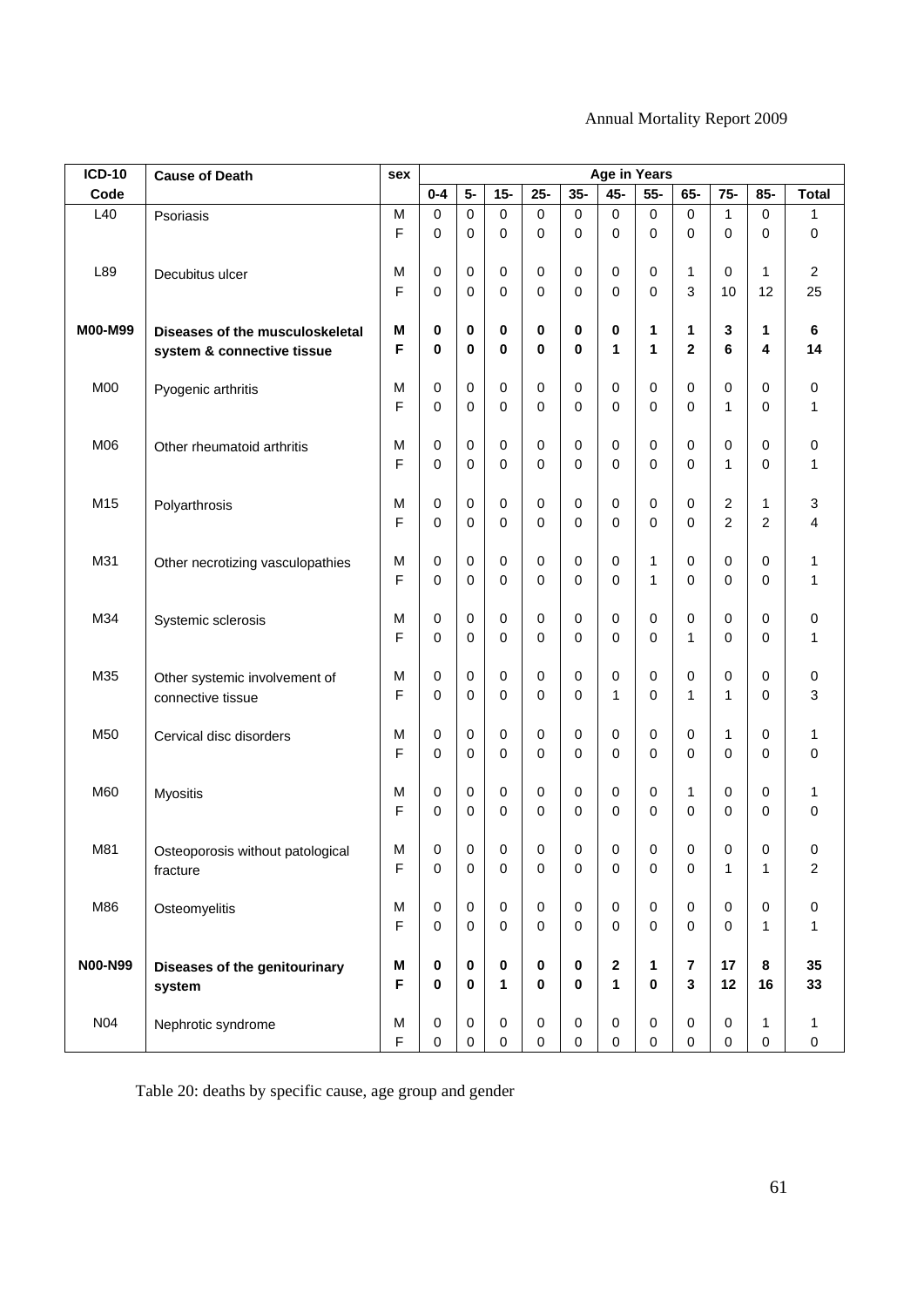## Department of Health Information & Research

| <b>ICD-10</b>   | <b>Cause of Death</b>                 | sex         | <b>Age in Years</b>      |        |                  |                  |                  |          |                          |                          |                            |                          |                |
|-----------------|---------------------------------------|-------------|--------------------------|--------|------------------|------------------|------------------|----------|--------------------------|--------------------------|----------------------------|--------------------------|----------------|
| Code            |                                       |             | $0 - 4$                  | $5-$   | $15 -$           | $25 -$           | $35 -$           | 45-      | $55-$                    | 65-                      | $75-$                      | $85-$                    | <b>Total</b>   |
| N05             | Unspecified nephritic syndrome        | М           | $\mathbf 0$              | 0      | 0                | $\mathbf 0$      | 0                | 0        | $\mathbf 0$              | 0                        | 0                          | $\mathbf 0$              | 0              |
|                 |                                       | F           | 0                        | 0      | 1                | 0                | $\Omega$         | 0        | 0                        | 0                        | $\mathbf 0$                | $\Omega$                 | 1              |
|                 |                                       |             |                          |        |                  |                  |                  |          |                          |                          |                            |                          |                |
| N11             | Chronic tubulo-interstitial nephritis | М           | 0                        | 0      | 0                | 0                | 0                | 0        | 0                        | 0                        | 1                          | $\mathbf{1}$             | 2              |
|                 |                                       | F           | 0                        | 0      | 0                | 0                | $\Omega$         | 0        | 0                        | 0                        | 0                          | $\mathbf 0$              | $\mathbf 0$    |
| N <sub>13</sub> |                                       | М           | 0                        | 0      | 0                | 0                | 0                | 0        | 0                        | 0                        | 0                          | $\mathbf{1}$             |                |
|                 | Obstructive and reflux uropathy       | F           | 0                        | 0      | 0                | 0                | 0                | 0        | 0                        | 0                        | $\mathbf 0$                | $\mathbf 0$              | 1<br>0         |
|                 |                                       |             |                          |        |                  |                  |                  |          |                          |                          |                            |                          |                |
| <b>N17</b>      | Acute renal failure                   | М           | 0                        | 0      | 0                | 0                | 0                | 0        | 1                        | 0                        | 0                          | $\mathbf{1}$             | 2              |
|                 |                                       | F           | 0                        | 0      | 0                | 0                | $\mathbf 0$      | 0        | 0                        | 0                        | 0                          | $\mathbf 0$              | $\mathbf 0$    |
|                 |                                       |             |                          |        |                  |                  |                  |          |                          |                          |                            |                          |                |
| N <sub>18</sub> | Chronic renal failure                 | M           | $\pmb{0}$                | 0      | 0                | 0                | 0                | 0        | 0                        | $\overline{\mathbf{4}}$  | 6                          | $\sqrt{2}$               | 12             |
|                 |                                       | F           | 0                        | 0      | 0                | 0                | $\Omega$         | 0        | 0                        | 1                        | 5                          | 5                        | 11             |
|                 |                                       |             |                          |        |                  |                  |                  |          |                          |                          |                            |                          |                |
| N <sub>19</sub> | Unspecified renal failure             | М           | 0                        | 0      | 0                | 0                | 0                | 0        | 0                        | 1                        | $\ensuremath{\mathsf{3}}$  | 0                        | 4              |
|                 |                                       | F           | 0                        | 0      | 0                | 0                | 0                | 1        | 0                        | 0                        | 5                          | 3                        | 9              |
| N36             |                                       | M           | 0                        | 0      | 0                | 0                | 0                | 1        | 0                        | 0                        | 0                          | $\pmb{0}$                | 1              |
|                 | Other disorders of urethra            | F           | 0                        | 0      | 0                | $\Omega$         | 0                | $\Omega$ | 0                        | $\Omega$                 | 0                          | $\Omega$                 | 0              |
|                 |                                       |             |                          |        |                  |                  |                  |          |                          |                          |                            |                          |                |
| N39             | Other disorders of urinary system     | М           | 0                        | 0      | 0                | 0                | 0                | 0        | 0                        | 1                        | 6                          | $\sqrt{2}$               | 9              |
|                 |                                       | F           | 0                        | 0      | $\Omega$         | $\Omega$         | $\Omega$         | 0        | 0                        | $\overline{c}$           | $\overline{2}$             | 8                        | 12             |
|                 |                                       |             |                          |        |                  |                  |                  |          |                          |                          |                            |                          |                |
| N40             | Hyperplasia of prostate               | М           | 0                        | 0      | 0                | 0                | 0                | 0        | 0                        | 1                        | 1                          | $\mathbf 0$              | 2              |
|                 |                                       |             |                          |        |                  |                  |                  |          |                          |                          |                            |                          |                |
| N41             | Inflammatory diseases of prostate     | M           | 0                        | 0      | 0                | 0                | 0                | 1        | 0                        | 0                        | 0                          | 0                        | 1              |
|                 |                                       | F           | 0                        | 0      | 0                | 0                | $\Omega$         | 0        | 0                        | 0                        | 0                          | $\mathbf 0$              | 0              |
| P00-P96         | Certain conditions originating in     | M           | 4                        | 0      | 0                | 0                | 0                | 0        | 0                        | 0                        | 0                          | 0                        | 4              |
|                 | the perinatal period                  | F           | 4                        | 0      | 0                | 0                | $\bf{0}$         | 0        | 0                        | 0                        | 0                          | $\mathbf 0$              | 4              |
|                 |                                       |             |                          |        |                  |                  |                  |          |                          |                          |                            |                          |                |
| P01             | Fetus and newborn affected by         | M           | 1                        | 0      | 0                | 0                | 0                | 0        | 0                        | 0                        | 0                          | 0                        |                |
|                 | maternal complications of             | F           | 1                        | 0      | 0                | 0                | 0                | 0        | 0                        | 0                        | 0                          | 0                        | 1              |
|                 | pregnancy                             |             |                          |        |                  |                  |                  |          |                          |                          |                            |                          |                |
|                 |                                       |             |                          |        |                  |                  |                  |          |                          |                          |                            |                          |                |
| P07             | Disorders related to short            | М           | 1                        | 0      | 0                | 0                | $\mathbf 0$      | 0        | $\pmb{0}$                | 0                        | 0                          | $\pmb{0}$                | 1              |
|                 | gestation, nec                        | $\mathsf F$ | $\overline{2}$           | 0      | 0                | $\Omega$         | $\Omega$         | 0        | 0                        | 0                        | $\Omega$                   | 0                        | $\overline{c}$ |
| P21             |                                       |             |                          |        |                  |                  |                  |          |                          |                          |                            |                          |                |
|                 | Birth asphyxia                        | М<br>F      | $\pmb{0}$<br>$\mathbf 1$ | 0<br>0 | 0<br>$\mathbf 0$ | 0<br>$\mathbf 0$ | 0<br>$\mathbf 0$ | 0<br>0   | $\pmb{0}$<br>$\mathbf 0$ | $\pmb{0}$<br>$\mathbf 0$ | $\mathbf 0$<br>$\mathbf 0$ | $\pmb{0}$<br>$\mathbf 0$ | 0<br>1         |
|                 |                                       |             |                          |        |                  |                  |                  |          |                          |                          |                            |                          |                |
| P <sub>22</sub> | Respiratory distress of newborn       | М           | 1                        | 0      | 0                | $\pmb{0}$        | 0                | 0        | $\pmb{0}$                | $\pmb{0}$                | $\pmb{0}$                  | 0                        | 1              |
|                 |                                       | F           | $\mathbf 0$              | 0      | $\mathbf 0$      | $\pmb{0}$        | $\mathbf 0$      | 0        | $\mathbf 0$              | $\mathbf 0$              | $\pmb{0}$                  | $\pmb{0}$                | $\pmb{0}$      |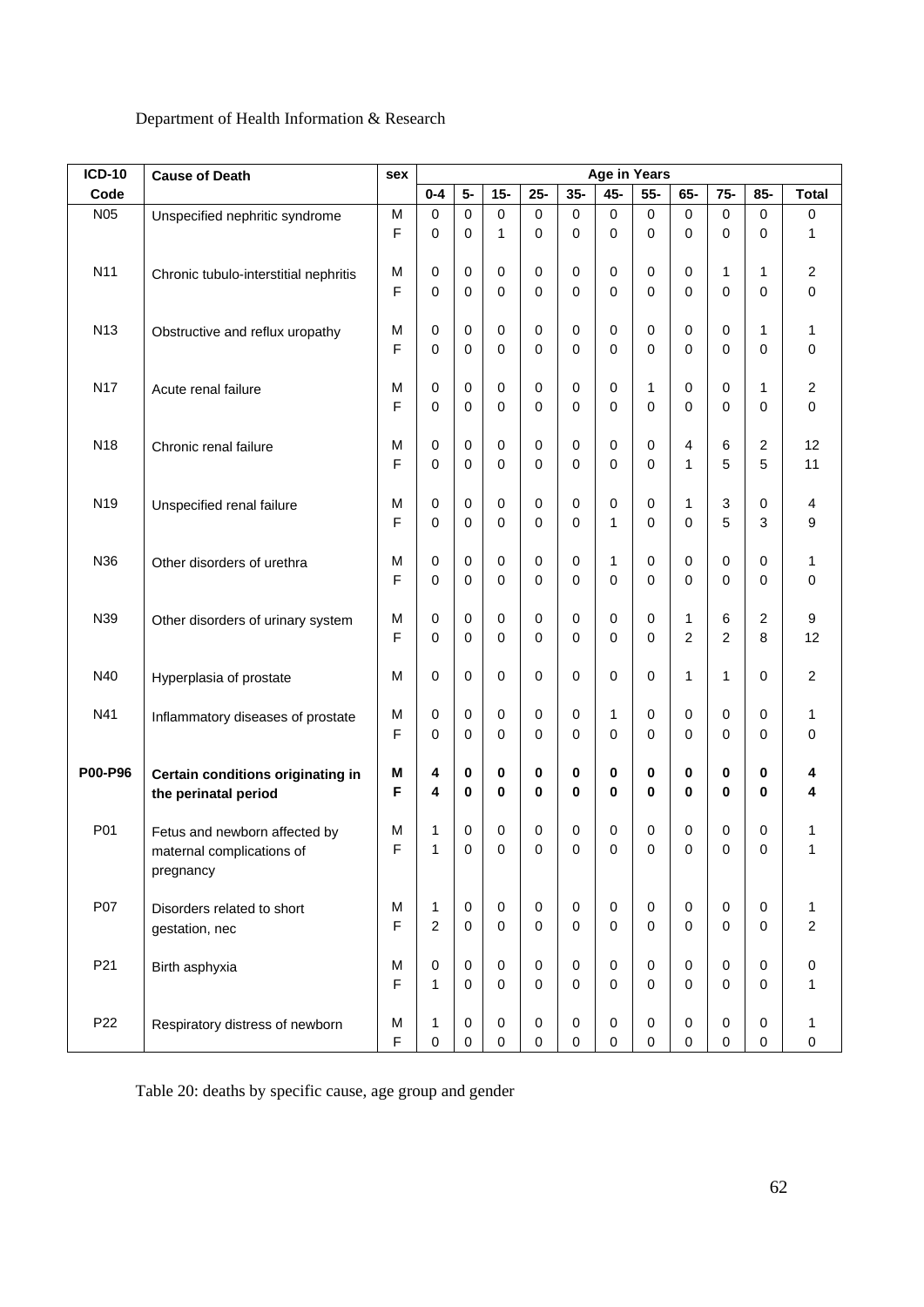| <b>ICD-10</b>   | <b>Cause of Death</b>                                                                  | sex    | <b>Age in Years</b> |             |                            |                  |                  |                       |                                |                            |                         |                            |                       |
|-----------------|----------------------------------------------------------------------------------------|--------|---------------------|-------------|----------------------------|------------------|------------------|-----------------------|--------------------------------|----------------------------|-------------------------|----------------------------|-----------------------|
| Code            |                                                                                        |        | $0 - 4$             | $5-$        | $15-$                      | $25 -$           | $35 -$           | 45-                   | $55-$                          | $65-$                      | $75-$                   | $85 -$                     | <b>Total</b>          |
| P <sub>56</sub> | Hydrops fetalis due to haemolytic                                                      | М      | $\mathbf{1}$        | $\mathsf 0$ | $\mathbf 0$                | 0                | $\mathbf 0$      | $\mathbf 0$           | $\mathbf 0$                    | $\mathbf 0$                | 0                       | $\mathbf 0$                | 1                     |
|                 | disease                                                                                | F      | 0                   | 0           | $\mathbf 0$                | 0                | 0                | $\Omega$              | 0                              | $\mathbf 0$                | 0                       | $\mathbf 0$                | 0                     |
| Q00-Q99         | <b>Congenital malformations,</b><br>deformations & chromosomal<br><b>Abnormalities</b> | М<br>F | $\overline{7}$<br>6 | 1<br>1      | 1<br>$\bf{0}$              | 1<br>0           | 0<br>0           | $\pmb{0}$<br>$\bf{0}$ | $\mathbf{2}$<br>$\overline{2}$ | $\mathbf 0$<br>$\bf{0}$    | 0<br>0                  | 0<br>$\bf{0}$              | 12<br>9               |
| Q <sub>02</sub> | Microcephaly                                                                           | М<br>F | 1<br>0              | 0<br>0      | 0<br>$\Omega$              | 0<br>0           | 0<br>0           | 0<br>0                | 0<br>0                         | 0<br>0                     | 0<br>0                  | 0<br>0                     | 1<br>0                |
| Q <sub>04</sub> | Other congenital malformations of                                                      | М      | 0                   | 0           | 0                          | 0                | 0                | 0                     | 0                              | 0                          | 0                       | $\mathbf 0$                | 0                     |
|                 | <b>Brain</b>                                                                           | F      | 0                   | 1           | $\Omega$                   | 0                | $\Omega$         | 0                     | $\Omega$                       | $\Omega$                   | $\Omega$                | $\mathbf 0$                | 1                     |
| Q21             | Congenital malformations of                                                            | М      | $\sqrt{2}$          | 0           | 1                          | $\mathbf 0$      | 0                | 0                     | 0                              | 0                          | 0                       | $\mathbf 0$                | 3                     |
|                 | cardiac septa                                                                          | F      | 0                   | 0           | $\Omega$                   | 0                | 0                | $\Omega$              | $\Omega$                       | 0                          | $\Omega$                | $\Omega$                   | 0                     |
| Q22             | Congenital malformations of                                                            | М      | 0                   | 0           | 0                          | 0                | 0                | 0                     | 0                              | 0                          | 0                       | 0                          | 0                     |
|                 | pulmonary & tricuspid valves                                                           | F      | 0                   | 0           | $\Omega$                   | 0                | $\Omega$         | $\Omega$              | 1                              | $\mathbf 0$                | 0                       | $\mathbf 0$                | 1                     |
| Q23             | Congenital malformations of                                                            | M      | 0                   | 0           | 0                          | 0                | 0                | 0                     | 0                              | 0                          | 0                       | 0                          | 0                     |
|                 | aortic and mitral valves                                                               | F      | 3                   | 0           | $\Omega$                   | 0                | $\Omega$         | $\Omega$              | $\Omega$                       | $\Omega$                   | $\Omega$                | 0                          | 3                     |
| Q24             | Other congenital malformations of                                                      | М      | 1                   | 1           | 0                          | 0                | 0                | 0                     | 0                              | 0                          | 0                       | $\mathbf 0$                | 2                     |
|                 | Heart                                                                                  | F      | $\mathbf 0$         | 0           | $\Omega$                   | 0                | 0                | 0                     | 1                              | $\Omega$                   | 0                       | $\mathbf 0$                | 1                     |
| Q <sub>25</sub> | Congenital malformations of great                                                      | М      | 0                   | 0           | 0                          | 1                | 0                | 0                     | 0                              | 0                          | 0                       | 0                          | 1                     |
|                 | Arteries                                                                               | F      | 0                   | 0           | $\Omega$                   | $\Omega$         | $\mathbf 0$      | $\Omega$              | $\Omega$                       | $\Omega$                   | 0                       | $\mathbf 0$                | 0                     |
| Q <sub>33</sub> | Congenital malformations of lung                                                       | М<br>F | 0<br>1              | 0<br>0      | 0<br>$\Omega$              | $\mathbf 0$<br>0 | 0<br>$\Omega$    | 0<br>$\Omega$         | 0<br>$\Omega$                  | 0<br>0                     | 0<br>0                  | $\mathbf 0$<br>$\mathbf 0$ | 0<br>1                |
| Q60             | Renal agnesis & other reduction<br>defects of kidney                                   | М<br>F | 1<br>0              | 0<br>0      | 0<br>0                     | 0<br>0           | 0<br>0           | 0<br>0                | 0<br>0                         | 0<br>0                     | 0<br>0                  | 0<br>0                     | 0                     |
| Q61             | Cystic kidney disease                                                                  | М<br>F | 0<br>$\Omega$       | 0<br>0      | $\mathbf 0$<br>$\mathbf 0$ | 0<br>0           | 0<br>$\mathbf 0$ | 0<br>0                | 1<br>0                         | $\mathsf 0$<br>$\mathbf 0$ | $\mathbf 0$<br>$\Omega$ | $\pmb{0}$<br>0             | 1<br>0                |
| Q90             | Down's Syndrome                                                                        | М<br>F | 1<br>$\mathbf 0$    | 0<br>0      | 0<br>$\mathbf 0$           | 0<br>0           | 0<br>$\mathbf 0$ | 0<br>0                | 1<br>$\mathbf 0$               | $\pmb{0}$<br>$\mathbf 0$   | 0<br>0                  | 0<br>$\mathbf 0$           | $\boldsymbol{2}$<br>0 |
| Q91             | Edwards' syndrome and Patau's                                                          | М      | 1                   | 0           | 0                          | 0                | 0                | 0                     | $\mathbf 0$                    | 0                          | 0                       | 0                          | 1                     |
|                 | Syndrome                                                                               | F      | 2                   | 0           | $\Omega$                   | $\Omega$         | $\mathbf 0$      | 0                     | $\mathbf 0$                    | $\mathbf 0$                | $\Omega$                | $\mathbf 0$                | $\overline{2}$        |
| R00-R99         | Symptoms, signs & abnormal                                                             | Μ      | 0                   | 0           | 0                          | $\pmb{0}$        | 0                | 0                     | 1                              | 1                          | $\mathbf{2}$            | 5                          | 9                     |
|                 | clinical & laboratory findings nec                                                     | F      | 0                   | $\pmb{0}$   | $\pmb{0}$                  | 1                | 0                | $\pmb{0}$             | 1                              | 1                          | $\overline{7}$          | 11                         | 21                    |

Table 20: deaths by specific cause, age group and gender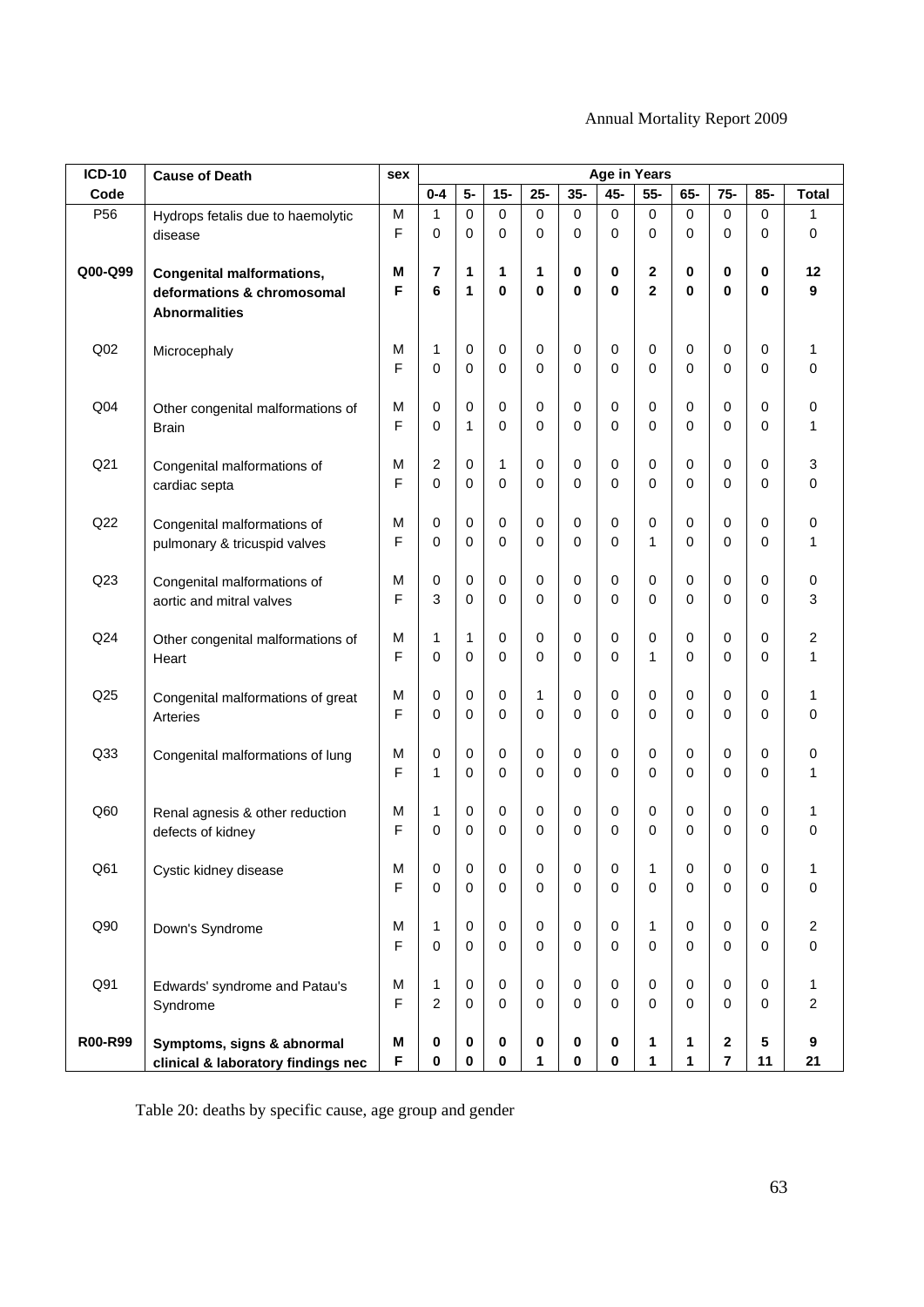## Department of Health Information & Research

| $5-$<br>$15-$<br>45-<br>$75-$<br><b>Total</b><br>$0 - 4$<br>$25 -$<br>$35 -$<br>$55-$<br>65-<br>$85-$<br>Code<br>R <sub>02</sub><br>$\mathbf 0$<br>0<br>0<br>$\mathbf 0$<br>0<br>0<br>0<br>0<br>0<br>1<br>М<br>1<br>Gangrene, not elsewhere classified<br>0<br>F<br>0<br>0<br>0<br>0<br>$\Omega$<br>0<br>0<br>0<br>0<br>0<br>0<br>0<br>R <sub>19</sub><br>М<br>0<br>0<br>0<br>0<br>0<br>$\mathbf 0$<br>0<br>1<br>1<br>Other symptoms & signs involving<br>F<br>$\mathbf 0$<br>0<br>0<br>0<br>0<br>0<br>1<br>2<br>0<br>0<br>1<br>the digestive system & abdomen<br><b>R53</b><br>М<br>0<br>0<br>0<br>0<br>0<br>0<br>0<br>0<br>0<br>1<br>1<br>Malaise and fatigue<br>F<br>0<br>0<br>0<br>0<br>0<br>0<br>0<br>0<br>0<br>0<br>0<br>0<br><b>R54</b><br>М<br>0<br>0<br>0<br>0<br>0<br>0<br>0<br>0<br>0<br>0<br>Senility<br>$\overline{c}$<br>F<br>0<br>0<br>0<br>0<br>0<br>0<br>0<br>0<br>1<br>3<br><b>R58</b><br>М<br>0<br>0<br>0<br>0<br>0<br>0<br>0<br>0<br>0<br>0<br>0<br>Haemorrhage, not elsewhere<br>F<br>0<br>0<br>0<br>0<br>0<br>0<br>0<br>0<br>1<br>0<br>1<br>classified<br>R73<br>М<br>0<br>0<br>0<br>0<br>0<br>$\mathbf 0$<br>0<br>0<br>0<br>0<br>0<br>Elevated blood glucose level<br>F<br>0<br>0<br>0<br>1<br>0<br>0<br>$\Omega$<br>0<br>$\Omega$<br>0<br>1<br>2<br>$\pmb{0}$<br>1<br>2<br>6<br>R99<br>0<br>0<br>0<br>0<br>$\mathbf 0$<br>1<br>М<br>Other ill-defined & unspecified<br>5<br>$\overline{7}$<br>F<br>$\Omega$<br>$\Omega$<br>1<br>$\Omega$<br>14<br>0<br>0<br>1<br>0<br>causes of mortality<br>V01-Y98<br>12<br>21<br>12<br>9<br>12<br>11<br>12<br>7<br>96<br>Μ<br>0<br>0<br><b>External causes of morbidity &amp;</b><br>F<br>4<br>$\overline{2}$<br>$\overline{7}$<br>11<br>$\overline{7}$<br>3<br>1<br>$\mathbf{2}$<br>38<br>1<br>0<br>mortality<br>V <sub>03</sub><br>2<br>0<br>0<br>0<br>0<br>0<br>0<br>1<br>1<br>0<br>0<br>М<br>Pedestrian injured in collision<br>F<br>0<br>0<br>0<br>0<br>0<br>0<br>0<br>0<br>0<br>0<br>0<br>with heavy transport vehicle or bus<br>V13<br>0<br>0<br>0<br>0<br>1<br>0<br>0<br>0<br>0<br>1<br>M<br>0<br>Pedal cyclist injured in collision with<br>F<br>0<br>0<br>0<br>0<br>0<br>0<br>0<br>0<br>0<br>0<br>$\mathbf 0$<br>car, pick-up truck or van<br>V23<br>2<br>0<br>0<br>0<br>0<br>1<br>0<br>0<br>0<br>0<br>3<br>M<br>Motorcycle rider injured in collision<br>F<br>0<br>0<br>0<br>0<br>0<br>0<br>0<br>0<br>0<br>0<br>0<br>with car, pick-up truck or van<br>V <sub>27</sub><br>0<br>0<br>1<br>0<br>0<br>0<br>0<br>0<br>0<br>2<br>М<br>1<br>Motorcycle rider injured in collision<br>F<br>0<br>$\mathbf 0$<br>0<br>0<br>0<br>0<br>0<br>0<br>0<br>$\mathbf 0$<br>$\mathbf 0$<br>with fixed or stationary object<br>V43<br>$\overline{c}$<br>М<br>3<br>0<br>0<br>0<br>1<br>0<br>0<br>0<br>0<br>0<br>Car occupant injured in collision<br>F<br>$\mathbf 0$<br>0<br>1<br>$\mathbf 0$<br>$\Omega$<br>0<br>$\Omega$<br>0<br>0<br>$\Omega$<br>1<br>with car, pick-up truck or van<br>V44<br>$\overline{c}$<br>М<br>0<br>0<br>0<br>1<br>0<br>0<br>$\mathbf 0$<br>0<br>Car occupant injured in collision<br>0<br>1<br>$\mathsf F$<br>$\overline{2}$<br>1<br>$\mathbf 0$<br>0<br>$\mathbf 0$<br>$\mathbf 0$<br>$\mathbf 0$<br>0<br>0<br>0<br>with heavy transport vehicle or bus<br>1 | <b>ICD-10</b> | <b>Cause of Death</b> | sex | <b>Age in Years</b> |  |  |  |  |  |  |  |  |  |  |
|---------------------------------------------------------------------------------------------------------------------------------------------------------------------------------------------------------------------------------------------------------------------------------------------------------------------------------------------------------------------------------------------------------------------------------------------------------------------------------------------------------------------------------------------------------------------------------------------------------------------------------------------------------------------------------------------------------------------------------------------------------------------------------------------------------------------------------------------------------------------------------------------------------------------------------------------------------------------------------------------------------------------------------------------------------------------------------------------------------------------------------------------------------------------------------------------------------------------------------------------------------------------------------------------------------------------------------------------------------------------------------------------------------------------------------------------------------------------------------------------------------------------------------------------------------------------------------------------------------------------------------------------------------------------------------------------------------------------------------------------------------------------------------------------------------------------------------------------------------------------------------------------------------------------------------------------------------------------------------------------------------------------------------------------------------------------------------------------------------------------------------------------------------------------------------------------------------------------------------------------------------------------------------------------------------------------------------------------------------------------------------------------------------------------------------------------------------------------------------------------------------------------------------------------------------------------------------------------------------------------------------------------------------------------------------------------------------------------------------------------------------------------------------------------------------------------------------------------------------------------------------------------------------------------------------------------------------------------------------------------------------------------------------------------------------------------------------------------------------------------------------------------------------------------------------------------------------------------------------------------|---------------|-----------------------|-----|---------------------|--|--|--|--|--|--|--|--|--|--|
|                                                                                                                                                                                                                                                                                                                                                                                                                                                                                                                                                                                                                                                                                                                                                                                                                                                                                                                                                                                                                                                                                                                                                                                                                                                                                                                                                                                                                                                                                                                                                                                                                                                                                                                                                                                                                                                                                                                                                                                                                                                                                                                                                                                                                                                                                                                                                                                                                                                                                                                                                                                                                                                                                                                                                                                                                                                                                                                                                                                                                                                                                                                                                                                                                                             |               |                       |     |                     |  |  |  |  |  |  |  |  |  |  |
|                                                                                                                                                                                                                                                                                                                                                                                                                                                                                                                                                                                                                                                                                                                                                                                                                                                                                                                                                                                                                                                                                                                                                                                                                                                                                                                                                                                                                                                                                                                                                                                                                                                                                                                                                                                                                                                                                                                                                                                                                                                                                                                                                                                                                                                                                                                                                                                                                                                                                                                                                                                                                                                                                                                                                                                                                                                                                                                                                                                                                                                                                                                                                                                                                                             |               |                       |     |                     |  |  |  |  |  |  |  |  |  |  |
|                                                                                                                                                                                                                                                                                                                                                                                                                                                                                                                                                                                                                                                                                                                                                                                                                                                                                                                                                                                                                                                                                                                                                                                                                                                                                                                                                                                                                                                                                                                                                                                                                                                                                                                                                                                                                                                                                                                                                                                                                                                                                                                                                                                                                                                                                                                                                                                                                                                                                                                                                                                                                                                                                                                                                                                                                                                                                                                                                                                                                                                                                                                                                                                                                                             |               |                       |     |                     |  |  |  |  |  |  |  |  |  |  |
|                                                                                                                                                                                                                                                                                                                                                                                                                                                                                                                                                                                                                                                                                                                                                                                                                                                                                                                                                                                                                                                                                                                                                                                                                                                                                                                                                                                                                                                                                                                                                                                                                                                                                                                                                                                                                                                                                                                                                                                                                                                                                                                                                                                                                                                                                                                                                                                                                                                                                                                                                                                                                                                                                                                                                                                                                                                                                                                                                                                                                                                                                                                                                                                                                                             |               |                       |     |                     |  |  |  |  |  |  |  |  |  |  |
|                                                                                                                                                                                                                                                                                                                                                                                                                                                                                                                                                                                                                                                                                                                                                                                                                                                                                                                                                                                                                                                                                                                                                                                                                                                                                                                                                                                                                                                                                                                                                                                                                                                                                                                                                                                                                                                                                                                                                                                                                                                                                                                                                                                                                                                                                                                                                                                                                                                                                                                                                                                                                                                                                                                                                                                                                                                                                                                                                                                                                                                                                                                                                                                                                                             |               |                       |     |                     |  |  |  |  |  |  |  |  |  |  |
|                                                                                                                                                                                                                                                                                                                                                                                                                                                                                                                                                                                                                                                                                                                                                                                                                                                                                                                                                                                                                                                                                                                                                                                                                                                                                                                                                                                                                                                                                                                                                                                                                                                                                                                                                                                                                                                                                                                                                                                                                                                                                                                                                                                                                                                                                                                                                                                                                                                                                                                                                                                                                                                                                                                                                                                                                                                                                                                                                                                                                                                                                                                                                                                                                                             |               |                       |     |                     |  |  |  |  |  |  |  |  |  |  |
|                                                                                                                                                                                                                                                                                                                                                                                                                                                                                                                                                                                                                                                                                                                                                                                                                                                                                                                                                                                                                                                                                                                                                                                                                                                                                                                                                                                                                                                                                                                                                                                                                                                                                                                                                                                                                                                                                                                                                                                                                                                                                                                                                                                                                                                                                                                                                                                                                                                                                                                                                                                                                                                                                                                                                                                                                                                                                                                                                                                                                                                                                                                                                                                                                                             |               |                       |     |                     |  |  |  |  |  |  |  |  |  |  |
|                                                                                                                                                                                                                                                                                                                                                                                                                                                                                                                                                                                                                                                                                                                                                                                                                                                                                                                                                                                                                                                                                                                                                                                                                                                                                                                                                                                                                                                                                                                                                                                                                                                                                                                                                                                                                                                                                                                                                                                                                                                                                                                                                                                                                                                                                                                                                                                                                                                                                                                                                                                                                                                                                                                                                                                                                                                                                                                                                                                                                                                                                                                                                                                                                                             |               |                       |     |                     |  |  |  |  |  |  |  |  |  |  |
|                                                                                                                                                                                                                                                                                                                                                                                                                                                                                                                                                                                                                                                                                                                                                                                                                                                                                                                                                                                                                                                                                                                                                                                                                                                                                                                                                                                                                                                                                                                                                                                                                                                                                                                                                                                                                                                                                                                                                                                                                                                                                                                                                                                                                                                                                                                                                                                                                                                                                                                                                                                                                                                                                                                                                                                                                                                                                                                                                                                                                                                                                                                                                                                                                                             |               |                       |     |                     |  |  |  |  |  |  |  |  |  |  |
|                                                                                                                                                                                                                                                                                                                                                                                                                                                                                                                                                                                                                                                                                                                                                                                                                                                                                                                                                                                                                                                                                                                                                                                                                                                                                                                                                                                                                                                                                                                                                                                                                                                                                                                                                                                                                                                                                                                                                                                                                                                                                                                                                                                                                                                                                                                                                                                                                                                                                                                                                                                                                                                                                                                                                                                                                                                                                                                                                                                                                                                                                                                                                                                                                                             |               |                       |     |                     |  |  |  |  |  |  |  |  |  |  |
|                                                                                                                                                                                                                                                                                                                                                                                                                                                                                                                                                                                                                                                                                                                                                                                                                                                                                                                                                                                                                                                                                                                                                                                                                                                                                                                                                                                                                                                                                                                                                                                                                                                                                                                                                                                                                                                                                                                                                                                                                                                                                                                                                                                                                                                                                                                                                                                                                                                                                                                                                                                                                                                                                                                                                                                                                                                                                                                                                                                                                                                                                                                                                                                                                                             |               |                       |     |                     |  |  |  |  |  |  |  |  |  |  |
|                                                                                                                                                                                                                                                                                                                                                                                                                                                                                                                                                                                                                                                                                                                                                                                                                                                                                                                                                                                                                                                                                                                                                                                                                                                                                                                                                                                                                                                                                                                                                                                                                                                                                                                                                                                                                                                                                                                                                                                                                                                                                                                                                                                                                                                                                                                                                                                                                                                                                                                                                                                                                                                                                                                                                                                                                                                                                                                                                                                                                                                                                                                                                                                                                                             |               |                       |     |                     |  |  |  |  |  |  |  |  |  |  |
|                                                                                                                                                                                                                                                                                                                                                                                                                                                                                                                                                                                                                                                                                                                                                                                                                                                                                                                                                                                                                                                                                                                                                                                                                                                                                                                                                                                                                                                                                                                                                                                                                                                                                                                                                                                                                                                                                                                                                                                                                                                                                                                                                                                                                                                                                                                                                                                                                                                                                                                                                                                                                                                                                                                                                                                                                                                                                                                                                                                                                                                                                                                                                                                                                                             |               |                       |     |                     |  |  |  |  |  |  |  |  |  |  |
|                                                                                                                                                                                                                                                                                                                                                                                                                                                                                                                                                                                                                                                                                                                                                                                                                                                                                                                                                                                                                                                                                                                                                                                                                                                                                                                                                                                                                                                                                                                                                                                                                                                                                                                                                                                                                                                                                                                                                                                                                                                                                                                                                                                                                                                                                                                                                                                                                                                                                                                                                                                                                                                                                                                                                                                                                                                                                                                                                                                                                                                                                                                                                                                                                                             |               |                       |     |                     |  |  |  |  |  |  |  |  |  |  |
|                                                                                                                                                                                                                                                                                                                                                                                                                                                                                                                                                                                                                                                                                                                                                                                                                                                                                                                                                                                                                                                                                                                                                                                                                                                                                                                                                                                                                                                                                                                                                                                                                                                                                                                                                                                                                                                                                                                                                                                                                                                                                                                                                                                                                                                                                                                                                                                                                                                                                                                                                                                                                                                                                                                                                                                                                                                                                                                                                                                                                                                                                                                                                                                                                                             |               |                       |     |                     |  |  |  |  |  |  |  |  |  |  |
|                                                                                                                                                                                                                                                                                                                                                                                                                                                                                                                                                                                                                                                                                                                                                                                                                                                                                                                                                                                                                                                                                                                                                                                                                                                                                                                                                                                                                                                                                                                                                                                                                                                                                                                                                                                                                                                                                                                                                                                                                                                                                                                                                                                                                                                                                                                                                                                                                                                                                                                                                                                                                                                                                                                                                                                                                                                                                                                                                                                                                                                                                                                                                                                                                                             |               |                       |     |                     |  |  |  |  |  |  |  |  |  |  |
|                                                                                                                                                                                                                                                                                                                                                                                                                                                                                                                                                                                                                                                                                                                                                                                                                                                                                                                                                                                                                                                                                                                                                                                                                                                                                                                                                                                                                                                                                                                                                                                                                                                                                                                                                                                                                                                                                                                                                                                                                                                                                                                                                                                                                                                                                                                                                                                                                                                                                                                                                                                                                                                                                                                                                                                                                                                                                                                                                                                                                                                                                                                                                                                                                                             |               |                       |     |                     |  |  |  |  |  |  |  |  |  |  |
|                                                                                                                                                                                                                                                                                                                                                                                                                                                                                                                                                                                                                                                                                                                                                                                                                                                                                                                                                                                                                                                                                                                                                                                                                                                                                                                                                                                                                                                                                                                                                                                                                                                                                                                                                                                                                                                                                                                                                                                                                                                                                                                                                                                                                                                                                                                                                                                                                                                                                                                                                                                                                                                                                                                                                                                                                                                                                                                                                                                                                                                                                                                                                                                                                                             |               |                       |     |                     |  |  |  |  |  |  |  |  |  |  |
|                                                                                                                                                                                                                                                                                                                                                                                                                                                                                                                                                                                                                                                                                                                                                                                                                                                                                                                                                                                                                                                                                                                                                                                                                                                                                                                                                                                                                                                                                                                                                                                                                                                                                                                                                                                                                                                                                                                                                                                                                                                                                                                                                                                                                                                                                                                                                                                                                                                                                                                                                                                                                                                                                                                                                                                                                                                                                                                                                                                                                                                                                                                                                                                                                                             |               |                       |     |                     |  |  |  |  |  |  |  |  |  |  |
|                                                                                                                                                                                                                                                                                                                                                                                                                                                                                                                                                                                                                                                                                                                                                                                                                                                                                                                                                                                                                                                                                                                                                                                                                                                                                                                                                                                                                                                                                                                                                                                                                                                                                                                                                                                                                                                                                                                                                                                                                                                                                                                                                                                                                                                                                                                                                                                                                                                                                                                                                                                                                                                                                                                                                                                                                                                                                                                                                                                                                                                                                                                                                                                                                                             |               |                       |     |                     |  |  |  |  |  |  |  |  |  |  |
|                                                                                                                                                                                                                                                                                                                                                                                                                                                                                                                                                                                                                                                                                                                                                                                                                                                                                                                                                                                                                                                                                                                                                                                                                                                                                                                                                                                                                                                                                                                                                                                                                                                                                                                                                                                                                                                                                                                                                                                                                                                                                                                                                                                                                                                                                                                                                                                                                                                                                                                                                                                                                                                                                                                                                                                                                                                                                                                                                                                                                                                                                                                                                                                                                                             |               |                       |     |                     |  |  |  |  |  |  |  |  |  |  |
|                                                                                                                                                                                                                                                                                                                                                                                                                                                                                                                                                                                                                                                                                                                                                                                                                                                                                                                                                                                                                                                                                                                                                                                                                                                                                                                                                                                                                                                                                                                                                                                                                                                                                                                                                                                                                                                                                                                                                                                                                                                                                                                                                                                                                                                                                                                                                                                                                                                                                                                                                                                                                                                                                                                                                                                                                                                                                                                                                                                                                                                                                                                                                                                                                                             |               |                       |     |                     |  |  |  |  |  |  |  |  |  |  |
|                                                                                                                                                                                                                                                                                                                                                                                                                                                                                                                                                                                                                                                                                                                                                                                                                                                                                                                                                                                                                                                                                                                                                                                                                                                                                                                                                                                                                                                                                                                                                                                                                                                                                                                                                                                                                                                                                                                                                                                                                                                                                                                                                                                                                                                                                                                                                                                                                                                                                                                                                                                                                                                                                                                                                                                                                                                                                                                                                                                                                                                                                                                                                                                                                                             |               |                       |     |                     |  |  |  |  |  |  |  |  |  |  |
|                                                                                                                                                                                                                                                                                                                                                                                                                                                                                                                                                                                                                                                                                                                                                                                                                                                                                                                                                                                                                                                                                                                                                                                                                                                                                                                                                                                                                                                                                                                                                                                                                                                                                                                                                                                                                                                                                                                                                                                                                                                                                                                                                                                                                                                                                                                                                                                                                                                                                                                                                                                                                                                                                                                                                                                                                                                                                                                                                                                                                                                                                                                                                                                                                                             |               |                       |     |                     |  |  |  |  |  |  |  |  |  |  |
|                                                                                                                                                                                                                                                                                                                                                                                                                                                                                                                                                                                                                                                                                                                                                                                                                                                                                                                                                                                                                                                                                                                                                                                                                                                                                                                                                                                                                                                                                                                                                                                                                                                                                                                                                                                                                                                                                                                                                                                                                                                                                                                                                                                                                                                                                                                                                                                                                                                                                                                                                                                                                                                                                                                                                                                                                                                                                                                                                                                                                                                                                                                                                                                                                                             |               |                       |     |                     |  |  |  |  |  |  |  |  |  |  |
|                                                                                                                                                                                                                                                                                                                                                                                                                                                                                                                                                                                                                                                                                                                                                                                                                                                                                                                                                                                                                                                                                                                                                                                                                                                                                                                                                                                                                                                                                                                                                                                                                                                                                                                                                                                                                                                                                                                                                                                                                                                                                                                                                                                                                                                                                                                                                                                                                                                                                                                                                                                                                                                                                                                                                                                                                                                                                                                                                                                                                                                                                                                                                                                                                                             |               |                       |     |                     |  |  |  |  |  |  |  |  |  |  |
|                                                                                                                                                                                                                                                                                                                                                                                                                                                                                                                                                                                                                                                                                                                                                                                                                                                                                                                                                                                                                                                                                                                                                                                                                                                                                                                                                                                                                                                                                                                                                                                                                                                                                                                                                                                                                                                                                                                                                                                                                                                                                                                                                                                                                                                                                                                                                                                                                                                                                                                                                                                                                                                                                                                                                                                                                                                                                                                                                                                                                                                                                                                                                                                                                                             |               |                       |     |                     |  |  |  |  |  |  |  |  |  |  |
|                                                                                                                                                                                                                                                                                                                                                                                                                                                                                                                                                                                                                                                                                                                                                                                                                                                                                                                                                                                                                                                                                                                                                                                                                                                                                                                                                                                                                                                                                                                                                                                                                                                                                                                                                                                                                                                                                                                                                                                                                                                                                                                                                                                                                                                                                                                                                                                                                                                                                                                                                                                                                                                                                                                                                                                                                                                                                                                                                                                                                                                                                                                                                                                                                                             |               |                       |     |                     |  |  |  |  |  |  |  |  |  |  |
|                                                                                                                                                                                                                                                                                                                                                                                                                                                                                                                                                                                                                                                                                                                                                                                                                                                                                                                                                                                                                                                                                                                                                                                                                                                                                                                                                                                                                                                                                                                                                                                                                                                                                                                                                                                                                                                                                                                                                                                                                                                                                                                                                                                                                                                                                                                                                                                                                                                                                                                                                                                                                                                                                                                                                                                                                                                                                                                                                                                                                                                                                                                                                                                                                                             |               |                       |     |                     |  |  |  |  |  |  |  |  |  |  |
|                                                                                                                                                                                                                                                                                                                                                                                                                                                                                                                                                                                                                                                                                                                                                                                                                                                                                                                                                                                                                                                                                                                                                                                                                                                                                                                                                                                                                                                                                                                                                                                                                                                                                                                                                                                                                                                                                                                                                                                                                                                                                                                                                                                                                                                                                                                                                                                                                                                                                                                                                                                                                                                                                                                                                                                                                                                                                                                                                                                                                                                                                                                                                                                                                                             |               |                       |     |                     |  |  |  |  |  |  |  |  |  |  |
|                                                                                                                                                                                                                                                                                                                                                                                                                                                                                                                                                                                                                                                                                                                                                                                                                                                                                                                                                                                                                                                                                                                                                                                                                                                                                                                                                                                                                                                                                                                                                                                                                                                                                                                                                                                                                                                                                                                                                                                                                                                                                                                                                                                                                                                                                                                                                                                                                                                                                                                                                                                                                                                                                                                                                                                                                                                                                                                                                                                                                                                                                                                                                                                                                                             |               |                       |     |                     |  |  |  |  |  |  |  |  |  |  |
|                                                                                                                                                                                                                                                                                                                                                                                                                                                                                                                                                                                                                                                                                                                                                                                                                                                                                                                                                                                                                                                                                                                                                                                                                                                                                                                                                                                                                                                                                                                                                                                                                                                                                                                                                                                                                                                                                                                                                                                                                                                                                                                                                                                                                                                                                                                                                                                                                                                                                                                                                                                                                                                                                                                                                                                                                                                                                                                                                                                                                                                                                                                                                                                                                                             |               |                       |     |                     |  |  |  |  |  |  |  |  |  |  |
|                                                                                                                                                                                                                                                                                                                                                                                                                                                                                                                                                                                                                                                                                                                                                                                                                                                                                                                                                                                                                                                                                                                                                                                                                                                                                                                                                                                                                                                                                                                                                                                                                                                                                                                                                                                                                                                                                                                                                                                                                                                                                                                                                                                                                                                                                                                                                                                                                                                                                                                                                                                                                                                                                                                                                                                                                                                                                                                                                                                                                                                                                                                                                                                                                                             |               |                       |     |                     |  |  |  |  |  |  |  |  |  |  |
|                                                                                                                                                                                                                                                                                                                                                                                                                                                                                                                                                                                                                                                                                                                                                                                                                                                                                                                                                                                                                                                                                                                                                                                                                                                                                                                                                                                                                                                                                                                                                                                                                                                                                                                                                                                                                                                                                                                                                                                                                                                                                                                                                                                                                                                                                                                                                                                                                                                                                                                                                                                                                                                                                                                                                                                                                                                                                                                                                                                                                                                                                                                                                                                                                                             |               |                       |     |                     |  |  |  |  |  |  |  |  |  |  |
|                                                                                                                                                                                                                                                                                                                                                                                                                                                                                                                                                                                                                                                                                                                                                                                                                                                                                                                                                                                                                                                                                                                                                                                                                                                                                                                                                                                                                                                                                                                                                                                                                                                                                                                                                                                                                                                                                                                                                                                                                                                                                                                                                                                                                                                                                                                                                                                                                                                                                                                                                                                                                                                                                                                                                                                                                                                                                                                                                                                                                                                                                                                                                                                                                                             |               |                       |     |                     |  |  |  |  |  |  |  |  |  |  |
|                                                                                                                                                                                                                                                                                                                                                                                                                                                                                                                                                                                                                                                                                                                                                                                                                                                                                                                                                                                                                                                                                                                                                                                                                                                                                                                                                                                                                                                                                                                                                                                                                                                                                                                                                                                                                                                                                                                                                                                                                                                                                                                                                                                                                                                                                                                                                                                                                                                                                                                                                                                                                                                                                                                                                                                                                                                                                                                                                                                                                                                                                                                                                                                                                                             |               |                       |     |                     |  |  |  |  |  |  |  |  |  |  |
|                                                                                                                                                                                                                                                                                                                                                                                                                                                                                                                                                                                                                                                                                                                                                                                                                                                                                                                                                                                                                                                                                                                                                                                                                                                                                                                                                                                                                                                                                                                                                                                                                                                                                                                                                                                                                                                                                                                                                                                                                                                                                                                                                                                                                                                                                                                                                                                                                                                                                                                                                                                                                                                                                                                                                                                                                                                                                                                                                                                                                                                                                                                                                                                                                                             |               |                       |     |                     |  |  |  |  |  |  |  |  |  |  |
|                                                                                                                                                                                                                                                                                                                                                                                                                                                                                                                                                                                                                                                                                                                                                                                                                                                                                                                                                                                                                                                                                                                                                                                                                                                                                                                                                                                                                                                                                                                                                                                                                                                                                                                                                                                                                                                                                                                                                                                                                                                                                                                                                                                                                                                                                                                                                                                                                                                                                                                                                                                                                                                                                                                                                                                                                                                                                                                                                                                                                                                                                                                                                                                                                                             |               |                       |     |                     |  |  |  |  |  |  |  |  |  |  |
|                                                                                                                                                                                                                                                                                                                                                                                                                                                                                                                                                                                                                                                                                                                                                                                                                                                                                                                                                                                                                                                                                                                                                                                                                                                                                                                                                                                                                                                                                                                                                                                                                                                                                                                                                                                                                                                                                                                                                                                                                                                                                                                                                                                                                                                                                                                                                                                                                                                                                                                                                                                                                                                                                                                                                                                                                                                                                                                                                                                                                                                                                                                                                                                                                                             |               |                       |     |                     |  |  |  |  |  |  |  |  |  |  |
| V47<br>3<br>М<br>0<br>1<br>0<br>0<br>1<br>$\mathbf 0$<br>0<br>1<br>0<br>Car occupant injured in collision<br>0                                                                                                                                                                                                                                                                                                                                                                                                                                                                                                                                                                                                                                                                                                                                                                                                                                                                                                                                                                                                                                                                                                                                                                                                                                                                                                                                                                                                                                                                                                                                                                                                                                                                                                                                                                                                                                                                                                                                                                                                                                                                                                                                                                                                                                                                                                                                                                                                                                                                                                                                                                                                                                                                                                                                                                                                                                                                                                                                                                                                                                                                                                                              |               |                       |     |                     |  |  |  |  |  |  |  |  |  |  |
| F<br>$\pmb{0}$<br>$\mathbf 0$<br>0<br>0<br>0<br>$\mathbf 0$<br>0<br>0<br>$\pmb{0}$<br>0<br>0<br>with fixed or stationary object                                                                                                                                                                                                                                                                                                                                                                                                                                                                                                                                                                                                                                                                                                                                                                                                                                                                                                                                                                                                                                                                                                                                                                                                                                                                                                                                                                                                                                                                                                                                                                                                                                                                                                                                                                                                                                                                                                                                                                                                                                                                                                                                                                                                                                                                                                                                                                                                                                                                                                                                                                                                                                                                                                                                                                                                                                                                                                                                                                                                                                                                                                             |               |                       |     |                     |  |  |  |  |  |  |  |  |  |  |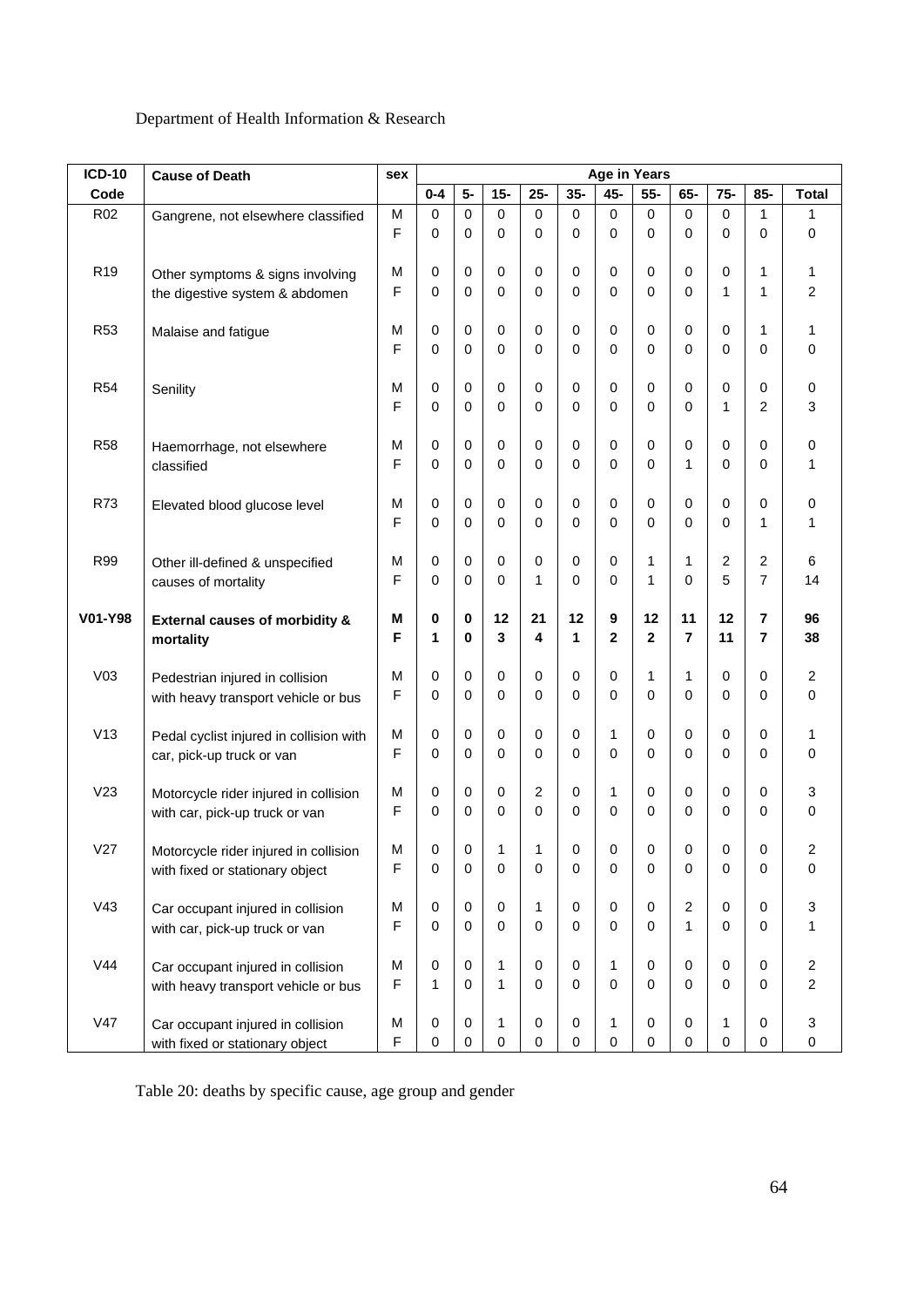| <b>ICD-10</b> | <b>Cause of Death</b>                                                                 | sex    | <b>Age in Years</b> |                            |                  |                       |                  |                     |                            |                          |                  |                  |                       |
|---------------|---------------------------------------------------------------------------------------|--------|---------------------|----------------------------|------------------|-----------------------|------------------|---------------------|----------------------------|--------------------------|------------------|------------------|-----------------------|
| Code          |                                                                                       |        | $0 - 4$             | $5-$                       | $15-$            | $25 -$                | $35 -$           | 45-                 | $55-$                      | $65-$                    | $75-$            | $85 -$           | <b>Total</b>          |
| <b>V68</b>    | Occupant of heavy transport vehicle<br>injured in non collision transport<br>accident | M<br>F | 0<br>0              | 0<br>0                     | 0<br>0           | 0<br>$\Omega$         | 0<br>$\Omega$    | 0<br>$\Omega$       | $\mathbf 0$<br>$\mathbf 0$ | $\mathbf{1}$<br>$\Omega$ | 0<br>0           | 0<br>0           | 1<br>0                |
| V80           | Animal-rider or occupant of animal<br>drawn vehicle injured in transport<br>accident  | M<br>F | 0<br>0              | 0<br>0                     | 0<br>0           | 0<br>$\Omega$         | 0<br>0           | 0<br>1              | 0<br>0                     | 0<br>$\Omega$            | 0<br>0           | 0<br>0           | 0<br>1                |
| W01           | Fall on same level from slipping,<br>tripping & stumbling                             | М<br>F | 0<br>0              | 0<br>0                     | 0<br>0           | 0<br>0                | 0<br>0           | 0<br>0              | 0<br>0                     | 1<br>0                   | 2<br>2           | 1<br>0           | 4<br>2                |
| <b>W06</b>    | Fall involving bed                                                                    | M<br>F | 0<br>0              | 0<br>$\mathbf 0$           | 0<br>$\Omega$    | 0<br>0                | 0<br>0           | 0<br>0              | 0<br>0                     | 0<br>1                   | $\mathbf 0$<br>1 | 0<br>0           | 0<br>2                |
| <b>W07</b>    | Fall involving chair                                                                  | M<br>F | 0<br>0              | 0<br>0                     | 0<br>0           | 0<br>0                | 0<br>0           | 0<br>0              | 0<br>0                     | 0<br>$\Omega$            | 0<br>0           | 1<br>0           | 1<br>0                |
| W10           | Fall on and from stairs and steps                                                     | М<br>F | 0<br>0              | 0<br>0                     | 0<br>0           | 0<br>0                | 0<br>$\mathbf 0$ | 0<br>0              | 0<br>0                     | 0<br>$\Omega$            | $\pmb{0}$<br>0   | 0<br>1           | 0<br>1                |
| W13           | Fall from, out of or through<br>building or structure                                 | М<br>F | 0<br>0              | 0<br>0                     | 1<br>0           | 1<br>$\Omega$         | 1<br>$\Omega$    | 1<br>$\Omega$       | 1<br>0                     | 0<br>$\Omega$            | 0<br>0           | 0<br>0           | 5<br>0                |
| W19           | Unspecified fall                                                                      | М<br>F | 0<br>0              | 0<br>0                     | 0<br>0           | 0<br>0                | 0<br>0           | 0<br>0              | 0<br>0                     | 1<br>3                   | 2<br>5           | 3<br>5           | 6<br>13               |
| W20           | Struck by thrown, projected or<br>falling object                                      | м<br>F | 0<br>0              | 0<br>$\mathbf 0$           | 0<br>$\Omega$    | 0<br>0                | 1<br>0           | 0<br>0              | 1<br>0                     | 1<br>0                   | 0<br>$\Omega$    | 0<br>0           | 3<br>0                |
| W22           | Striking against or struck by other<br>objects                                        | M<br>F | 0<br>0              | 0<br>0                     | 0<br>0           | 1<br>0                | 0<br>$\mathbf 0$ | 0<br>0              | 0<br>0                     | 0<br>0                   | 0<br>0           | 0<br>0           | 1<br>0                |
| W23           | Caught, crushed, jammed or<br>pinched in or between objects                           | М<br>F | 0<br>0              | 0<br>0                     | 0<br>0           | 0<br>0                | 0<br>0           | 0<br>0              | 0<br>1                     | 0<br>0                   | 0<br>0           | 0<br>0           | 0<br>1                |
| W30           | Contact with agricultural machinary                                                   | M<br>F | 0<br>$\mathbf 0$    | $\mathsf 0$<br>$\mathbf 0$ | 0<br>$\mathbf 0$ | $\pmb{0}$<br>$\Omega$ | $\pmb{0}$<br>0   | 0<br>$\overline{0}$ | $\pmb{0}$<br>$\mathbf 0$   | $\pmb{0}$<br>$\mathbf 0$ | 1<br>$\mathbf 0$ | 0<br>$\mathbf 0$ | 1<br>0                |
| W40           | Explosion of other materials                                                          | М<br>F | 0<br>0              | 0<br>$\mathbf 0$           | 0<br>$\mathbf 0$ | 1<br>$\mathbf 0$      | 0<br>$\pmb{0}$   | 0<br>0              | 0<br>$\mathbf 0$           | 0<br>$\mathbf 0$         | 0<br>$\Omega$    | 0<br>$\mathbf 0$ | 1<br>0                |
| W69           | Drowning and submersion while<br>natural water                                        | M<br>F | 0<br>0              | 0<br>$\pmb{0}$             | 0<br>1           | 0<br>0                | 0<br>$\mathsf 0$ | 1<br>$\mathsf 0$    | 1<br>$\mathsf 0$           | 0<br>$\mathbf 0$         | 0<br>$\mathsf 0$ | 0<br>0           | $\boldsymbol{2}$<br>1 |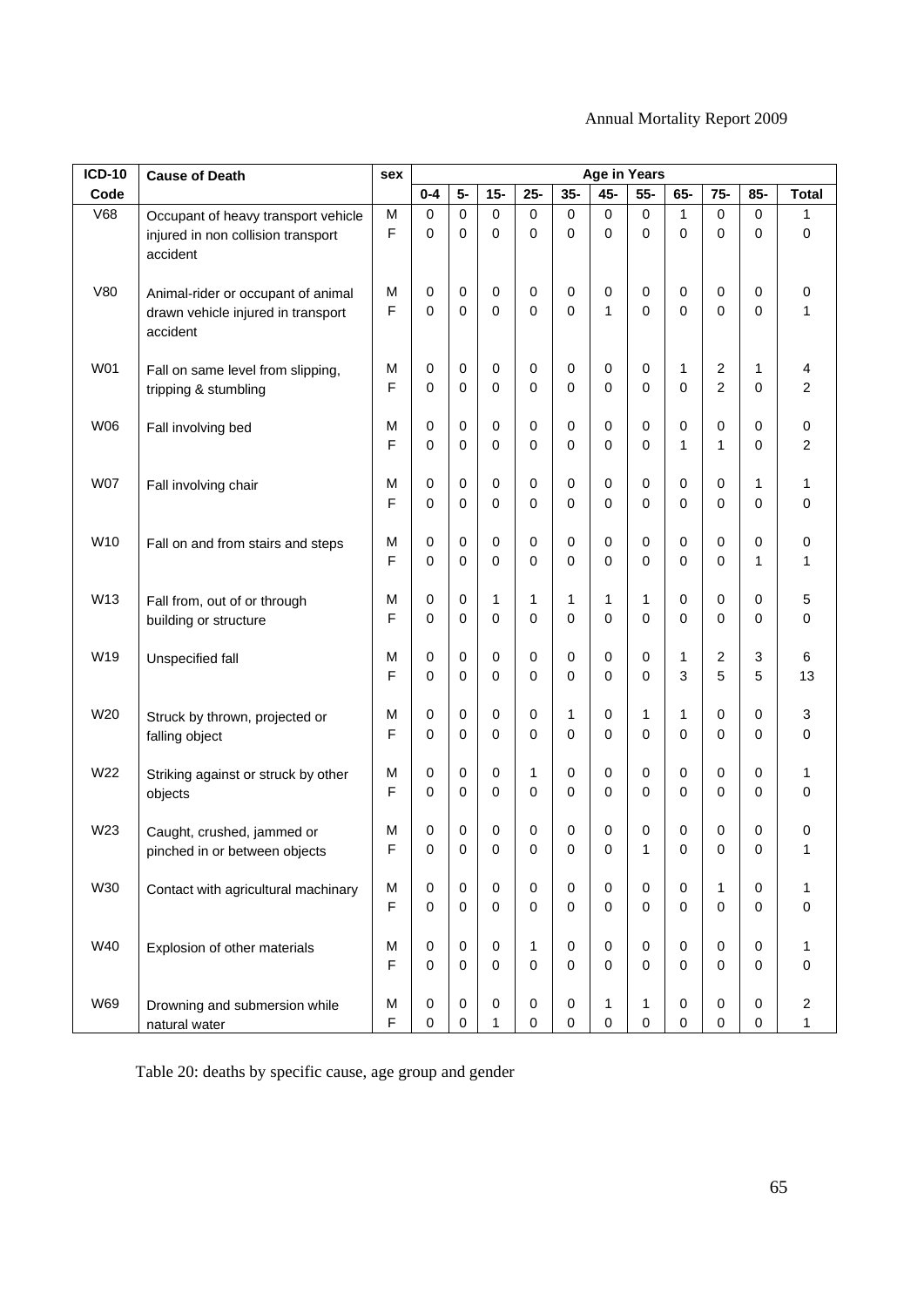## Department of Health Information & Research

| <b>ICD-10</b> | <b>Cause of Death</b>                                                                                                              | sex    | <b>Age in Years</b>     |                            |                                |                         |                         |                          |                        |                         |                         |                                |                     |
|---------------|------------------------------------------------------------------------------------------------------------------------------------|--------|-------------------------|----------------------------|--------------------------------|-------------------------|-------------------------|--------------------------|------------------------|-------------------------|-------------------------|--------------------------------|---------------------|
| Code          |                                                                                                                                    |        | $0 - 4$                 | $5-$                       | $15 -$                         | $25 -$                  | $35 -$                  | 45-                      | $55 -$                 | $65-$                   | $75-$                   | $85-$                          | <b>Total</b>        |
| <b>W70</b>    | Drowning & submersion following<br>fall into natural water                                                                         | M<br>F | $\mathbf 0$<br>$\Omega$ | $\mathbf 0$<br>$\Omega$    | $\overline{c}$<br>$\mathbf{0}$ | $\mathbf 0$<br>$\Omega$ | $\mathbf 0$<br>$\Omega$ | $\mathbf 0$<br>$\Omega$  | 0<br>0                 | $\mathbf 0$<br>$\Omega$ | $\mathbf 0$<br>$\Omega$ | $\mathbf 0$<br>0               | 2<br>0              |
| W79           | Inhalation and ingestion of food<br>causing obstruction of respiratory<br>tract                                                    | М<br>F | 0<br>$\Omega$           | $\pmb{0}$<br>$\Omega$      | 0<br>$\Omega$                  | 0<br>$\Omega$           | 1<br>0                  | 0<br>$\Omega$            | 1<br>$\Omega$          | 0<br>$\overline{2}$     | 1<br>$\Omega$           | 0<br>$\Omega$                  | 3<br>$\overline{2}$ |
| <b>W86</b>    | Exposure to other specified electric<br>current                                                                                    | M<br>F | 0<br>$\Omega$           | $\mathbf 0$<br>$\Omega$    | 0<br>$\Omega$                  | 0<br>$\Omega$           | 1<br>$\Omega$           | 0<br>1                   | 0<br>0                 | 0<br>0                  | 0<br>$\Omega$           | 0<br>0                         |                     |
| X00           | Exposure to uncontrolled fire in<br>building or structure                                                                          | M<br>F | 0<br>$\Omega$           | 0<br>$\Omega$              | 0<br>$\Omega$                  | 0<br>$\Omega$           | 0<br>0                  | 0<br>$\Omega$            | 0<br>0                 | 1<br>0                  | 1<br>$\Omega$           | 0<br>0                         | 2<br>0              |
| X31           | Exposure to excessive natural cold                                                                                                 | M<br>F | 0<br>$\Omega$           | $\mathbf 0$<br>$\Omega$    | 0<br>$\Omega$                  | 0<br>$\Omega$           | 0<br>0                  | 0<br>$\Omega$            | 0<br>0                 | 0<br>0                  | $\overline{c}$<br>3     | $\overline{c}$<br>$\mathbf{1}$ | 4<br>4              |
| X42           | Accidental poisoning by &<br>exposure to narcotics &<br>psychodysleptics nec                                                       | М<br>F | 0<br>$\Omega$           | $\mathbf 0$<br>$\Omega$    | 1<br>$\Omega$                  | 3<br>$\mathfrak{p}$     | 0<br>$\Omega$           | $\mathbf{1}$<br>$\Omega$ | 0<br>0                 | 0<br>$\Omega$           | $\mathbf 0$<br>$\Omega$ | 0<br>$\Omega$                  | 5<br>2              |
| X44           | Accidental poisoning by & exposure<br>to other & unspecified drugs,<br>medicaments & biological<br>substances                      | М<br>F | 0<br>$\Omega$           | 0<br>$\Omega$              | 0<br>$\Omega$                  | 1<br>$\mathbf 0$        | 0<br>0                  | 0<br>$\Omega$            | 0<br>$\Omega$          | 0<br>0                  | 0<br>$\Omega$           | 0<br>0                         | 0                   |
| X61           | Intentional self-poisoning by &<br>exposure to antiepileptic, sedative-<br>hypnotic, antiparkinsonism &<br>psychotropic drugs, nec | M<br>F | 0<br>$\Omega$           | 0<br>$\Omega$              | 0<br>$\Omega$                  | 0<br>$\mathbf 0$        | 1<br>0                  | 0<br>$\Omega$            | 0<br>0                 | 0<br>0                  | 0<br>$\Omega$           | 0<br>0                         | 0                   |
| X67           | Intentional self-poisoning by &<br>exposure to other gases & vapours                                                               | М<br>F | 0<br>0                  | $\pmb{0}$<br>0             | 0<br>$\Omega$                  | 2<br>$\Omega$           | 0<br>0                  | 0<br>$\Omega$            | 1<br>0                 | 0<br>0                  | 0<br>0                  | 0<br>0                         | 3<br>0              |
| X70           | Intentional self-harm by hanging,<br>strangulation & suffocation                                                                   | M<br>F | 0<br>$\Omega$           | $\pmb{0}$<br>$\mathbf 0$   | 3<br>$\Omega$                  | 4<br>1                  | 2<br>$\Omega$           | 1<br>0                   | 3<br>0                 | 1<br>$\Omega$           | 1<br>0                  | 0<br>0                         | 15<br>1.            |
| X71           | Intentional self-harm by drowning &<br>Submersion                                                                                  | М<br>F | 0<br>$\Omega$           | $\mathbf 0$<br>$\mathbf 0$ | 0<br>$\Omega$                  | 0<br>$\mathbf 0$        | 1<br>0                  | $\pmb{0}$<br>$\mathbf 0$ | 0<br>$\mathbf 0$       | 1<br>0                  | 0<br>$\Omega$           | 0<br>$\mathbf 0$               | 2<br>$\mathbf 0$    |
| X74           | Intentional self-harm by other &<br>unspecified firearm discharge                                                                  | М<br>F | 0<br>0                  | $\mathbf 0$<br>$\pmb{0}$   | 0<br>$\mathbf 0$               | 1<br>1                  | 2<br>0                  | $\pmb{0}$<br>0           | $\pmb{0}$<br>$\pmb{0}$ | 1<br>0                  | 1<br>$\pmb{0}$          | 0<br>0                         | 5<br>1              |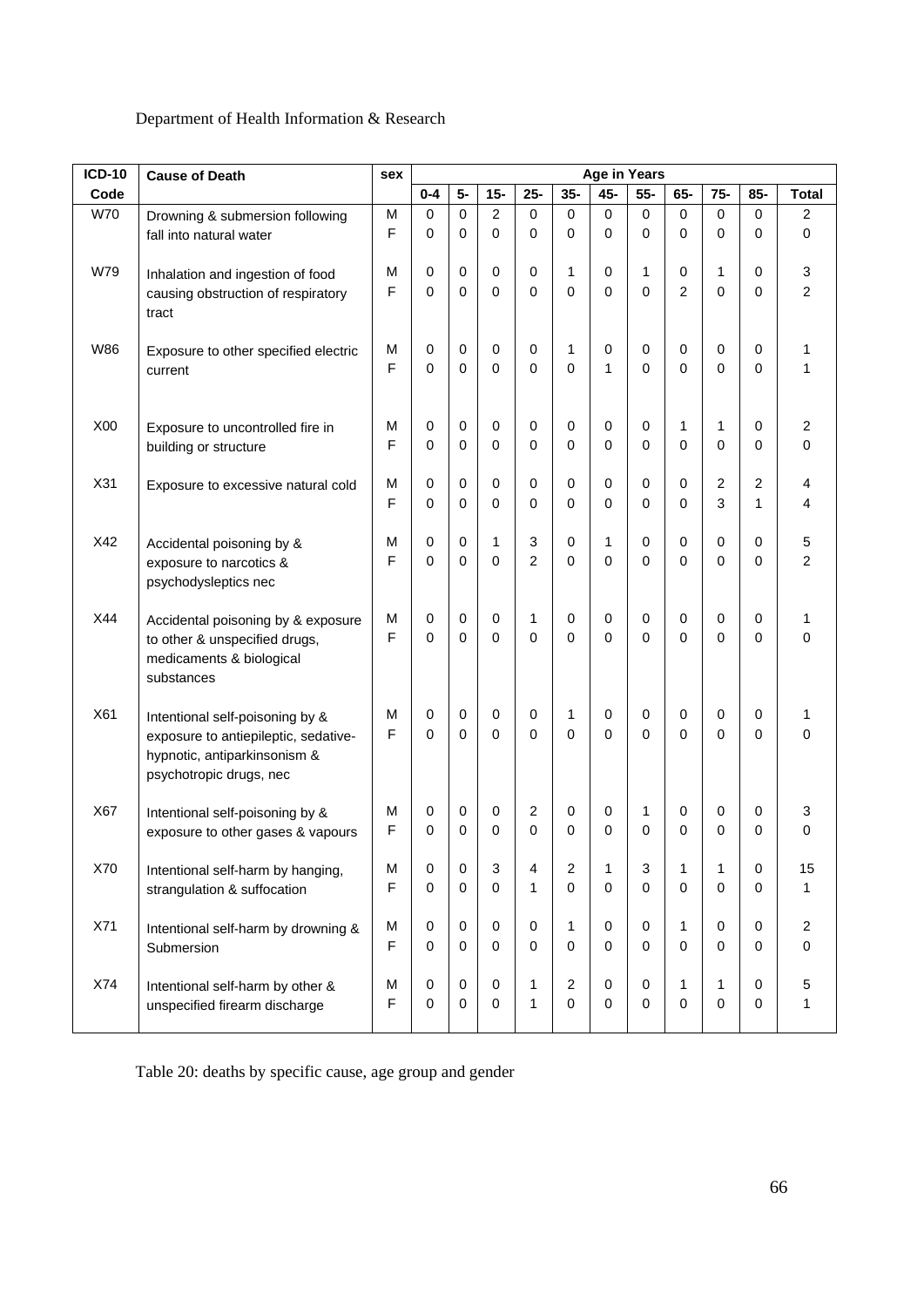| <b>ICD-10</b> | <b>Cause of Death</b>                                                            | sex |          |             |          |          |             | <b>Age in Years</b> |          |          |          |          |                |
|---------------|----------------------------------------------------------------------------------|-----|----------|-------------|----------|----------|-------------|---------------------|----------|----------|----------|----------|----------------|
| Code          |                                                                                  |     | $0 - 4$  | 5-          | $15 -$   | $25 -$   | $35 -$      | 45-                 | $55-$    | $65-$    | $75-$    | $85-$    | <b>Total</b>   |
| X78           | Intentional self-harm by sharp                                                   | M   | $\Omega$ | $\Omega$    | $\Omega$ | 0        | 1           | $\Omega$            | 0        | $\Omega$ | $\Omega$ | $\Omega$ | 1              |
|               | Object                                                                           | F   | $\Omega$ | $\Omega$    | $\Omega$ | $\Omega$ | 0           | $\Omega$            | 0        | $\Omega$ | $\Omega$ | $\Omega$ | $\Omega$       |
| X80           | Intentional self-harm by jumping                                                 | М   | 0        | $\mathbf 0$ | $\Omega$ | 1        | 1           | 1                   | 2        | $\Omega$ | 0        | 0        | 5              |
|               | from a high place                                                                | F   | 0        | $\mathbf 0$ | 1        | 0        | 0           | $\mathbf 0$         | $\Omega$ | $\Omega$ | $\Omega$ | $\Omega$ |                |
| X99           | Assault by sharp object                                                          | м   | 0        | $\mathbf 0$ | 1        | $\Omega$ | $\Omega$    | 0                   | 0        | $\Omega$ | $\Omega$ | 0        | 1              |
|               |                                                                                  | F   | 0        | $\Omega$    | $\Omega$ | 0        | 1           | $\Omega$            | 1        | $\Omega$ | $\Omega$ | 0        | $\overline{2}$ |
| Y11           | Poisoning by & exposure to                                                       | M   | 0        | $\mathbf 0$ | 0        | 1        | 0           | $\mathbf 0$         | 0        | 0        | 0        | 0        |                |
|               | nonopioid analgesics, antipyretics<br>and antirheumatics, undetermined<br>Intent | F   | 0        | $\Omega$    | $\Omega$ | 0        | 0           | $\Omega$            | 0        | $\Omega$ | $\Omega$ | 0        | 0              |
| Y21           | Drowning & submersion,                                                           | М   | $\Omega$ | $\mathbf 0$ | 1        | 0        | $\mathbf 0$ | $\mathbf 0$         | 0        | 0        | 0        | $\Omega$ |                |
|               | undetermined intent                                                              | F   | $\Omega$ | $\Omega$    | $\Omega$ | $\Omega$ | 0           | $\Omega$            | 0        | $\Omega$ | $\Omega$ | $\Omega$ | $\Omega$       |
| Y44           | Agents primarily effecting blood                                                 | м   | 0        | $\Omega$    | $\Omega$ | $\Omega$ | $\Omega$    | $\mathbf 0$         | 1        | $\Omega$ | $\Omega$ | 0        |                |
|               | Constituents                                                                     | F   | $\Omega$ | $\Omega$    | $\Omega$ | $\Omega$ | 0           | $\Omega$            | 0        | $\Omega$ | $\Omega$ | 0        | $\Omega$       |
| Y87           | Sequelae of intentional self-harm,                                               | м   | 0        | $\mathbf 0$ | $\Omega$ | 1        | $\Omega$    | $\mathbf 0$         | 0        | $\Omega$ | $\Omega$ | 0        |                |
|               | assault and events of<br>undetermined intent                                     | F   | $\Omega$ | $\Omega$    | $\Omega$ | $\Omega$ | 0           | $\Omega$            | $\Omega$ | $\Omega$ | $\Omega$ | $\Omega$ | $\Omega$       |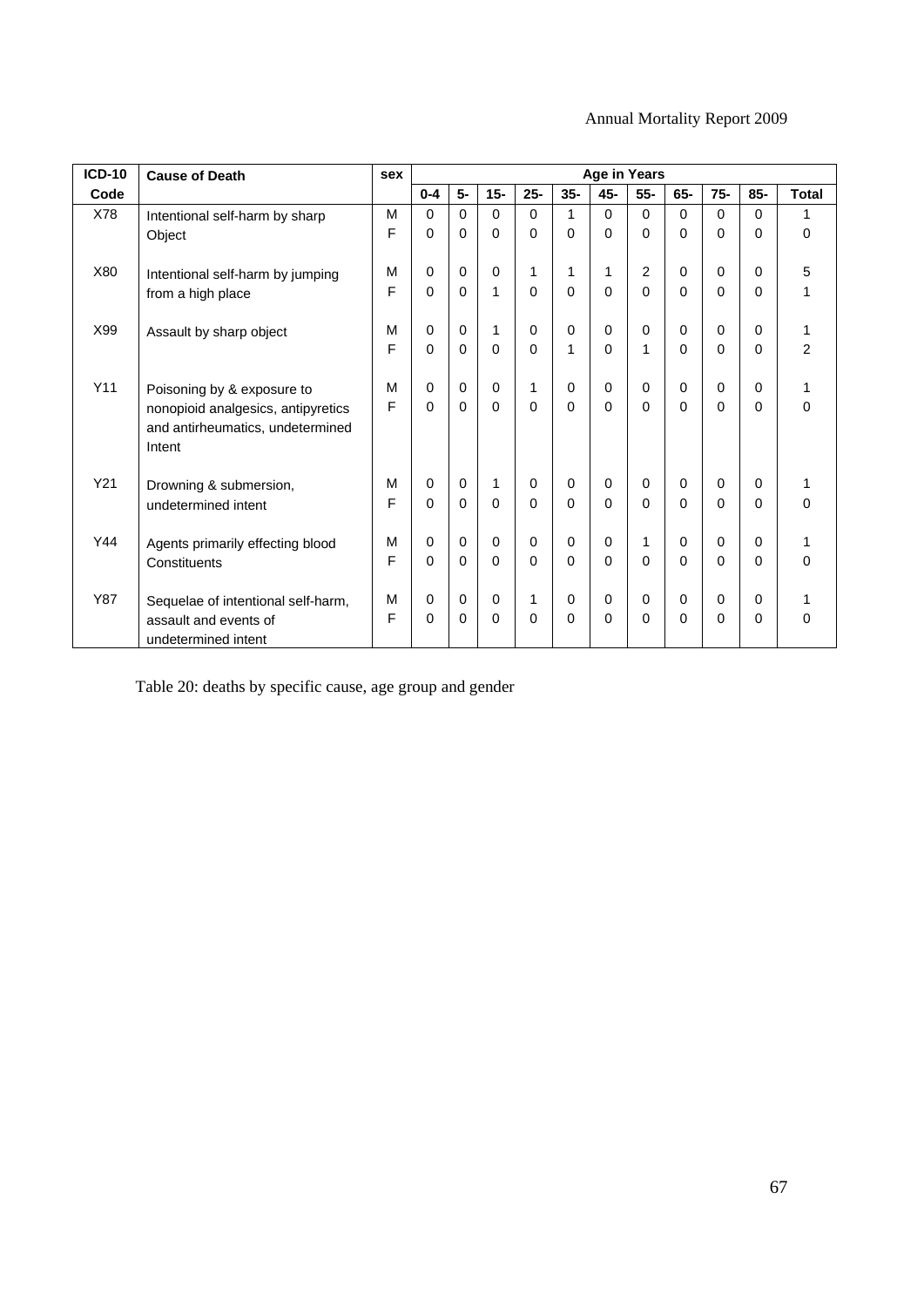|                         |                                                       | age groups |           |        |                  |                     |                  |
|-------------------------|-------------------------------------------------------|------------|-----------|--------|------------------|---------------------|------------------|
| ICD-10 code             | <b>Cause of death</b>                                 | <b>sex</b> | $0 - 44$  | 45-64  | 65-84            | <b>85&amp; over</b> | <b>Total</b>     |
|                         | <b>Total</b>                                          | T          | 4         | 19     | 25               | 4                   | 52               |
|                         | <b>Males</b>                                          | М          | 1         | 11     | 20               | 4                   | 36               |
|                         | <b>Females</b>                                        | F          | 3         | 8      | 5                | 0                   | 16               |
|                         | Ceratain infectious & parastic                        |            |           |        |                  |                     |                  |
| A00-B99                 | diseases                                              | M          | 1         | 1      | 0                | 0                   | 2                |
|                         |                                                       | F          | 0         | 0      | $\bf{0}$         | 0                   | 0                |
|                         |                                                       |            |           |        |                  |                     |                  |
| A39                     | Meningococcal infection                               | М          | 1         | 0      | 0                | 0                   | 1                |
|                         |                                                       | F          | 0         | 0      | $\mathbf 0$      | 0                   | 0                |
|                         |                                                       |            |           |        |                  |                     |                  |
| A21-A32, A38, A42-A49,  | Remainder of certain infectious &                     | M          | 0         | 1      | 0                | 0                   | 1                |
| A65-A79, A81, A83-A89,  | parasitic diseases                                    | F          | 0         | 0      | $\mathbf 0$      | 0                   | 0                |
| B00-B04, B06-B09, B25-  |                                                       |            |           |        |                  |                     |                  |
| B49, B58-B64, B66-B94,  |                                                       |            |           |        |                  |                     |                  |
| <b>B99</b>              |                                                       |            |           |        |                  |                     |                  |
| C00-D48                 | <b>Neoplasms</b>                                      | M          | 0         | 0      | 3                | 0                   | 3                |
|                         |                                                       | F          | 0         | 0      | 1                | 0                   | 1                |
|                         |                                                       |            |           |        |                  |                     |                  |
| C <sub>16</sub>         | Malignant neoplasm of stomach                         | М          | 0         | 0      | 1                | 0                   | 1                |
|                         |                                                       | F          | 0         | 0      | $\mathbf 0$      | 0                   | 0                |
|                         |                                                       |            |           |        |                  |                     |                  |
| C18-C21                 | Malignant neoplasm of colon, rectum &                 | M          | 0         | 0      | 0                | 0                   | 0                |
|                         | Anus                                                  | F          | $\Omega$  | 0      | $\mathbf{1}$     | 0                   | 1                |
|                         |                                                       |            |           |        |                  |                     |                  |
| C90                     | Multiple myeloma & malignant plasma<br>cell neoplasms | M<br>F     | 0<br>0    | 0<br>0 | 1<br>$\mathbf 0$ | 0<br>0              | 1<br>0           |
|                         |                                                       |            |           |        |                  |                     |                  |
| C17, C23-C24, C26-C31,  | Remainder of malignant neoplsms                       | M          | $\pmb{0}$ | 0      | 1                | 0                   | 1                |
| C37, C41, C44-C49, C51- |                                                       | F          | $\Omega$  | 0      | $\Omega$         | 0                   | 0                |
| C52, C57-C60, C62-C66,  |                                                       |            |           |        |                  |                     |                  |
| C68-C69, C73-C81, C88,  |                                                       |            |           |        |                  |                     |                  |
| C96-C97                 |                                                       |            |           |        |                  |                     |                  |
|                         |                                                       |            |           |        |                  |                     |                  |
| 100-199                 | Diseases of the circulatory system                    | M          | 0         | 7      | 13               | 4                   | 24               |
|                         |                                                       | F          | 0         | 6      | $\overline{2}$   | 0                   | 8                |
| I20-I25                 | Ischaemic heart diseases                              |            | 0         |        | 10               |                     | 17               |
|                         |                                                       | M<br>F     | 0         | 4<br>2 | $\pmb{0}$        | 3<br>0              | $\boldsymbol{2}$ |
|                         |                                                       |            |           |        |                  |                     |                  |
| I26-I51                 | Other heart diseases                                  | М          | 0         | 1      | 1                | 0                   | $\boldsymbol{2}$ |
|                         |                                                       | F          | 0         | 1      | 0                | 0                   | 1                |
|                         |                                                       |            |           |        |                  |                     |                  |
| 160-169                 | Cerebrovascular diseases                              | M          | 0         | 1      | 0                | 1                   | $\sqrt{2}$       |
|                         |                                                       | F          | $\pmb{0}$ | 2      | 1                | 0                   | 3                |

## **Table 21: Deaths in non-residents by cause, age group and gender**